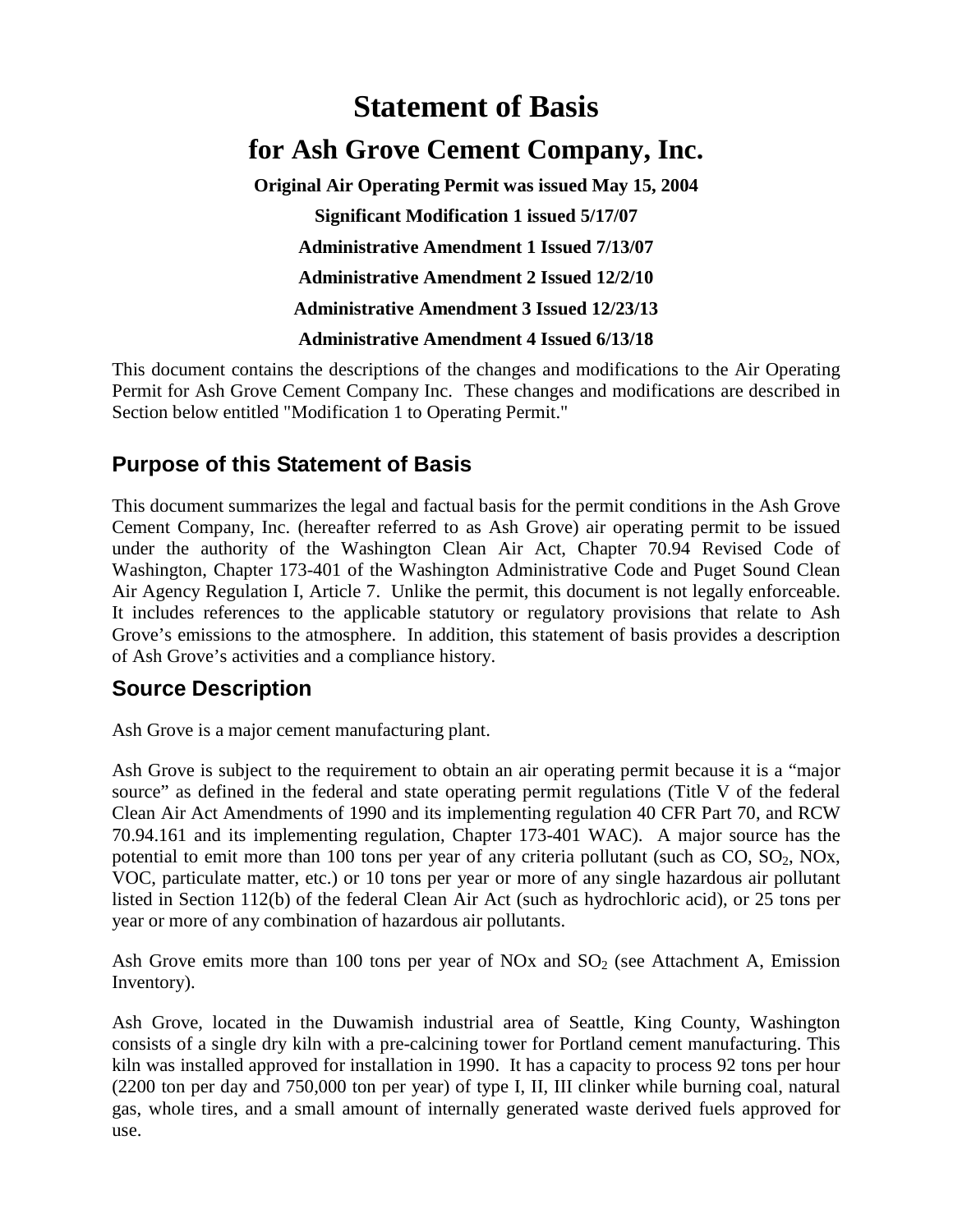Page 2 of 126

This new kiln and associated equipment was constructed on the plant site of the former Lone Star Cement Company constructed before 1970 and at the time of the new plant construction Ash Grove used some of the remaining Lone Star equipment and air pollution control systems.

The air pollution generating and controlling equipment are contained in the Puget Sound Clean Air Agency equipment listing.

#### **KILN**

The clinker is manufactured in a long rotary kiln approximately 500 feet long and approximately 15 feet in diameter with nine planetary cooler tubes attached around its lower diameter end. The rotating kiln is a dry process kiln with a slightly inclined angle to allow pre-calcined raw materials from the precalciner tower to be introduced into the upper end of the kiln and move downward toward the lower heated end as the kiln rotates. The burners are located in the slightly lower end of the kiln. Heat from burning various fuels provides the heat to finish the calcining process in the higher temperature end of the kiln. The kiln contains limestone  $(CaCO<sub>3</sub>)$  which decarbonates or calcines  $(CO<sub>2</sub>$  is driven off) to lime  $(CaO)$ . Further heating of the materials traveling down the kiln allows calcium in the lime to fuse with alumina and iron which initiates the inclusion of silica into the chemical process. The reaction with silica is an exothermic reaction initiated by intense heat (>2500°F). The production of the various compounds of calcium silicates  $(CaSiO<sub>2</sub>)<sub>n</sub>$  is called clinker burning. The melted calcium silicates forms a viscous semi-liquid material at these higher temperatures where it forms small balls called clinker, as it slides downward along the inclined rotating kiln. This kiln is rated at 92 tons per hour of clinker. The clinker transfers to the planetary coolers and is sent by elevator to the G-Cooler. The cooled clinker is conveyed for storage in the clinker silos and than to the Clinker Cooler Grinder building where it becomes ground with the addition of gypsum, limestone and flyash to produce Portland cement.

#### **RAW MATERIALS**

About 168 tons/hr of raw materials are ground in the raw mill grinder and transferred to the raw mill silos. The ground raw materials are pneumatically conveyed from the storage silos to the pre-calcining tower. The raw materials include limestone, sand, clay, iron ore, iron bearing byproducts, aluminum silicates, natural gravel, fly ash, lime, gypsum, and industrial byproducts containing calcium, silica, iron, and alumna, such as bottom ash, slag and gypsum board. In general, feed stocks containing high concentrations of alkali, organic materials, and metals are avoided. No material regulated as hazardous waste under the Resource Conservation and Recovery Act (RCRA) or as a toxic substance regulated under the Toxic Substances Control Act (TSCA) is accepted as a feed material.

#### **FUELS**

Fuels burned in the kiln include: petroleum coke, coal, natural gas, whole tires, and a small amount of internally generated waste lubrication oils. The fuel usage rate is defined by slurry chemistry, fuel availability, and production rate. The nominal heat for clinker production is approximately  $4.3x10^6$  Btu per ton (Btu/ton). Fuels burned in the kiln provide about  $396x10^6$ Btu/hr. This allows a clinker production rate of about 2200 tons per day.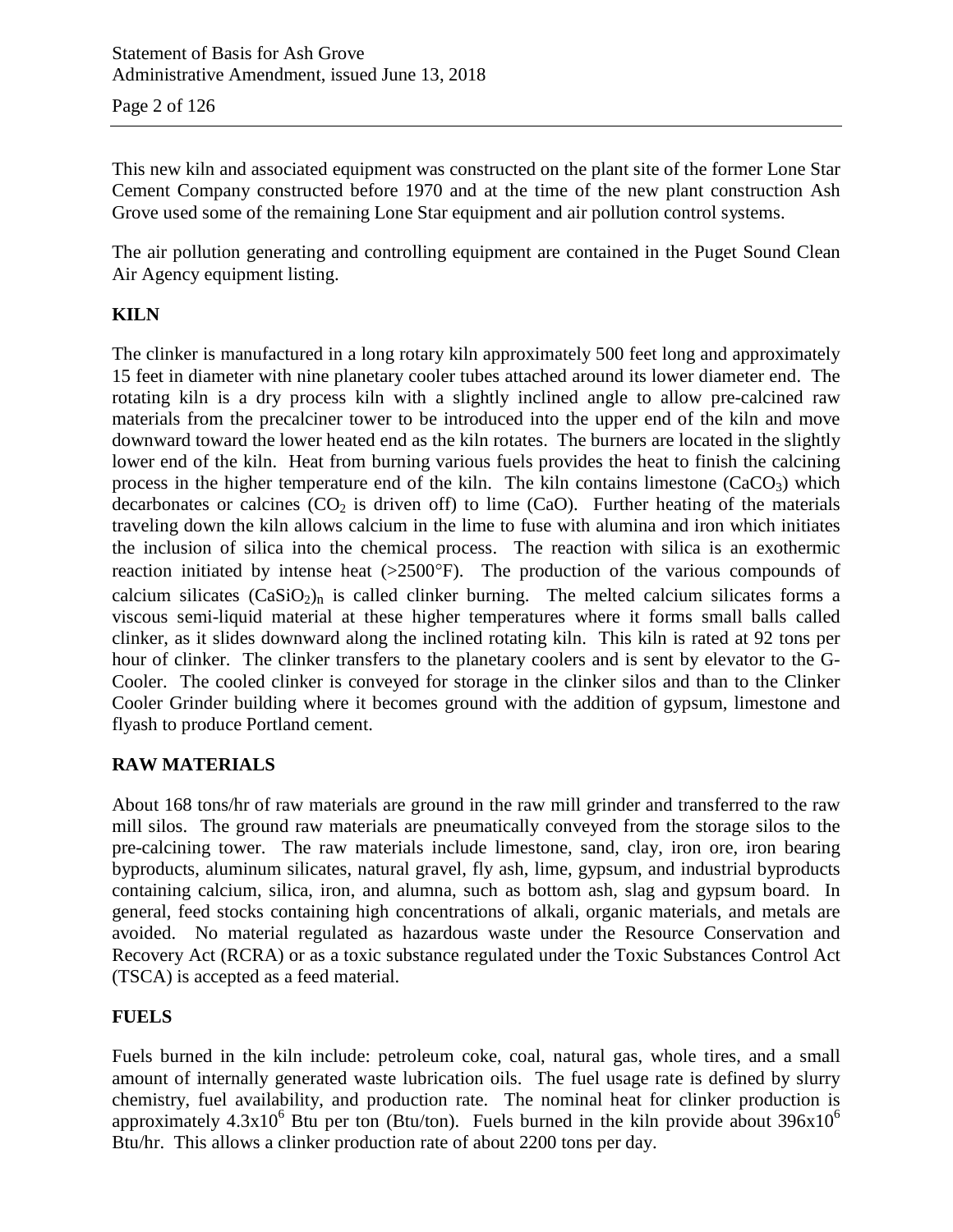Page 3 of 126

#### **MAIN STACK**

The kiln exhausts from its upper end in the same area where preheated materials are received from the preheat tower. The exhaust flows up through the 5 stage preheater tower as raw materials cascade down towards to kiln. The exhaust preheats and starts the process of converting the raw materials in the preheat tower. The exhaust ducts back down to ground level where it either routes through the raw mill grinder or is ducted directly to the main baghouse. The exhaust from the main baghouse is sent to the main stack on the side of the preheater tower that is about 250 feet high. Dry gas scrubbing of the exhaust is used at several locations in the exhaust stream.

The main stack is continuously monitored for opacity, SO2, NOx, CO, oxygen, temperature and stack flow rate.

Typically stack emissions are about 2 to 4% opacity, about 100 ppm (20 to 30 lb/hr) SO2, 300 to 400 ppm (300 lb/hr) NOx, about 500 to 800 ppm (250 lbs/hr) CO, about 7% oxygen, stack temperature of 350 ºF and stack flow of about 170,000 to 180,000 cubic feet per minute.

#### **FINISH PRODUCT**

The clinker is processed in the ball mills with gypsum to form cement at about 60 tons per hour and sent to the cement silos for storage. Cement can be shipped by truck, rail or barge.

Each of the (2) Mill Sweep Baghouses in the Finish Mill have 20,000 cfm and each of the (2) High Efficiency Separator baghouses have 77,000 cfm.

#### **OTHER PROCESS CONTROL BAGHOUSES**

There are more than 60 fabric filter baghouses including the larger baghouses mentioned that control emissions plant-wide for the cement manufacturing operations. All the baghouses except the main baghouse have a particulate emission standard of 0.005 gr/dscf averaged for a 24 hour period.

## **Review of Permit Application**

An air operating permit application was received from Ash Grove on January 1, 1995. An incompleteness letter from Puget Sound Clean Air Agency was sent on August 2, 1995. Additional information was received on September 5, 1995. A Completeness Determination was made by Puget Sound Clean Air Agency on November 20, 1995, acknowledging the application met the requirements of WAC 173-401-500(7) and it was determined to be complete.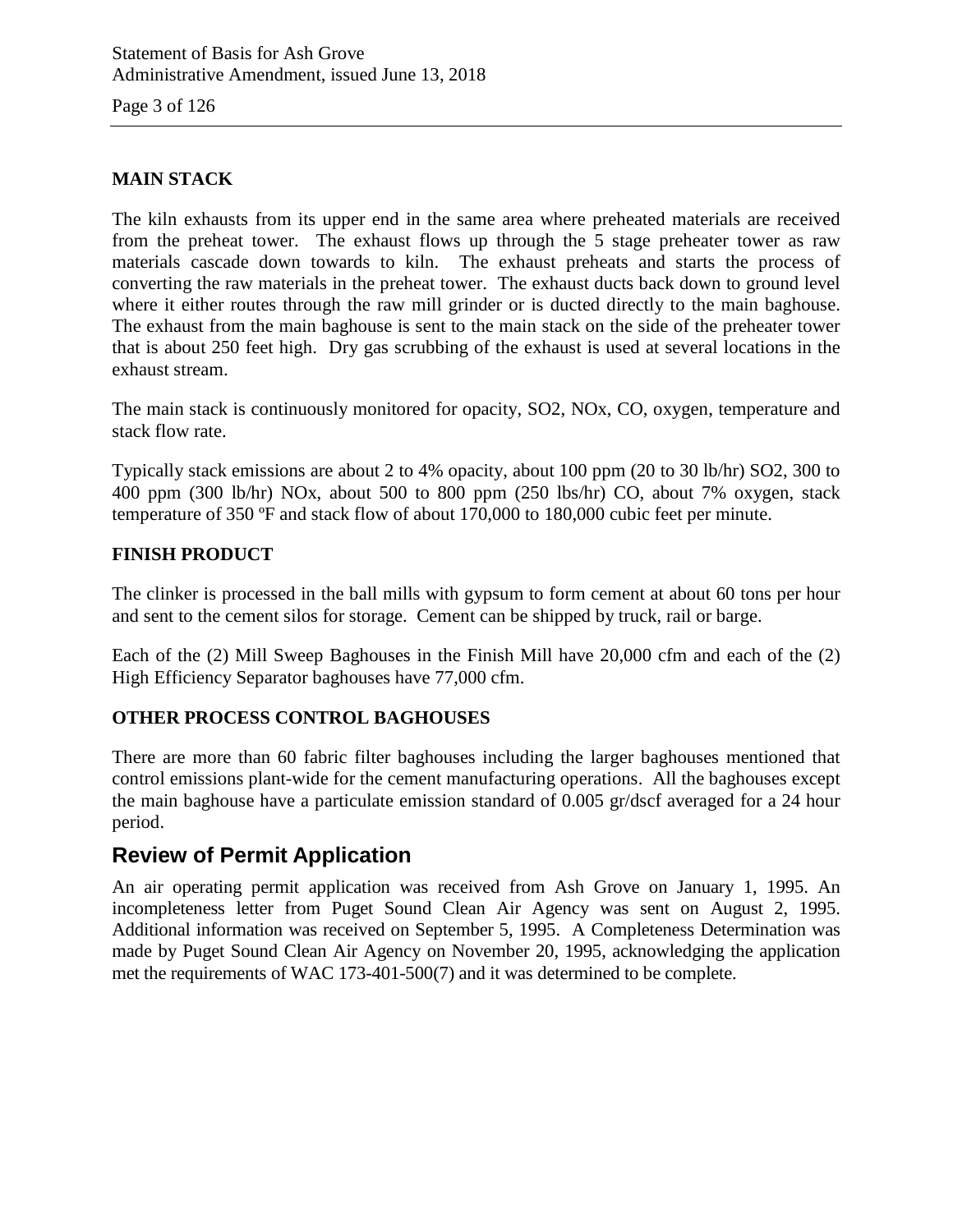Page 4 of 126

## **Compliance History**

#### *General*

This compliance history summarizes enforcement actions noted from July 1, 1997 to the date of this initial draft air operating permit. The Puget Sound Clean Air Agency has inspected Ash Grove annually since 1997. There is one outstanding enforcement action related to asbestos and its status is discussed below.

Ash Grove Source History Table (below) shows each violation, date of violation, regulations or permit conditions cited, violation description, civil penalty number, civil penalty amount, and status. For discussion, the Notices of Violation are organized by violation type as follows:

- Fugitive dust and fallout cases.
- Continuous emission monitoring.
- Asbestos.

#### *Fugitive Dust and Fallout Cases*

Fugitive dust enforcement actions consist of dates when an Agency inspector observed dust emissions emanating from plant operations. Fallout enforcement actions are those occurring when an Agency inspector verified off-site particulate nuisance impacts such as clinker fallout impacting a complainant's automobile or property. Generally, emissions were not observed at the plant at the same time off-site fallout nuisance impacts were verified. Due to the similar nature of the fugitive dust and the fallout enforcement actions they were often grouped together in settlement agreements on the condition that Ash Grove improve fugitive dust control measures.

Each settlement agreement pertaining to fugitive dust and fallout is discussed below.

An Assurance of Discontinuance (AOD) signed on December 9, 1998 resolved all of the enforcement actions from July 16, 1997 through August 14, 1998 for Civil Penalty Nos. 8760, 8761, 8801, and 8929. The AOD required Ash Grove to pay \$12,000. A condition of the AOD required Ash Grove to hire a consultant to investigate potential fugitive dust sources at the plant and to evaluate improvement projects. The study was completed on November 2, 1999, by David Maars.

The study identified three potential projects to reduce fugitive clinker emissions from the plant:

- 1. Isolate the head end of the pan conveyor in the g-cooler.
- 2. Install a baghouse to improve dust capture at the tripper car discharge in the finish mill.
- 3. Remove ten transfer points on the clinker silo building by converting five open belt conveyors to a drag chain conveyor system.

On March 25, 2002, Ash Grove signed the AOD for Civil Penalty No. 9352. This AOD covered six fallout nuisance notices of violations issued between February 18, 2000 and October 4, 2001. The AOD required Ash Grove to pay \$6,000 and comply with the following conditions:

1. Install water suppression systems on barge unloading, raw material conveyors, and raw material stockpiles.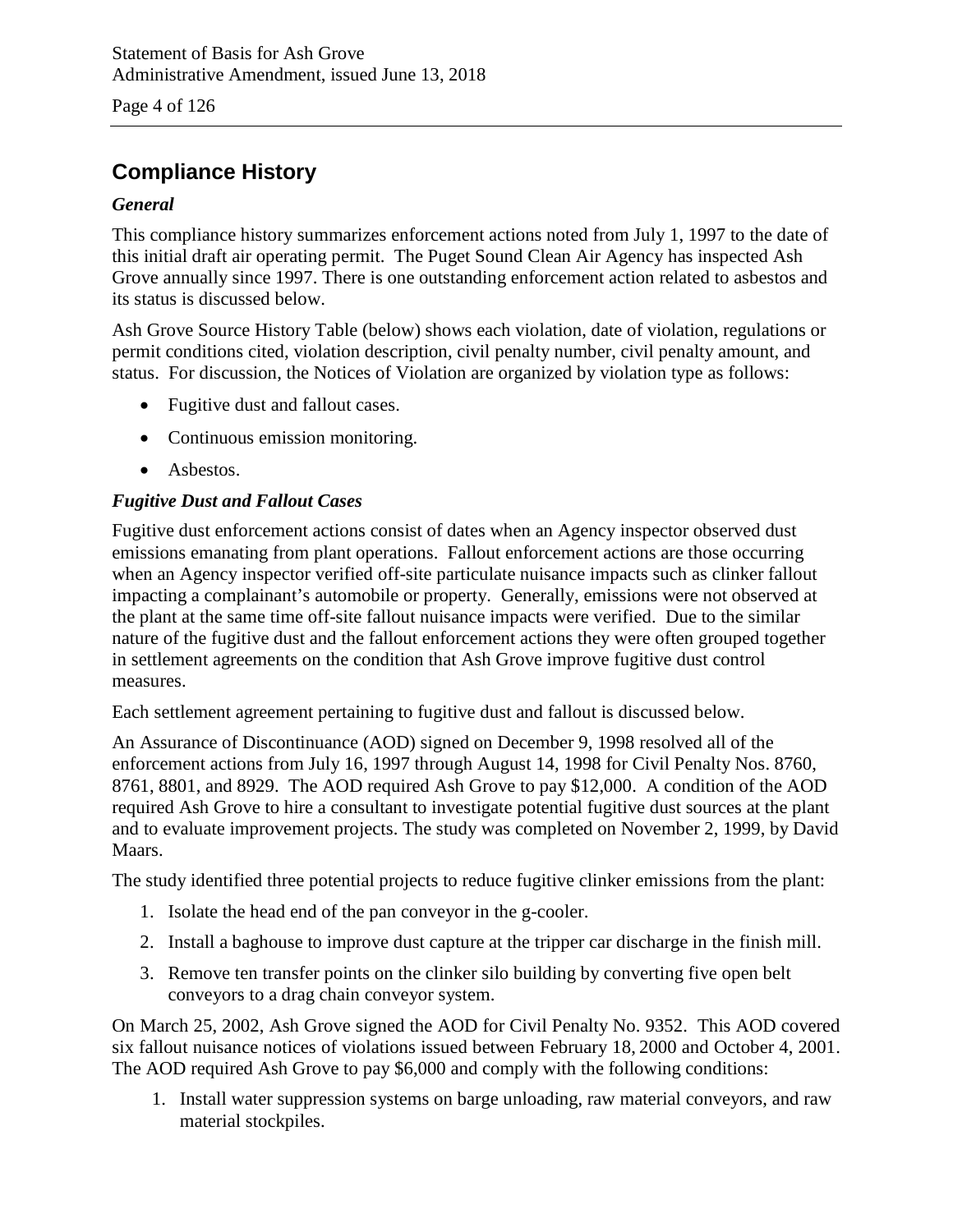2. Install a new 20,000 CFM dust collector to capture emissions from the clinker storage shed.

On August 9, 2001, Ash Grove signed an AOD for Civil Penalty No. 9120. Ash Grove agreed to pay \$2,000 and comply with the following conditions:

- 1. Implement an amended O&M plan for clinker storage shed dust management practices
- 2. Allow no unexcused violations of fugitive dust emissions from loader operations in the clinker storage shed for a period of two years after the date of the Consent Order.

#### *Continuous Emission Monitoring*

The Agency receives monthly reports from Ash Grove and documents reported violations.

Before September 1998, the Puget Sound Clean Air Agency issued notices of violation for every self-reported exceedance recorded by Ash Grove's continuous emission monitor system (CEMS).

In September 1998, a significant change occurred in the Agency's review of CEMS reports when the Agency developed an interim Civil Penalty policy. The policy was adopted by the Agency's Board of Directors through Resolution No. 962 passed January 10, 2002. This Resolution incorporates a policy based upon the EPA Draft Guidance for High Priority Violations dated July 1998 and includes; Continuous Emission Monitoring Civil Penalty Worksheet and Recommendation, and Emission Monitoring Civil Penalty Gravity Criteria.

The policy elevated chronic repeat violations to "High Priority Violations" status and directed penalties to be assessed for such violations. Pursuant to this policy, the Agency generally closes CEMS violations not meeting the high priority criteria but assesses civil penalties based on the Worksheet and Gravity Criteria for violations meeting the high priority criteria. An example of a high priority violation warranting a civil penalty would be for sulfur dioxide emissions greater than 15% above the emission standard for a period greater than 3% of the equipment operating hours during a reporting month.

Potential CEMS violations fall into the following categories: sulfur dioxide, nitrogen oxide,, carbon monoxide, opacity, and missing data. Each is discussed below. There were no carbon monoxide violations recorded during this period.

#### *Sulfur Dioxide*

From July 1997 through March 1998, the Agency issued violations to Ash Grove for excess sulfur dioxide emissions at start up and during normal operations. Ash Grove self-reported these violations in its monthly CEM reports.

Ash Grove requested a permit modification of its SO2 limits at start-up and demonstrated it continued meeting Best Available Control Technology. On June 6, 2001, the Agency issued a revised Order of Approval No. 7381 issuing work practice standards for Ash Grove to control SO2 emissions at startup. The SO2 emission standard during normal operations remained unchanged.

Once Order of Approval No. \_\_\_\_ was changed, the Agency closed all open cases for SO2 emissions at startup with a closure letter dated July 21, 1998. Enforcement actions for SO2 emissions during normal operations were reviewed with the September 10, 1998 interim CEM civil penalty policy which assessed penalties for cases deemed to be significant violators per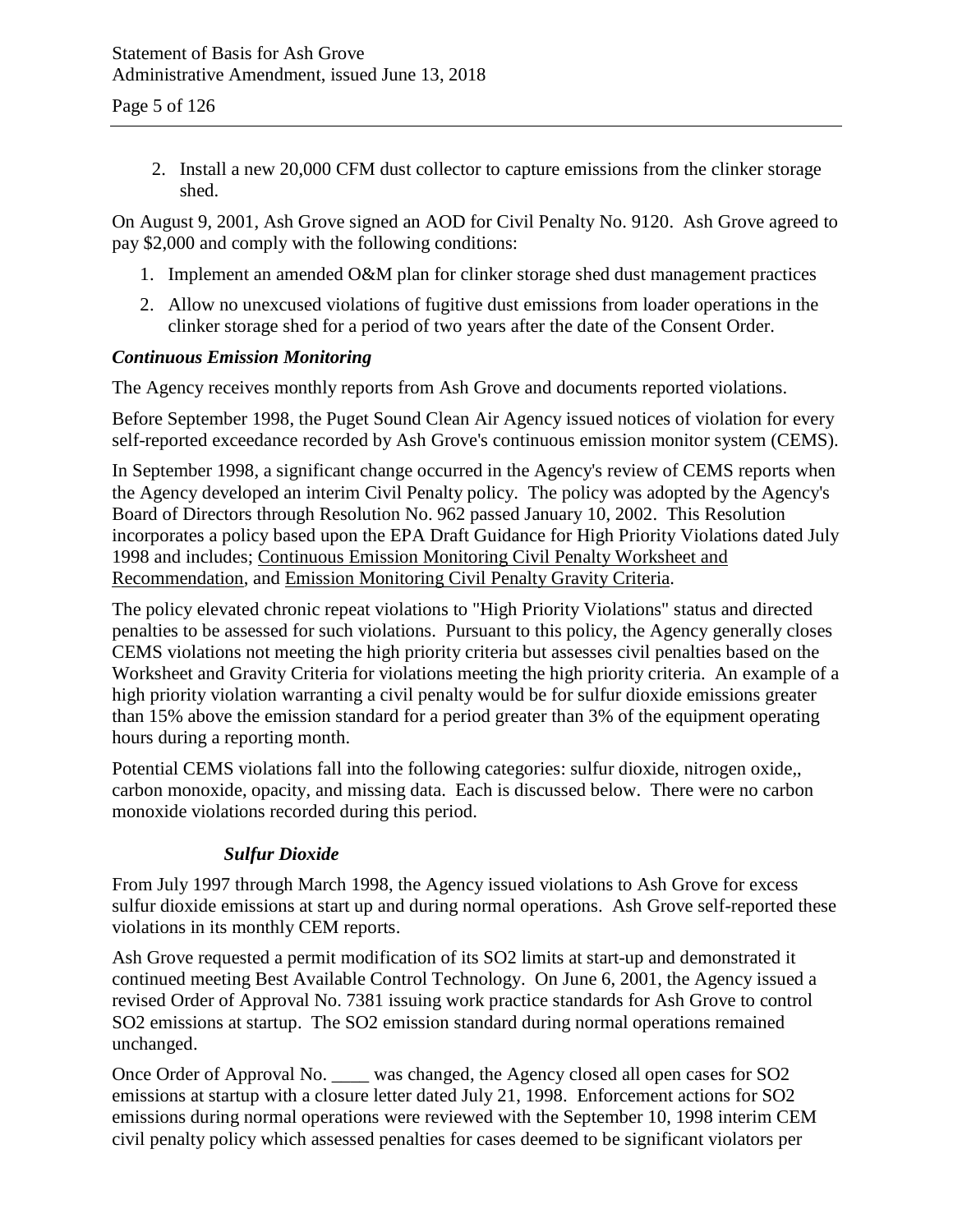EPA. These enforcement actions did not approach significant violator thresholds and were closed by two closure letters, both dated December 18, 1998.

#### *Nitrogen Oxides*

From June 1998 to February 2000, the Agency issued violations to Ash Grove for exceeding the nitrogen oxide (NOx) 24-hour and 1-hour emission standards listed in Order of Approval No. 7381. While many unknown factors may cause these emissions, a common reason for many of these exceedances was due to burning natural gas where temperatures are higher and thermal NOx is formed. Thermal NOx is nitrogen oxide formation that occurs with nitrogen in air at high temperatures.

Ash Grove requested a permit modification of its NOx limits and demonstrated it continued meeting Best Available Control Technology. Ash Grove requested that the Agency increase the NOx emission limit and demonstrated they were meeting Best Available Control Technology limits. The Agency issued Order of Approval No. 7381 on June 6, 2001 which raised the 24 hour NO<sub>x</sub> standard from 501 ppm to 650 ppm and eliminated the 1-hour limit.

All enforcement actions have been resolved through penalty or closure. Resolutions of these enforcement actions are as follows:

- NOV No. 36679 was closed on August 8, 2002 based on the September 10, 1998 interim CEM civil penalty policy.
- NOV No. 36871 was closed on October 28, 1998 based on the September 10, 1998 interim CEM civil penalty policy.
- CP No. 8936 was cancelled on January 27, 1999 because Ash Grove later provided information that the event occurred at start-up and the WAC 173-400-107 exemption was granted.
- CP No. 8937 was issued for \$8,000 and was paid on February 19, 1999.
- NOV No. 36682 was closed on March 31, 1999 based on the September 10, 1998 interim CEM civil penalty policy.
- CP No. 8972 was issued for \$2,000 and was paid on May 10, 1999.
- CP No. 8985 was issued for \$1,000 and paid on December 7, 1999.
- CP No. 8998 was issued for \$6,000 and paid on December 28, 1999.
- NOV No. 36741 was closed on July 26, 2001 as a result of the higher limit allowed in the revised Order of Approval No. 7381.
- CP No. 9071 was cancelled on July 30, 2001 as a result of the higher limit allowed in the revised Order of Approval No. 7381.
- CP No. 9095 was resolved through an AOD signed November 1, 2000 as a result of the higher limit allowed in the revised Order of Approval No. 7381.
- CP No. 9053 was issued for \$6,000, and CP No. 9079 was issued for \$6,000. Both were paid on September 7, 2001.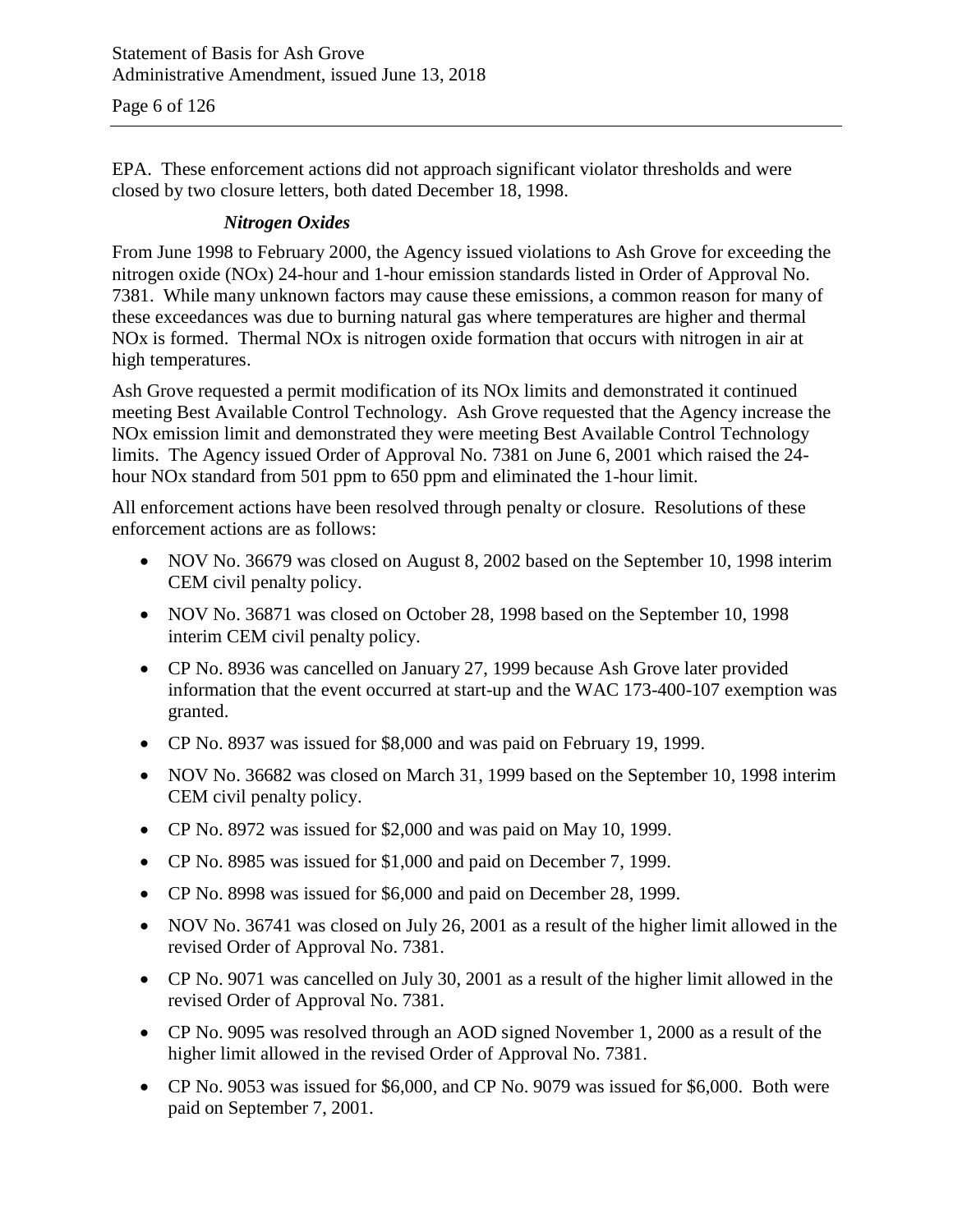Statement of Basis for Ash Grove Administrative Amendment, issued June 13, 2018

Page 7 of 126

#### o *Carbon Monoxide*

During the last five years there have been no carbon monoxide violations recorded by the CEMS.

#### *Continuous Emission Monitoring- Opacity*

The NOV log shows opacity violations issued prior to the September 1998 civil penalty policy. All enforcement actions have been resolved and closed. Since September 1998, Ash Grove has continued to report infrequent opacity excursions on its monthly CEM reports. Either these events have not exceeded the high priority violation criteria, or they have been excused pursuant to WAC 173-400-107. The post September 1998 violations have been documented and closed based on Written Warnings.

Most opacity violations occur when the baghouse malfunctions, due to broken or loose bags. The baghouse contains fabric filter bags that remove particulate prior to the kiln exhaust exiting the main stack. Ash Grove is required to keep an Operations and Maintenance Plan to demonstrate that it is maintaining its equipment in good working order. The Agency continues to review opacity events and maintenance of the baghouse during CEM report reviews and during site inspections.

#### *CEM Missing Data*

The Agency issued a series of Notices of Violation to Ash Grove for continuous emission monitoring missing data and for operating the kiln without a quality control plan. The requirements in Regulation I, Section 12.03, effective January 1993, specified a data capture requirement of 90% valid hours of CEM data per day pursuant to Regulation I, Section 12.03(h)(4). On June 1, 1998, the Agency amended the regulation which changed the data capture requirement from 90% per day to 95% per month. As a result of the rule change, the Agency closed the Notices of Violation issued for missing data in July-December 1997. Three violations were issued for missing data in March of 1998. Based upon corrective actions reported, the Agency closed all three cases in a closure letter dated November 2, 1998. During a review of the files conducted for this summary, this letter could not be found. The Agency issued a second case closure letter on August 8, 2002 to ensure that this determination is on file.

Notice of Violation No. 36560 was issued to Ash Grove because it failed to respond to some of the Notices of Violation issued for missing data. The Agency closed this case in a case closure letter dated October 16, 1998 based on the June 1, 1998 rule change that lowered the data capture requirement.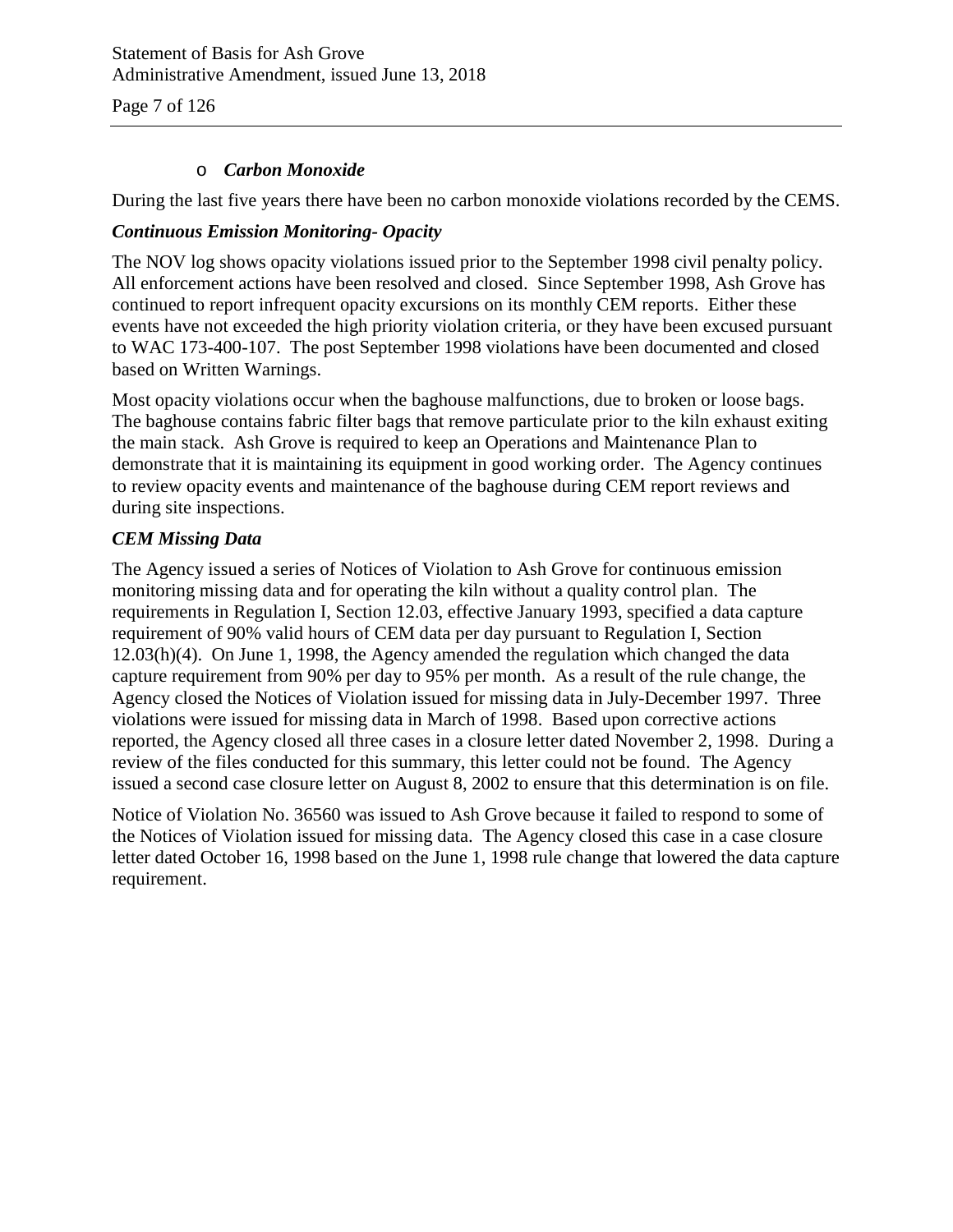Page 8 of 126

The Notices of Violation issued for operating the kiln without a CEM Quality Control plan were settled under the Assurance of Discontinuance for Civil Penalties No. 8897 and 8899. The AOD was signed by Ash Grove on August 31, 1998. Per the AOD, Ash Grove submitted a CEM quality assurance quality control plan dated December 1, 1998. On September 29, 1999, the Agency sent a letter to Ash Grove accepting the plan and closing Civil Penalties Nos. 8897 and 8899.

#### *Asbestos*

NOV No. 4-040305 issued 10/18/01 for an asbestos violation that occurred on October 18, 2001. Ash Grove agreed to submit an asbestos management plan to the Agency as a corrective action response to the Notice of Violation. Puget Sound Clean Air Agency closed this case on 9/12/02. The case closure letter was based on Ash Grove's submittal of the asbestos management plan to the Agency.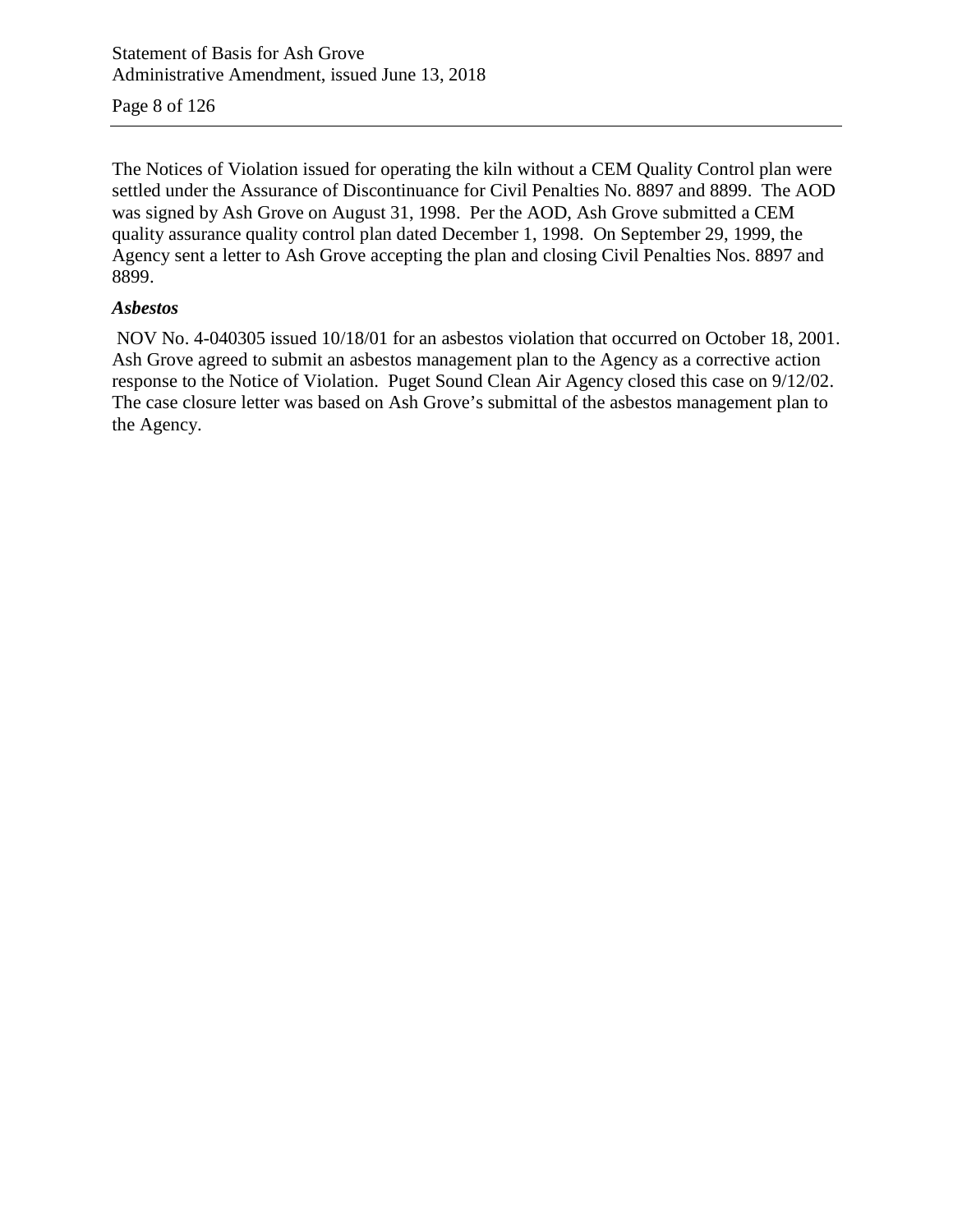Page 9 of 126

| NOV#               | <b>Date of Violation</b>    | <b>Citation</b>                                                                  | <b>Violation Description</b>                | CP#   | AMT.     | <b>Status</b>                      |
|--------------------|-----------------------------|----------------------------------------------------------------------------------|---------------------------------------------|-------|----------|------------------------------------|
|                    |                             |                                                                                  |                                             |       |          | (CCL - Case Closure Letter)        |
|                    |                             | Fallout and Fugitive Dust Violations Settled Per David Maars Fugitive Dust Study |                                             |       |          |                                    |
| $\overline{37062}$ | 7/16/97                     | $9.15I, 9.20$ [I]                                                                | Dust from white fly ash                     | 8761  | \$3,000  | AOD signed 12/9/98, Paid 12/23/98, |
|                    |                             |                                                                                  | silo                                        |       |          | Study Completed 11/2/99            |
| 37063              | 7/16/97                     | $9.20$ [I]                                                                       | Holes in shrink wrap                        | 8761  | \$3,000  | AOD signed 12/9/98, Paid 12/23/98, |
|                    |                             |                                                                                  |                                             |       |          | Study Completed 11/2/99            |
| 36863              | 7/16/97                     | 9.11(a)[1]                                                                       | Fallout                                     | 8801  | \$8,000  | AOD signed 12/9/98, Paid 12/23/98, |
|                    |                             |                                                                                  |                                             |       |          | Study Completed 11/2/99            |
| 36861              | 8/7/97                      | $9.15(c)$ , $9.20$ [I]                                                           | Holes in shrink wrap                        | 8760  | \$8,000  | AOD signed 12/9/98, Paid 12/23/98, |
|                    |                             |                                                                                  |                                             |       |          | Study Completed 11/2/99            |
| 36864              | 9/8/97                      | 9.11(a)[I]                                                                       | Fallout                                     | 8801  | \$8,000  | AOD signed 12/9/98, Paid 12/23/98, |
|                    |                             |                                                                                  |                                             |       |          | Study Completed 11/2/99            |
| 37442              | 4/27/98                     | 9.11(a)[1]                                                                       | Fallout                                     | No CP | None     | AOD signed 12/9/98, Paid 12/23/98, |
|                    |                             |                                                                                  |                                             |       |          | Study Completed 11/2/99; No CP     |
|                    |                             |                                                                                  |                                             |       |          | assessed incorporated into AOD     |
| 37444              | 4/29/98                     | 9.11(a)[1]                                                                       | Fallout                                     | No CP | None     | AOD signed 12/9/98, Paid 12/23/98, |
|                    |                             |                                                                                  |                                             |       |          | Study Completed 11/2/99; No CP     |
|                    |                             |                                                                                  |                                             |       |          | assessed incorporated into AOD     |
| 37075              | 8/14/98                     | $9.15(a)$ , $9.20$                                                               | <b>Fugitive Emissions</b>                   | 8929  | \$3,000  | AOD signed 12/9/98, Paid 12/23/98, |
|                    |                             |                                                                                  |                                             |       |          | Study Completed 11/2/99            |
|                    |                             |                                                                                  | <b>Fallout and Fugitive Dust Violations</b> |       |          |                                    |
| 36694              | 2/18/00                     | 9.11(a)[I]                                                                       | <b>Fallout Nuisance</b>                     | 9352  | \$12,000 | AOD signed 3/25/02, Paid 5/6/02    |
| 36740              | $9/22 - 23/00$<br>(verified | 9.11(a)[I]                                                                       | <b>Fallout Nuisance</b>                     | 9352  | \$12,000 | AOD signed 3/25/02, Paid 5/6/02    |
|                    | 9/26/00                     |                                                                                  |                                             |       |          |                                    |
| 37085              | 11/21/00                    | $9.15(a)$ [I]                                                                    | <b>Fugitive Dust</b>                        | 9120  | \$3,000  | AOD signed 8/9/01, Paid 9/17/01    |
| 36739              | 12/6/00                     | 9.11(a)[I]                                                                       | <b>Fallout Nuisance</b>                     | 9352  | \$12,000 | AOD signed 3/25/02, Paid 5/6/02    |
| 36879              | 12/21-24/00                 | 9.11(a)[I]                                                                       | <b>Fallout Nuisance</b>                     | 9352  | \$12,000 | AOD signed 3/25/02, Paid 5/6/02    |
| $3-$               | 8/7/01                      | 9.11(a)[1]                                                                       | <b>Fallout Nuisance</b>                     | None  | \$12,000 | AOD signed 3/25/02, Paid 5/6/02    |
| 001656             |                             |                                                                                  |                                             |       |          |                                    |
| $\overline{3}$     | 10/4/01                     | 9.11(a)                                                                          | <b>Fallout Nuisance</b>                     | 9352  | \$12,000 | AOD signed 3/25/02, Paid 5/6/02    |
| 000302             |                             |                                                                                  |                                             |       |          |                                    |

## *Ash Grove Compliance Source History Table*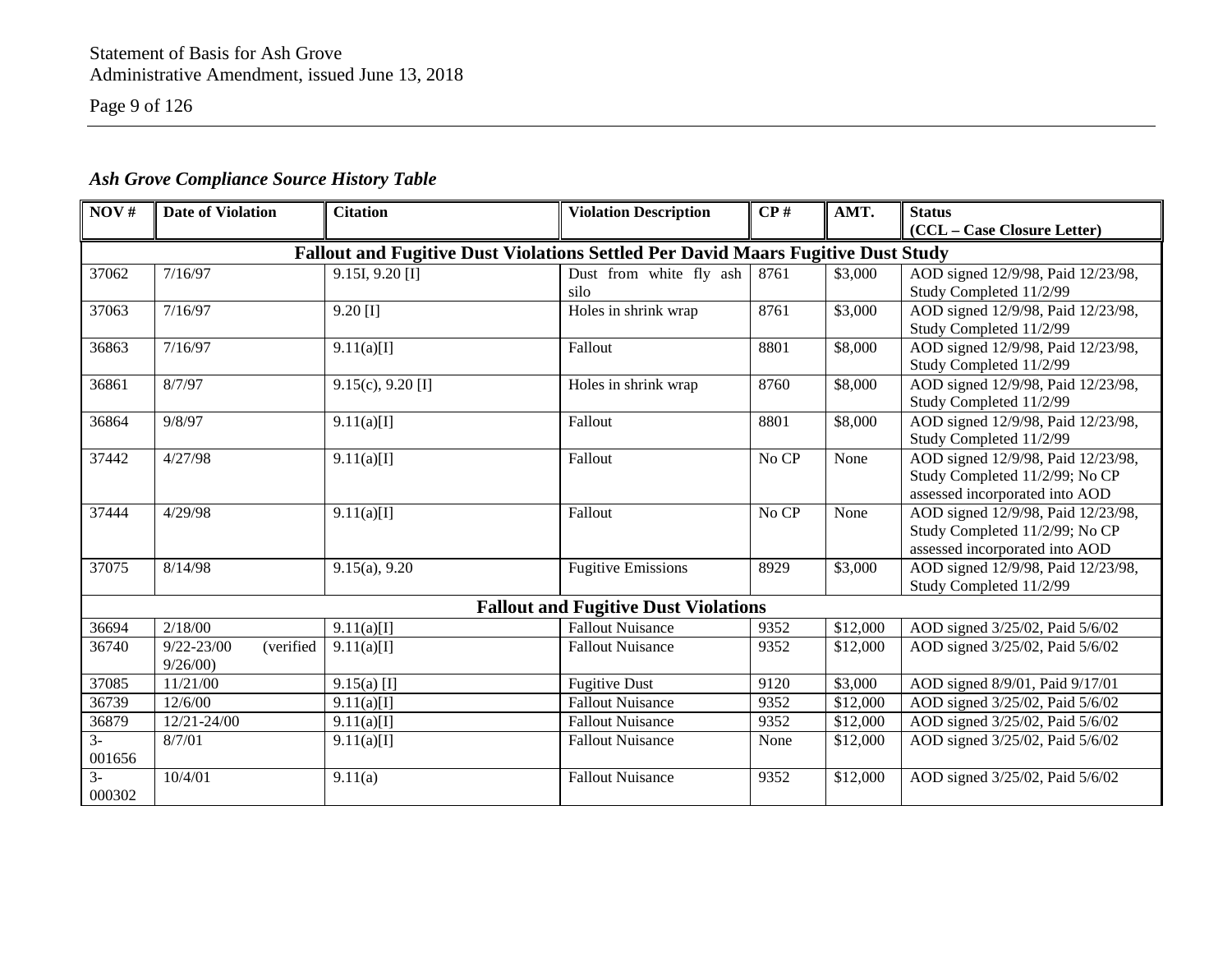Page 10 of 126

| NOV#  | <b>Date of Violation</b> | <b>Citation</b>                                                     | <b>Violation Description</b>                         | CP#  | AMT.                | <b>Status</b>                 |
|-------|--------------------------|---------------------------------------------------------------------|------------------------------------------------------|------|---------------------|-------------------------------|
|       |                          |                                                                     |                                                      |      |                     | (CCL - Case Closure Letter)   |
|       |                          | <b>Sulfur Dioxide CEM Violations Start Up and Normal Operations</b> |                                                      |      |                     |                               |
|       |                          |                                                                     |                                                      |      |                     |                               |
| 36238 | 7/10/97                  | OA 5730 #7                                                          | $S-2$ - startup                                      | None | None                | CCL 7/21/98                   |
| 36239 | 7/11/97                  | OA 5730 #7                                                          | $S-2$ - startup                                      | None | None                | CCL 7/21/98                   |
| 36240 | 7/26/97                  | OA 5730 #7                                                          | $S-2$ - startup                                      | None | None                | CCL 7/21/98                   |
| 35792 | 8/25/97                  | OA 5730 #7                                                          | SO2 main stack                                       | None | None                | CCL 7/21/98                   |
| 36565 | 10/2/97                  | OA 5730 #7                                                          | Startup SO2 kiln                                     | None | None                | CCL 7/21/98                   |
| 36566 | 10/3/97                  | OA 5730 #7                                                          | Startup SO2 kiln                                     | None | None                | CCL 7/21/98                   |
| 36567 | 10/10/97                 | OA 5730 #7                                                          | Startup SO2 kiln                                     | None | None                | CCL 7/21/98                   |
| 36578 | 11/11/97                 | OA 5730 #7                                                          | Startup SO2 kiln                                     | None | None                | CCL 7/21/98                   |
| 36579 | 11/26/97                 | OA 5730 #7                                                          | Startup SO2 kiln                                     | None | None                | CCL 7/21/98                   |
| 36580 | 11/27/97                 | OA 5730 #7                                                          | Startup SO2 kiln                                     | None | None                | CCL 7/21/98                   |
| 36581 | 11/28/97                 | OA 5730 #6c                                                         | SO2 normal op of kiln                                | None | None                | CCL 12/18/98                  |
| 36598 | 1/29/98                  | OA 5730 #7                                                          | Startup SO2 kiln                                     | None | None                | CCL 7/21/98                   |
| 36713 | 3/8/98                   | OA 5730 #6c                                                         | SO2 main stack                                       | None | None                | CCL 12/18/98                  |
|       |                          |                                                                     | <b>Nitrogen Oxide CEM Violations</b>                 |      |                     |                               |
| 36679 | 5/25/98                  | OA 5730 #6b                                                         | NO <sub>x</sub> 24 hr standard                       | None | None                | CCL 8/08/02                   |
| 36866 | 6/7/98                   | OA 5730 #6b                                                         | $NOx > 501$ ppm 24 hr. Ave                           | 8936 | None                | Cancelled 1/27/99             |
| 36867 | 6/10/98                  | OA 5730 #6b                                                         | $NOx > 501$ ppm 24 hr. Ave                           | 8937 | \$8,000             | Paid 2/19/99                  |
|       |                          |                                                                     | and $NOx > 700$ ppm 1 hr.                            |      |                     |                               |
| 36868 | 6/11/98                  | OA 5730 #6b                                                         | $NOx > 501$ ppm 24 hr. Ave                           | 8937 | \$8,000             | Paid 2/19/99                  |
|       |                          |                                                                     | and $NOx > 700$ ppm 1 hr.                            |      |                     |                               |
| 36869 | 6/12/98                  | OA 5730 #6b                                                         | $\overline{\text{NOx} > 501 \text{ ppm}}$ 24 hr. Ave | 8937 | \$8,000             | Paid 2/19/99                  |
|       |                          |                                                                     | and $NOx > 700$ ppm 1 hr.                            |      |                     |                               |
| 36870 | 6/13/98                  | OA 5730 #6b                                                         | $NOx > 501$ ppm 24 hr. Ave                           | 8937 | $\overline{$8,000}$ | Paid 2/19/99                  |
|       |                          |                                                                     | and $NOx > 700$ ppm 1 hr.                            |      |                     |                               |
| 36871 | 6/27/98                  | OA 5730 #6b                                                         | $NOx > 501$ ppm 24 hr. Ave                           | None | None                | CCL 10/28/98                  |
|       |                          |                                                                     | and $NOx > 700$ ppm 1 hr.                            |      |                     |                               |
| 36721 | 10/15&30/98              | OA 7183 #5b                                                         | <b>NO<sub>x</sub></b>                                | 8972 | \$2,000             | Paid 5/10/99                  |
| 36725 | 11/3/98                  | OA 7381 #5b                                                         | NOx 8 hr                                             | 8985 | \$1,000             | Paid 12/7/99; (check # 55712) |
|       | 11/12/98                 | OA 7381 #5b                                                         | NO <sub>x</sub> 24 hr                                |      |                     |                               |
|       | 11/27/98                 | OA 7381 #5b                                                         | NO <sub>x</sub> 8 hr                                 |      |                     |                               |
|       |                          |                                                                     | NO <sub>x</sub> 24 hr                                |      |                     |                               |
|       |                          |                                                                     | NO <sub>x</sub> 1 hr avg                             |      |                     |                               |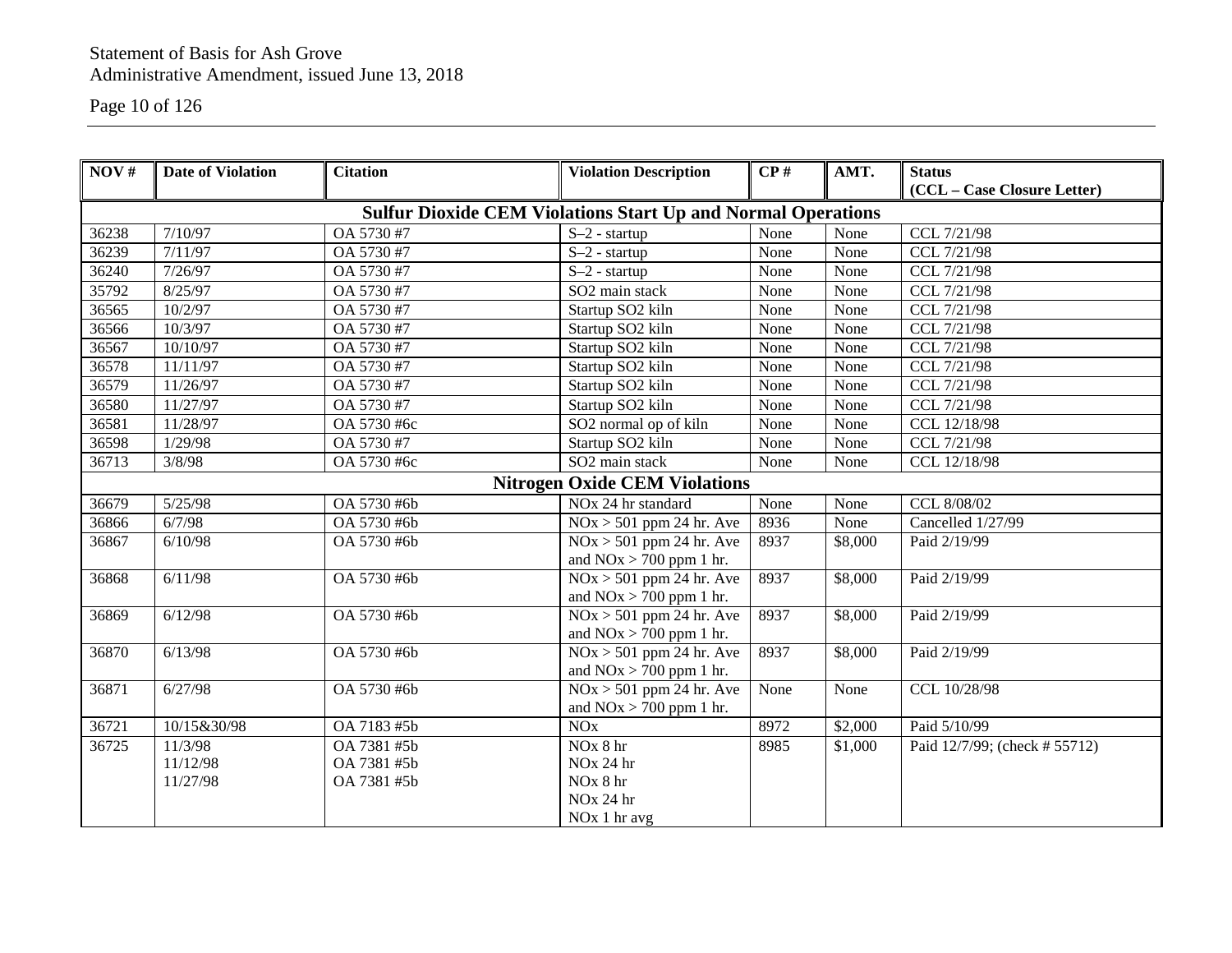Page 11 of 126

| NOV#  | <b>Date of Violation</b> | <b>Citation</b>              | <b>Violation Description</b>  | CP#  | AMT.    | <b>Status</b>                     |
|-------|--------------------------|------------------------------|-------------------------------|------|---------|-----------------------------------|
|       |                          |                              |                               |      |         | (CCL - Case Closure Letter)       |
| 36682 | 12/98                    | OA 7381 #5b                  | NO <sub>x</sub> 24 hr         | None | None    | CCL 3/31/99                       |
| 36726 | 1/99                     | OA 7381 #5b                  | NO <sub>x</sub> 24 hr 501 ppm | 8998 | \$6,000 | Paid 12/28/99                     |
| 36727 | 3/3/3/43/4/3/43/4/99     | OA 7381 #5b                  | $NOx$ 2 hr                    | 8998 | \$6,000 | Paid 12/28/99                     |
|       | 3/5/99                   | OA 7381 #5b                  | $NOx$ 3 hr                    |      |         |                                   |
|       | 3/5/99                   | OA 7381 #5b                  | NO <sub>x</sub> 24 hr         |      |         |                                   |
|       | 3/6/99                   | OA 7381 #5b                  | NO <sub>x</sub> 24 hr         |      |         |                                   |
|       | 3/6/99                   | OA 7381 #5b                  | NO <sub>x</sub> 3 hr          |      |         |                                   |
|       | 3/8/99                   | OA 7381 #5b                  | NO <sub>x</sub> 24 hr         |      |         |                                   |
|       | 3/8/99                   | OA 7381 #5b                  | $NOx$ 2 hr                    |      |         |                                   |
|       | 3/12/99                  | OA 7381 #5b                  | NO <sub>x</sub> 24 hr         |      |         |                                   |
|       | 3/12/99                  | OA 7381 #5b                  | $NOx$ 4 hr                    |      |         |                                   |
|       |                          | OA 7381 #5b                  | NO <sub>x</sub> 24 hr         |      |         |                                   |
|       |                          | OA 7381 #5b                  | NO <sub>x</sub> 3 hr          |      |         |                                   |
| 36687 | 11/25/99                 | $OA 7381 \#(6)(d)$           | <b>NO</b> x                   | 9053 | \$6,000 | Paid \$6,000 9/7/01               |
|       | 11/25/99                 | OA 7381 #(5)(b)              | NOx                           |      |         |                                   |
|       | 11/25/99                 | OA 7381 #(5)(b)              | NOx                           |      |         |                                   |
|       | 11/26/99                 | OA 7381 #(5)(b)              | NOx                           |      |         |                                   |
|       | 11/26/99                 | OA 7381 #(5)(b)              | <b>NO</b> x                   |      |         |                                   |
| 36690 | 2/15/00                  | $\overline{OA 7381}$ #(5)(b) | NO <sub>x</sub> 24 hr         | 9071 | \$3,000 | Cancelled 7/30/01                 |
| 36734 | 3/19/00                  | OA 7381 #(5)(b)              | NO <sub>x</sub> 24 hr         | 9095 | \$2,000 | AOD signed 11/1/00; all penalties |
|       | 3/20/00                  | OA 7381 #(5)(b)              | NO <sub>x</sub> 24 hr         |      |         | suspended (no payment) AOD        |
|       | 3/25/00                  | OA 7381 #(5)(b)              | NO <sub>x</sub> 24 hr         |      |         | Completed with C1/21/2/01         |
|       | 3/28/00                  | OA 7381 #(5)(b)              | NO <sub>x</sub> 24 hr         |      |         |                                   |
| 36741 | 10/12/00                 | OA 7381 #(5)(b)              | NOx 24 hr avg 501 ppm         | None | None    | CCL 7/26/01                       |
|       |                          |                              | <b>Opacity CEM Violations</b> |      |         |                                   |
| 36583 | 11/1/97                  | 9.09(b)(2)[1]                | $>5\%$ opacity 1 hr avg       | 8886 | \$8,000 | Paid 8/25/98                      |
| 36584 | 11/2/97                  | 9.09(b)(2)[1]                | $>5\%$ opacity 1 hr avg       | 8886 | \$8,000 | Paid 8/25/98                      |
| 36585 | 11/22/97                 | 9.09(b)(1)[1]                | $>20\%$ opacity 3 min         | 8886 | \$8,000 | Paid 8/25/98                      |
| 36597 | 12/4/97                  | 9.09(b)(1)[1]                | $>$ 20% opacity 3 min         | None | None    | CCL 5/5/98; Excusable per WAC     |
|       |                          | 9.09(b)(2)[1]                | $>5\%$ opacity 1 hr avg       |      |         |                                   |
| 36708 | 2/1/98                   | 9.09(b)(1)[1]                | $>20\%$ opacity 3 min         | None | None    | CCL 4/16/98                       |
| 36714 | 3/26/98                  | 9.09(b)(1)[1]                | $>20\%$ opacity 3 min         | None | None    | CCL 12/18/98                      |
|       |                          | 9.09(b)(2)[1]                | $>5\%$ opacity 1 hr avg       |      |         |                                   |
| 36710 | 4/3/98                   | 9.09(b)(2)[1]                | $>5\%$ opacity 1 hr avg       | None | None    | CCL 12/18/98                      |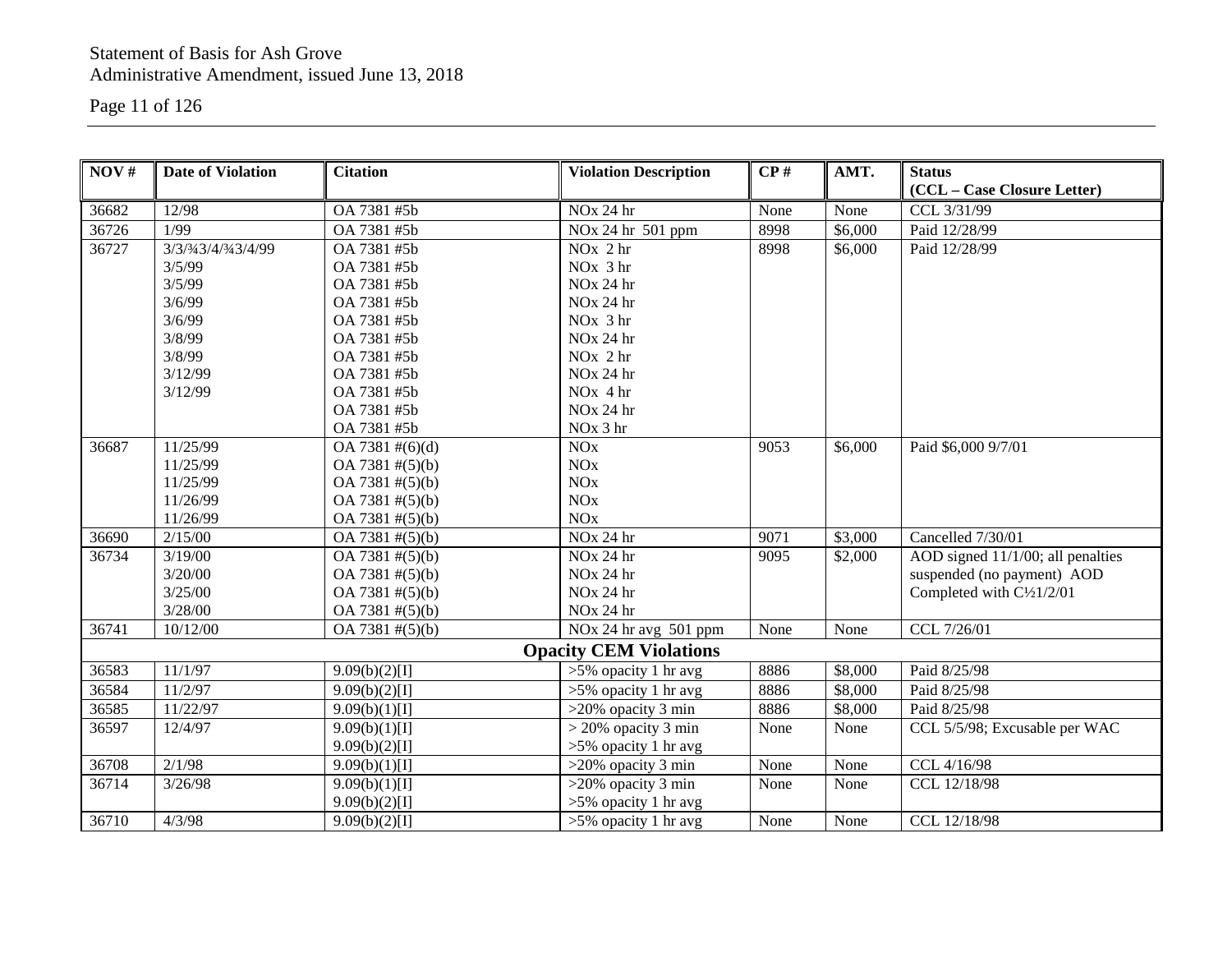#### Page 12 of 126

| NOV#  | <b>Date of Violation</b> | <b>Citation</b>                | <b>Violation Description</b>                       | CP#  | AMT.    | <b>Status</b>                     |
|-------|--------------------------|--------------------------------|----------------------------------------------------|------|---------|-----------------------------------|
|       |                          |                                |                                                    |      |         | (CCL - Case Closure Letter)       |
| 36711 | 4/22/98                  | 9.09(b)(2)[1]                  | $>5\%$ opacity 1 hr avg                            | None | None    | CCL 12/18/98                      |
| 36712 | 4/25/98                  | 9.09(b)(2)[1]                  | $>5\%$ opacity 1 hr avg                            | None | None    | CCL 12/18/98                      |
|       |                          |                                | <b>Continuous Emission Monitoring Missing Data</b> |      |         |                                   |
| 37408 | 7/14/97                  | $12.02(c), 12.03(h)(4)$ [I]    | SO2 missing data                                   | None | \$4,000 | CCL 5/19/98                       |
| 37409 | 7/14/97                  | $12.02(c), 12.03(h)(4)$ [I]    | CO missing data                                    | None | \$4,000 | CCL 5/19/98                       |
| 37410 | 7/14/97                  | $12.02(c)$ , $12.03(h)(4)$ [I] | NO <sub>x</sub> missing data                       | None | \$4,000 | CCL 5/19/98                       |
| 37411 | 7/15/97                  | $12.02(c)$ , $12.03(h)(4)$ [I] | SO2 missing data                                   | None | \$4,000 | CCL 5/19/98                       |
| 37412 | $\frac{1}{7}/15/97$      | $12.02(c)$ , $12.03(h)(4)$ [I] | CO missing data                                    | None | \$4,000 | CCL 5/19/98                       |
| 37413 | 7/15/97                  | $12.02(c), 12.03(h)(4)$ [I]    | NO <sub>x</sub> missing data                       | None | \$4,000 | CCL 5/19/98                       |
| 37414 | 7/21/97                  | $12.02(c), 12.03(h)(4)$ [I]    | SO2 missing data                                   | None | \$4,000 | CCL 5/19/98                       |
| 37415 | 7/21/97                  | $12.02(c), 12.03(h)(4)$ [I]    | CO missing data                                    | None | \$4,000 | CCL 5/19/98                       |
| 37416 | 7/21/97                  | $12.02(c), 12.03(h)(4)$ [I]    | NO <sub>x</sub> missing data                       | None | \$4,000 | CCL 5/19/98                       |
| 37417 | 7/22/97                  | $12.02(c), 12.03(h)(4)$ [I]    | SO2 missing data                                   | None | \$4,000 | CCL 5/19/98                       |
| 37418 | 7/22/97                  | $12.02(c)$ , $12.03(h)(4)$ [I] | CO missing data                                    | None | \$4,000 | CCL 5/19/98                       |
| 37419 | 7/22/97                  | $12.02(c)$ , $12.03(h)(4)$ [I] | NO <sub>x</sub> missing data                       | None | \$4,000 | CCL 5/19/98                       |
| 37420 | 7/23/97                  | $12.02(c)$ , $12.03(h)(4)$ [I] | SO2 missing data                                   | None | \$4,000 | CCL 5/19/98                       |
| 37421 | 7/23/97                  | $12.02(c)$ , $12.03(h)(4)$ [I] | CO missing data                                    | None | \$4,000 | CCL 5/19/98                       |
| 37422 | 7/23/97                  | $12.02(c), 12.03(h)(4)$ [I]    | NO <sub>x</sub> missing data                       | None | \$4,000 | CCL 5/19/98                       |
| 37423 | 7/25/97                  | $12.02(c), 12.03(h)(4)$ [I]    | SO2 missing data                                   | None | \$4,000 | CCL 5/19/98                       |
| 37424 | 7/25/97                  | $12.02(c), 12.03(h)(4)$ [I]    | CO missing data                                    | None | \$4,000 | CCL 5/19/98                       |
| 37425 | 7/25/97                  | $12.02(c), 12.03(h)(4)$ [I]    | NO <sub>x</sub> missing data                       | None | \$4,000 | CCL 5/19/98                       |
| 37426 | 7/28/97                  | $12.02(c)$ , $12.03(h)(4)$ [I] | SO2 missing data                                   | None | \$4,000 | CCL 5/19/98                       |
| 37427 | 7/28/97                  | $12.02(c)$ , $12.03(h)(4)$ [I] | CO missing data                                    | None | \$4,000 | CCL 5/19/98                       |
| 37428 | 7/28/97                  | $12.02(c), 12.03(h)(4)$ [I]    | NO <sub>x</sub> missing data                       | None | \$4,000 | CCL 5/19/98                       |
| 37429 | 7/30/97                  | $12.02(c), 12.03(h)(4)$ [I]    | SO2 missing data                                   | None | \$4,000 | CCL 5/19/98                       |
| 37430 | 7/30/97                  | $12.02(c), 12.03(h)(4)$ [I]    | CO missing data                                    | None | \$4,000 | CCL 5/19/98                       |
| 37431 | 7/30/97                  | 12.02(c), 12.03(h)(4) [I]      | NO <sub>x</sub> missing data                       | None | \$4,000 | CCL 5/19/98                       |
| 36559 | $7/30/97 - 11/18/97$     | OA 5730 #4;                    | No QAQC CEM Plan                                   | 8897 | \$3,000 | AOD signed 8/31/98; Paid 9/10/98; |
|       |                          | OA 5730 #8                     |                                                    |      |         | QA/QC Plan Completed 9/29/99      |
|       |                          | 12.02(a)(1)[1]                 |                                                    |      |         |                                   |
| 35793 | 8/5/97                   | 12.02(c)[1]                    | Missing data                                       | None | None    | CCL 5/19/98                       |
| 35794 | 8/12/97                  | 12.02(c)[1]                    | Missing data                                       | None | None    | CCL 5/19/98                       |
| 35795 | 8/13/97                  | 12.02(c)[1]                    | Missing data                                       | None | None    | CCL 5/19/98                       |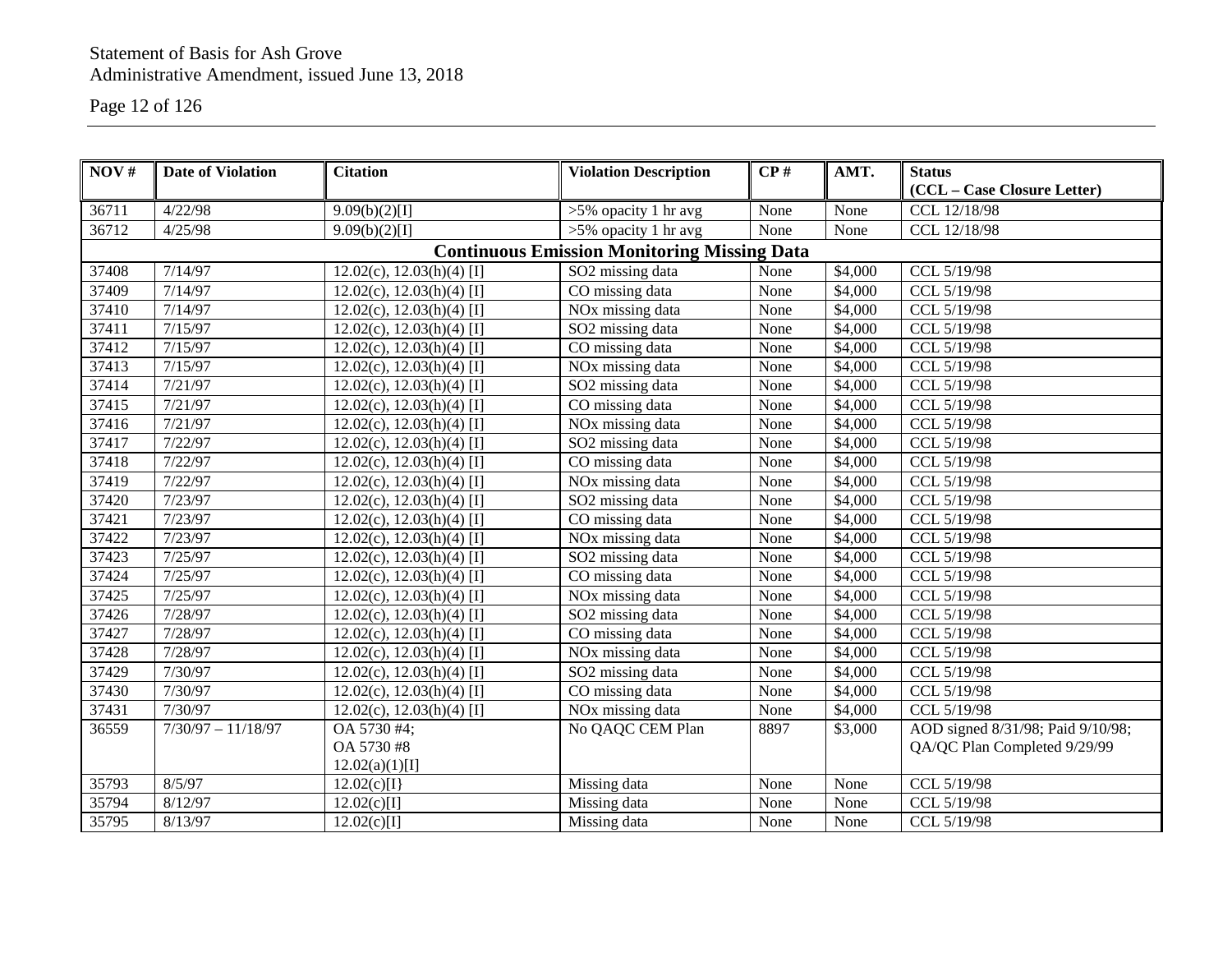## Page 13 of 126

| NOV#   | Date of Violation       |                 | <b>Citation</b>                                 | <b>Violation Description</b>               | $\bf CP$ # | AMT.    | <b>Status</b>                           |  |
|--------|-------------------------|-----------------|-------------------------------------------------|--------------------------------------------|------------|---------|-----------------------------------------|--|
|        |                         |                 |                                                 |                                            |            |         | (CCL - Case Closure Letter)             |  |
| 35796  | 8/18/97                 |                 | 12.02(c)[I]                                     | Missing data                               | None       | None    | CCL 5/19/98                             |  |
| 36560  | 8/18/97-11/18/97        |                 | $3.09(a), 3.11(b)$ [I]                          | Failure to Respond                         | None       | None    | CCL 10/16/98                            |  |
| 36561  | 9/29/97-11/18/97        |                 | $3.09(a), 3.11(b)$ [I]                          | Failure to Respond                         | 8899       | \$2,000 | AOD signed 8/31/98; Paid 9/10/98;       |  |
|        |                         |                 |                                                 |                                            |            |         | QA/QC Plan Completed 9/29/99            |  |
| 36586  | 11/4/97                 |                 | 12.02(a)(1) 12.02(c)(1)[1]                      | Missing data                               | None       | \$4,000 | CCL 5/19/98                             |  |
| 36587  | 11/12/97                |                 | 12.02(a)(1) 12.02(c)[1]                         | Missing data                               | None       | \$4,000 | CCL 5/19/98                             |  |
| 36594  | 12/1/97                 |                 | 12.02(a)[1]                                     | Missing data                               | None       | None    | CCL 5/19/98                             |  |
| 36595  | 12/2/97                 |                 | $12.02(a)$ [I]                                  | Missing data                               | None       | None    | CCL 5/19/98                             |  |
| 36596  | 12/3/97                 |                 | 12.02(a)[I]                                     | Missing data                               | None       | None    | CCL 5/19/98                             |  |
|        | OA 5730<br>3673/43/4/98 |                 | Missing CEM data                                | None                                       | None       |         | CCL 11/2/98 (lost); reissued CCL 8/8/02 |  |
|        |                         | #8              |                                                 |                                            |            |         |                                         |  |
|        |                         | 12.02c[I]       |                                                 |                                            |            |         |                                         |  |
| 36716  |                         | 3/16/98         | OA 5730 #8                                      | Missing CEM data                           | None       | None    | CCL 11/2/98 (lost); reissued CCL        |  |
|        |                         |                 | 12.02c[I]                                       |                                            |            |         | 8/8/02                                  |  |
| 36717  |                         | 3/17/98         | OA 5730 #8                                      | Missing CEM data                           | None       | None    | CCL 11/2/98 (lost); reissued CCL        |  |
|        |                         |                 | 12.02c[I]                                       |                                            |            |         | 8/8/02                                  |  |
|        |                         |                 |                                                 | <b>CEM Violation-Late Report Rescinded</b> |            |         |                                         |  |
| $3-$   | 5/6/2002                | 12.03 (f) $[I]$ |                                                 | Issued for late March 2002                 | None       | None    | Rescinded Notice of Violation 5/6/02    |  |
| 001519 |                         |                 |                                                 | CEM Report due 5/1/02.                     |            |         |                                         |  |
|        |                         |                 |                                                 | Report dated 4/29/02 found                 |            |         |                                         |  |
|        |                         |                 |                                                 | in Agency files. Source in                 |            |         |                                         |  |
|        |                         |                 |                                                 | compliance.                                |            |         |                                         |  |
|        |                         |                 |                                                 | <b>Asbestos Violation</b>                  |            |         |                                         |  |
| $4-$   | 10/18/01                |                 | $4.02(a)$ , $4.03(a)$ , $4.04(a)$ , $4.05(a)$ , | <b>Asbestos Violations</b>                 | Pending    | Pending | CP Recommended 8/8/02                   |  |
| 040305 |                         |                 | 4.05(b)(1), 4.05(b)(4), 4.05(b)(7),             |                                            |            |         |                                         |  |
|        |                         |                 | $4.05(b)(9)$ , $4.05(b)(10)$ .                  |                                            |            |         |                                         |  |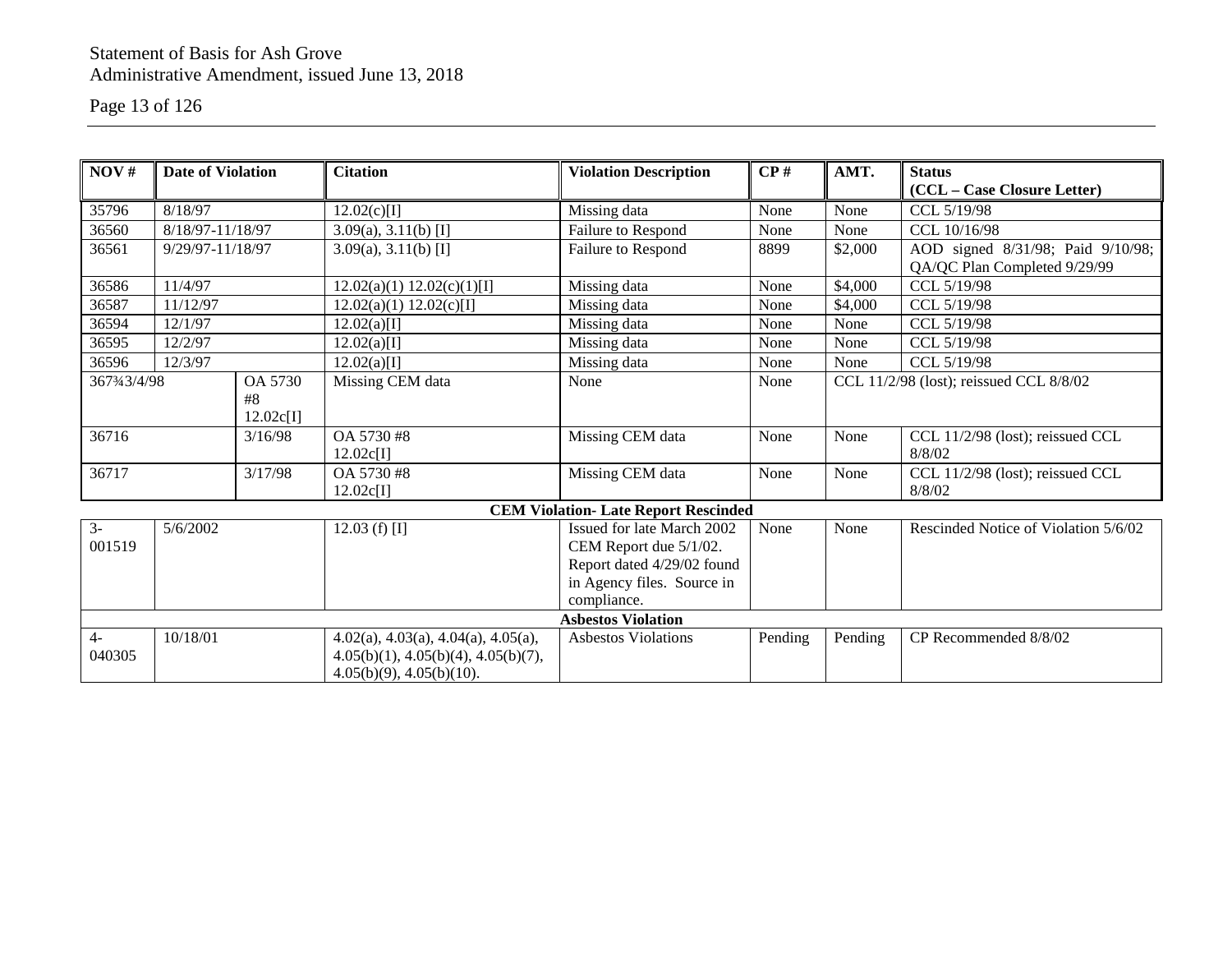Page 14 of 126

## **Emission Inventory**

The annual emissions reported to Puget Sound Clean Air Agency by Ash Grove for 1995 through 2001 are tabulated below. The main pollutants emitted from this plant are CO and NOx calculated as  $NO<sub>2</sub>$ , although  $SO<sub>2</sub>$  emissions exceed 100 tons per year primarily from burning coal. Emissions are based on source test data, EPA AP-42 emission factors and continuous emission monitoring systems. Ash Grove has supplied particulate emission data based on source tests from 1996.

#### **Air Contaminant Emission Summary**

| <b>TOTAL EMISSIONS</b> |                                   |                                         |                |                  |                  |                  |                  |                  |  |  |
|------------------------|-----------------------------------|-----------------------------------------|----------------|------------------|------------------|------------------|------------------|------------------|--|--|
| Pollutants Tons =>     |                                   | 1995                                    | 1996           | 1997             | 1998             | 1999             | 2000             | 2001             |  |  |
| $\bf CO$               |                                   | 1,310                                   | 1,354          | 1,599            | 1,585            | 1,412            | 1,477            | 1,139            |  |  |
| NO2                    |                                   | 1,058                                   | 959            | 910              | 1,203            | 1,253            | 1,282            | 1,198            |  |  |
| <b>PM10</b>            |                                   | 53                                      | 53             | 51               | 52               | 52               | 51               | 46               |  |  |
| <b>PM2.5</b>           |                                   | $\boldsymbol{0}$                        | 28             | 27               | $\mathbf{0}$     | $\boldsymbol{0}$ | 18               | 16               |  |  |
| SO <sub>2</sub>        |                                   | 74                                      | 171            | 188              | 181              | 157              | 106              | 129              |  |  |
|                        |                                   | <b>Cement Kiln Dry Process with BHs</b> |                |                  |                  |                  |                  |                  |  |  |
|                        | Pounds $\Rightarrow$              | 1995                                    | 1996           | 1997             | 1998             | 1999             | 2000             | 2001             |  |  |
| $\bf CO$               |                                   | 2,403,240                               | 2,485,200      | 2,943,000        | 2,916,140        | 2,587,460        | 2,708,800        | 2,100,000        |  |  |
| <b>NO2</b>             |                                   | 1,941,160                               | 1,759,400      | 1,675,600        | 2,212,820        | 2,295,620        | 2,351,600        | 2,210,000        |  |  |
| <b>PM10</b>            |                                   | 57,691                                  | 57,802         | 56,424           | 59,076           | 59,773           | 58,333           | 52,566           |  |  |
| <b>PM2.5</b>           |                                   | $\overline{0}$                          | 31,851         | 31,092           | $\overline{0}$   | $\boldsymbol{0}$ | 10,568           | 9,523            |  |  |
| SO <sub>2</sub>        |                                   | 136,440                                 | 313,200        | 346,000          | 332,280          | 287,940          | 195,000          | 238,000          |  |  |
| <b>Coal Mills</b>      |                                   |                                         |                |                  |                  |                  |                  |                  |  |  |
|                        | Pounds=>                          | 1995                                    | 1996           | 1997             | 1998             | 1999             | 2000             | 2001             |  |  |
| $\bf CO$               |                                   | 217,622                                 | 223134         | 254,441          | 254,659          | 237,413          | 245,078          | 177,034          |  |  |
| <b>NO2</b>             |                                   | 175,779                                 | 157,968        | 144,866          | 193,240          | 210,636          | 212,760          | 186,308          |  |  |
| <b>PM10</b>            |                                   | 3,312                                   | 3,284          | 3,162            | 3,194            | 3,356            | 3,309            | 3,083            |  |  |
| PM2.5                  |                                   | $\overline{0}$                          | 1,810          | 1,742            | $\boldsymbol{0}$ | $\boldsymbol{0}$ | 490              | 456              |  |  |
| SO <sub>2</sub>        |                                   | 12,355                                  | 28,121         | 29,966           | 29,017           | 26,420           | 17,643           | 20,064           |  |  |
|                        | <b>Limestone Transfer with BH</b> |                                         |                |                  |                  |                  |                  |                  |  |  |
|                        | Pounds=>                          | 1995                                    | 1996           | 1997             | 1998             | 1999             | 2000             | 2001             |  |  |
| $\bf CO$               |                                   | $\overline{0}$                          | $\overline{0}$ | $\boldsymbol{0}$ | $\overline{0}$   | $\mathbf{0}$     | $\overline{0}$   | $\mathbf{0}$     |  |  |
| <b>NO2</b>             |                                   | $\theta$                                | $\theta$       | $\theta$         | $\theta$         | $\theta$         | $\mathbf{0}$     | $\theta$         |  |  |
| <b>PM10</b>            |                                   | 5,748                                   | 5,608          | 5,333            | 5,507            | 5,583            | 5,533            | 4,931            |  |  |
| <b>PM2.5</b>           |                                   | $\overline{0}$                          | 2,908          | 2,767            | $\boldsymbol{0}$ | $\boldsymbol{0}$ | 3,320            | 2,959            |  |  |
| SO <sub>2</sub>        |                                   | $\Omega$                                | $\overline{0}$ | $\boldsymbol{0}$ | $\overline{0}$   | $\mathbf{0}$     | $\mathbf{0}$     | $\overline{0}$   |  |  |
|                        | Raw Mill Separator with BH        |                                         |                |                  |                  |                  |                  |                  |  |  |
|                        | Pounds $\Rightarrow$              | 1995                                    | 1996           | 1997             | 1998             | 1999             | 2000             | 2001             |  |  |
| $\bf CO$               |                                   | $\mathbf{0}$                            | $\overline{0}$ | $\boldsymbol{0}$ | $\boldsymbol{0}$ | $\mathbf{0}$     | $\boldsymbol{0}$ | $\mathbf{0}$     |  |  |
| NO2                    |                                   | $\Omega$                                | $\Omega$       | $\overline{0}$   | $\theta$         | $\Omega$         | $\Omega$         | $\theta$         |  |  |
| <b>PM10</b>            |                                   | 4,907                                   | 4,704          | 4,626            | 4,792            | 4,822            | 4,755            | 4,258            |  |  |
| <b>PM2.5</b>           |                                   | $\overline{0}$                          | 2,442          | 2,400            | $\boldsymbol{0}$ | $\boldsymbol{0}$ | 2,853            | 2,555            |  |  |
| SO <sub>2</sub>        |                                   | $\overline{0}$                          | $\overline{0}$ | $\boldsymbol{0}$ | $\boldsymbol{0}$ | $\mathbf{0}$     | $\boldsymbol{0}$ | $\boldsymbol{0}$ |  |  |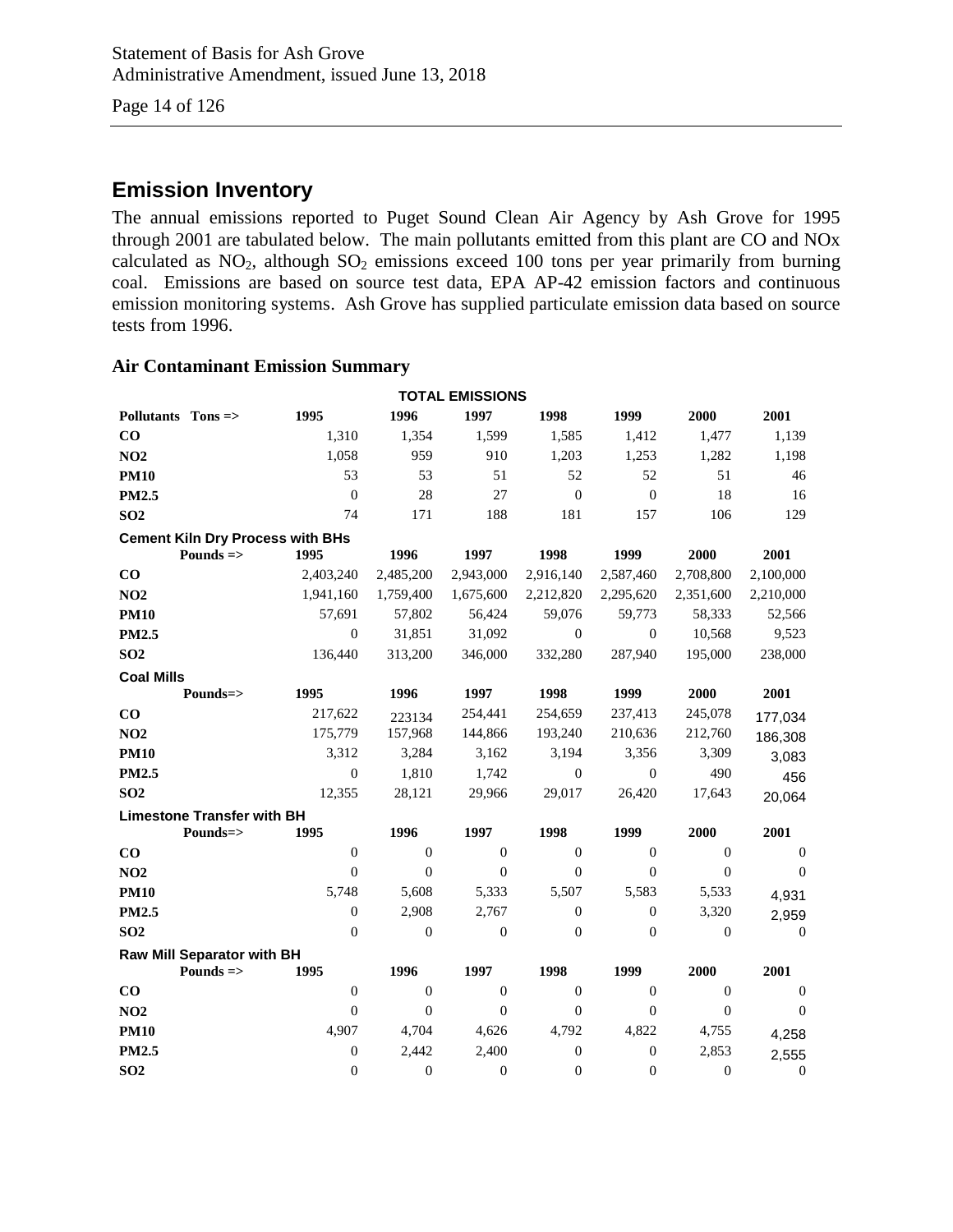Page 15 of 126

| Finish Grinding Feed Belt with BH          |                      |          |        |          |          |       |          |        |          |  |
|--------------------------------------------|----------------------|----------|--------|----------|----------|-------|----------|--------|----------|--|
|                                            | Pounds $\Rightarrow$ | 1995     | 1996   | 1997     |          | 1998  | 1999     | 2000   | 2001     |  |
| CO                                         |                      | 0        |        | $\Omega$ | 0        | 0     | 0        |        | $\Omega$ |  |
| NO <sub>2</sub>                            |                      |          |        |          | 0        |       |          |        |          |  |
| <b>PM10</b>                                |                      | 6,333    | 6,345  |          | 6,193    | 6,525 | 6,600    | 6,041  | 5,444    |  |
| <b>PM2.5</b>                               |                      | $\Omega$ | 3,296  |          | 3,212    | 0     | $\Omega$ | 3,624  | 3,266    |  |
| SO <sub>2</sub>                            |                      | $\Omega$ |        | $\Omega$ | $\Omega$ | 0     | $\Omega$ | 0      | $\Omega$ |  |
| Finish Grinding Mill Air Separator with BH |                      |          |        |          |          |       |          |        |          |  |
|                                            | Pounds $\Rightarrow$ | 1995     | 1996   | 1997     | 1998     |       | 1999     | 2000   | 2001     |  |
| $\bf CO$                                   |                      |          |        | 0        |          |       |          |        | $\theta$ |  |
| NO <sub>2</sub>                            |                      |          |        |          |          |       |          |        | $\theta$ |  |
| <b>PM10</b>                                |                      | 27,555   | 27,836 | 25,508   | 25,384   |       | 24,840   | 24,170 | 21,471   |  |
| <b>PM2.5</b>                               |                      | 0        | 14.449 | 13,242   |          |       | $\Omega$ | 14,502 | 12,883   |  |
| SO <sub>2</sub>                            |                      |          | 0      |          |          |       |          |        |          |  |

Ash Grove did not supply an estimate of plant-wide fugitive emissions in their application.

Puget Sound Clean Air Agency estimated the fugitive dust emissions from Ash Grove Cement in a January 5, 1990 PM10 Addendum for the PM10 SIP for Seattle, Tacoma, and Kent Nonattainment areas. However, at that time, the plant was not converted to its present configuration and status. Production was significantly lower than its current potential.

## **Explanation of Applicable Requirements**

Applicable requirements are listed in several sections of this operating permit as outlined below. The permit only lists the requirements that the Puget Sound Clean Air Agency has determined to be within the scope of the definition of "applicable requirements" under the operating permit program. Ash Grove is legally responsible for complying with all applicable requirements of the operating permit as well as other requirements that do not fit the definition of "applicable requirements" found in Chapter 173-401 Washington Administrative Code (WAC). Some of the applicable requirements contain terms or monitoring, maintenance and recordkeeping that require detailed explanation in this statement of basis. The specific conditions are listed below, along with any necessary explanations in monitoring, maintenance, and recordkeeping requirements.

## **Applicable Requirements**

Ash Grove is subject to all the requirements listed in Section I of the operating permit. Section I.A contains the requirements that are applicable facility-wide, and Section I.B contains requirements applicable only to specific emission units or groups of emission units. The requirements in Section I.B only apply to the specific emission units cited; however, the requirements in Section I.A also apply to the specific emission units or activities described in Section I.B unless specifically state otherwise in the permit. If the monitoring, maintenance, and recordkeeping method for any requirement in Section I.A is more extensive for specific emission units, that requirement is repeated in Section I.B with the additional monitoring, maintenance and recordkeeping requirements.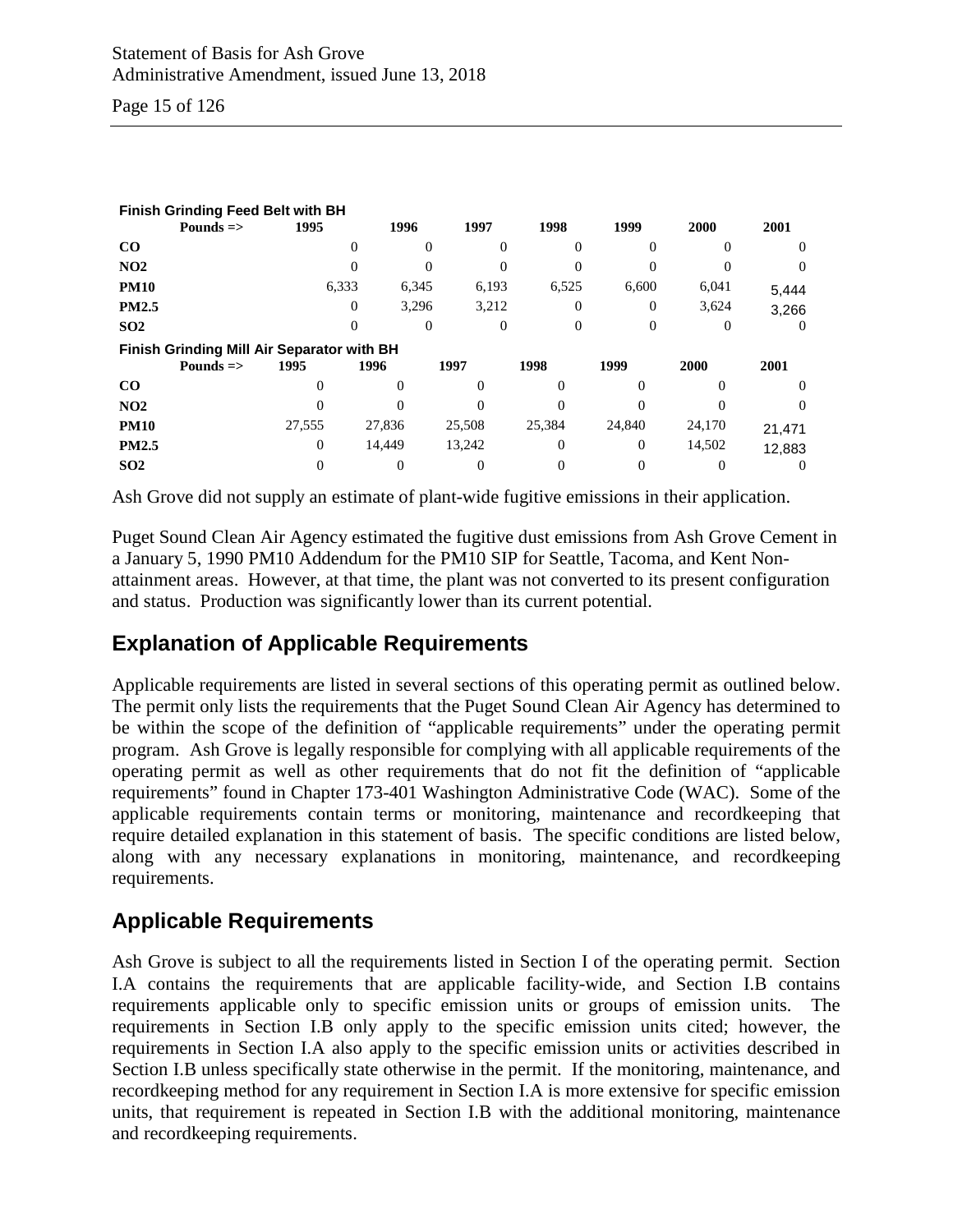Page 16 of 126

 $\overline{a}$ 

## **Section I.A. (Facility-Wide)**

The table lists the citation for the "applicable requirement" in the second column. The third column (Date) contains the adoption or effective date of the requirement. In some cases, the effective dates of the Federally Enforceable, or "SIP<sup>[1](#page-15-0)</sup>" Requirement and the Non-Federally Enforceable, or "State/Local Only" Requirement are different because only rules approved by EPA through Sections 110, 111, and 112 of the federal Clean Air Act are federally enforceable, and either the state has not submitted the regulation to the EPA or the EPA has not approved it.

The first column is used as an identifier for the requirement, and the fourth (Requirement Paraphrase) column paraphrases the requirement. The first and fourth columns are for information only and are not enforceable conditions of this operating permit. The actual enforceable requirement is embodied in the requirement cited in the second and third columns.

The fifth column (Monitoring, Maintenance & Recordkeeping Method) identifies the methods described in Section II of the operating permit. Following these methods is an enforceable requirement of this permit. The sixth column identifies the averaging time for the reference test method. The last column (Reference Test Method) identifies the reference method associated with an applicable emission limit that is to be used if and when a source test is required. In some cases where the applicable requirement does not cite a test method, one has been added.

In the event of conflict or omission between the information contained in the fourth and sixth columns and the actual statute or regulation cited in the second column, the requirements and language of the actual statute or regulation cited shall govern. For more information regarding any of the requirements cited in the second and third columns, refer to the actual requirements cited.

**Recently amended Puget Sound Clean Air Agency Regulations.** The Puget Sound Clean Air Agency Board of Directors has recently amended several sections of its regulations. These amended sections are listed as State/Puget Sound Clean Air Agency Enforceable Requirements in the operating permit. The versions of the regulations that are in the SIP are listed as Federally Enforceable Requirements. The amended versions will be (or in some cases have been) forwarded to EPA as SIP amendments. Upon approval of the SIP changes, the revised versions of the regulations will be federally enforceable and the old version will no longer apply.

<span id="page-15-0"></span><sup>1</sup> "SIP" means "state implementation plan" which is a plan for improving or maintaining air quality and complying with the Federal Clean Air Act. The Federal Clean Air Act requires states to submit these plans to the US EPA for its review and approval. This plan must contain the rules and regulations of the state agency or local air authority necessary to implement the programs mandated by Federal law. Once the EPA adopts the plan or elements of it, the plan and its requirements become "federally enforceable" by EPA. New or modified state or local rules are not federally enforceable until they are "adopted into the SIP" by the EPA.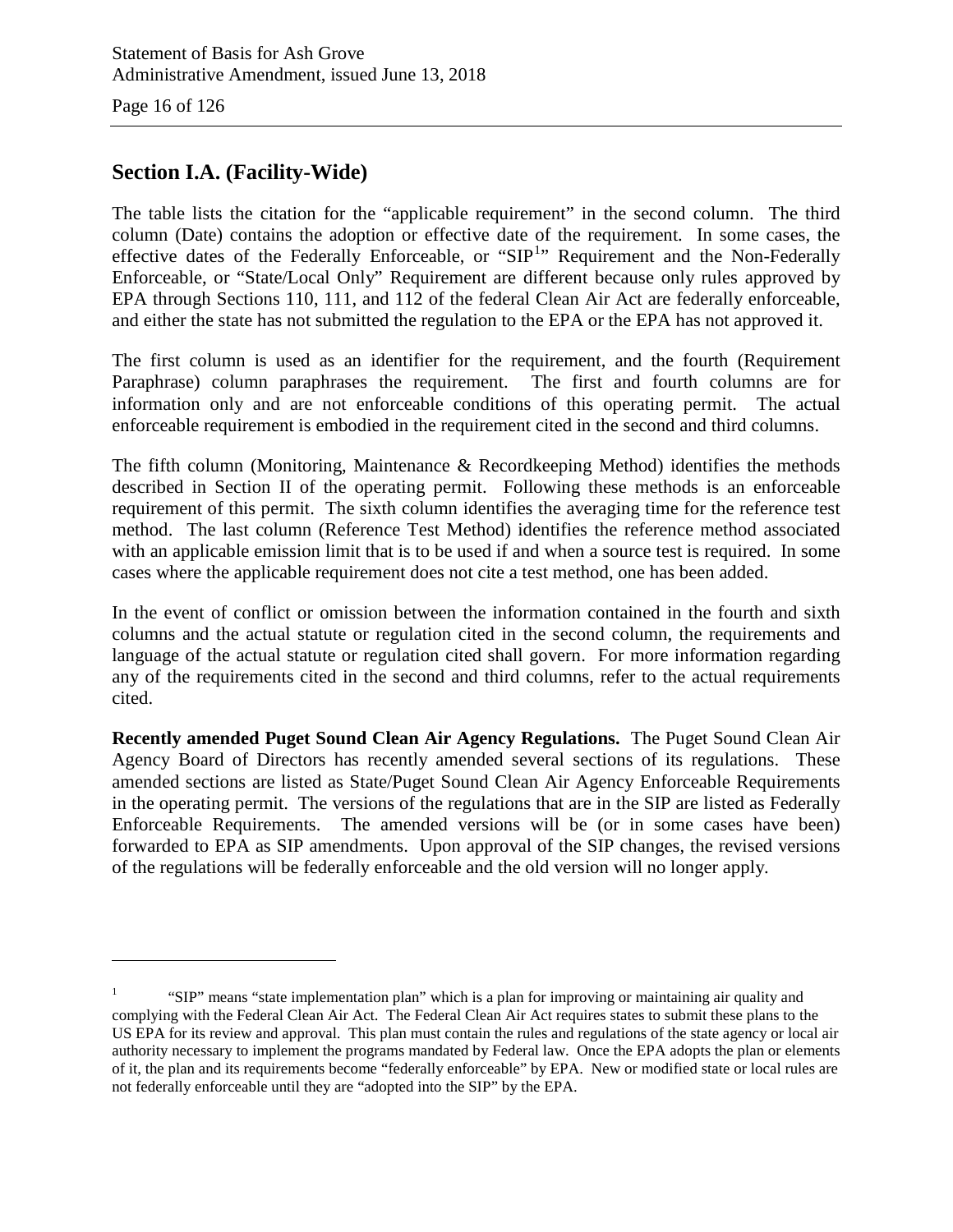Page 17 of 126

**Facility-wide Inspections.** Most of the facility-wide requirements that require monitoring refer to facility-wide monitoring procedures that vary in form, scope of monitoring observations, and frequency. The Puget Sound Clean Air Agency recognizes the complexity of the facility and the large number of small emission units that are located at Ash Grove. Because of the large number of emission points at the facility, the practicality of the monitoring methods and frequency have been tailored to reflect the compliance challenges to the level of effort necessary to determine compliance with the requirements included in the permit. For emission units with more potential for being out of compliance with air pollution requirements or where noncompliance can have more significant impacts, the Agency has included specific monitoring procedures appropriate for those units. Facility-wide inspections are intended to augment equipment-specific monitoring and to assure Ash Grove is aware of general activities occurring on the plant site. The Puget Sound Clean Air Agency anticipates that the various monitoring and inspection activities identified in the permit will completed by trained personnel that are familiar with the plant, the permit, and the underlying nature of the requirements included in the permit.

#### **1. Requirements I.A.1 and I.A.2 - 20% General Opacity**

Both Puget Sound Clean Air Agency Regulation I, Section 9.03 and WAC 173-400-040(1) standards are 20% opacity and apply to all stationary sources.

Both Section 9.03 (effective date - 3/11/99) and WAC 173-400-040(1) (effective date - 9/15/01) are currently not federally enforceable but will be federally enforceable upon their adoption into the SIP. Previous versions of these regulations have been adopted into the SIP. These provisions have not been included in the operating permit at this time because there are no substantive differences between the SIP adopted versions and these versions awaiting approval. If a version of these regulations were adopted into the SIP which contained a substantive difference from the requirements included in this draft permit, the permit would need to be reopened to incorporate the changes.

The monitoring method is based on monthly facility-wide inspections of some emission points at the Ash Grove. These facility-wide inspections include checking for visible emissions, with Ash Grove taking corrective action or using the reference test method, WDOE Method 9A, to determine opacity if any visible emissions are noted. Recording of visible emissions is not necessarily a deviation of the opacity requirements. However, failure to take timely corrective action, as defined by the monitoring method, is a deviation of the specific operating permit term and may also be an indication of other compliance issues (e.g. Operation & Maintenance (O&M) failures or good working order requirements identified in I.A.14 and I.A.15). Taking corrective action does not relieve Ash Grove from the obligation to comply with the opacity requirement itself. The monitoring procedures are used for several emission limitations and requirements throughout the permit, which are discussed below. The Puget Sound Clean Air Agency has determined that the monitoring should be monthly for the reasons listed below.

- 1. Initial compliance. There have been no NOVs issued in the last five years for failure to meet this requirement. Ash Grove is presumed to be able to comply with this opacity requirement (see Compliance History).
- 2. Margin of compliance. Ash Grove handles and transfers over a million tons of dry dusty material each year that has a high potential for fugitive dust emissions. If opacity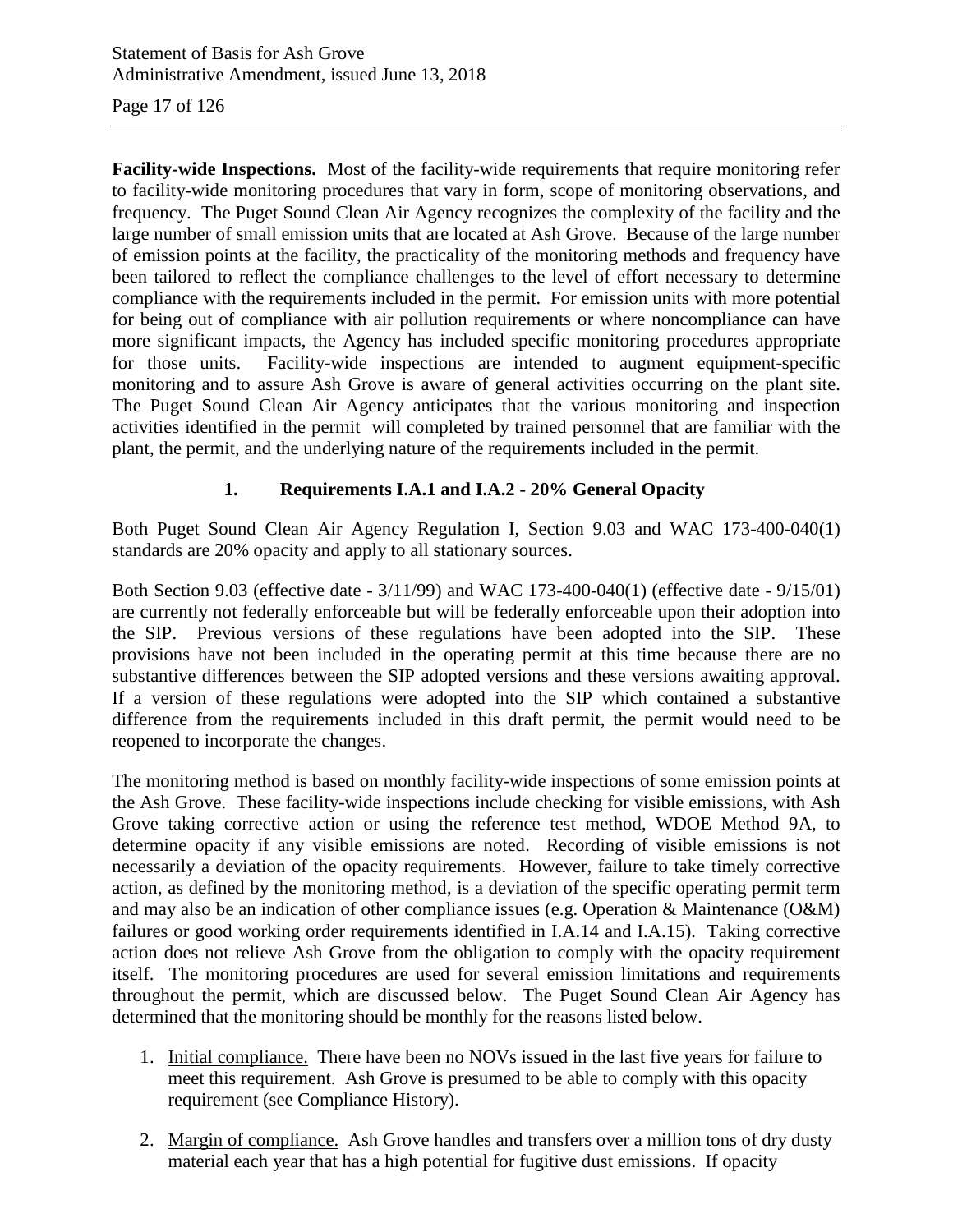#### Page 18 of 126

problems are observed, operations or maintenance problems are the most likely cause and must be addressed quickly by following and upgrading the O&M Plan to avoid emissions that would have a significant environmental impact. There have been no recent opacity problems observed by the Puget Sound Clean Air Agency and the sources are well controlled with a good O&M Plan. The Agency concludes that the margin for opacity compliance is large enough to justify visual inspections at a monthly frequency. By following this monitoring frequency, Ash Grove will take corrective action before a violation occurs. Recording of visible emissions is not necessarily a deviation of the opacity requirements. However, failure to take timely corrective action, as defined by the monitoring method, is a deviation of the specific permit term. Taking corrective action does not relieve Ash Grove from the obligation to comply with the opacity requirement itself.

- 3. Variability of process and emissions. The equipment operates on a relatively constant production rate, both during a per-shift basis and during a per-hour basis, so emissions can be expected to be relatively constant during the time period of the emission standard.
- 4. Environmental impacts of problems. Generally, any observed opacity is related to emissions of particulate matter or finely divided liquid droplets. If opacity problems are observed, operations or maintenance problems are the most likely cause and must be addressed quickly by following and upgrading the O&M Plan to avoid emissions that would have a significant environmental impact. There have been some relatively recent issues associated with clinker dust complaints which have some indirect relationship to this plant-wide opacity standard. The resolution of the most recent enforcement case for those violations required the installation of some improved dust collection and control measures. This monitoring procedure will include verification that those devices and measures are effectively managed. While this monitoring procedure is based on facility wide observations, it is most appropriate for use on point sources and process units. The permit includes other, additional monitoring procedures for fugitive dust and complaint related topics.
- 5. Technical considerations. Ash Grove is required to perform monthly self-inspections. By following this inspection frequency, following a good O&M Plan, and by making corrections and modifications to this plan, Ash Grove will likely avoid catastrophic failure of the air pollution generating or controlling equipment which is the main cause of opacity standard deviations at Ash Grove. Catastrophic failure of specific air pollution generating equipment is the most likely sources of an opacity standard deviation at Ash Grove. Additional monitoring procedures for specific emission units are specified in the operating permit.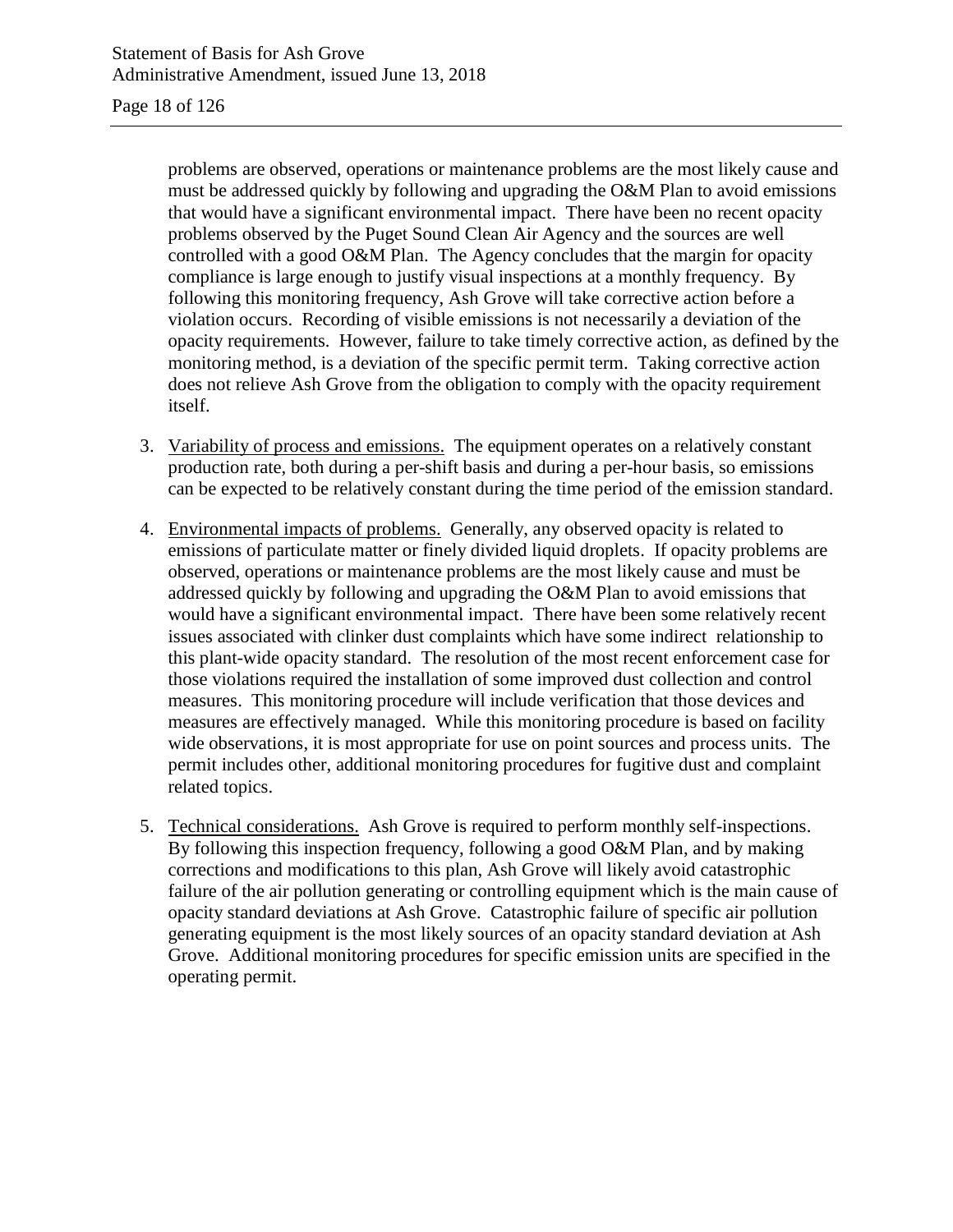Page 19 of 126

#### **2. Requirements I.A.3, I.A.4, I.A.5 Particulate Concentration**

Section 9.09(a) (effective date - 2/10/94) and WAC 173-400-060 (effective date - 3/22/91) are federally enforceable.

Section 9.09 (effective date - 4/9/98) and WAC 173-400-060 (effective date - 8/21/98) are currently not federally enforceable but will be federally enforceable upon their adoption into the SIP.

Puget Sound Clean Air Agency Regulation I, Section 9.09 (effective date - 2/10/94) limits the particulate emissions to 0.05 gr/dscf and WAC 173-400-060 (effective date - 3/22/91) limits the particulate emissions to 0.1 gr/dscf. Both requirements apply to all equipment used in a manufacturing process and general process units, uncorrected for excess air.

Puget Sound Clean Air Agency Regulation I, Section 9.09 (4/9/98) limits the particulate emissions to 0.05 gr/dscf from equipment used in a manufacturing process.

WAC 173-400-060 limits particulate emissions to 0.1 gr/dscf from general process units (i.e., units using a procedure or a combination of procedures for the purpose of causing a change in material by either chemical or physical means, excluding combustion).

For these facility-wide requirements, the monitoring method is based on visual inspections onceper-month of general air pollution generating equipment at Ash Grove not covered by Emissions Unit Specific Applicable Requirements (I.B), with Ash Grove taking corrective action within 24 hours of the initial observation until there are no visible emissions or, alternatively, recording the opacity using the reference test method or shutting down the unit or activity until it can be repaired. Because particulate and opacity are in general physically related, the particulate monitoring for this requirement is the same as opacity (see the discussion for Requirements I.A.1 and I.A.2 in this document).

In Condition I.A.5, the emission limit of 0.005 gr/dscf identified in Order of Approval No. 7381, Condition No. 4 has been included in the operating permit as a facility wide requirement. This Order, as well as some additional orders for Ash Grove which followed it, were the result of PM-10 SIP plan requirements. This Order applied to each baghouse, excluding the main kiln baghouse that existed at Ash Grove when it was originally approved. Subsequent Order modifications have brought the current approval date up to June 6, 2001. Ash Grove has agreed that this order effectively applies to all emission units controlled by a baghouse (excluding the main kiln) at the plant and the impact on each unit is the same. All of the subject baghouses are managed to a "no visible emission" expectation and any unit which does have visible emissions is assumed to be malfunctioning on some level. This Order was issued on the basis that an observation of "no visible emissions" from a baghouse was sufficient to demonstrate compliance with this low concentration. The order provided alternative, incremental observation procedure options to demonstrate compliance.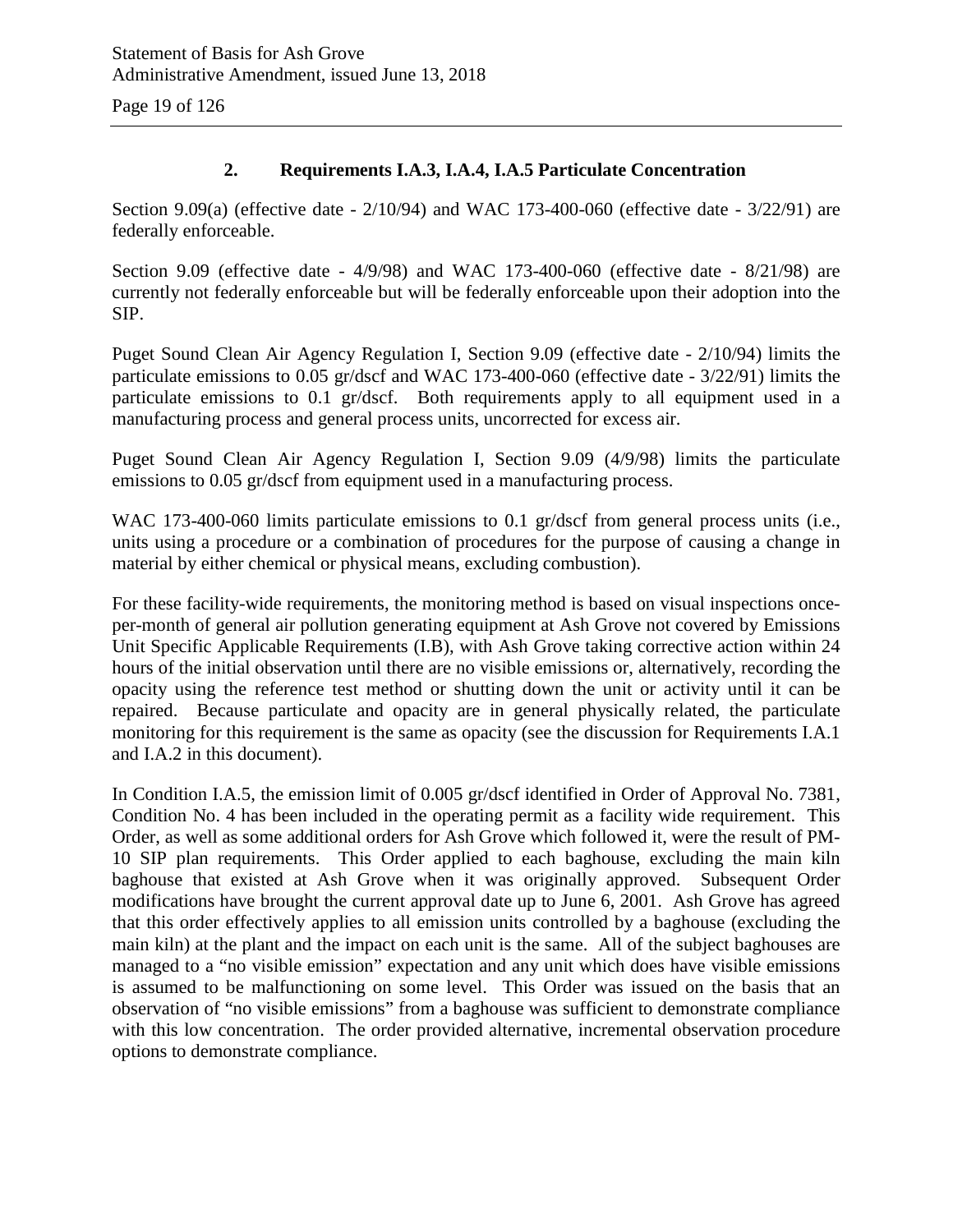These identified options require Ash Grove to use one of the following:

- Puget Sound Clean Air Agency approved source test
- No visible emissions for 15 consecutive seconds
- No visible emissions for 3 consecutive minutes
- Repairing the baghouse with visible emissions for more than 3 minutes within 24 hours

The first option is always available, but not expected to be routinely used. The next three are intended to provide a progressive option to respond to a visible emission condition and still maintain compliance. If an observer looked at the exhaust point and saw no visible emissions for 15 consecutive seconds that would represent compliance with this condition for that observation. If the observer saw a short period of visible emissions, observations could continue and if the visible emission condition ceased, and the observer maintained the observation (and record) for 3 consecutive minutes with no visible emissions observed, that again would represent a compliant observation. If the visible emission condition exceeded the 3 consecutive minute criteria, then the observer/operator must repair the baghouse or shut the process down until the baghouse is repaired and no visible emissions are observed upon restart.

For these baghouses, the existence of sustained visible emissions (either observed by Ash Grove or this Agency) can serve as the basis for this Agency to require Ash Grove to complete a compliance source test on the unit involved. The monitoring procedure to verify operation of the units without visible emissions will effectively satisfy the compliance with this Order.

### **3. Requirement I.A.6 - SO2 Concentration**

Both Puget Sound Clean Air Agency Regulation I, Section 9.07 (effective date - 4/14/94) which is federally enforceable, and WAC 173-400-040(6) (effective date - 9/20/93) are equivalent requirements  $(SO<sub>2</sub>$  emissions not to exceed 1000 ppm), except for the second paragraph of the WAC 173-400-040(6) which is not in the Puget Sound Clean Air Agency regulation. That paragraph, which is not federally enforceable, allows for exceptions to this requirement if the source can demonstrate that there is no feasible method of reducing the  $SO_2$  concentrations to 1000 ppm. Since the Puget Sound Clean Air Agency rules do not allow the exception, this option does not apply to Ash Grove.

WAC 173-400-060 (effective date -  $9/15/01$ ) will become federally enforceable upon its adoption into the SIP. This provision has not been included in the operating permit at this time because there are no substantive differences between the SIP adopted version and this version awaiting approval. If a version of this regulation was adopted into the SIP which contained a substantive difference from the requirement included in this draft permit, the permit would need to be reopened to incorporate the changes.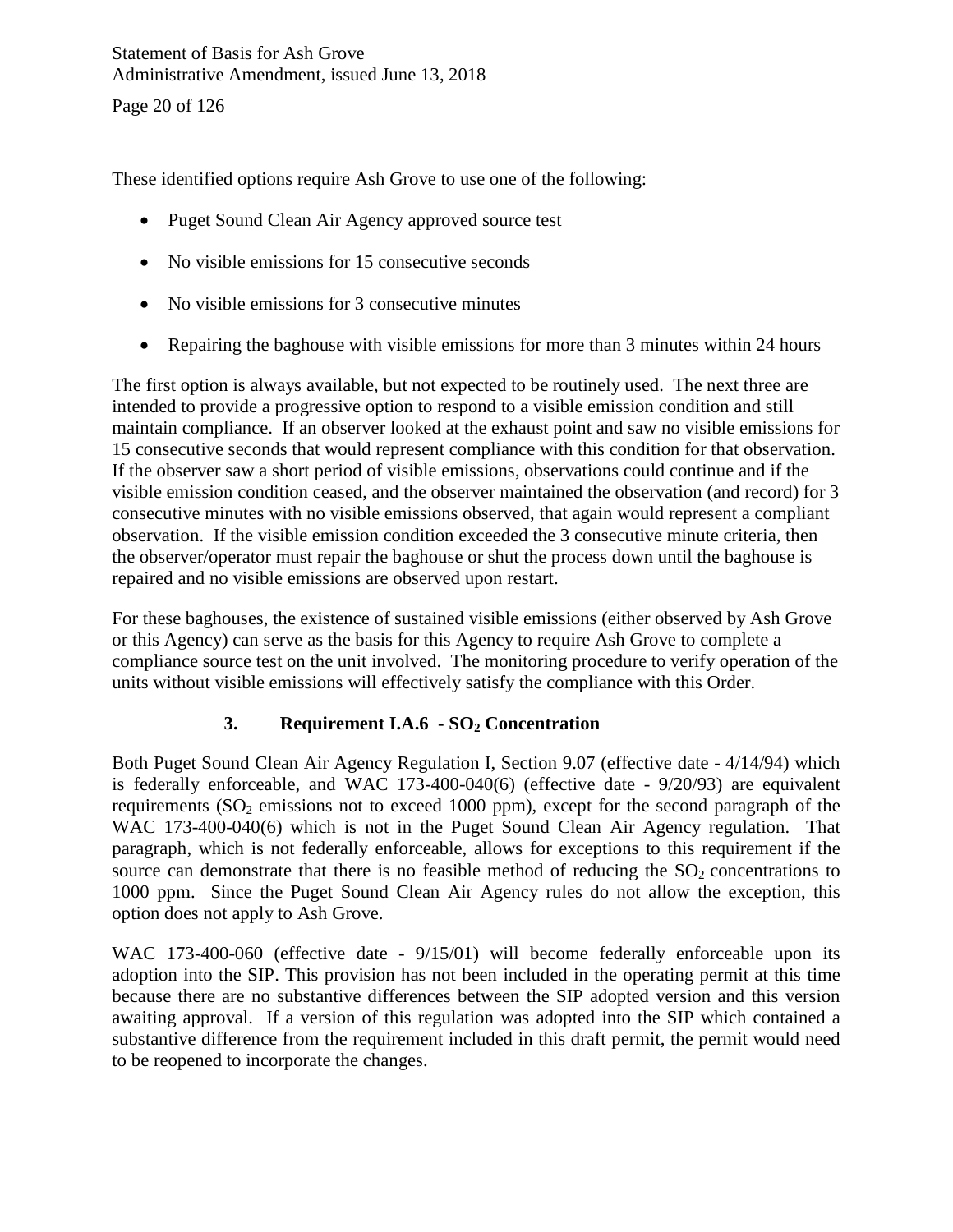The facility-wide activities at Ash Grove that contribute to sulfur emissions include facility-wide burning of pipeline quality natural gas (not including the kiln).

#### $SO<sub>2</sub>$  from facility-wide burning of pipeline quality natural gas.

"Natural gas" means a mixture of gaseous hydrocarbons, with at least 80 percent methane (by volume), and of pipeline quality, such as the gas sold or distributed by any utility company regulated by the Washington Utilities and Transportation Commission. Natural gas may also be referred to as "pipeline quality natural gas." Ash Grove receives the same natural gas as all of the other natural gas consumers, private and industrial, in the Northwest. According to Section 1.4-3 of AP-42, natural gas contains approximately 2000 grains of sulfur per million cubic feet, which is equivalent to approximately 3.4 parts of sulfur per million cubic feet of natural gas, as shown in the following calculation:

$$
\frac{2,000 \text{ gr S}}{1,000,000 \text{ ft}^3 \text{ nat. gas}} \times \frac{1 \text{ lb}}{7000 \text{ gr}} \times \frac{385 \frac{\text{ft}^3}{\text{mole S}}}{32 \frac{\text{lb}}{\text{mole S}}} = 3.44 \times 10^{-6} \frac{\text{ft}^3 S}{\text{ft}^3 \text{ nat. gas}} = 3.44 \text{ ppmd}v S
$$

According to *Perry's Chemical Engineer's Handbook*, each cubic foot of natural gas requires approximately 10 cubic feet of air for combustion, yielding approximately 11 cubic feet of combustion exhaust gases, consisting mostly of nitrogen, water vapor, and carbon dioxide. The sulfur in the natural gas will almost all be converted to sulfur dioxide, with each cubic foot of sulfur producing the same volume of sulfur dioxide. Since each cubic foot of natural gas contains  $3.44\times10^{-6}$  cubic feet of sulfur, each cubic foot of stack exhaust will contain approximately:

$$
3.44 \times 10^{-6} \frac{ft^3 S}{ft^3 nat. gas} \times \frac{1 ft^3 SO_2}{1 ft^3 S} \times \frac{1 ft^3 nat. gas}{11 ft^3 stack exhaust} = 0.313 \times 10^{-6} \frac{ft^3 SO_2}{ft^3 stack exhaust}
$$

The burning of natural gas generates about  $0.31$  ppmdv  $SO<sub>2</sub>$ . This estimated value is less than one-tenth of one percent of the  $1,000$  ppm  $SO<sub>2</sub>$  standard.

Therefore, on a facility-wide basis (except for the kiln), it is reasonable to assume that the combustion of natural gas will not exceed the  $1,000$  ppm  $SO<sub>2</sub>$  limits in Puget Sound Clean Air Agency Regulation I, Section 9.07 and WAC 173-400-040(6).

#### $SO<sub>2</sub>$  from facility-handling of raw and finished materials.

Except for the main stack, the area wide sources of raw materials and finished products do not contain sufficient amount of sulfur to create concentrations of sulfur or sulfur dioxide in such quantities as to have any potential to be close to the emissions standard. Also, except for the kiln there are no other combustion sources that potentially oxidize sulfur to sulfur dioxide.

Therefore, this operating permit does not contain additional monitoring requirements for sulfur dioxide emission other than the main stack.

The remaining federally enforceable requirements in Section I.A. do not contain Emission Standard Reference Test Methods or an Emission Standard Period. The Puget Sound Clean Air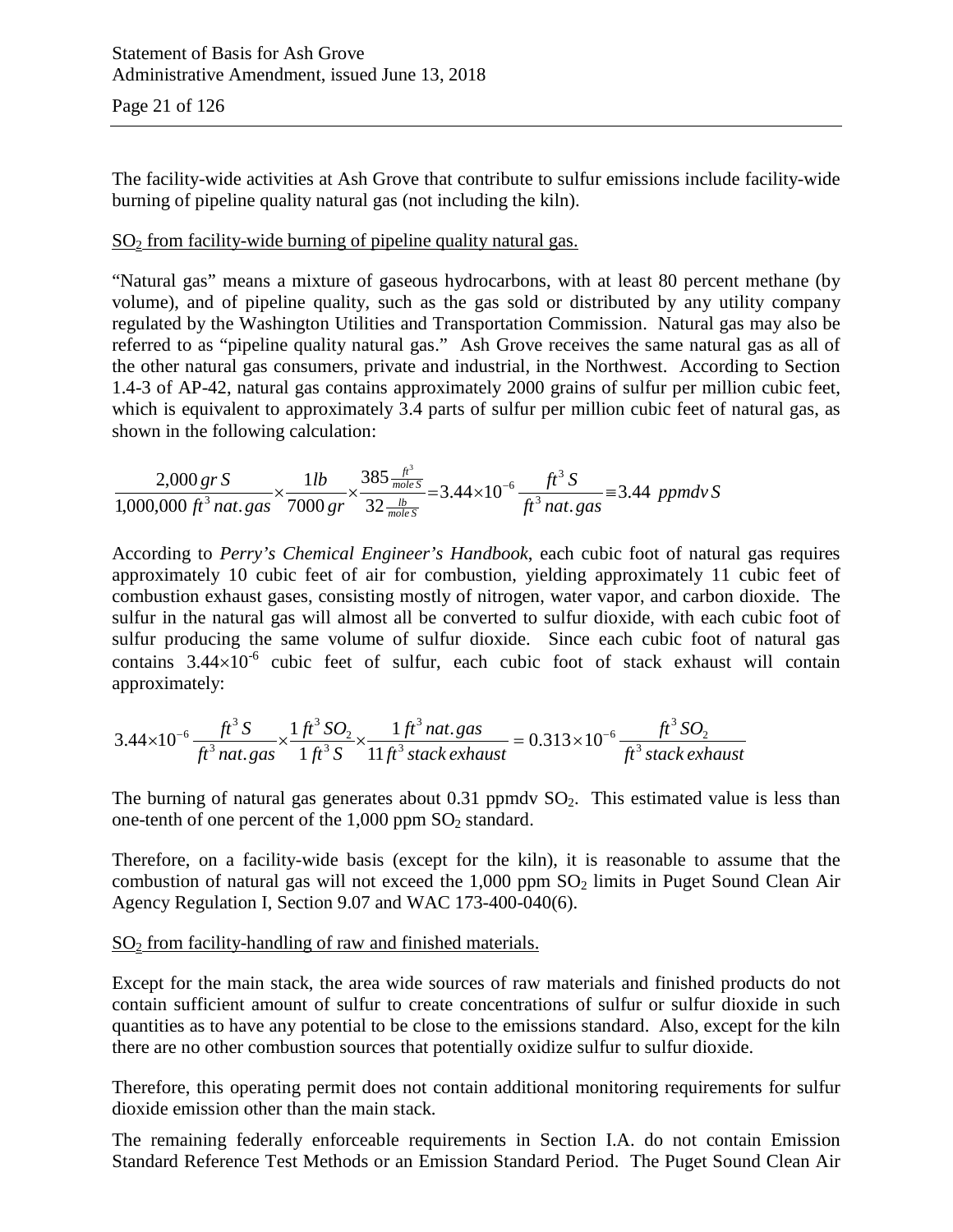Agency has determined they are not necessary for these requirements. The Puget Sound Clean Air Agency will use the results of monitoring and observations, the review of operation and maintenance procedures and other information available to determine compliance with these requirements.

#### **4. Requirements I.A.7 and I.A.8 – Nuisance Standards**

Puget Sound Clean Air Agency Regulation I, Section 9.11 (effective date - 6/9/83) and WAC 173-400-040(5) (effective date - 9/20/93) are federally enforceable.

Puget Sound Clean Air Agency Regulation I, Section 9.11 (effective date - 3/11/99) and WAC 173-400-040(5) (effective date - 9/15/01) are currently not federally enforceable but will be federally enforceable upon their adoption into the SIP. These provisions have not been included in the operating permit at this time because there are no substantive differences between the SIP adopted versions and these versions awaiting approval. If a version of these regulations were adopted into the SIP which contained a substantive difference from the requirements included in this draft permit, the permit would need to be reopened to incorporate the changes.

RCW 70.94.040 also requires that a source shall not cause air pollution in violation of 70.94 RCW or any ordinance, resolution, rule or regulation adopted there under. This provision is not federally enforceable.

WAC 173-400-040(2) (effective date -  $9/15/01$ ) prohibits the emission of particulate matter from Ash Grove to be deposited beyond the property line in sufficient quantity as to unreasonably interfere with the use and enjoyment of the property upon which the material is deposited. This provision is not federally enforceable.

WAC 173-400-040(4) (effective date -  $9/15/01$ ) requires Ash Grove to use recognized good practices to control odors in order to avoid unreasonably interfere with the use and enjoyment of property. This provision is not federally enforceable.

The monitoring methods are based on a combination of both weekly and monthly plant inspections and responding to complaints to identify possible causes of emissions, including the deposition of particulate, that may unreasonably interfere with the use and enjoyment of property, correcting any problems identified and initiating corrective actions with preventative maintenance as a result of the inspections or investigations. Receiving complaints does not necessarily mean Ash Grove is in violation of this requirement but triggers action by Ash Grove to prevent a violation.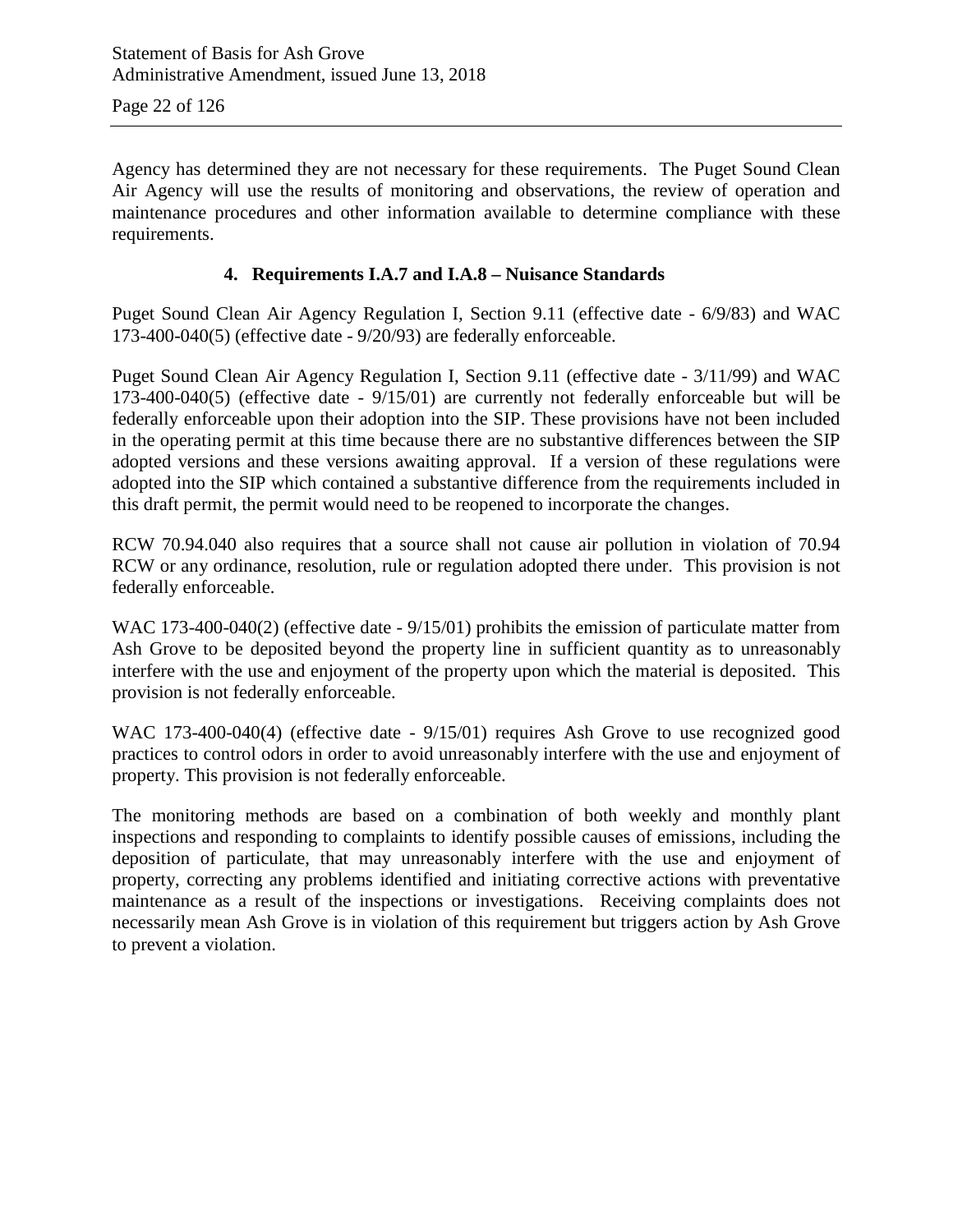Page 23 of 126

Ash Grove handles or processes over a million tons per year of dry fine dusty materials associated with the production of cement which has a large potential to become air borne even with the best equipment and the best practices to prevent such emissions. However, plant-wide, most materials are handled or processed inside or within buildings or within covered areas that are totally or significantly enclosed. All roadways and parking lots are paved and maintained in relatively clean condition. There have also been significant efforts and expenditures by this plant in an attempt to identify, predict and contain the releases of materials that may likely lead to violations of this regulation.

Even with good operations and maintenance there remains a potential for some releases of fugitive dust that may be in sufficient quantities and of such characteristics and duration as is, or is likely to be, injurious to human, plant or animal life, or property, or which unreasonably interferes with enjoyment of life and property.

During the last five years, the Puget Sound Clean Air Agency has issued ten notices of violation of this regulation (Puget Sound Clean Air Agency Regulation I, Section 9.11). Specifically, these violations were based on complaints of property damage that were verified by the Agency to be caused by fallout of clinker particulate originating from this cement plant and depositing on property. All outstanding violations have been settled and closed with signed assurances of discontinuances. However, to date the Agency has not conclusively determined or identified a particular area, a specific activity or piece of equipment that is responsible for these emissions.

The monitoring method identified in Section II.A.3 (Rooftop Inspections) specifies visual inspections of the plant site (facility-wide) on a weekly basis to discover, control, and repair sources of fugitive dust emissions and specifically identify and control releases or emissions of clinker particulate. The proactive periodic inspection and maintenance frequency before complaints are received, and the addition of the Complaint Response Program (see Section II.A.2 of the permit) which is in effect at all times, represents a combined method for monitoring and assuring compliance. An additional supporting monitoring method for compliance with these requirements is the O&M Plan Inspections (see Section II.A.4 of the permit) which requires a monthly inspection of the plant equipment. The O&M Plan Inspections are intended to identify equipment operations and maintenance issues which could lead to a nuisance related event and prevent such an event.

The Puget Sound Clean Air Agency has determined that weekly monitoring for sources of fugitive dust emissions facility-wide and specifically monitoring for potential releases of clinker dust, as well as full implementation of the Complaint Response Plan and the O&M Plan inspections are together, appropriate monitoring, recordkeeping, and reporting for this requirement for the following reasons.

1. Initial compliance. Ash Grove has generally been careful to maintain equipment to avoid the generation and emission of particulate that can lead to fallout of materials and nuisance complaints. Although there has been a long history of particulate fallout related issues with this plant, Ash Grove is considered to be capable of maintaining compliance with this standard on a continuous basis. Ash Grove has implemented a Complaint Response Program which has effectively been dealing with nuisance issues in the vicinity of the plant. The recent complaint history indicates this source must be diligent and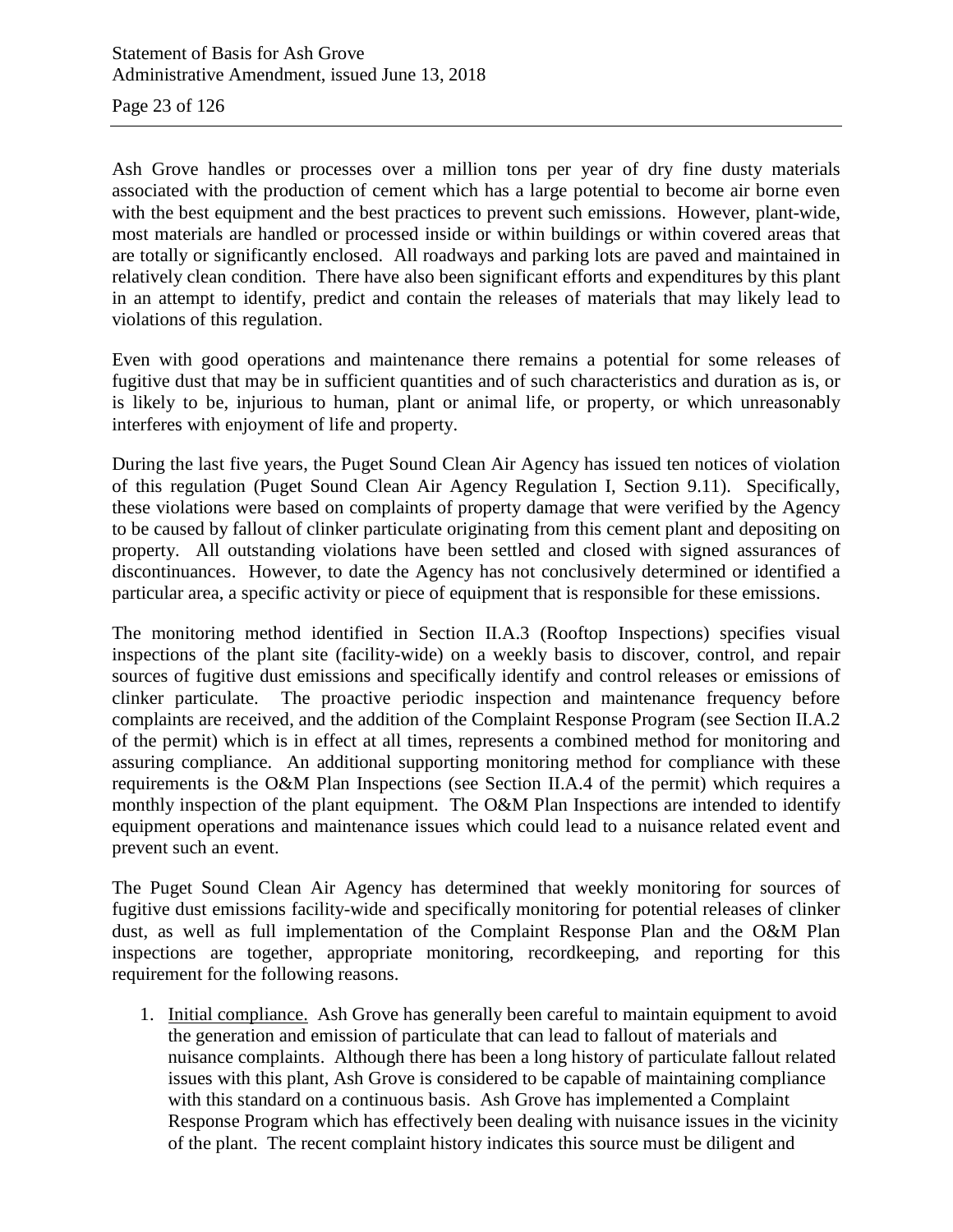aggressive in monitoring (both through the Rooftop Inspections and the O&M Plan Inspections), and be proactive to assure compliance is maintained with this requirement.

- 2. Margin of compliance. Ash Grove daily handles and processes tons of dry dusty materials and, therefore, has significant potential to cause general fugitive dust emissions as well as potential visible source emissions that can cause an environmental nuisance. Although all the roadways and parking lots are paved within the Ash Grove plant boundary and all significant emission points are operated correctly, the fact that there have been ongoing enforcement actions for complaint issues shows that there is very little margin of compliance for the generation of air contaminant emissions in sufficient quantities to be injurious or to unreasonably interfere with enjoyment of life and property. The margin for compliance is considered to be small. However, with aggressive attention to proactive monitoring, developing and following the Compliant Response Program, and performing both the rooftop inspections weekly and the O&M plan inspections monthly for nuisance emission issues (with an emphasis on dust), Ash Grove is anticipated to be able to maintain compliance with this standard.
- 3. Variability of process and emissions. Because the manufacturing process is relatively constant, it is unlikely that the variability of the process itself will cause emissions leading to environmentally detrimental problems or cause nuisances while the plant is normally operating except during upset conditions.
- 4. Environmental impacts of problems. While there may be significant potential environmental impacts of emissions that may be environmentally detrimental or potentially can cause a nuisance, quick and early identification and correction of such problems are required by this permit to minimize releases and impacts that could lead to complaints. The monitoring methods and increased frequency is designed for quick identification, response and correction. Following the Complaint Response Program will assure Ash Grove will respond appropriately, including communicating with complainants, and investigating potential causes of the complaints as they may be associated with Ash Grove activities. The recordkeeping and reporting aspects of the Complaint Response Program will document the level of attention the plant devotes to the effort and the appropriateness of their response to complaints.
- 5. Technical considerations. By following this monitoring frequency, there is an increased chance the causes of emissions (including emissions of clinker dust) that may lead to nuisance complaints will be identified before complaints are registered. Also, following the Complaint Response Program may help identify or isolate a likely source or associate operations such as upset equipment. Observation by plant workers during their normal course of work may also help to suggest potential areas of material release that could cause complaints.

#### **5. Requirement I.A.9, I.A.10, I.A.11, I.A.13 - BACT and Reasonable Precautions Preventing Fugitive Dust**

Puget Sound Clean Air Agency Regulation I, Section 9.15(a) (effective date – 8/10/89) is a federally enforceable requirement for employing BACT for fugitive dust.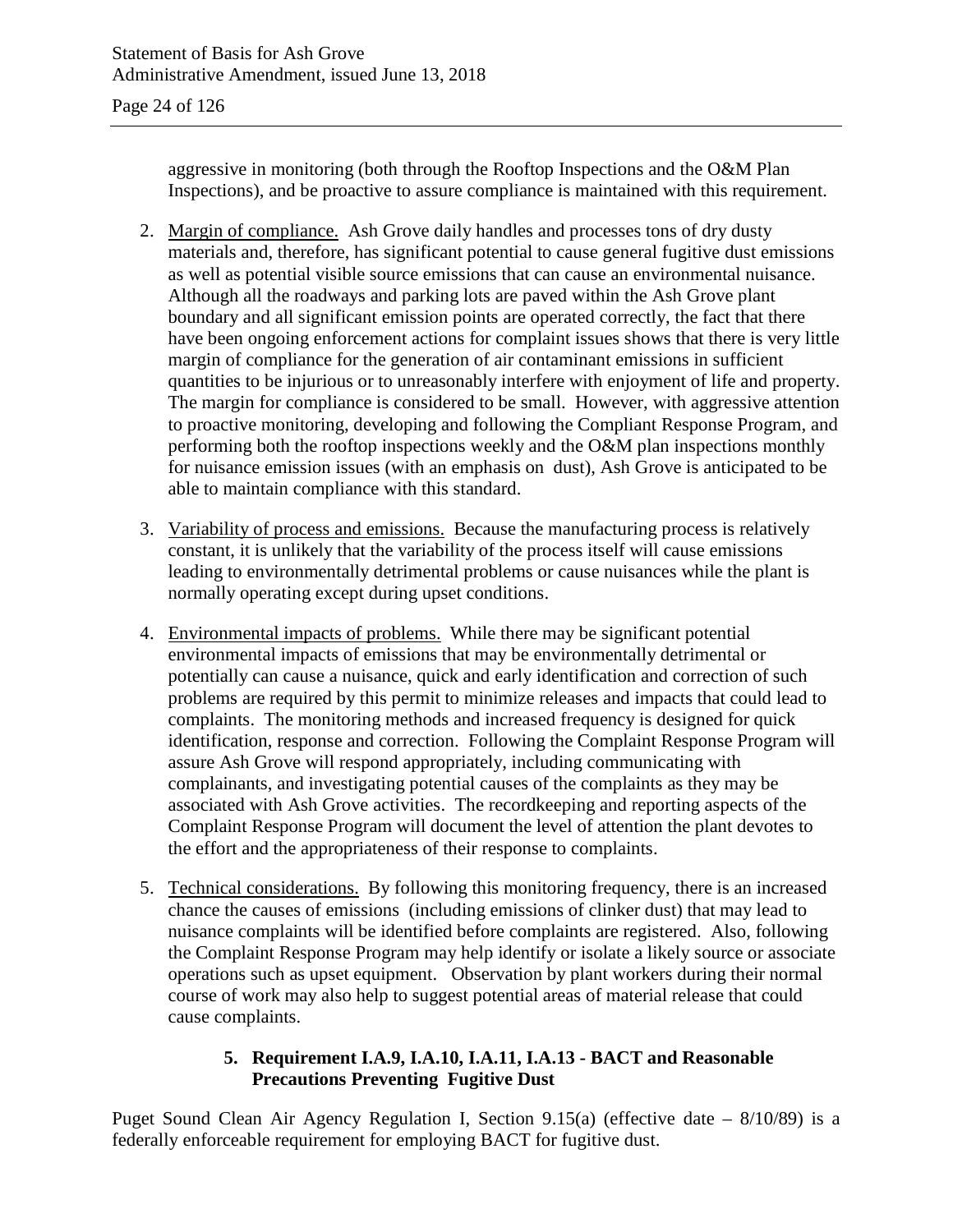Page 25 of 126

Puget Sound Clean Air Agency Regulation I, Section 9.15(a) requires best available control technology (BACT) for all fugitive dust emissions. WAC 173-400-040(3) addresses fugitive dust emissions for some activities and WAC 173-400-040(8) requires reasonable precautions or reasonably available control technology (RACT) to control fugitive emissions. Both of these Ecology regulations are federally enforceable (effective date - 9/20/93). Recording of fugitive dust emissions is not necessarily a violation of the requirement, since the requirement does not prohibit fugitive dust emissions, but prohibits fugitive dust unless BACT is employed. BACT is employed for all sources of dust at this plant. Equipment controlled or vented directly through a stack is incapable of violating this standard while complying with the other requirements in the permit.

Puget Sound Clean Air Agency Regulation I, Section 9.15(c) (effective date – 8/10/89) requires fugitive dust not be emitted from general fuel burning equipment, general equipment used in a manufacturing process, or general control equipment.

Puget Sound Clean Air Agency Regulation I, Section 9.15(c) prohibits fugitive dust emissions from any refuse burning equipment, fuel burning equipment, equipment used in a manufacturing process, or control equipment. Fugitive dust emissions are emissions of smoke, dust or fumes that are not collected by a capture system and emitted from a stack. Ash Grove does not have any refuse burning equipment (i.e., equipment employed to burn any solid or liquid combustible refuse), and all other equipment subject to this requirement is either controlled or vented directly through a stack and is addressed by a combination of monitoring requirements.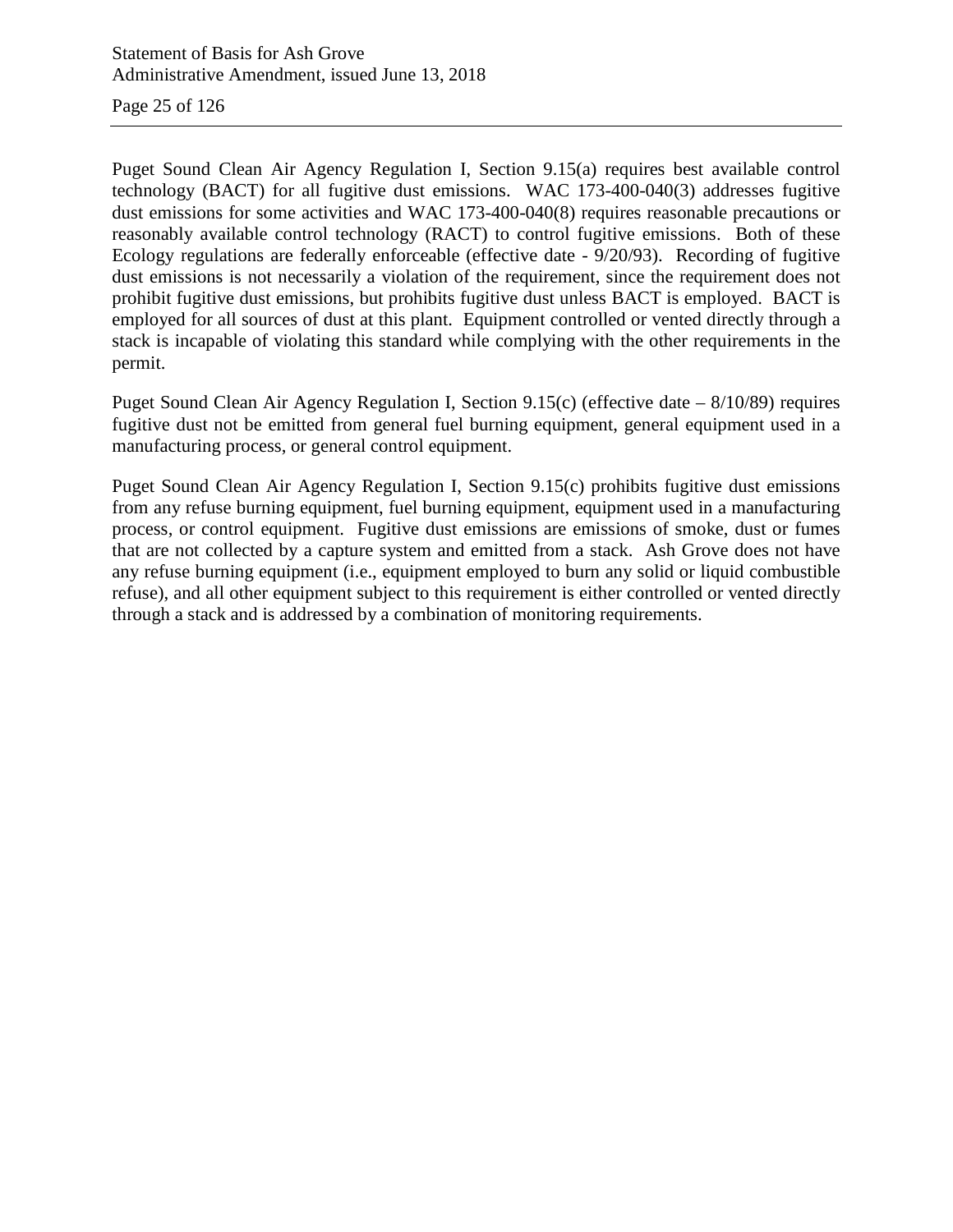Page 26 of 126

Therefore, the monitoring methods specified for these requirements are the combination of the weekly Rooftop Inspections (Section II.A.3 of the permit) and the monthly O&M Plan Inspections (Section II.A.4 of the permit). As described above, the weekly rooftop inspections to monitor for fugitive emissions are intended to identify issues as they occur. The monitoring method is based on visual inspections with Ash Grove taking corrective action within 24 hours, if any fugitive dust emissions are noted. The monitoring method is consistent with Puget Sound Clean Air Agency's *"Agency Policy on Fugitive Dust Controls, March 1995,"* which specifies reasonable precautions that must be taken to prevent fugitive dust emissions, but does not necessarily define BACT for all processes. The O&M Plan Inspections are the preventative measure intended to identify operation and maintenance issues which could lead to a fugitive emission condition if they were not addressed appropriately.

The fugitive dust requirements contained in the state implementation plan are addressed in Requirements I.A.9 through I.A.12. The Puget Sound Clean Air Agency Board of Directors revised Section 9.15 on March 11, 1999, and it became effective April 17, 1999. The revised fugitive dust requirements are included in the state-only Requirement I.A.13. The amended version will be forwarded to EPA as a SIP amendment. Upon approval of the SIP changes, the revised version of Regulation I, Section 9.15 will be federally enforceable and the old version will no longer apply. The revised rule requires the use of reasonable precautions for fugitive dust and lists some examples of reasonable precautions. The Monitoring, Maintenance and Recordkeeping Methods are the same as those listed in Requirements I.A.9. through I.A.12.

The Puget Sound Clean Air Agency has determined that the Rooftop Inspections (Section II.B.3) monitoring procedure should be weekly for the reasons listed below.

- 1. Initial compliance. On a plant-wide basis, Puget Sound Clean Air Agency has identified fugitive dust as a significant potential emission at Ash Grove.
- 2. Margin of compliance. Because of the significant quantity of dry dusty materials that are handled and processed, there is a significant potential to cause fugitive dust emissions even if Ash Grove follows good housekeeping practices. Although all the roadways and parking lots are paved within the Ash Grove plant boundary and all significant emission points are controlled, the potential remains for the generation of air contaminant emissions. Therefore, the equipment is required to be visually inspected from a rooftop viewing weekly to ensure it is working properly without fugitive emissions.
- 3. Variability of process and emissions. Although the process has a minimal amount of variability, there is substantial variability in the amount of fine loose dry powdery materials that can potentially be associated with not employing BACT. Spillage and handling of materials are the greatest causes for variability of fugitive dust.
- 4. Environmental impacts of problems. Although BACT is followed and employed at Ash Grove, there is likely to be some environmental impacts from fugitive dust potentially released to the environment. Weekly inspections will minimize the emissions and potentially discover problems before impacts become significant.
- 5. Technical considerations. Ash Grove is required to perform self inspections and by following this inspection frequency, following a good O&M Plan (as tracked through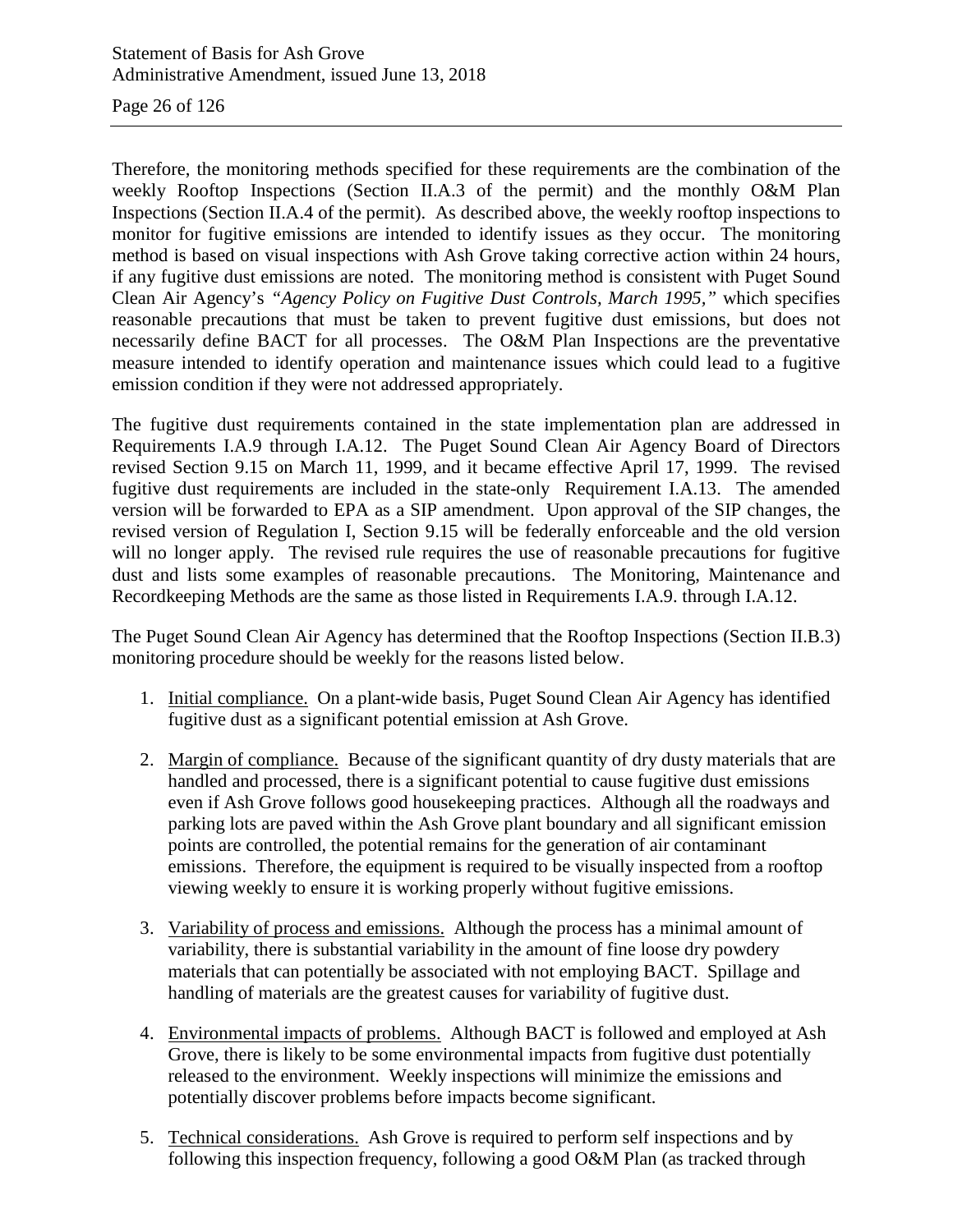Section II.A.4 of the permit), and by making corrections and modifications in response to the Complaint Response Program as appropriate, Ash Grove will substantially avoid failures of the air pollution generating or controlling systems which are the main causes of fugitive particulate emissions.

#### **6. Requirement I.A.12 - Track-Out and Spillage Emissions**

Puget Sound Clean Air Agency Regulation I, Section 9.15(b)(effective date – 8/10/89) requires that Ash Grove prevent vehicles from operating on paved roads open to the public:

- 1. Unless dirt loads are secured, sand is dropped for traction, or public agencies are constructing or maintaining roads;
- 2. Unless dirt loads are covered or have enough freeboard to prevent spillage; or
- 3. Unless its vehicles have no dirt on their body, fenders, frame, undercarriage, wheels, or tires.

Puget Sound Clean Air Agency considers the deposition of dirt onto public paved roadways a violation of Section 9.15(b).

It is Ash Grove's responsibility to monitor facility-wide for securing of dirt loads, dust spillage or dirty undercarriages and to respond to nuisance complaints (see Requirements I.A.6 and I.A.12) of particulate emissions or deposition of particulate associated with track-out or dust spillage. Receiving complaints does not necessarily mean Ash Grove is in violation of this requirement, but triggers action by Ash Grove to prevent violations. Ash Grove has not received any notices of violation of this applicable requirement, nor has it received any complaints.

Puget Sound Clean Air Agency has determined that weekly monitoring is appropriate for trackout and dust spillage prevention for the reasons listed below.

- 1. Initial compliance. The Puget Sound Clean Air Agency has not issued any notices of violation for dust or track-out violations to Ash Grove during inspections (see Compliance History). However, there is a significant potential to generate track-out materials at Ash Grove if proper O&M is not followed. Therefore, the Puget Sound Clean Air Agency concludes that weekly visual inspections are required to assure continued compliance with the track-out requirements, as described in Section II.A.5 (Vehicle Track Out) of the permit.
- 2. Margin of compliance. Even though the Agency has not issued any notices of violation to Ash Grove for dust spillage or track-out, Ash Grove processes tons of material that could potentially become a spillage or track-out problem if a good O&M Plan is not followed and so there is not a large margin of compliance. Therefore, the Puget Sound Clean Air concludes that a weekly monitoring frequency is required.
- 3. Variability of process and emissions. Although the process has a minimal amount of variability, there is substantial variability in the amount of fine loose dry powdery materials that can contribute to spillage or track-out of materials. Spillage and handling of materials are the greatest causes for variability of generation track-out materials.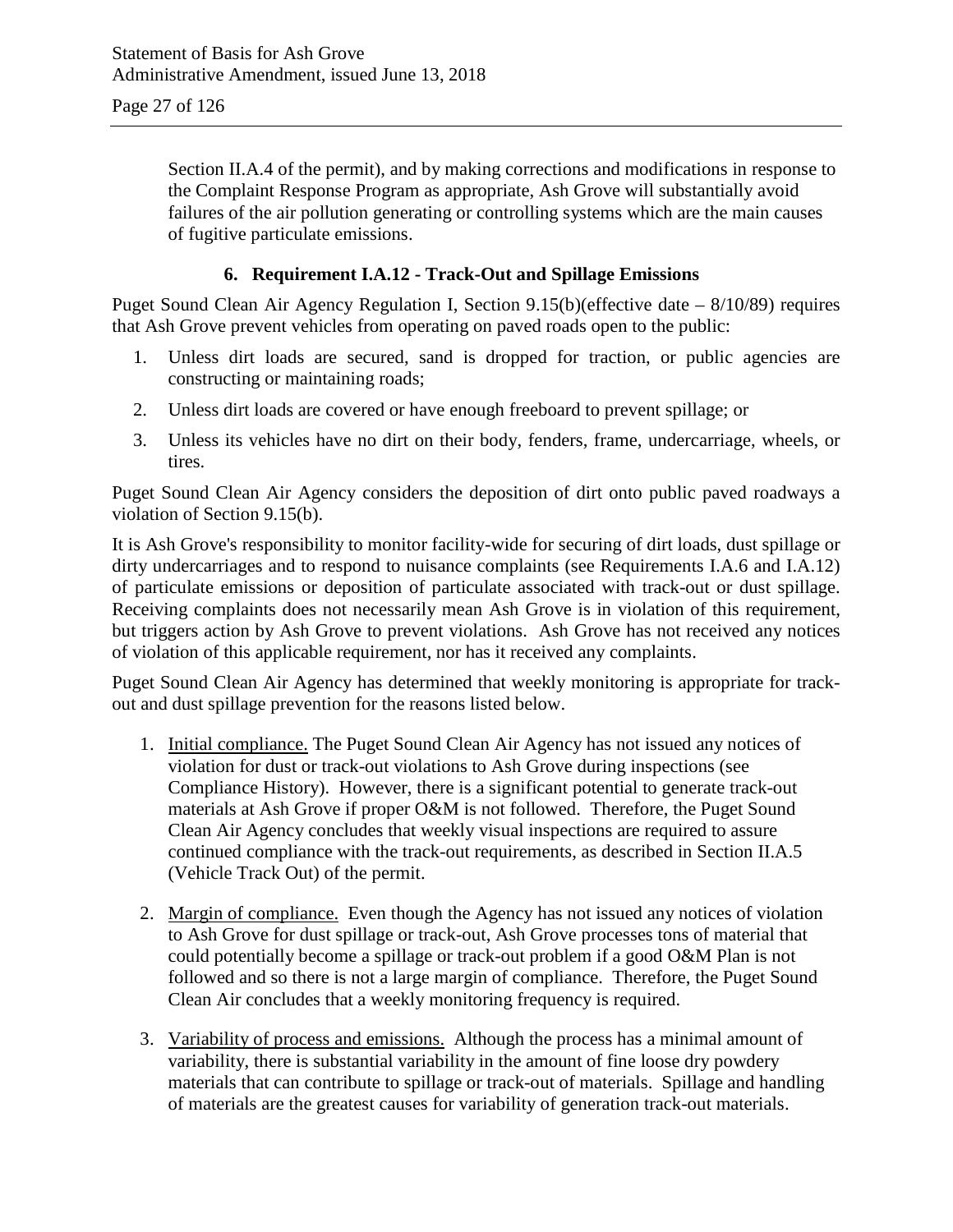- 4. Environmental impacts of problems. If proper O&M is not followed or employed at Ash Grove, there would be significant environmental impacts from fugitive dust that could lead to emissions of air contaminants that are detrimental to persons or property. By following a good O&M Plan, spillage and track-out will be minimized.
- *5.* Technical considerations. Ash Grove is required to perform self inspections. By following a good O&M Plan, and making corrections and modifications to this Plan, Ash Grove will very likely avoid generating spillage or track-out of materials. The monitoring for Vehicle Track Out is a simple procedure with one point to observe – East Marginal Way at the plant entrance. Discussions with plant personnel indicate that this happens every day as a routine part of coming to work. The weekly frequency reflects the required timing to observe and record the observation.

#### **7. Requirement I.A.14 and I.A.15 – Operation and Maintenance Standards**

Puget Sound Clean Air Agency Regulation I, Section 9.20 requires Ash Grove to maintain equipment in good working order. Section 9.20(a) applies to sources that received a Notice of Construction Order of Approval under Puget Sound Clean Air Agency Regulation I, Article 6. Section 9.20(b) applies to equipment not subject to Section 9.20(a). Puget Sound Clean Air Agency Regulation I, Section 7.09(b) requires that Ash Grove develop and implement an O&M plan to assure continuous compliance with Puget Sound Clean Air Agency Regulations I, II, and III. Section 7.09(b) also requires Ash Grove to promptly correct any defective equipment. However, the underlying requirement in most instances does not define "promptly," hence for significant emission units and applicable requirements that Ash Grove has a reasonable possibility of violating or that a violation would cause an air quality problem, the Puget Sound Clean Air Agency added clarification that "promptly" usually means within 24 hours. For many insignificant emission units and for equipment not listed in the permit, "promptly" cannot be defined, because the emission sources and suitable pollution control techniques vary widely, depending on the contaminant sources and the pollution control technology employed. However, the permit identifies a means by which to identify if Ash Grove is following good industrial practice.

This requirement specifies that the Plan shall reflect good industrial practice, but does not define how to determine good industrial practice. In the past, the Puget Sound Clean Air Agency has found that, in most instances, following the manufacturer's operations manual or equipment operational schedule, minimizing emissions until repairs can be completed and taking measures to prevent recurrence of the problem may be considered good industrial practice. This language is consistent with a Washington Department of Ecology requirement in WAC 173-400-101(4). The Puget Sound Clean Air Agency also believes that other criteria included in the permit represent credible evidence towards these requirements. For example, monitoring results, opacity observations, or fugitive dust problems may also reveal that O&M plan provisions had not been followed between the scheduled O&M plan inspections. This is consistent with the Washington State court decision, Longview Fibre Co. v. DOE, 89 Wn. App. 627 (1998), which held that similar wording was not vague and gave sufficient notice of prohibited conduct. In such a circumstance, Ash Grove may have to report deviations under these requirements based on information collected beyond this monitoring procedure.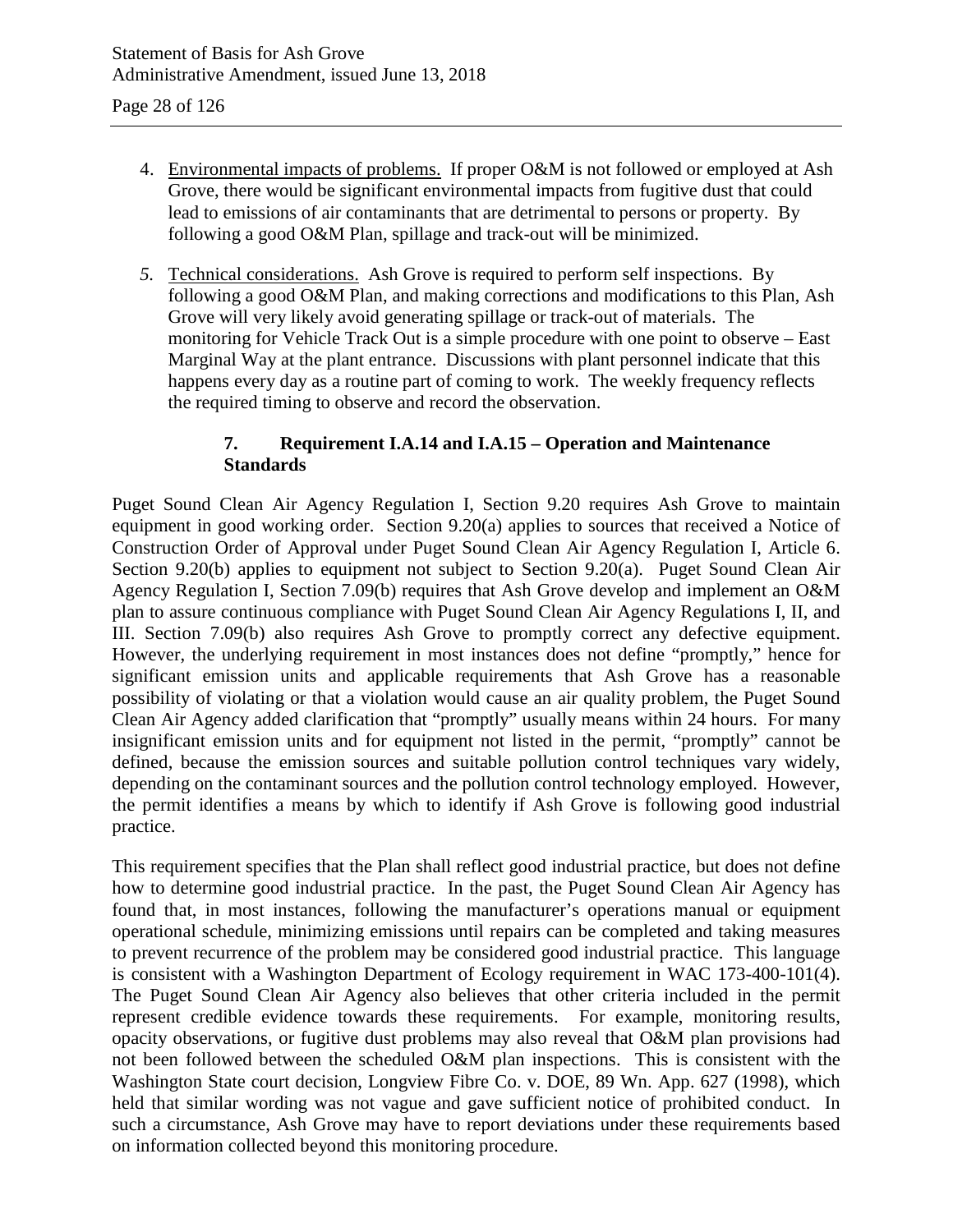Page 29 of 126

Section II.A.4 of the permit (O&M Plan Inspections) identifies a monthly facility wide inspection to verify the O&M plans developed by Ash Grove are being followed and identify when the plan needs improvements or updates based on the observations. The inspection procedure requires Ash Grove to look for prohibited activities, activities that required prior approval, evidence of proper operation of equipment, evidence of fugitive dust controls are effectively being used, and odorous emissions. All of these are intended to be preventative inspection activities which should identify potential problems before they trigger required responses under other parts of the permit.

Puget Sound Clean Air Agency has determined that monthly monitoring is appropriate for O&M plan inspections for the reasons listed below.

- 1. Initial compliance. The Puget Sound Clean Air Agency has issued a limited number of notices of violation good working order problems, but none in the last few years. This type of violation is often associated with another problem and the O&M or good working order status is considered a contributing factor to the problem. For the older compliance history at Ash Grove, this was the case. Therefore, the Puget Sound Clean Air Agency concludes that monthly O&M Plan inspections are required to assure continued compliance with both of these O&M based standards.
- 2. Margin of compliance. Even though the Agency has not issued any recent notices of violation to Ash Grove for the good working order provisions, Ash Grove's recent history of nuisance violations from fallout suggests that operations and maintenance practices may have been a factor in the compliance challenge. The lack of O&M type violations in those recent incidents is likely due to a lack of a direct "cause and effect" linkage at the time the violation was documented. However, it does suggest that there is not a large margin of compliance with these requirements, but a failure in this area of the permit will most likely lead to real impacts and possible violations of emission or impact based standards. Therefore, the Puget Sound Clean Air concludes that a monthly monitoring frequency is required.
- 3. Variability of process and emissions. Although the process has a minimal amount of variability, there is substantial amount of equipment actively operational at the plant a large amount of material being handled.
- 4. Environmental impacts of problems. If proper O&M is not employed at Ash Grove, there would be significant environmental impacts from fugitive dust that could lead to emissions of air contaminants that are detrimental to persons or property. By using and updating a good O&M Plan, other permit deviations and possible violations can be minimized.
- *5.* Technical considerations. Ash Grove is required to perform self inspections. By following a good O&M Plan, and making corrections and modifications to this Plan, Ash Grove will very likely avoid other permit deviations and possible violations. The monthly facility wide inspections identified in the permit (Section II.A.4) are broad ranging and are not limited to equipment procedures alone. These facility wide inspections are to include general observations which may trigger responses that include, but are not limited to new O&M plan development, permit deviation reports, or other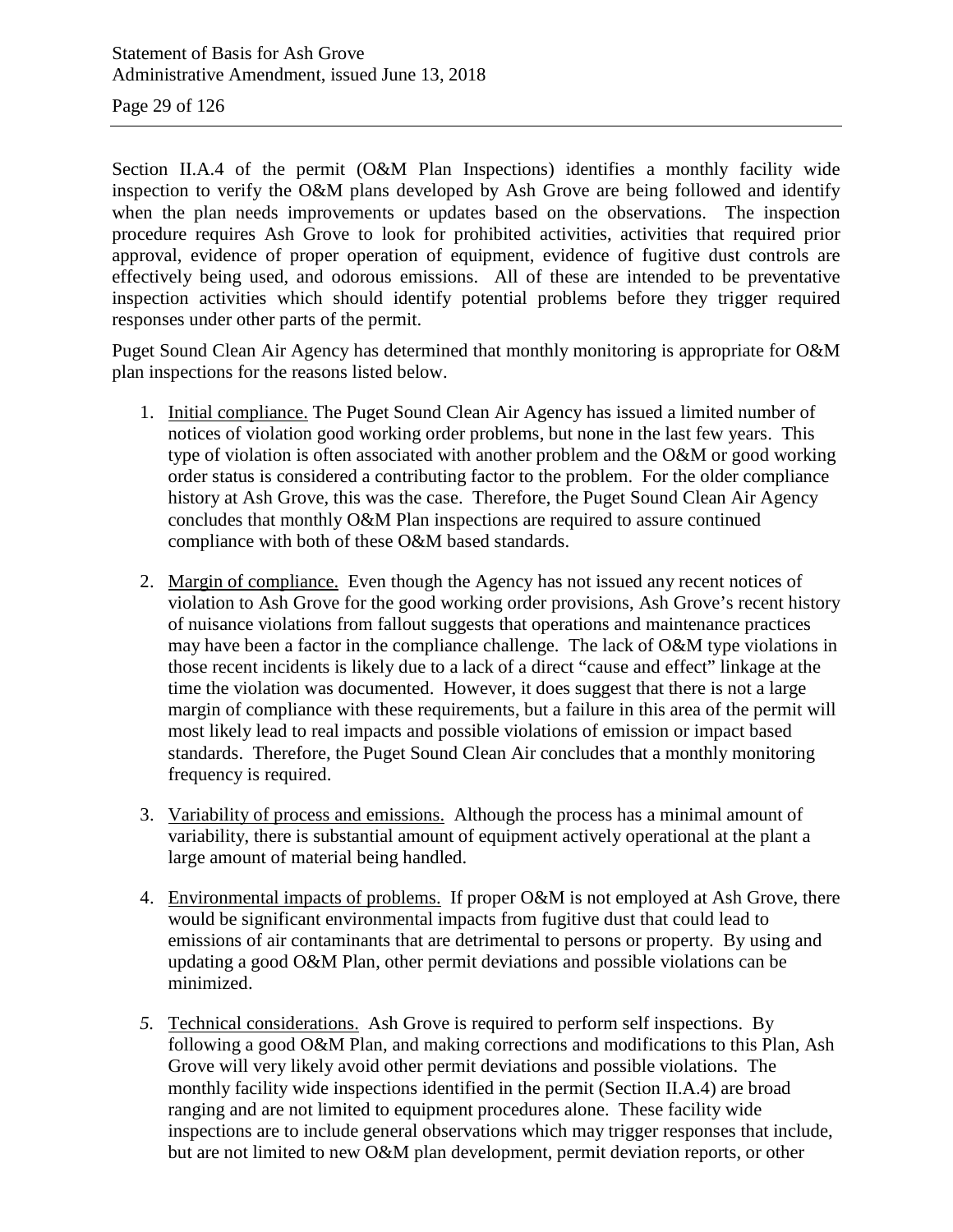action to respond to observations of activities which may either be noncompliant or lead to noncompliance if unattended. The monthly frequency reflects the required timing to observe and record the observation.

#### **8. Requirement I.A.16 - Emissions from a common stack**

WAC 173-400-040 (8/20/93) requires that the emissions from a common stack must meet the most restrictive standard of any of the connected emissions units.

Ash Grove does not have stacks that are subject to this standard, so no monitoring is required.

#### **9. Requirement I.A.17 - HCl Emissions**

Puget Sound Clean Air Agency Regulation I, Section 9.10(a) (effective date – 6/9/88) specifies that HCl emissions shall not exceed 100 ppm (dry), corrected to 7%  $O_2$  for combustion sources. The kiln is the only known source of HCl at Ash Grove. The kiln is subject to the emission limits and testing of 40 CFR 63, Subpart LLL. The NESHAPS applicability testing of the main stack demonstrated the HCl concentration is less than 5 ppm. If operations changed at the kiln which could increase the observed HCl concentrations or emission rates, Ash Grove will face the major source threshold trigger for additional NESHAP affected unit coverage well before the HCl limit of 100 ppm is ever reached. Therefore, there is no requirement for monitoring other that required by the NESHAPS.

#### **Section I.B. (Emission Unit Applicable Requirements)**

Section I.B. of the permit lists applicable requirements that are specific to an emission unit or activity. The Generally Applicable Requirements of Section I.A. apply to all the emission units listed in Section I.B. and are not repeated in this section. Monitoring Methods and Reference Methods are also identified if they are different from, or in addition to, those listed in Section I.A.

The EPA incorporates what the EPA has determined to be "all necessary monitoring" into all recently adopted federal air pollution regulations. Where a recently adopted federal regulation does not identify a monitoring method, the permit does not identify one either, except in some cases where the Puget Sound Clean Air Agency has determined additional monitoring to be necessary. Finally, any requirements that are inapplicable to the specific emission unit are also listed in this section.

All generally applicable requirements apply to the specific emission units. To simplify the permit, the Puget Sound Clean Air Agency did not repeat these requirements for each unit unless a specific monitoring requirement applied. Following is a summary of all the Notice of Construction Applications and the Orders of Approval issued by the Puget Sound Clean Air Agency. The applicable portions of these Orders of Approvals are listed in Section I.B. for the specific applicable requirements for each emission unit. The table below contains a list of all the obsolete Orders of Approval issued to Ash Grove.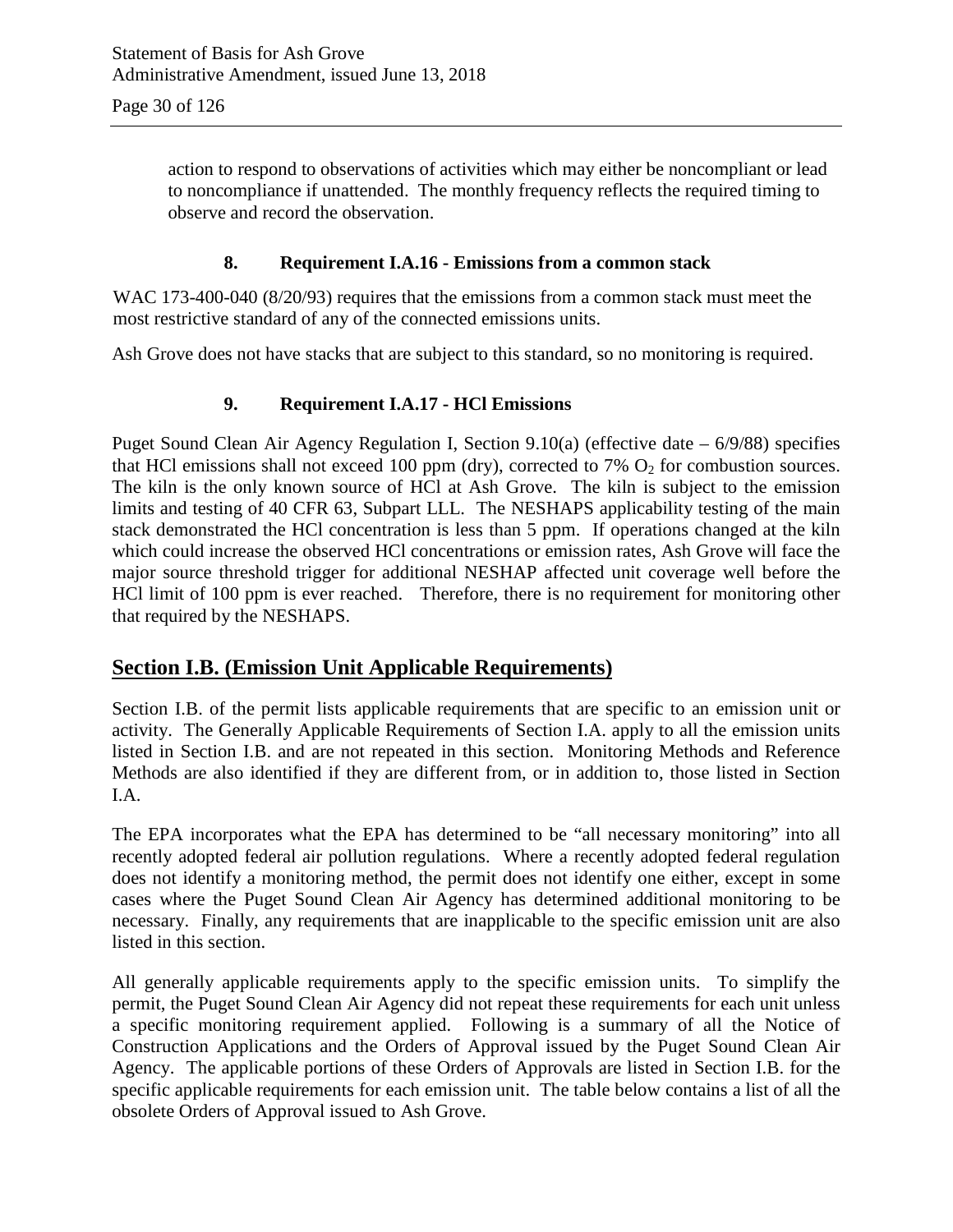Page 31 of 126

#### **1. Requirements: EU 1.1 through EU 1.4 for Kiln Baghouse Visible Emissions**

Requirement EU 1.1, which cites Puget Sound Clean Air Agency Regulation I, Section 9.09(b)(1) (effective date 2/10/94), is a 20% opacity limit for a period aggregating more than 3 minutes in any one hour (as determined by the continuous emission monitoring system) applies to the Kiln.

Requirement EU 1.2, which cites Puget Sound Clean Air Agency Regulation I, Section  $9.04(c)(2)$  (effective date  $4/09/98$ ), is both a visual and an instrumental opacity standard. This standard is a 20% opacity limit. The source shall not cause or allow the emission of any air contaminant during any hour that contains any consecutive 6-minute period averaging greater than 20% opacity from the Kiln.

EU 1.1 will be superceded by EU 1.2 when EPA adopts the current SIP. The reference methods include both EPA Method 9 (40 CFR 60, Appendix A (7/1/02) (Appendix X.A.(2) of this permit) and EPA Performance Specification 1, (40 CFR 60, Appendix B (7/2/97) (Appendix X.C.(1) of this permit).

Requirement EU 1.3, which cites Puget Sound Clean Air Agency Regulation I, Section 9.09(b)(2) (effective date - 2/10/94), is a 5% CEMS opacity limit averaged for one hour applies to the Kiln.

Requirement EU 1.4, which cites Puget Sound Clean Air Agency Regulation I, Section  $9.04(c)(1)$  (effective date  $4/9/98$ ), is a 5% opacity limit as a one-hour average applies to the Kiln.

EU 1.3 will be superceded by EU 1.4 when EPA adopts the current SIP. Note that EU 1.2 visible emission standard has two compliance reference methods. The results of the two compliance reference methods may not be identical because the opacity measurements are conducted at difference locations. The CEMS measures the opacity inside the stack (the transmissometer operates at all times the Kiln operates) where the temperature is hot. EPA Method 9 measures the opacity from outside the stack where the cooler temperature allows particulate in the form of mist or vapor to condense that otherwise may not be detected by the CEMS inside the hot stack.

Regulation I, Section 9.03(a)(1) (effective date 9/08/94) does not apply to the kiln emissions because Regulation I, Section 9.03(e) (effective date 9/08/94) states, "Section 9.03(a) shall not apply to any source which meets the requirements of Section 9.09(c)." Ash Grove meets the requirements of Regulation I, Section 9.09(c) (effective date 2/10/94), so 9.03(a)(1) (effective date 9/08/94) does not apply.

The old version of Regulation I, Section 9.03(a)(1) (effective date 9/08/94) will be superseded by the new version of Regulation I, Section 9.03 (effective date 3/11/99) and the new version of Regulation I, Section 9.04 (effective date 4/9/98), once they are adopted into the SIP. When this happens the SIP will list both compliance methods for this standard.

This continuous opacity monitoring allows Ash Grove to take timely corrective action in response to increasing CEMS measured emissions. These requirements are continuously monitored for compliance with the opacity standards and deviations from the standards are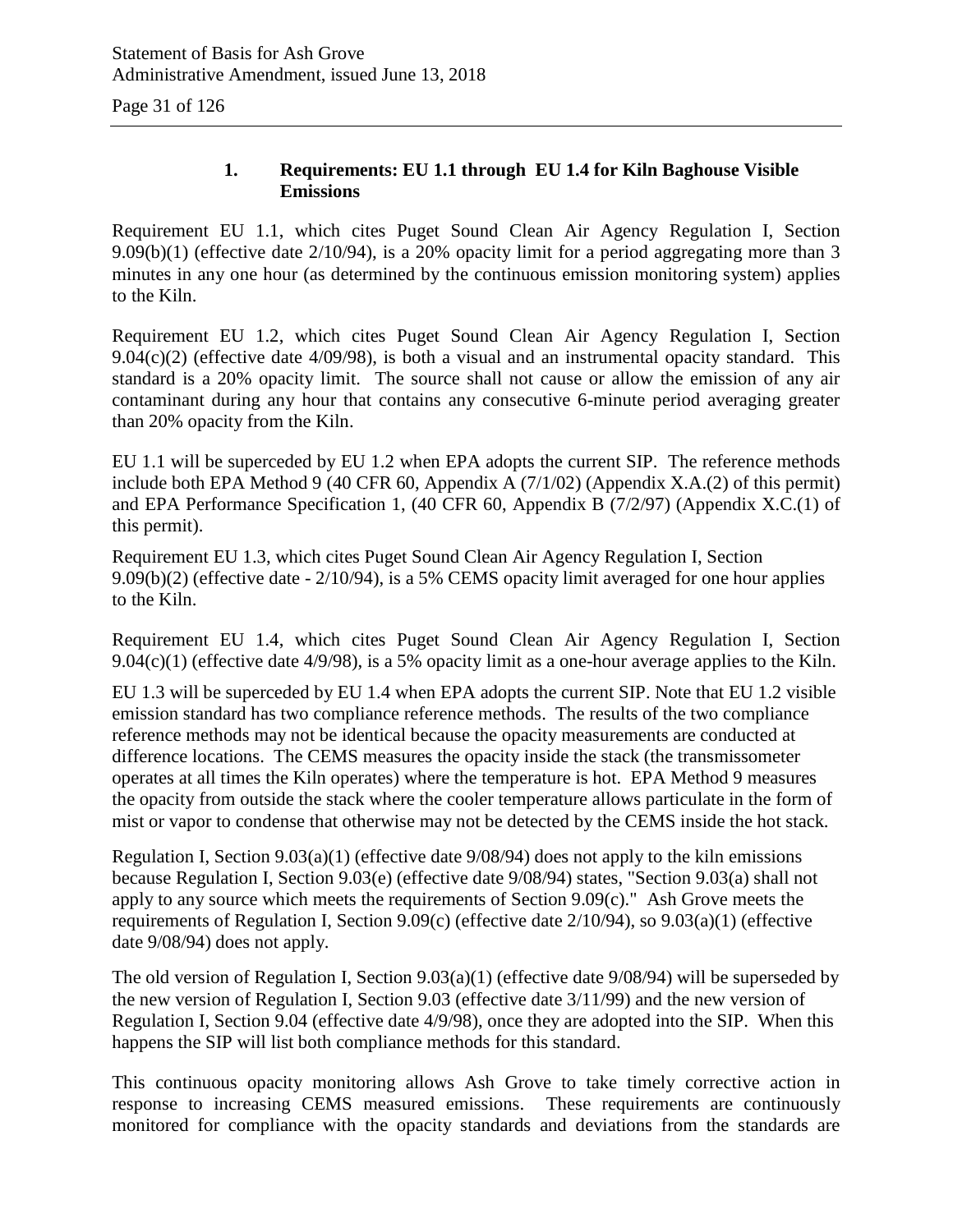enforceable by Puget Sound Clean Air Agency. This Agency reviews the monthly monitoring reports as a part of the enforcement assessment for Ash Grove.

#### **2. Requirements EU 1.5 (NC 5687 Waste Derived Fuels) and EU 1.7 and 1.8 (NC 5755 Tire Derived Fuel)**

Ash Grove has two Orders of Approval which allow replacement or alternative fuels to be used in the kiln. Order of Approval No. 5687 (1/11/95) allows waste derived fuel to be fired in the Kiln and includes a limitation on the amount which can be burned. Order of Approval No. 5755 (11/4/93) allows burning whole tires in the Kiln and limits the weight of tires burned.

The monitoring requirements to demonstrate compliance with these fuel restrictions is for Ash Grove to maintain records on site of the fuels burned. The recordkeeping is for daily and annual amounts and types of fuels with the average daily amount of tires burned as specified in Conditions No. 6 in both Orders of Approval.

The Puget Sound Clean Air Agency has determined that this monitoring and recordkeeping frequency is satisfactory to assure compliance with the Order of Approval limits for the following reasons.

- 1. Initial compliance. Ash Grove has demonstrated compliance with the conditions and limits of the above Orders of Approval and maintains equipment associated with the handling of these fuels. Ash Grove has done extensive testing to show regulatory compliance.
- 2. Margin of compliance. The limits of waste fuels and tires are easy to manage because this cement plant does not generate, use or burn a significant amount of these fuels. The margin for compliance is considered to be large for these conditions.
- 3. Variability of process and emissions. Because the manufacturing process is relatively constant, it is unlikely that the variability of the process itself will cause violations of these limits.
- 4. Environmental impacts of problems. The air modeling of the stack emission while burning these fuels has shown that there are no significant environmental issues.
- 5. Technical considerations. The Kiln has a significant flow rate so the emission limits are continuously monitored. By following the required monthly recordkeeping and monitoring schedule any significant emissions will be detected and corrected before there are compliance problems.

#### **3. Requirements EU 1.9 through 1.14 Kiln Emission Limits for NOx, CO, SO2 and PM10 (Order of Approval No. 7381 and PSD Permit 90- 03)**

Puget Sound Clean Air Agency Order of Approval No. 7381 (6/6/01) and Ecology's PSD Permit 90-03 limit the main stack baghouse emissions for NOx, CO, SO2 and PM. These current versions of approvals represent the third version of conditions, with the original versions approved in 1990. As Ash Grove gained experience with their kiln following the project modifications, various conditions in the approvals needed modified as some portions of the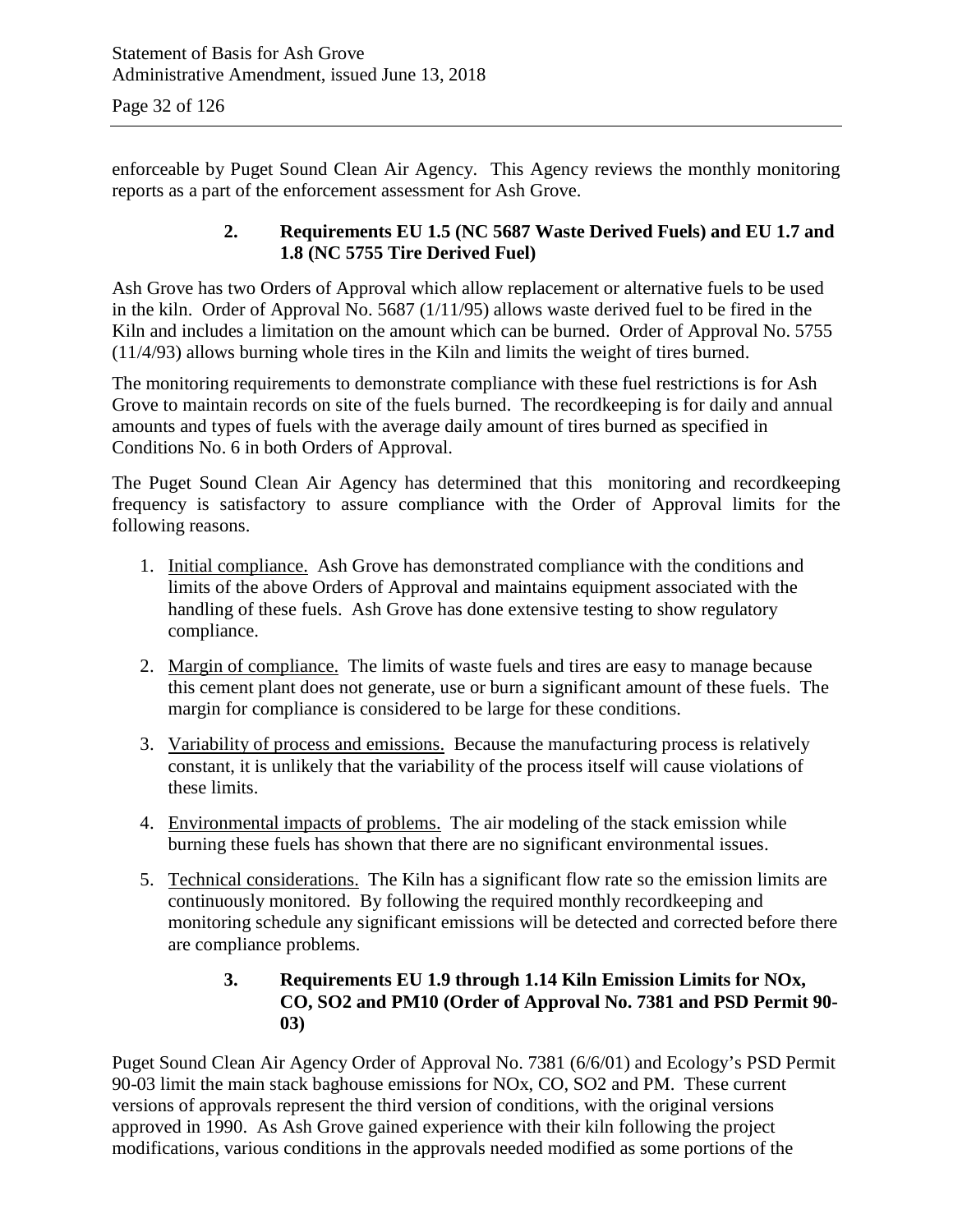limitations were not achievable. What conditions are in effect at this time are the following forms of limitations:

- Concentration limitations on NOx, CO, and SO2 with different averaging times
- Startup operational procedures (attached to the Order of Approval as approved startup and shutdown procedures for SO2 compliance and identified in Section II.B.8 of the permit) and startup emission limits which apply to SO2 emissions
- Annual mass emission rate limitations for NOx, CO, SO2, and PM-10, to include startup and shutdown operations
- Mass emission rate limit for CO on an 8-hour average basis and a PM-10 mass emission limit in terms of lb/hr

Ash Grove uses a continuous emission monitoring system and the submittal of monthly reports to satisfy the monitoring requirements for this order of approval and the PSD permit approval. These reports have been submitted routinely in the past and will continue under this operating permit. Some new monitoring provisions are being added to these ongoing practices as a part of this operating permit to demonstrate compliance with all of these requirements.

In Section II.B.9 of the permit, a PM source test is identified to be completed once during each permit term. The purpose of this test is to revalidate PM emission limit compliance and reestablish the emission rate to production rate relationship. This relationship is used to convert annual production rates to mass emission rates identified in the identified approvals orders. Additionally, the production rate data required for other purposes (Section II.B.10 of the permit) will support these annual emission calculations.

In Section II.B.3 of the permit, a requirement to calculate and record the mass emission rates for the gaseous pollutants has been included. The CEMS data demonstrates compliance with the concentration based limits, but does not directly produce mass emission rate values. Most of the mass emission rate limits are on an annual basis (CO being the exception) and no direct requirement exists in the existing Orders to make that compliance determination. This mass conversion rate will provide the positive record that the mass emission rate limits are met and that those values include all operations, including startup and shutdown.

The Puget Sound Clean Air Agency has determined that the monitoring, recordkeeping and reporting frequency for these combined Order of Approval and PSD Permit conditions is satisfactory to assure compliance for the following reasons:

- 1. Initial compliance. Ash Grove has demonstrated compliance with these conditions and the current limitations in these approvals match the operational capabilities of the kiln. Past violations have been noted against prior versions of the approvals, but no violations of these present limitations have been noted. Past source testing for PM emissions have also indicated compliance with the underlying PM-10 limitations.
- 2. Margin of compliance. The margin of compliance is small for the concentration based limits. The revisions to Orders of approval over the past 10 years have reflected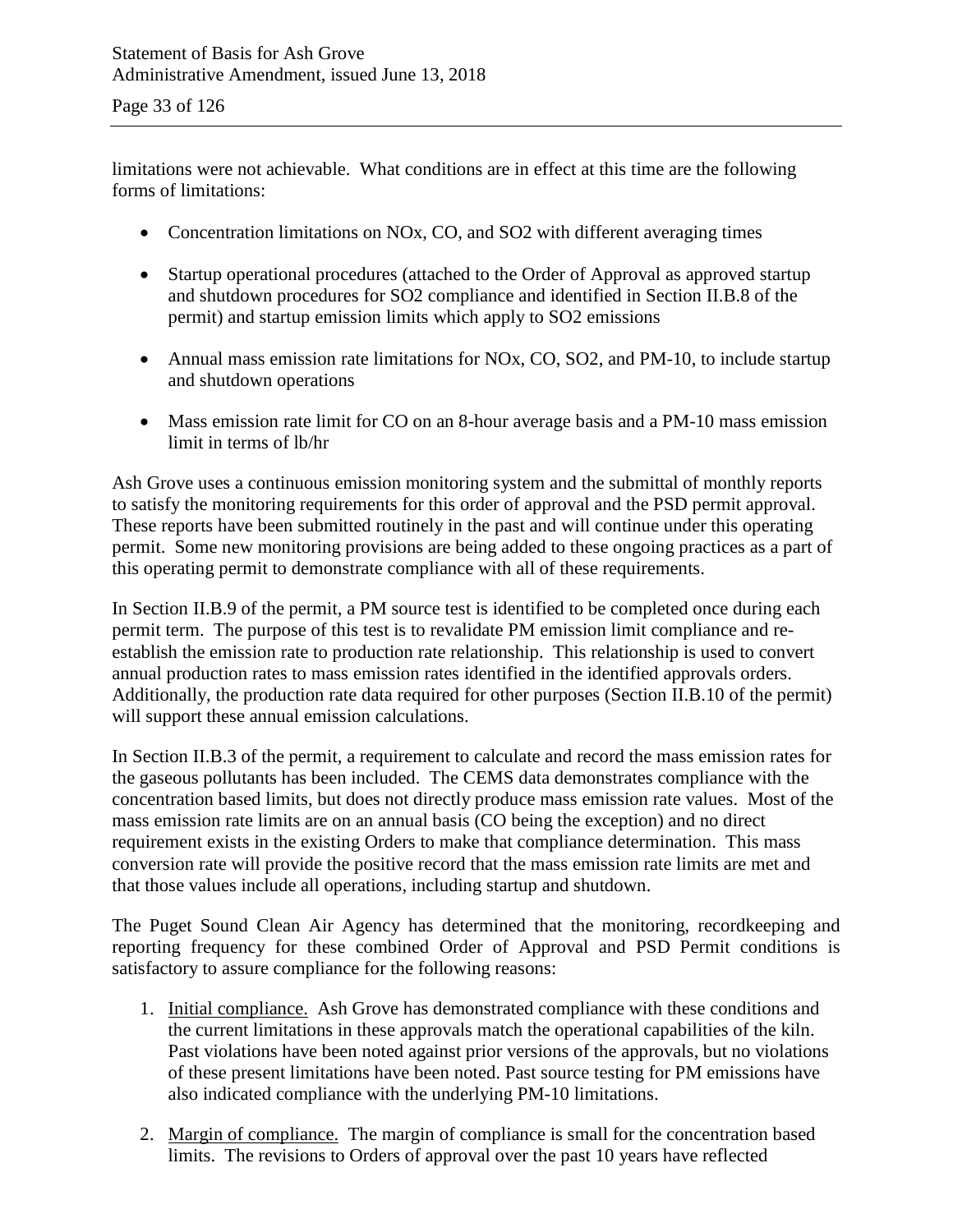#### Page 34 of 126

challenges with the original concentration limits, but the current form of limitation does not produce the same, historical amount of violations. The current revised version of the Order of Approval identifies specific startup and shutdown procedures that are followed instead of defined concentrations monitored by the CEMS. This is an indication that the compliance margin is small and must be actively managed by the source and guided by the CEMS data at other routine operation times. The margin of compliance for the annual mass emission rates is considered high. There are no monitoring, recordkeeping, or reporting requirements for those mass emission rates in the approval orders. The margin of compliance for PM-10 emissions is also considered high, since the kiln is monitored by a COMS to verify compliance with a visible emission limitation of 5% opacity.

- 3. Variability of process and emissions. The process is highly variable during startup and shutdown procedures and relatively constant during normal operations. This fact is reflected by the startup and shutdown procedures being defined as an approval order condition and the normal operations being monitored by the CEMS.
- 4. Environmental impacts of problems. The air modeling of the stack emissions during the Notice of Construction and PSD permit review has shown that there are no significant environmental issues related the impacts of these pollutants.
- 5. Technical considerations. The Kiln has a significant flow rate so the emission limits are continuously monitored. By following the required monthly recordkeeping and monitoring schedule any significant emissions will be detected and corrected before there are compliance problems.

#### **4. Requirements EU 1.15 through 1.17 and EU-3 – Portland Cement NSPS (40 CFR 60, Subpart F)**

#### *What NSPS Subpart F Requirements Apply to Ash Grove?*

Ash Grove is subject to the Portland Cement NSPS regulation promulgated in 40 CFR 60, Subpart F. As a result, corresponding applicable provisions of the NSPS General Provisions (40 CFR 60, Subpart A) are also applicable to Ash Grove.

Ash Grove has demonstrated compliance with the opacity and particulate requirements of the NSPS for the affected emission units. A performance test report for the kiln was submitted to this Agency on September 7, 1993 and it demonstrated compliance with the Subpart F provisions which apply to the kiln.

This NSPS regulation was triggered by the kiln project originally approved in 1990. The emission units at the plant with this standard as an applicable requirement include the kiln and raw mill, as well as other various emission units identified in EU-3 of the permit. The clinker storage shed, the finish mills, the steel scale tanks and the Group II silos included in the permit are not subject to this NSPS because these units were not constructed or modified after August 17, 1971.

These NSPS requirements are separated in the permit to reflect different standards and different monitoring requirements. In EU 1.15 to EU 1.17, the particulate emission limit and visible emission limit for the kiln are identified, as well as the requirement to record production rates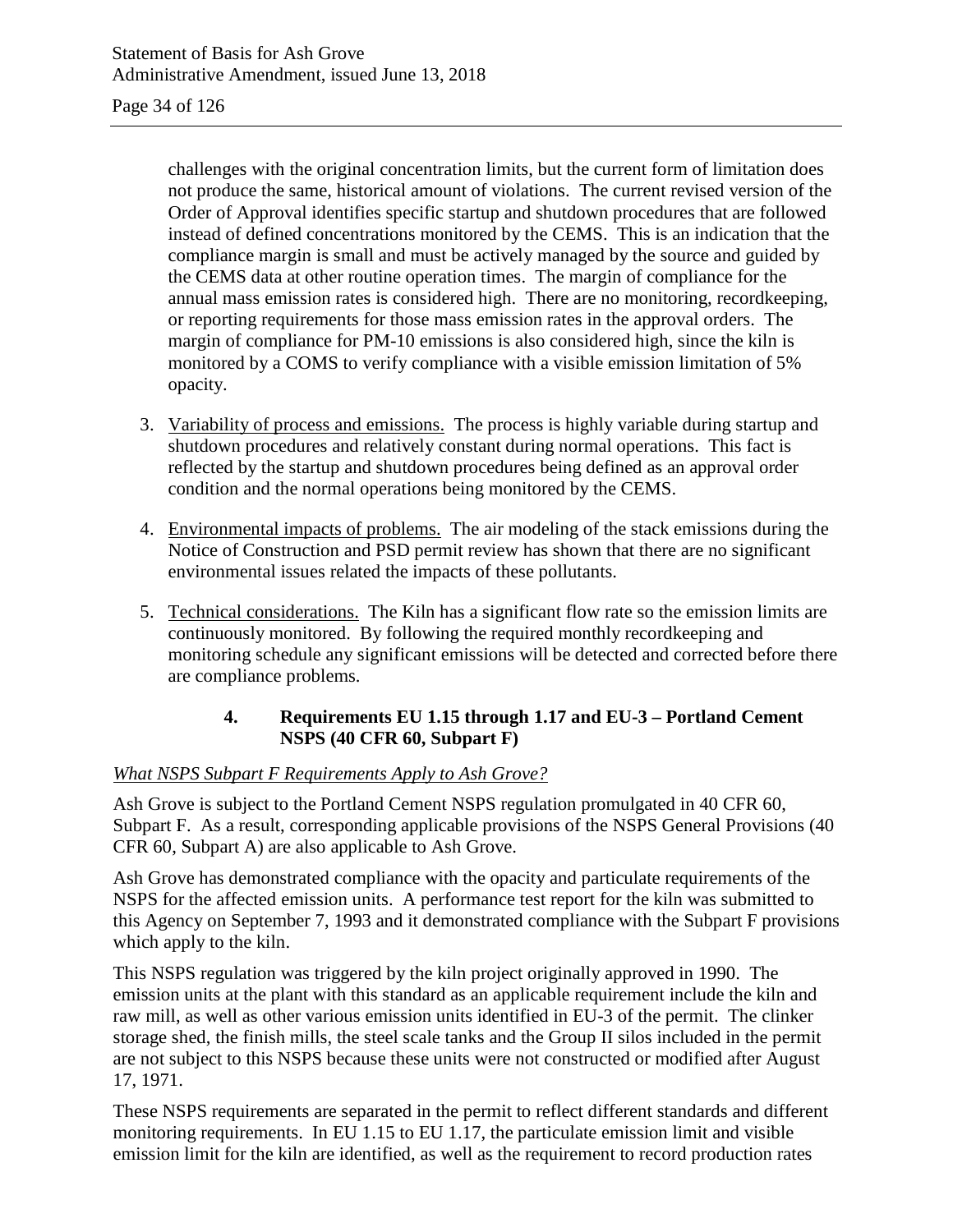#### Page 35 of 126

and feed rates. Compliance with the particulate emission limit in this NSPS was demonstrated by the performance test results submitted to this Agency on September 7, 1993. That test report also indicated that the kiln met the visible emission limitation of 10% opacity. While that was compliant, subsequent guidance from the EPA indicates that the appropriate visible emission limitation for this unit is 20% opacity. In 40 CFR 60.62(a)(2), the visible emission limitation for kiln emissions is identified at 20% opacity. In 40 CFR 60.62(c), the visible emission limitation for other affected facilities is 10% opacity. The raw mill system is considered an "other affected facility" and that seems to have been the observation by Ash Grove with the September 7, 1993 test submittal. In an EPA memorandum from John Rasnic to EPA Regional Air Directors (September 7, 1996, ADI Control Number 9600083), it was concluded that in-line raw mills were considered integral to the operation of the kiln, that such a configuration was not circumvention, and the 20% opacity limitation for the kiln applied to the exhaust for this type of source (see Attachment B). Ash Grove has an in-line raw mill.

The NSPS Subpart F requirements identified in EU-3 (Portland Cement NSPS Affected Facilities) represent all other Subpart F emission units. These units are various point sources and material handling process which are subject to the visible emission limitation of 10% opacity identified in 40 CFR 60.62(c).

#### *How will Ash Grove comply with NSPS Subpart F?*

The portions of this subpart which apply to Ash Grove include:

- 1. Recurring source test for particulate emission compliance demonstration (once each permit term ) as described in Section II.B.9 of the permit;
- 2. Continuous opacity monitoring of the Kiln Baghouse for opacity in Section II.B.1 of the permit;
- 3. Routine opacity monitoring identified in Section II.A.1 of the permit, which monitors the baghouse emissions to no visible emissions (for units other than the kiln;
- 4. Semi-Annual Compliance Reports (to include Excess Emission Reports) in Section II.C.5 of the permit;
- 5. The Startup, Shutdown, and Malfunction (SSM) plan meeting requirements of Subpart A

The specific requirements from the NSPS Subpart F provisions which are applicable are included in the operating permit. The NSPS Subpart A General Provisions which are applicable to Ash Grove and which may govern action or future potential action on the part of Ash Grove (under this operating permit and implementation of Subpart F compliance) have been included for reference. The underlying requirements are in Subpart F, which identify the Subpart A citations associated with compliance activities.

#### **5. Requirements EU 1.18 through 1.20 – Coal Preparation Facilities NSPS (40 CFR 60, Subpart Y)**

#### *What NSPS Subpart Y Requirements Apply to Ash Grove?*

Ash Grove's coal mills are subject to the Coal Preparation Facilities NSPS regulation promulgated in 40 CFR 60, Subpart Y. As a result, corresponding applicable provisions of the NSPS General Provisions (40 CFR 60, Subpart A) are also applicable to Ash Grove.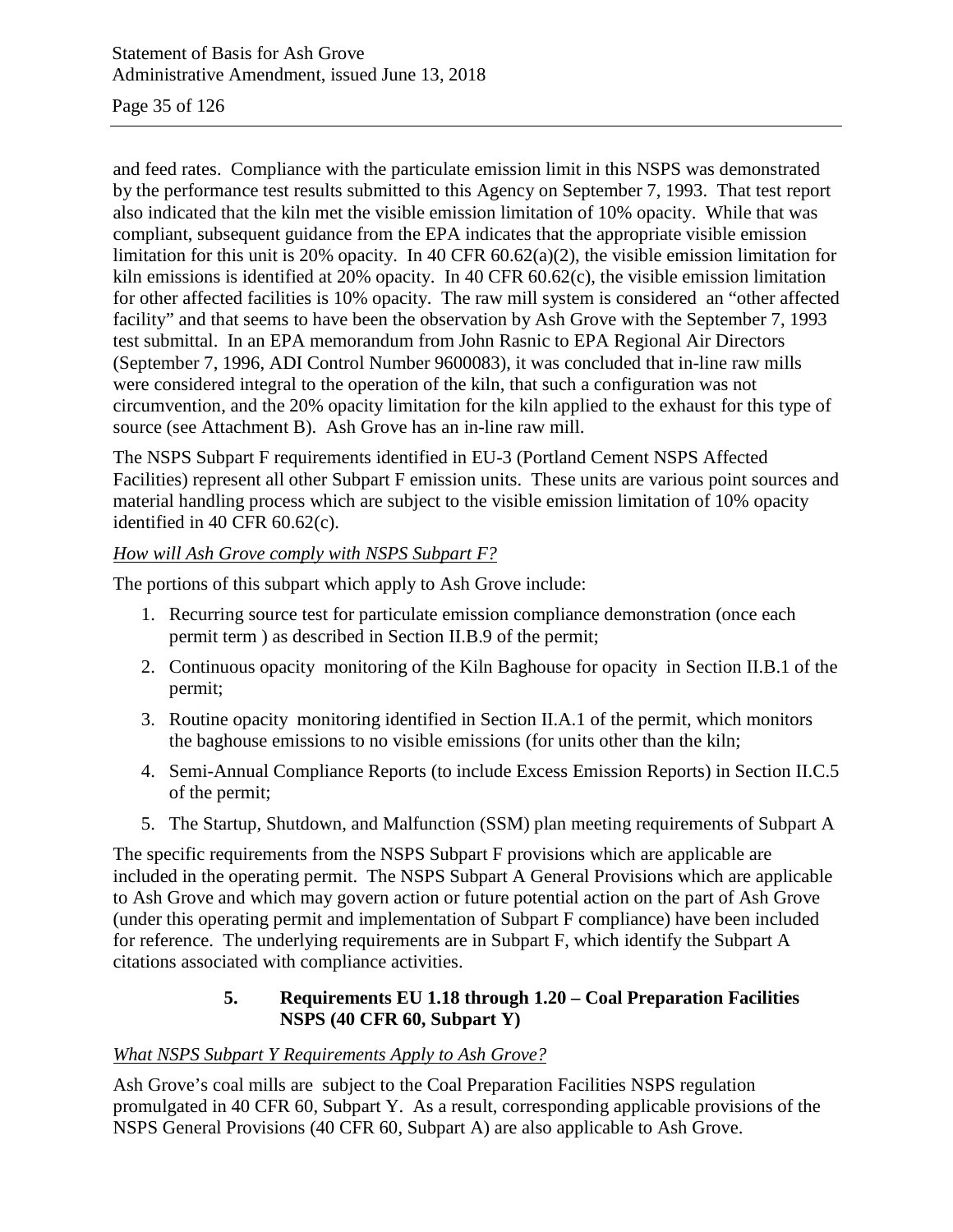Page 36 of 126

This requirement was discovered during the preparation of this operating permit to be applicable to the coal mill exhaust. It appears this NSPS regulation may have also been triggered by the kiln project in 1990 and Subpart Y applies because the coal mills have the ability to process more than 200 tons/day. No NSPS performance test of this emission unit has been completed for these Subpart Y objectives.

The emission units at the plant with this standard as an applicable requirement are the two coal mill baghouses, which exhaust a portion of the kiln exhaust gas used to dry coal prior to its use in the kiln as fuel. The applicability of this rule needed some clarification by the EPA since the use of the exhaust gas stream from the kiln could lead to the conclusion that the NSPS, Subpart F for Portland cement manufacturing applied to these discharge point. In an EPA memorandum from John Rasnic to the Air Compliance Branch for New Jersey/Caribbean Compliance Section (May 12, 1995, ADI Control Number 9600082), it was directly concluded that when gases originating in one affected facility (e.g. cement kiln and Subpart F) and pass through another affected facility (e.g. coal mill dryer and Subpart Y), the EPA applies to the standard for the affected facility from which the gases are directly discharged to the atmosphere (see Attachment C). This cited memorandum specifically talks about Subpart F and Subpart Y overlaps and identifies the coal mill dryer as being subject to Subpart Y.

Subpart Y also regulates coal storage, transfer and loading equipment between the raw coal silo and the kiln. The Subpart Y requirements for this equipment are listed in Section I.B.2 of the permit. The coal loading, transfer and storage equipment upstream of the raw coal silo are not affected emission units subject to Subpart Y. In EPA clarifications (February 24, 1977, ADI Control Number Y002 and October 29, 1990, ADI Control Number NR90), the EPA indicates that unless the equipment is handling coal transfer to or from an affected unit (see Attachment D), it would not be subject to the rule. These identified units fit this definition and are not subject to Subpart Y.

In EU 1.18 to EU 1.20, the particulate emission limit and visible emission limit for the coal mill dryer exhaust gases are identified, as well as the requirement to monitor the coal mill exhaust gas temperature. Compliance with the particulate emission limit and the visible emission limit will be established by a performance test included in the operating permit (see Section II.B.12 of the permit) and the temperature monitoring requirement overlaps with a NESHAP requirement to monitor temperature (see Section II.B.13 of the permit).

The NSPS Subpart Y requirements identified in EU-2 (Coal Processing, Storage and Transfer Facilities) represent all other Subpart Y emission units. These units are various point sources and material handling processes which are subject to the visible emission limitation of 20% opacity identified in 40 CFR 60.252(c).

#### *How will Ash Grove comply with NSPS Subpart Y?*

The portions of this subpart which apply to Ash Grove include:

- 1. Performance source test for particulate emission and visible emission compliance demonstration as described in Section II.B.12 of the permit;
- 2. Routine opacity monitoring identified in Section II.A.1 of the permit, which monitors the baghouse emissions to no visible emissions;
- 3. Semi-Annual Compliance Reports (to include Excess Emission Reports) in Section II.C.5 of the permit;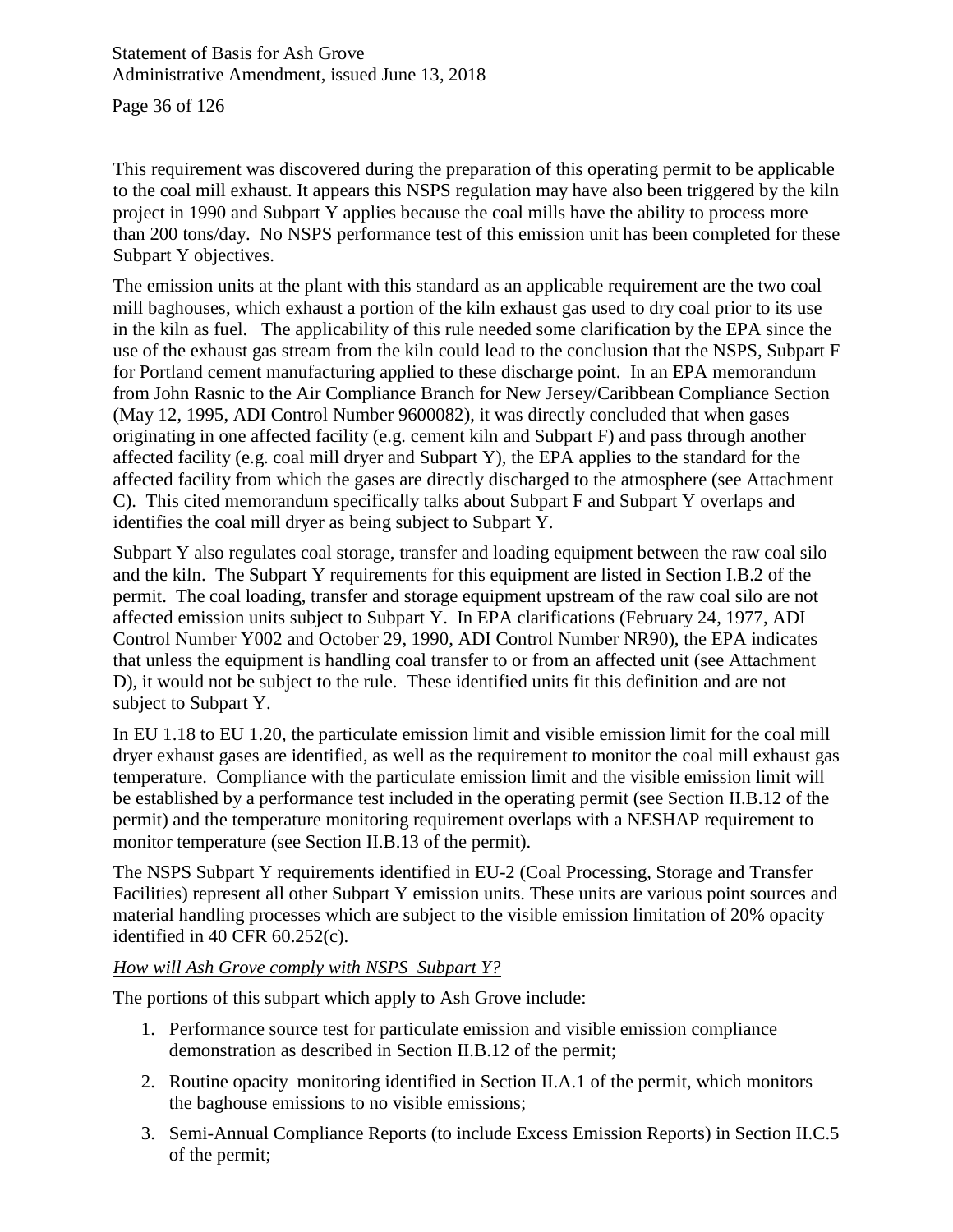4. The Startup, Shutdown, and Malfunction (SSM) plan meeting requirements of Subpart A

The specific requirements from the NSPS Subpart Y provisions which are applicable are included in the operating permit. The NSPS Subpart A General Provisions which are applicable to Ash Grove and which may govern action or future potential action on the part of Ash Grove (under this operating permit and implementation of Subpart Y compliance) have been included for reference. The underlying requirements are in Subpart F, which identify the Subpart A citations associated with compliance activities.

### **6. Requirements EU 1.21 through 1.35– Portland Cement NESHAPS (40 CFR 63, Subpart LLL)**

#### *What NESHAP Subpart LLL Requirements Apply to Ash Grove?*

Ash Grove is subject to the Portland Cement NESHAP regulation promulgated in 40 CFR 63, Subpart LLL. As a result, corresponding applicable provisions of the NESHAP General Provisions (40 CFR 63, Subpart A) are also applicable to Ash Grove.

Ash Grove is classified as a major source of criteria pollutants and thus was required to obtain an operating permit. However, the plant is considered an area source for hazardous air pollutants (HAPs), meaning the source's potential to emit is less than 10 tons/year for any individual HAP and less than 25 tons/year for total HAPs. The industry and EPA guidance makes it clear that emissions of hydrogen chloride and formaldehyde are the key HAPs for this evaluation.

Ash Grove's emission rate for HCl was found to be 1.26 tons per year and formaldehyde was found to be 8.58 tons per year as a maximum potential to emit.

Ash Grove completed area source determination testing in May 2001. Testing to demonstrate compliance with this standard and to set the limits of Kiln baghouse inlet temperatures for several operational modes (raw mill online and raw mill offline) and for the coal mill exhaust was completed during October 22-24, 2002. The results of that performance testing were submitted to the Puget Sound Clean Air Agency by the deadlines outlined in the NESHAP. The May 1, 2001 test report was received by this Agency on July 2, 2001 and it demonstrates that Ash Grove is an existing area source with HAPs projected to be less than 10 tons/year.

The area source definition means that the only emission limit from this regulation which applies to this plant is a dioxin/furan (D/F) limit of 0.40 ng/dscm (TEQ) at 7% O2 when the average Kiln baghouse inlet temperatures are equal to or less than 400°F during the performance test [40] CFR 63.1343(d)(2)] and 0.20 ng/dscm (TEQ) at 7% O2 when the average Kiln baghouse inlet temperatures are less than 400 $\textdegree$ F during the performance test [40 CFR 63.1343(d)(1)]. Ash Grove has conducted D/F performance testing for setting the Kiln inlet baghouse temperature for the two modes of operation of the Raw Mill (ON and OFF).

This testing included the Coal Mill Grinder emissions of dioxin/furan. Although most of the Kiln emissions vent through the Raw Mill (when it is operating) and exhaust out the main stack, there is a small portion of hot Kiln exhaust gases that are routed directly from the Kiln exhaust (before the Kiln gases enters the Raw Mill or main baghouse). This small portion of hot Kiln gas vents through the Coal Mill Grinder baghouse. This Coal Mill Grinder uses hot kiln exhaust gases for drying processed coal for Kiln fuel. The Kiln exhaust is withdrawn at the bottom of the precalciner tower and before the Raw Mill. For safety reasons the Coal Mill temperature must not be allowed to exceed about 180ºF to 200ºF. Although, the dioxin emission limit of 40 CFR §63.1343(d)(3) limits all Kiln exhaust discharge points that the Kiln exhausts to the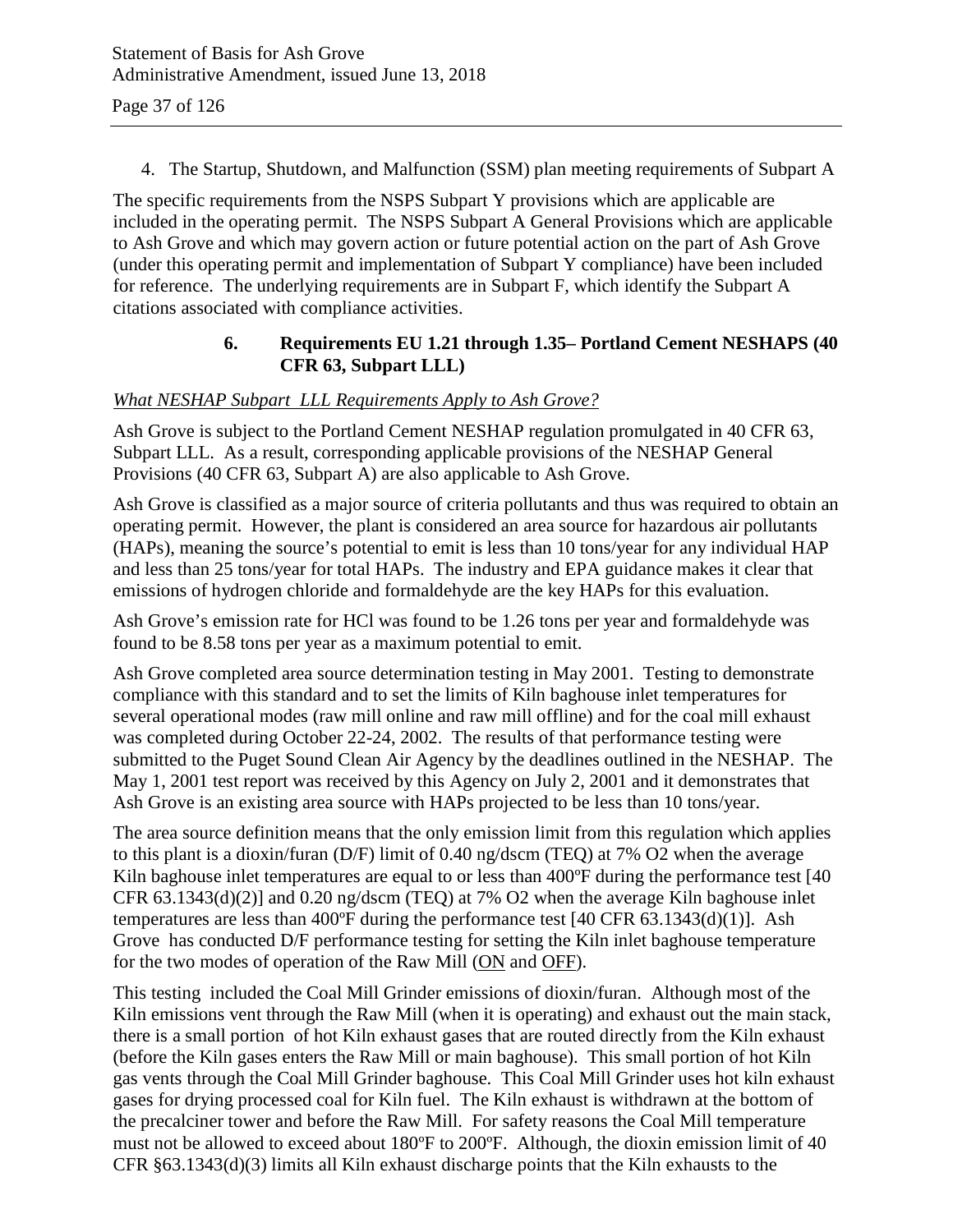#### Page 38 of 126

atmosphere, Ash Grove requested an alternative monitoring method for the coal mill baghouse temperature requirement as a method of dealing with the safety challenges created by testing the coal mill at maximum temperature conditions. In a letter from the Puget Sound Clean Air Agency on October 18, 2002, the proposed intermediate monitoring change was approved. This intermediate alternative monitoring change required the performance test to be completed for the coal mill exhaust gas but established the temperature value that shall not be exceeded during operation at 200ºF (see Attachment E). It is expected that Ash Grove will demonstrate the dioxin/furan emissions are well below the emission standards of the NESHAPS once the performance test and compliance demonstration is submitted. The dioxin/furan performance test must be repeated every 30 months. As a result, the actual value of the temperature limitation is not being included as an explicit operating permit condition at this time since it will routinely be updated with the subsequent performance test requirements. It is important to note that this NESHAP regulation states (40 CFR 63.1350(b)) that, "Failure to comply with any provision of the operations and maintenance plan developed in accordance with 40 CFR 63.1350(a) shall be a violation of the standard." It is also important to note that this regulation indicates that temperature observations greater than the test derived value for that operational condition is also considered an exceedances of the dioxin/furan limit.

### *How will Ash Grove comply with NESHAP Subpart LLL?*

The portions of this subpart which apply to Ash Grove include:

- 1. Applicability determination for area/major source
- 2. Performance test for compliance demonstration
- 3. Continuous Kiln inlet baghouse temperature monitoring and continuous coal mill baghouse temperature monitoring
- 4. Submit an O&M plan (for review and approval) which meets the requirements identified in this regulation
- 5. Develop & implement a Startup, Shutdown, and Malfunction (SSM) plan meeting the requirements of Subpart A and Subpart LLL
- 6. Document, report, and update SSM plan activities, as necessary and as identified in Subpart A
- 7. Repeat the dioxin/furan performance testing once every 30 months.

The specific requirements from the NESHAP Subpart LLL provisions which are applicable are included in the operating permit. The NESHAP Subpart A General Provisions which are applicable to Ash Grove and which may govern action or future potential action on the part of Ash Grove (under this operating permit and implementation of Subpart LLL compliance) have been included for reference, as appropriate. The underlying requirements are in Subpart LLL, which identify the Subpart A citations associated with compliance activities.

### **7. Requirements EU 1.36 through 1.46 - WAC 173-434 Solid Waste Incinerator Facilities**

Puget Sound Clean Air Agency concluded during the review of the comments on the draft operating permit that this regulation did apply to Ash Grove and had been omitted from the original document. The details of this applicability and impacts of the recent Ecology revision of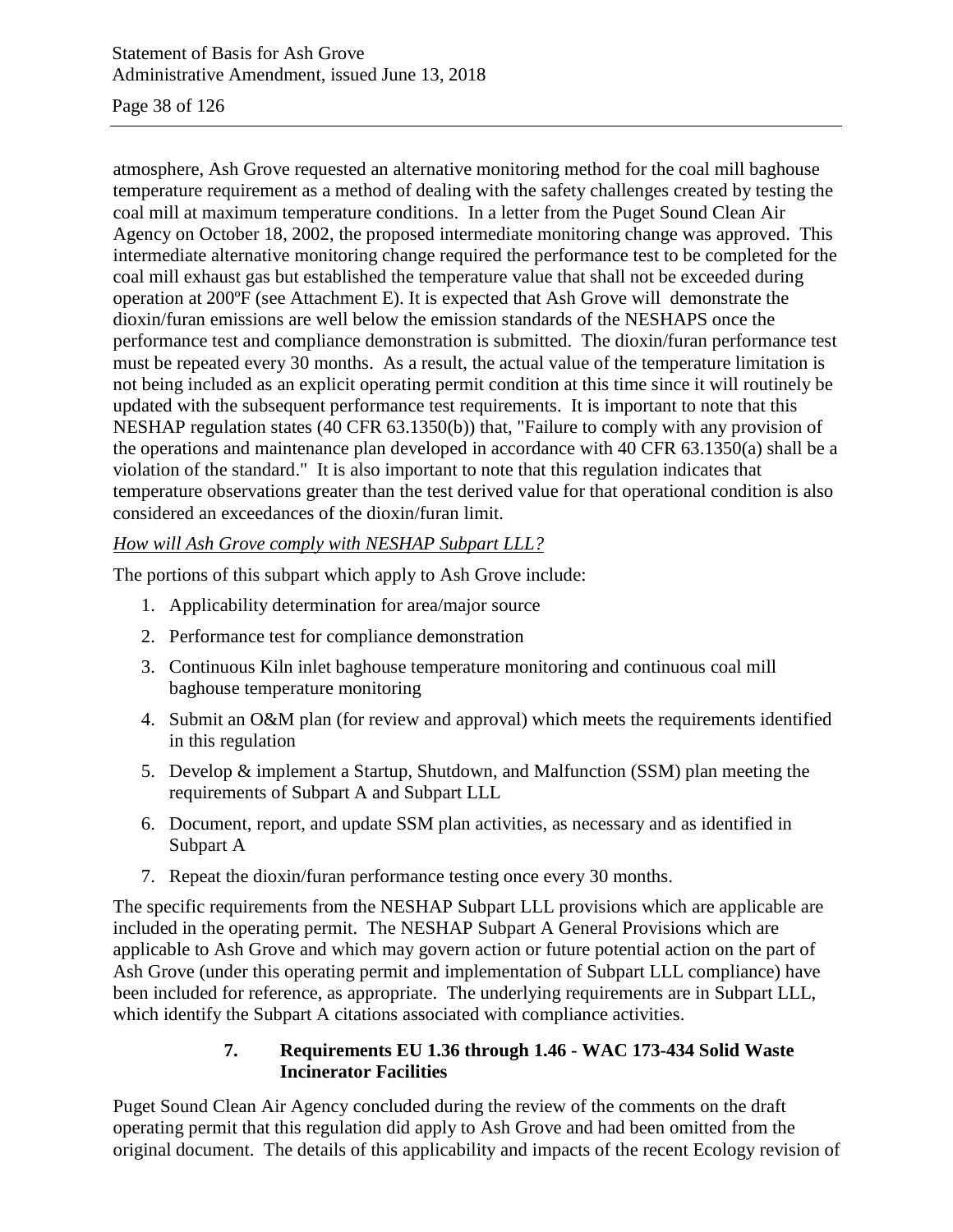Page 39 of 126

this regulation are discussed in detail in the response to comments below [see Comment 28 (by Ash Grove 4/30/03)].

WAC 173-434 initially was adopted on September 17, 1990, with an effective date of October 18, 1990. The Department of Ecology amended WAC 173-434 on December 22, 2003. Ash Grove currently is not subject to the 2003 version of WAC 173-434, because the 2003 version exempts tires and non-hazardous waste oil burned in a cement kiln from the definition of "solid waste," and Ash Grove currently is not permitted to burn any other materials for energy recovery that are classified as "solid waste" under the 2003 version of the incinerator regulation. Ash Grove remains subject to the 1990 version of 173-434, because Ash Grove burns more than 12 tons per day of whole tires, and the 1990 version does not exempt tires. Under both the 1990 and the 2003 versions of WAC 173-434 the definition of "solid waste" does not include industrial byproducts consumed as raw materials. For instance, Ash Grove consumes bottom ash from the Centralia coal plant as a source of alumina, slag from the Trail smelter as a source of iron, and gypsum chips from a drywall plant as a source of silica. These materials are not classified as "solid waste," and their use does not subject Ash Grove to the requirements of WAC 173-434.

The applicable requirements of the 1990 version of this regulation have been added to the permit in Conditions EU 1.36 through 1.46, to include some specific monitoring, recordkeeping, and reporting provisions associated with this applicable regulation.

The requirements from this regulation are clear and discrete, with a couple of exceptions. In Condition EU 1.41 (3% oxygen concentration in gas leaving the kiln) and EU 1.44 (350ºF inlet temperature to the kiln baghouse), the regulations for these operational limitations do not identify averaging times for the monitoring or compliance demonstrations. In both of these requirements, this Agency has concluded that the appropriate averaging period is 24-hours on a block average basis. Some of the other regulatory requirements of this rule specify averaging times (e.g. EU 1.37 and EU 1.39). When an averaging time is not specified in the regulation and a monitoring requirement for compliance creates the need to specify the averaging time, this Agency has to establish one for the permit. In this circumstance, this Agency has concluded that the 24-hour average is consistent with the regulation since the applicability criteria for the rule is the burning of 12 or more tons of solid waste per day.

This agency has determined that the WAC 173-434-130 emission limits for particulates and hydrogen chloride (HCl) do not apply to Ash Grove, because WAC 173-434-100(2) exempts incinerator facilities from the requirements of WAC 173-434 where other, more stringent regulations, controls or emission limits apply. Ash Grove's kiln is subject to a particulate limit (see Condition EU 1.13) more stringent than that imposed by WAC 173-434-130(1). Ash Grove's designation as an area source under 40 CFR Part 63, Subpart LLL requires Ash Grove to emit HCl at rates well below the 50 ppm limit contained in WAC 173-434-110(2). The Inapplicable Requirements table in Section VIII of the permit grants the protection of the Title V permit shield to these findings.

### **8. Requirements EU-4.1 and 4.2 Finish Mills (Order of Approval No. 5276)**

Puget Sound Clean Air Agency Order of Approval No. 5276 (1/19/94) identifies the particulate concentration limitation of 0.01 gr/dscf (Order of Approval 5276, Condition No. 4) and a visible emission limitation of 10% opacity (Order of Approval 5276, Condition No. 5). These emission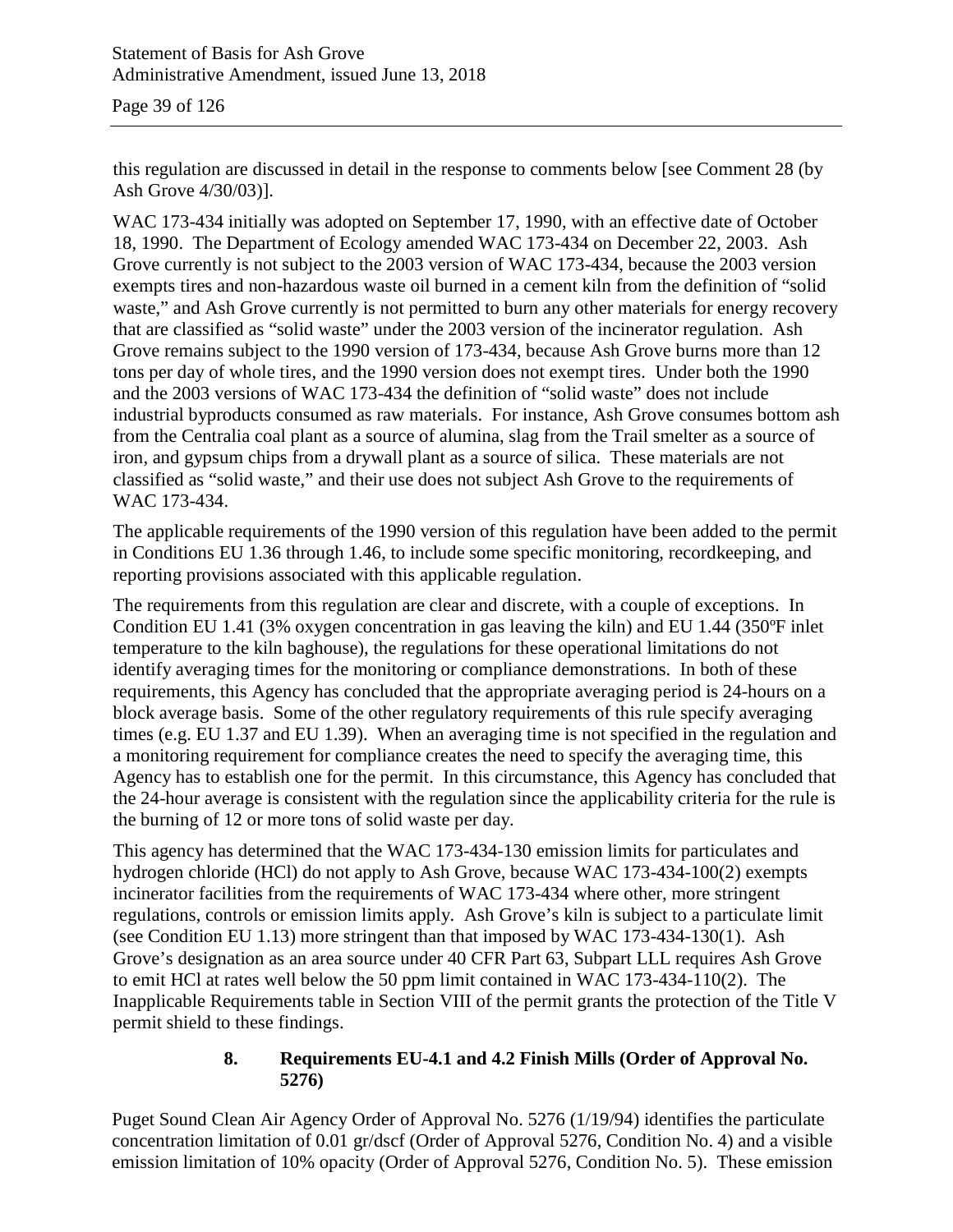Page 40 of 126

limitations were identified to specify the emission control performance requirements for the baghouses installed on these units. The specific monitoring requirements identified in Condition No. 7 of that Order has been included as a specific monitoring requirement in Section II.B.4 of the permit. The frequency for this pressure drop is being established with this permit and is identified to be monthly for this unit. That Order originated monitoring requirement is based on pressure drop monitoring and corrective action when the observed pressure drop across the baghouse is outside of the approve range. This specific monitoring is in addition to the general opacity monitoring provisions included in Section I.A.1 of the permit.

### **9. Requirement EU-5.1 Cement Dome & Steel Scale Tanks (Order of Approval No. 7242)**

Puget Sound Clean Air Agency Order of Approval No. 7242 (1/6/98) approved the installation of the cement storage dome controlled by a baghouse. Additionally, the Order approved replacement of a baghouse on the Steel Scale Tanks. The approval order includes requirements to install pressure drop monitoring devices on each baghouse, mark the acceptable range for each baghouse, monitor and record the values for each shift the baghouse is used, and take corrective action if the observation is outside the acceptable range in accordance with the O&M plan (Conditions No. 4-6). These are included in the permit in Section II.B.7. The frequency for this monitoring is specified in the approval order. Additionally, this approval order includes the PM-10 concentration limit of 0.005 gr/dscf (Condition No. 7 of the approval order), which parallels the PM-10 limitations identified and discussed for Condition I.A.5 of this permit. The same monitoring has been included for these emission units (Section II.A.1 General Opacity Monitoring) to demonstrate compliance with this concentration limitation.

### **10. Requirement EU-6.1 Bulk Loading Station (Order of Approval No. 8318)**

Puget Sound Clean Air Agency Order of Approval No. 8318 (1/8/01) approved the installation of a bulk loading station equipped with a baghouse for emission control. The Order of Approval included requirements for no visible emissions or fallout from the baghouse (Condition No. 3) and the observation of visible emissions, abnormal pressure drop, or fallout trigger a corrective action response within 24-hours of observation. The monitoring for these two requirements is identified in Section II.B.11 of the operating permit, which specifies weekly inspections (when the equipment is operating) for visible emissions, pressure drop, and fallout. This monitoring procedure and frequency is specified in the Order of Approval (Condition Nos. 4-6).

### **11. Requirement EU-7.1 Clinker Storage Shed (Order of Approval No. 8600) and Requirement EU-8.1 Group II Cement Silos (Order of Approval No. 8643)**

Both of these approval orders were for the installation of baghouse equipment for particulate matter emission controls. Both orders included the PM-10 concentration limit of 0.005 gr/dscf (Condition No. 3 of each order), which parallels the PM-10 limitations identified and discussed for Condition I.A.5 of this permit. The same monitoring has been included for these emission units (Section II.A.1 General Opacity Monitoring) to demonstrate compliance with this concentration limitation.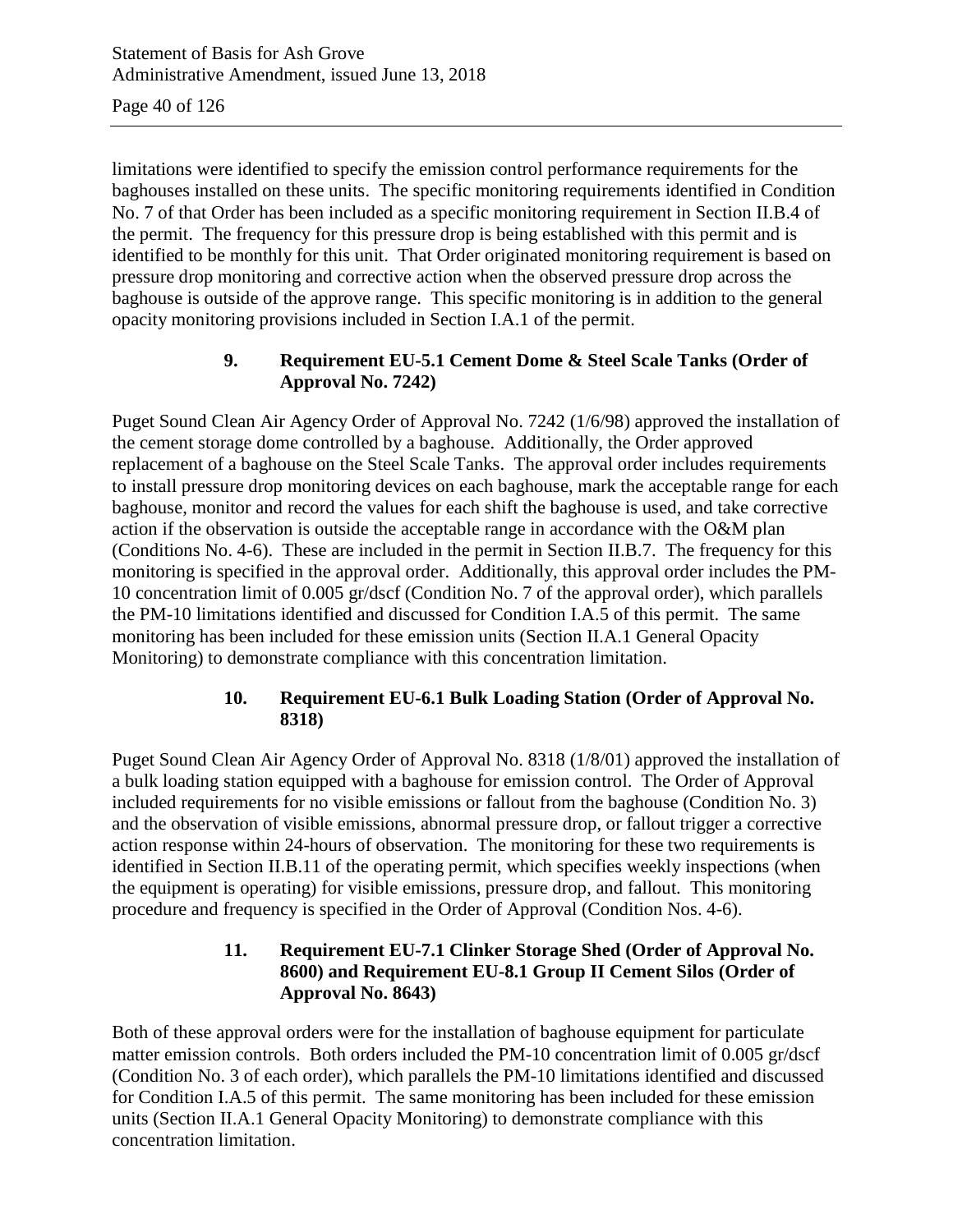Page 41 of 126

# **Monitoring, Maintenance and Recordkeeping Procedures**

Ash Grove must follow the procedures contained in Section II of the permit, Monitoring, Maintenance and Recordkeeping Procedures. Failure to follow a requirement in Section II may not necessarily be a violation of the underlying applicable emission standard in Section I. However, not following a requirement of Section II is a violation of Section II, and Ash Grove must report such violations, as well as violations or deviations from any other permit condition, as a deviation under Section II.C.2 of the permit. In addition, all information collected as a result of implementing Section II can be used as credible evidence under Section V.O of the permit. Reporting a permit deviation and taking corrective action does not relieve Ash Grove from its obligation to comply with the underlying applicable requirement.

A standard Puget Sound Clean Air Agency Notice of Construction (NOC) Approval Condition No. 1, requires that the equipment, device or process be installed according to plans and specifications submitted to the Puget Sound Clean Air Agency. Once the equipment is installed, the Puget Sound Clean Air Agency requires certification by the applicant that the installation was as approved; this is usually done with a Notice of Completion. Normally within six months to a year after receiving a Notice of Completion, a Puget Sound Clean Air Agency inspector verifies by inspection that the equipment was installed as specified and in accordance with the Approval Order. While the Notice of Completion is a one-time requirement that has been completed by Ash Grove, Ash Grove cannot change the approved equipment in such a manner that requires an NOC without first obtaining an NOC approval which is addressed in Section IV.A of the permit. In most cases, once Ash Grove has filed the Notice of Completion and a Puget Sound Clean Air Agency inspector has verified that the equipment was installed according to the Approval Order, the Puget Sound Clean Air Agency considers NOC Condition No. 1 an obsolete condition. However, in some cases in the permit the Puget Sound Clean Air Agency has identified a need to specify that the equipment cannot be altered in such a manner that requires an NOC Approval.

The permit requires Ash Grove to conduct monthly facility-wide inspections as a part of the O&M Plan Inspections. These inspections are to include checking for prohibited activities under Section III of the permit and activities that require additional approval under Section IV of the permit, as well as checking for any "nuisance" odor-bearing contaminants. The Puget Sound Clean Air Agency determined the frequency of these inspections after considering the potential for emissions, the lack of federally required monitoring, Ash Grove's in-house training practices and similar factors. If problems are identified, Ash Grove has the responsibility to not only correct the specific problem, but also to adjust the work practices and training to prevent future problems.

In determining the appropriate monitoring frequencies for monitoring identified in Section II.A. of the permit, the Puget Sound Clean Air Agency considered several factors, including the following:

- Ash Grove's compliance history and the likelihood of violating the applicable requirement.
- The complexity of the emission unit including the variability of emissions over time.
- The likelihood that the monitoring would detect a compliance problem.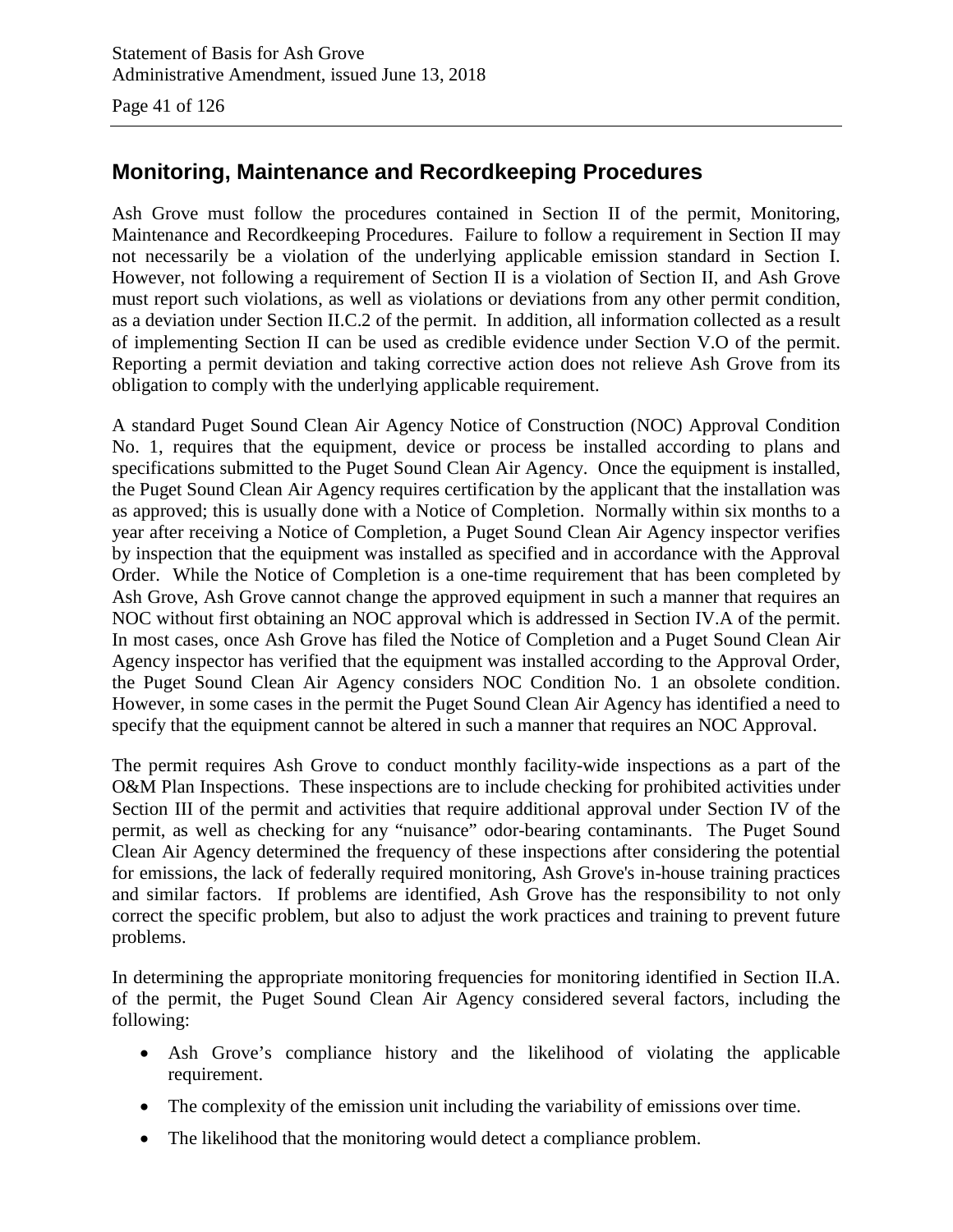- The likely environmental impacts of a deviation.
- Whether add-on controls are necessary for the unit to meet the emission limit.
- Other measures that Ash Grove may have in place to identify problems.
- The type of monitoring, process, maintenance, or control equipment data already available for the emissions unit.
- The technical and economic considerations associated with the range of possible monitoring methods.
- The type of monitoring found on similar emissions units.

Section II.B of the permit imposes source-specific monitoring methods for particular emission units and applicable requirements. Condition II.B.15, Operational Monitoring For Solid Waste Incinerator Facilities, requires Ash Grove to monitor certain parameters to show compliance with the Design and Operation Standards of WAC 173-434-160. WAC 173-434-160(2) requires incinerator facilities to maintain a minimum combustion chamber residence time of at least one second. The combustion zone of Ash Grove's kiln is the distance from the kiln inlet to the tip of the burner pipe. This distance is 205 feet. Throughout this zone the gas temperature exceeds 1800 degrees F during normal operations. To traverse the combustion zone within one second gas would have to travel 205 feet/second, or 12,300 feet per minute. The working internal diameter of the kiln is 13.5 feet, or an area of 143.1 square feet. The product of the area (143.1 square feet) times the flow rate (205 ft/second) yields the maximum flow rate (1,760,130 actual cubic feet per minute or acfm) at which gas can traverse the kiln before the residence time drops below one second. Condition II.B.15 requires Ash Grove to monitor flow rate at the baghouse outlet to demonstrate that the residence time and combustion air distribution control requirements are met.

WAC 173-434-130(3) requires that excess air leaving the final combustion zone must contain at least three percent oxygen measured on a wet basis. Ash Grove's oxygen analyzer, located at the outlet of the preheat tower, measures kiln exhaust gas oxygen content on a "dry" basis. The moisture content of the exhaust gas stream from the Ash Grove's process averages 10%. To convert "dry" oxygen content data to show compliance with the "wet" limit in WAC 173-434- 130(3) Ash Grove applies the following formula:

"Dry" O<sub>2</sub> % = "Wet" O<sub>2</sub> % x (1/(1-(Gas moisture content %/100)) "Dry" O<sub>2</sub> = 3.0% x (1/(1-(10/100))  $= 3.0\% \times 1.11$  $= 3.3%$ 

Condition II.B.15 requires Ash Grove to continuously monitor the dry oxygen concentration at the preheat tower outlet, and to report as a deviation any 24 hour block during which the average dry oxygen concentration is less than 3.3 percent.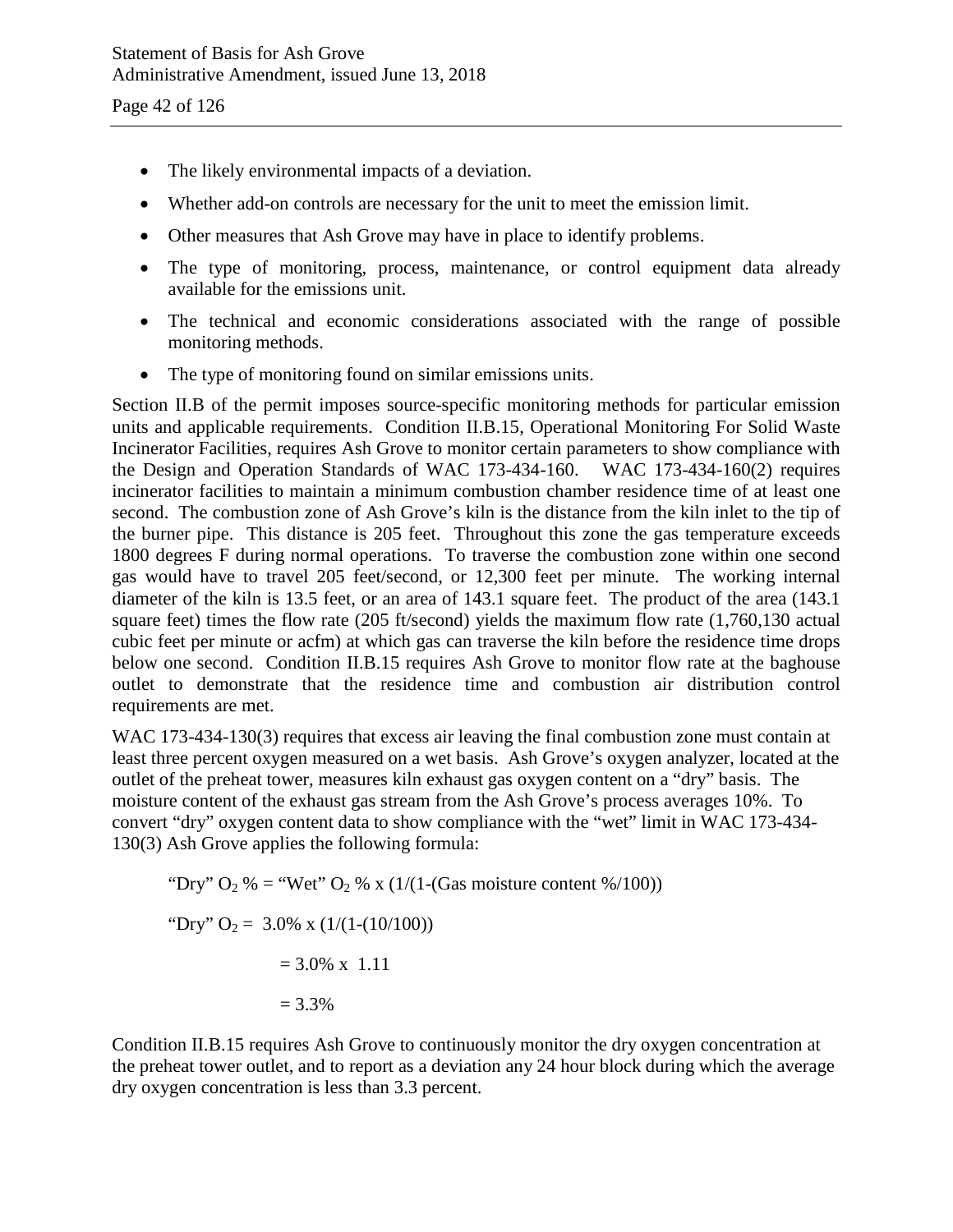Page 43 of 126

# **Prohibited Activities**

Some of the requirements Ash Grove identified in the operating permit application are included in Section III as prohibited activities. Puget Sound Clean Air Agency has listed these activities in this section to highlight that they cannot occur at the facility. Since these activities are prohibited, routine monitoring of parameters is not appropriate; however, the permit does require Ash Grove to look for such activities during a routine facility-wide inspection.

Puget Sound Clean Air Agency Regulation I, Section 9.13 and WAC 173-400-040(7) contain similar requirements addressing concealment and masking of emissions. Although both requirements apply, the permit language has been simplified by grouping these requirements together. 40 CFR 63.4(b) is included in the Prohibited Activities section of the operating permit with other more general requirements regarding concealment, but it would only be cited if the emission unit was subject to a NESHAPS.

# **Activities Requiring Additional Approval**

Some of the requirements Ash Grove identified in the operating permit application are included in Section IV as activities that require additional approval. For new source review, the permit language has been simplified. Chapter 173-460 WAC and Puget Sound Clean Air Agency Regulation I, Article 6 New Source Review Programs require approval to construct, install, establish, or modify an air contaminant source. All these requirements apply, but the language in these requirements has been incorporated into one section to simplify the permit language. WAC 173-400-110 does not apply within Puget Sound Clean Air Agency's jurisdiction because the rule exempts areas that have a local program that is incorporated into the state implementation plan. Also included in this section are the specific sections in the Part 63 General Provisions pertaining to new source review. This includes 40 CFR 63.5 pertaining to construction and reconstruction of sources subject to 40 CFR Part 63 (NESHAPS).

# **Reporting and Notification Requirements**

Section II.C and II.D contains the reporting and notification requirements applicable to Ash Grove.

The recordkeeping requirements section contains recordkeeping that is both general and specific in nature, depending on the origin of the requirement. There are additional requirements listed under specific emission units in Section II. Ash Grove should refer to these general requirements any time maintenance of records is required.

The reporting requirements section includes both general reporting requirements and reports specific to emission units. The operating permit requires Ash Grove to report deviations of the permit to the Puget Sound Clean Air Agency, normally within 30 days after the end of the month. The operating permit requires that a responsible official certify all required reports at least once every six months. Ash Grove may submit the certification with the report or certify all the reports submitted in the previous six months. For example, if Ash Grove detected a deviation in January, it must report the deviation to the Puget Sound Clean Air Agency in February. A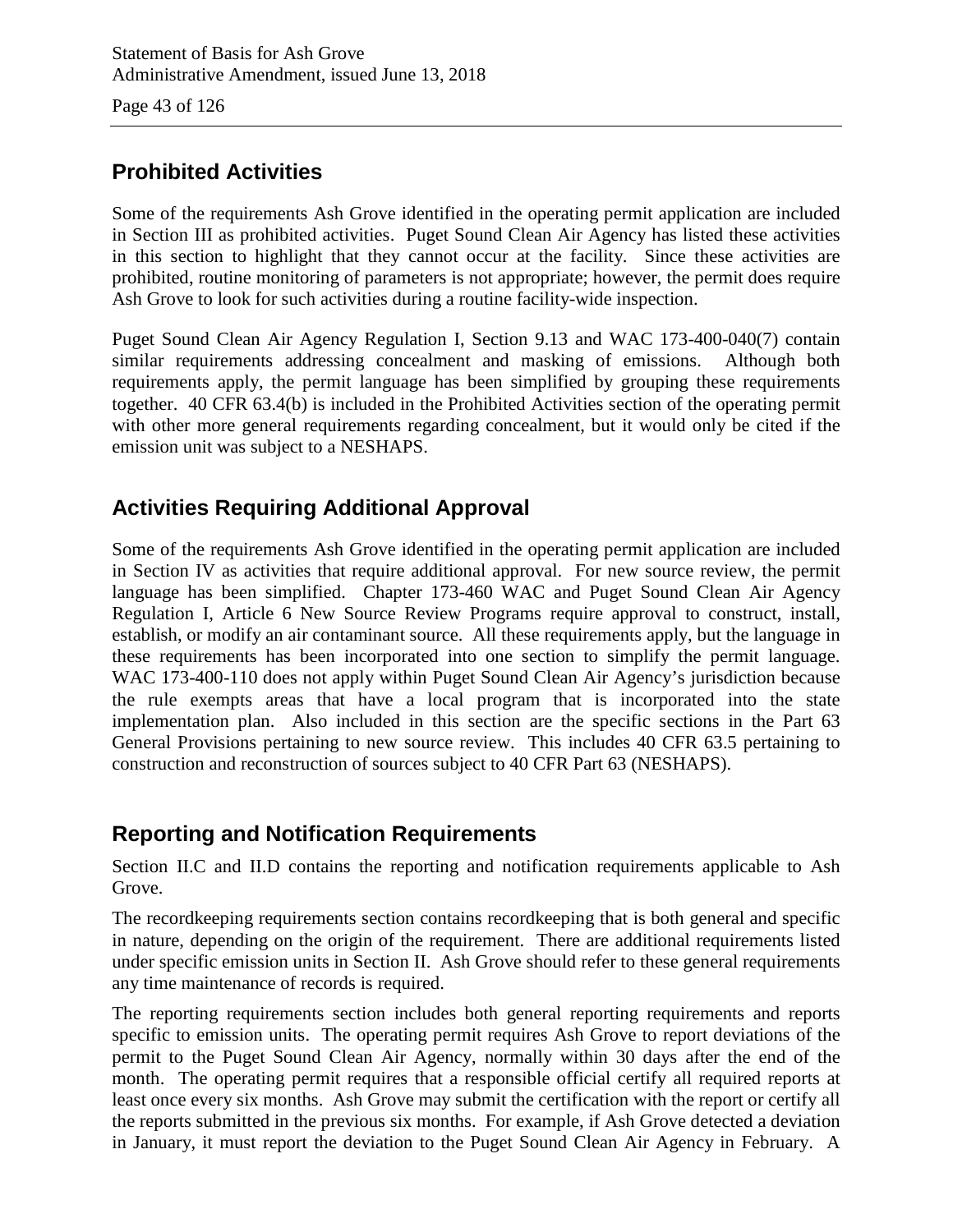responsible official must certify the report according to WAC 173-401-520 at the time the report is submitted or any other time within six months of submitting the report.

If Ash Grove does not detect any deviations to report for a six-month period, then Ash Grove shall report that there were no deviations during the six-month period.

The notification requirement section includes source testing notification requirements and new source review and change of information notification requirements in 40 CFR Parts 60 and 63.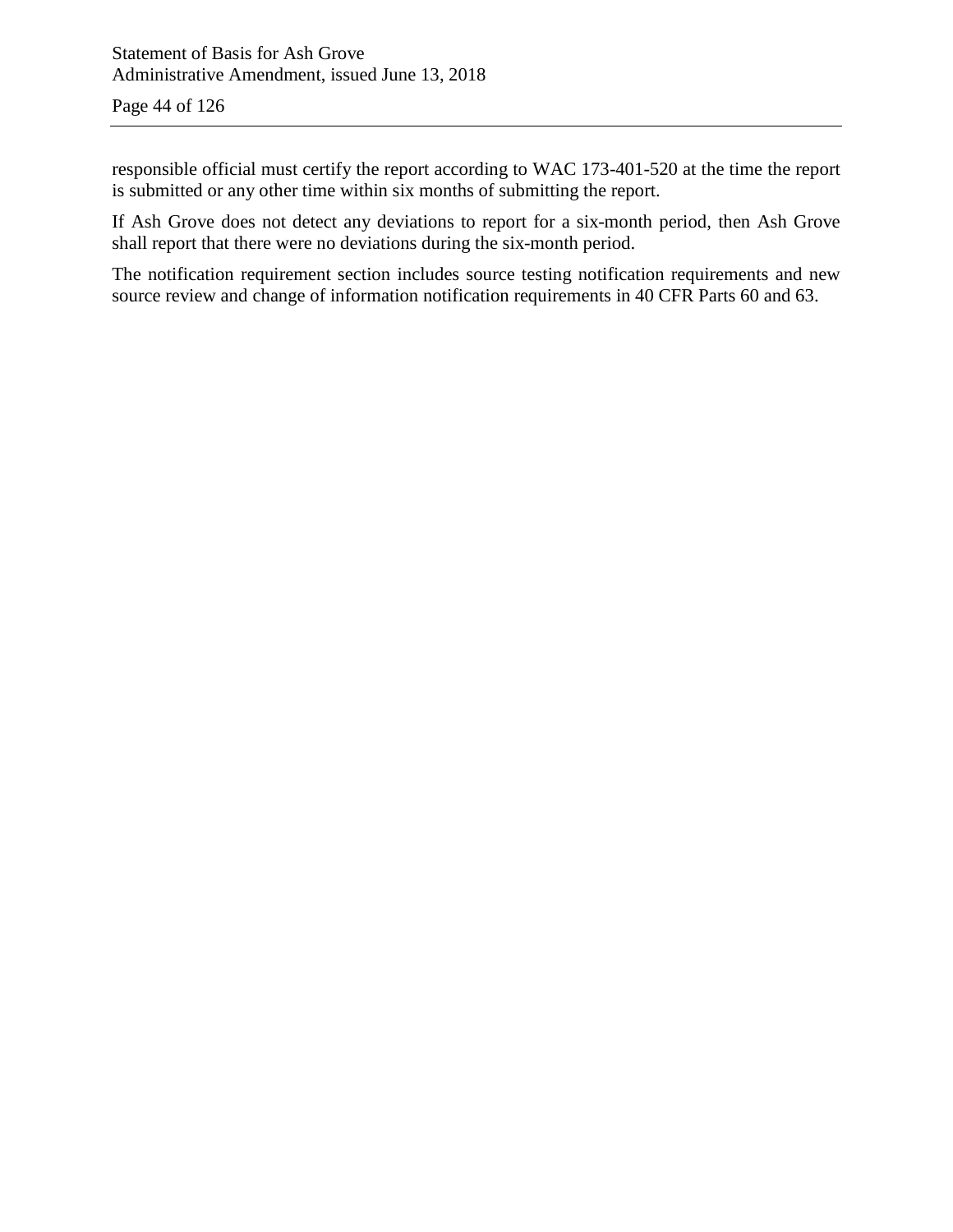Page 45 of 126

# **Standard Terms and Conditions**

Some of the requirements Ash Grove identified in the operating permit application are included in Section V, Standard Terms and Conditions. This provided an easier mechanism for describing requirements that are more general in nature. This section also contains the standard terms and conditions specifically listed in WAC 173-401-620.

Section II.C.2 of the permit requires Ash Grove to report deviations of the permit to the Puget Sound Clean Air Agency, normally within 30 days after the end of the month. Section II.C.1 and Section V.Q of the permit requires that a responsible official certify all required reports at least once every six months. Ash Grove may submit the certification with the report or certify all the reports submitted in the previous six months. For example, if Ash Grove detected a deviation in January, it must report the deviation to Puget Sound Clean Air Agency in February. A responsible official must certify the report according to WAC 173-401-520 at the time the report is submitted or any other time within six months of submitting the report.

If Ash Grove does not detect any deviations to report for a six-month period, then Ash Grove shall report that there were no deviations during the six-month period.

# **Obsolete Requirements**

The Puget Sound Clean Air Agency has issued many Notice of Construction Orders of Approval to Ash Grove. Each of these Orders of Approval contains at least one condition that requires Ash Grove to do something one-time, and one-time only. The Puget Sound Clean Air Agency has determined that some of the approval conditions are now informational statements because they have already been complied with and, therefore, do not meet the criteria of being applicable requirements. Those approval conditions are described here.

The NOC Order of Approvals from No. 685 approved January 13, 1972 through NOC Order of Approval No. 2399, approved February 28, 1983 for Ash Grove by Puget Sound Clean Air Agency included one General and some times added a Specific condition. The General Condition was:

"Permission is hereby granted as provided in Article 6 of Regulation I of PSAPCA to APPLICANT to install, alter, or establish the equipment, device, or process described hereon at the INSTALLATION ADDRESS in accordance with the plans and specifications on file in the ENGINEERING DIVISION of PSAPCA. This approval is not a waiver of liability for the infraction of Regulation I nor does it relieve the APPLICANT or OWNER of any requirements of other government agencies."

PSAPCA or Puget Sound Air Pollution Control Agency was the former name of the Puget Sound Clean Air Agency before July 1, 1999

Approval Condition No. 3 in NOC Orders of Approval issued prior to February 6, 1997 (which included Order of Approval No. #2743 approved February 26, 1986 through Order of Approval No. #6644 approved October, 18, 1996), and Condition No. 2 of all other NOC Orders of Approval since Order of Approval No. #2743 inform the applicant that the approval does not relieve it of any requirement of any other agency. This requirement is informational only and is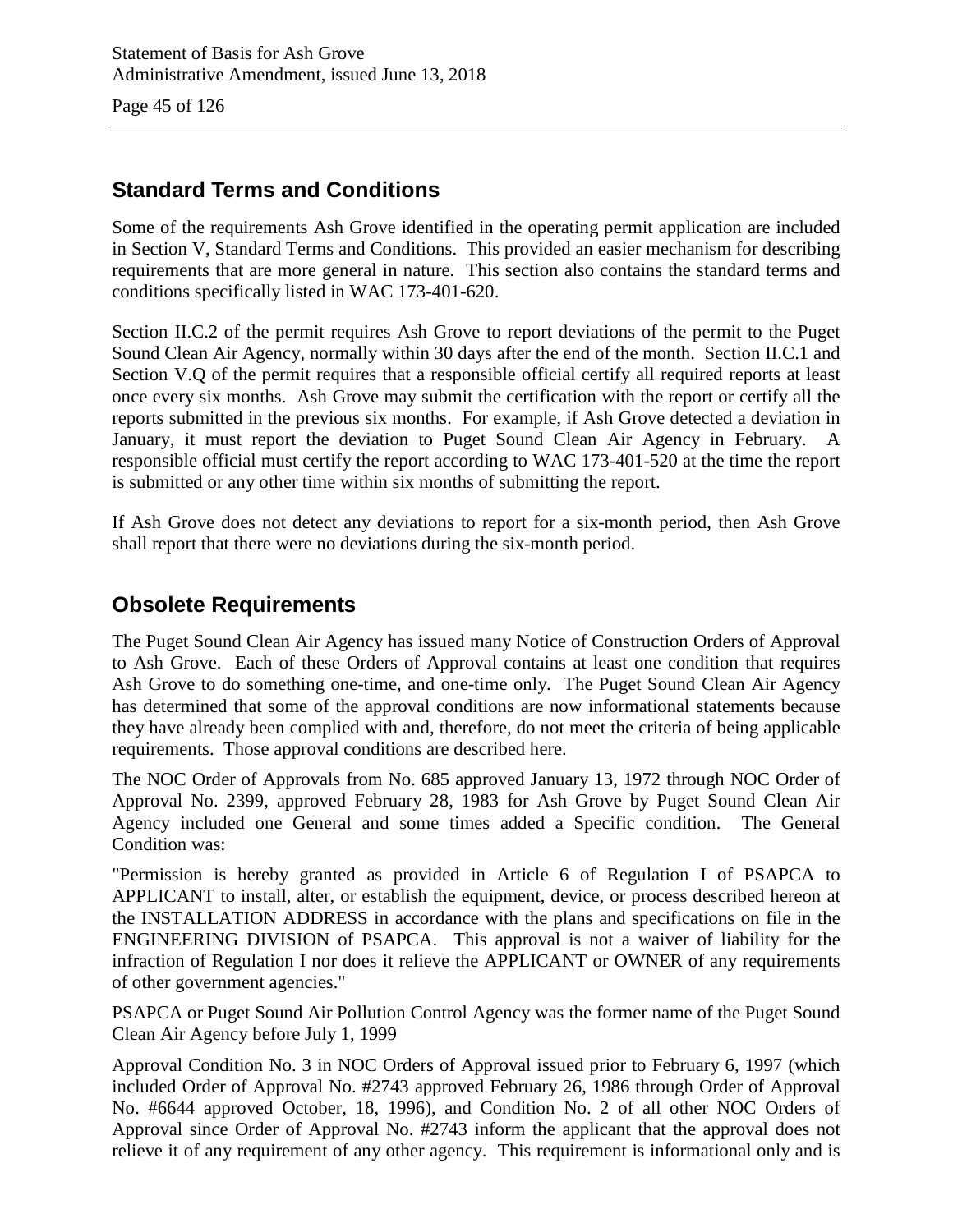not included in the air operating permit.

The Puget Sound Clean Air Agency considered making Approval Condition No. 1 in all of the NOC Orders of Approval obsolete since it requires the applicant to install the approved equipment according to the specifications submitted to the Puget Sound Clean Air Agency. This requirement has been complied with in all cases as indicated by the submittal of the Notice of Completion to the Puget Sound Clean Air Agency by Ash Grove. However, this requirement was kept in the air operating permit as a reminder that Ash Grove must continue to operate equipment as originally permitted.

Order of Approval No. 6644 is not obsolete, but it does not include specific approval conditions that equate to emission or performance limits or monitoring requirements. It is similar to a the general provision discussed above in that it allowed Ash Grove to use water spray to control dust at two locations in an existing Conveyor System, but it does not specifically require it to be used. Specifically, Condition No. 4 of this order states *"This Order of Approval No. 6644, issued to allow water sprays to control dust at transfer towers #10A and #11, hereby supersedes and cancels Orders of Approval No. 2399 dated Feb 28, 1983 and No. 5696 dated Jan 11, 1995.".* No requirements are missing from the operating permit with the exclusion of this Order. The following table lists all Orders of Approval with obsolete conditions that are not active and not included in the permit.

| No.  | <b>Approved</b> | <b>Approval Summary</b>                                                                                                                                                                                                                                                                                                                                                                                  | <b>Specific</b><br><b>Approval</b><br><b>Conditions in</b><br>Order of<br>Approval? | <b>Status</b>        |
|------|-----------------|----------------------------------------------------------------------------------------------------------------------------------------------------------------------------------------------------------------------------------------------------------------------------------------------------------------------------------------------------------------------------------------------------------|-------------------------------------------------------------------------------------|----------------------|
| 685  | 1/13/72         | Replace (2) Type 241H Western Precipitator Multiclones<br>Specific: Owner must furnish a source test within 90 days after<br>placing new multiclones in operation showing that emissions<br>from the stack do not exceed the applicable standards of<br>Regulation I, Section 9.09.                                                                                                                      | Yes                                                                                 | Equipment<br>Removed |
| 918  | 2/23/73         | Upgrade Kiln - ESP Phase I                                                                                                                                                                                                                                                                                                                                                                               | N <sub>o</sub>                                                                      | Equipment<br>Removed |
| 1011 | 7/19/73         | Upgrade Kiln - ESP Phase II                                                                                                                                                                                                                                                                                                                                                                              | N <sub>o</sub>                                                                      | Equipment<br>Removed |
| 1344 | 10/25/74        | Concrete Supplies Filter Vent Model V16 for Cement Silo                                                                                                                                                                                                                                                                                                                                                  | No                                                                                  | Obsolete             |
| 1538 | 4/19/76         | Conversion of Cement Process Operation from Natural Gas<br>Yes<br>Firing to Coal Firing & Installing Coal Crusher & Processing<br>Facility<br>Specific: Submit complete source test reports of particulate and<br>SO2 emissions from main stack within 60 days after fuel<br>change is effective. These tests must be made in accordance<br>with all PSCAA test procedures, and observed by this Agency. |                                                                                     | Obsolete             |
| 1905 | 1/4/79          | Clinker Storage & Grinding Storage Hall Extension - North<br>Side and Enclosure                                                                                                                                                                                                                                                                                                                          | N <sub>0</sub>                                                                      |                      |
| 1918 | 8/13/79         | Plastic Strip Curtains on the East & West End of Packhouse<br>Shipping Shed and on the SE Small Storage Shed. (3) McGuire<br>Pendadors Model DF-400.                                                                                                                                                                                                                                                     | N <sub>o</sub>                                                                      | Equipment<br>Removed |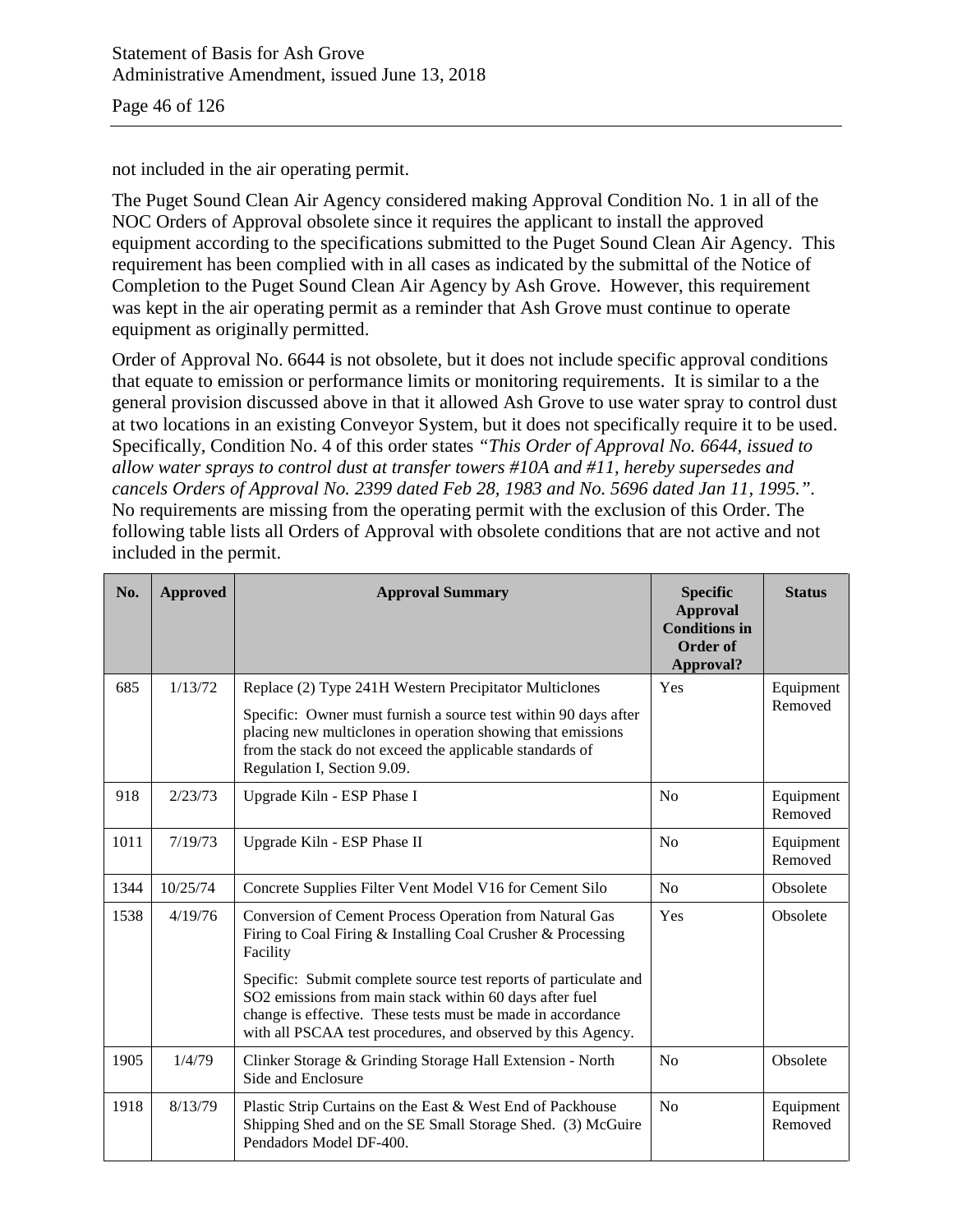Page 47 of 126

| No.  | <b>Approved</b> | <b>Approval Summary</b>                                                                                                                                                                                                                                                                                                                                                                                                                                                                                                                                                                                                                                                                       | <b>Specific</b><br><b>Approval</b><br><b>Conditions in</b><br>Order of<br>Approval? | <b>Status</b>        |
|------|-----------------|-----------------------------------------------------------------------------------------------------------------------------------------------------------------------------------------------------------------------------------------------------------------------------------------------------------------------------------------------------------------------------------------------------------------------------------------------------------------------------------------------------------------------------------------------------------------------------------------------------------------------------------------------------------------------------------------------|-------------------------------------------------------------------------------------|----------------------|
| 1919 | 8/13/79         | Replace existing Duct Collector at the Belt Conveyor Transfer<br>Point (Tower 11) with a Fuller Plenum Pulse Baghouse @<br>5,000 acfm, with 1,001 $\text{ft}^2$ bag area.                                                                                                                                                                                                                                                                                                                                                                                                                                                                                                                     | N <sub>o</sub>                                                                      | Obsolete             |
| 1920 | 8/13/79         | Replace existing Dust Collector at the Belt Conveyor Transfer<br>Point located immediately West of the Finish Mill Building<br>with a 5,000 acfm Fuller Plenum Pulse Baghouse with 1,001 $\text{ft}^2$<br>bag area.                                                                                                                                                                                                                                                                                                                                                                                                                                                                           | N <sub>o</sub>                                                                      | Equipment<br>Removed |
| 1921 | 8/13/79         | Enclose West Belt Transfer Point - Clinker Unloading - Tower<br>10                                                                                                                                                                                                                                                                                                                                                                                                                                                                                                                                                                                                                            | N <sub>o</sub>                                                                      | Obsolete             |
| 1922 | 8/13/79         | <b>Enclosure Belt Transfer Tower 11</b>                                                                                                                                                                                                                                                                                                                                                                                                                                                                                                                                                                                                                                                       | N <sub>o</sub>                                                                      | Obsolete             |
| 2305 | 9/21/81         | Rail Car Unloading, (4) Baghouses (Stella Ordered 7/23/02)                                                                                                                                                                                                                                                                                                                                                                                                                                                                                                                                                                                                                                    | N <sub>o</sub>                                                                      | Equipment<br>Removed |
| 2399 | 2/28/83         | (Cancelled by NOC #6644 10/18/96)<br>Coal Unloading & Stockpiling: consisting of Coal Barge<br>unloading, Coal Discharge pile (4,000 tons), Coal Storage pile<br>(7,500 tons), and existing Conveyors, (3) Baghouses, Coal Silo<br>(600 tons), and Coal receiving station.<br>Specific: Subject to the fugitive dust control requirements and<br>emission offset as described in Lone Star letter dated 1/12/83.                                                                                                                                                                                                                                                                              | Yes                                                                                 | Cancelled            |
| 2743 | 2/26/86         | (1) Fuller Plenum Pulse Baghouse @ 5,000 acfm (Kiln)<br>Discharge Elevator), (1) Fabric Filter NW Baghouse @ 7,000<br>cfm (Barge Unloading), and Construction of Wall & Addition<br>of Rollup Door to enclose the Clinker Storage Shed.                                                                                                                                                                                                                                                                                                                                                                                                                                                       | No                                                                                  | Obsolete             |
| 2866 | 2/13/87         | Cone Crusher with Water Sprays                                                                                                                                                                                                                                                                                                                                                                                                                                                                                                                                                                                                                                                                | N <sub>o</sub>                                                                      | Equipment<br>Removed |
| 3382 | 6/19/90         | (Cancelled by NOC #5730 12/29/94)                                                                                                                                                                                                                                                                                                                                                                                                                                                                                                                                                                                                                                                             | Yes                                                                                 | Cancelled            |
|      |                 | <b>Modified Cement Plant</b><br>$(1)$ Dry process 92 tph $(2200 \text{ tpd}, 750,000 \text{ tpy})$ coal fired<br>cement plant with baghouse control at 177,000 cfm. The plant<br>consists of the following modifications and additions (see<br>attached): Systems 141, 151, 161, 163, 152, 155, 331, 212, 341,<br>351, 361, 431, 471, 461, 462 and 463 with 24 baghouses of<br>various sizes<br>4. This source is subject to Subpart F of 40 CFR Part 60.<br>5. The emissions from the main baghouse shall not exceed the<br>following limits:<br>(a). For Carbon Monoxide (CO): $1000$ ppm @ $10\%$ oxygen<br>(O2), 538 pph (pounds per hour) 8-hr average and 2,353 tpy<br>(tons per year); |                                                                                     |                      |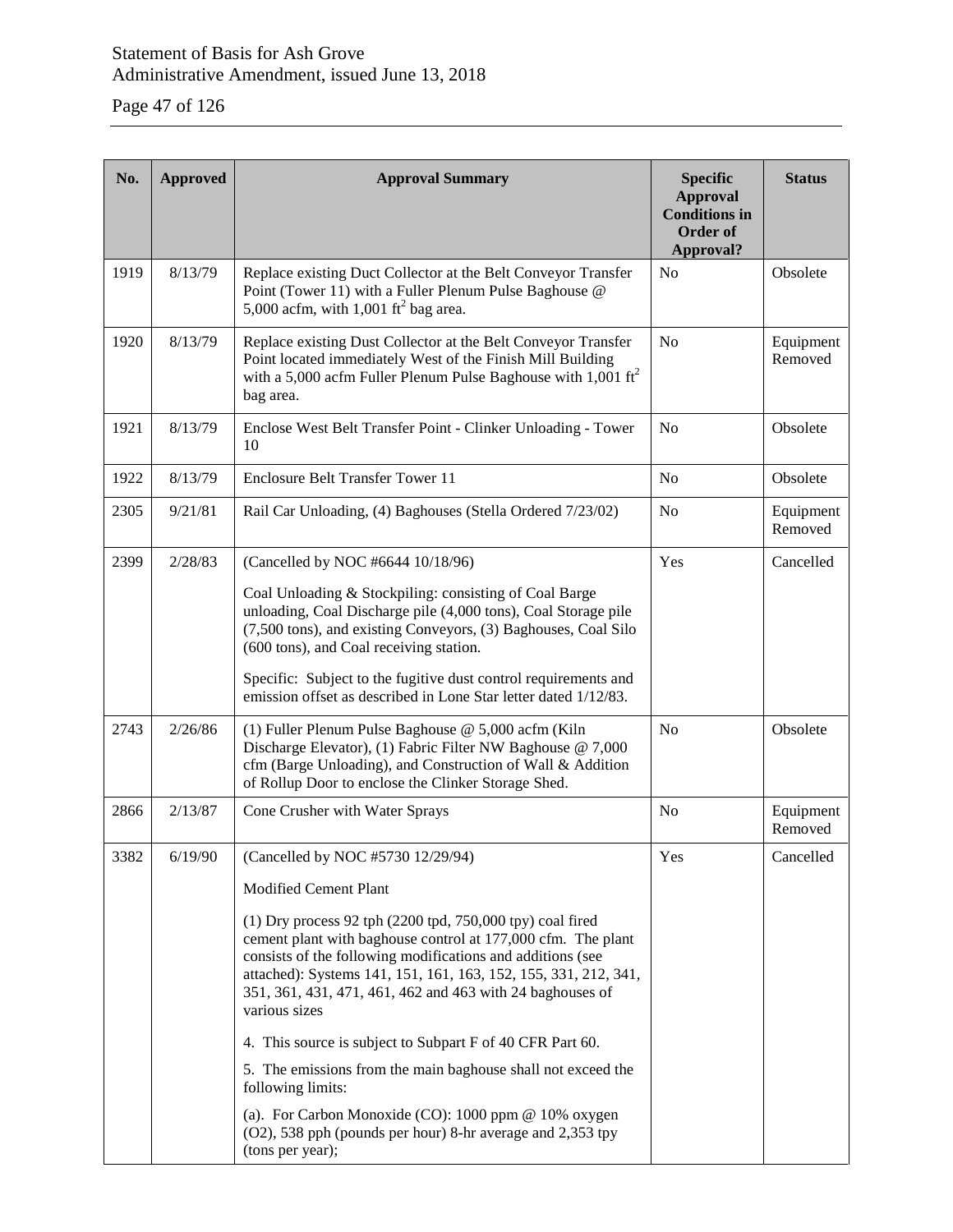# Page 48 of 126

| No.  | <b>Approved</b> | <b>Approval Summary</b>                                                                                                                                                                                                                    | <b>Specific</b><br><b>Approval</b><br><b>Conditions</b> in<br>Order of | <b>Status</b>                       |
|------|-----------------|--------------------------------------------------------------------------------------------------------------------------------------------------------------------------------------------------------------------------------------------|------------------------------------------------------------------------|-------------------------------------|
|      |                 | (b) For Nitrogen Oxides (NO <sub>x</sub> ): 668 ppm @ 10% O2 1-hr<br>average, 590 pph, 422 pph (24-hr average), 478 ppm @ 10%<br>O2 24-hr average, and 1846 tpy.                                                                           | Approval?                                                              |                                     |
|      |                 | (c) For Sulfur Dioxide (SO <sub>2</sub> ): 33 ppm @ 10% O2 1-hour<br>average, 40 pph and 176 tpy;                                                                                                                                          |                                                                        |                                     |
|      |                 | (d) For Particulate Matter (PM): 10.6 pph and 46 tpy.                                                                                                                                                                                      |                                                                        |                                     |
|      |                 | 6. The monitoring and reporting of CO, NOx, SO2 and Opacity<br>shall be done in accordance with Article 12 of Regulation I.                                                                                                                |                                                                        |                                     |
|      |                 | 7. Emissions of Particulate Matter from all baghouses shall not<br>exceed 0.010 gr/dscf.                                                                                                                                                   |                                                                        |                                     |
|      |                 | 8. All emission testing, monitoring and reporting shall be<br>performed in accordance with PSCAA requirements.                                                                                                                             |                                                                        |                                     |
|      |                 | 9. Offsets of PM emissions (deducted from ERC #107) are<br>required under this NOC 3382, pursuant to Section 6.08 of<br>Regulation I.                                                                                                      |                                                                        |                                     |
| 5006 | 7/8/93          | Addition of a Dry Sorbent Silo (90 tons), venting to a Day<br>16PJF6 Baghouse @ 750 cfm.                                                                                                                                                   | N <sub>o</sub>                                                         | Obsolete                            |
| 5276 | 1/19/94         | (2) Baghouses at 20,000 acfm each connected to the Finish Mill<br>Grinding System.                                                                                                                                                         | Yes                                                                    | Active                              |
|      |                 | 4. Particulate emissions shall not exceed 0.01 gr/dscf as<br>measured by EPA Method 5 with the back half. Ash Grove<br>shall submit a testing plan to PSCAA for approval within 60<br>days of the approval date of this Order of Approval. |                                                                        | Condition<br>No. $5$ is<br>Obsolete |
|      |                 | 5. Ash Grove shall perform a compliance source test within 60<br>days of startup.                                                                                                                                                          |                                                                        |                                     |
|      |                 | 6. Ash Grove shall not exceed 10% opacity for an aggregate of<br>3 minutes in any 1 hour from the baghouse exhaust.                                                                                                                        |                                                                        |                                     |
|      |                 | 7. Ash Grove shall measure and record pressure drop across<br>the baghouse, and maintain the pressure drop between 3 and 6<br>inches.                                                                                                      |                                                                        |                                     |
| 5338 | 3/15/94         | (Replaced by 8415)                                                                                                                                                                                                                         | N <sub>o</sub>                                                         | Cancelled                           |
|      |                 | (1) 150 ton Fly Ash Storage Silo with a 750 cfm Fabric Filter,<br>and a pneumatic conveyor.                                                                                                                                                |                                                                        |                                     |
| 5351 | 3/15/94         | (1) DCL FS-175 Baghouse at 1,000 cfm for Rail Car Loading.                                                                                                                                                                                 | N <sub>o</sub>                                                         | Obsolete                            |
| 5696 | 1/11/95         | (Cancelled by NOC #6644 10/18/96)                                                                                                                                                                                                          | N <sub>o</sub>                                                         | Cancelled                           |
|      |                 | Conveying System                                                                                                                                                                                                                           |                                                                        |                                     |
|      |                 | Modify Raw Material Conveyance System by the addition of                                                                                                                                                                                   |                                                                        |                                     |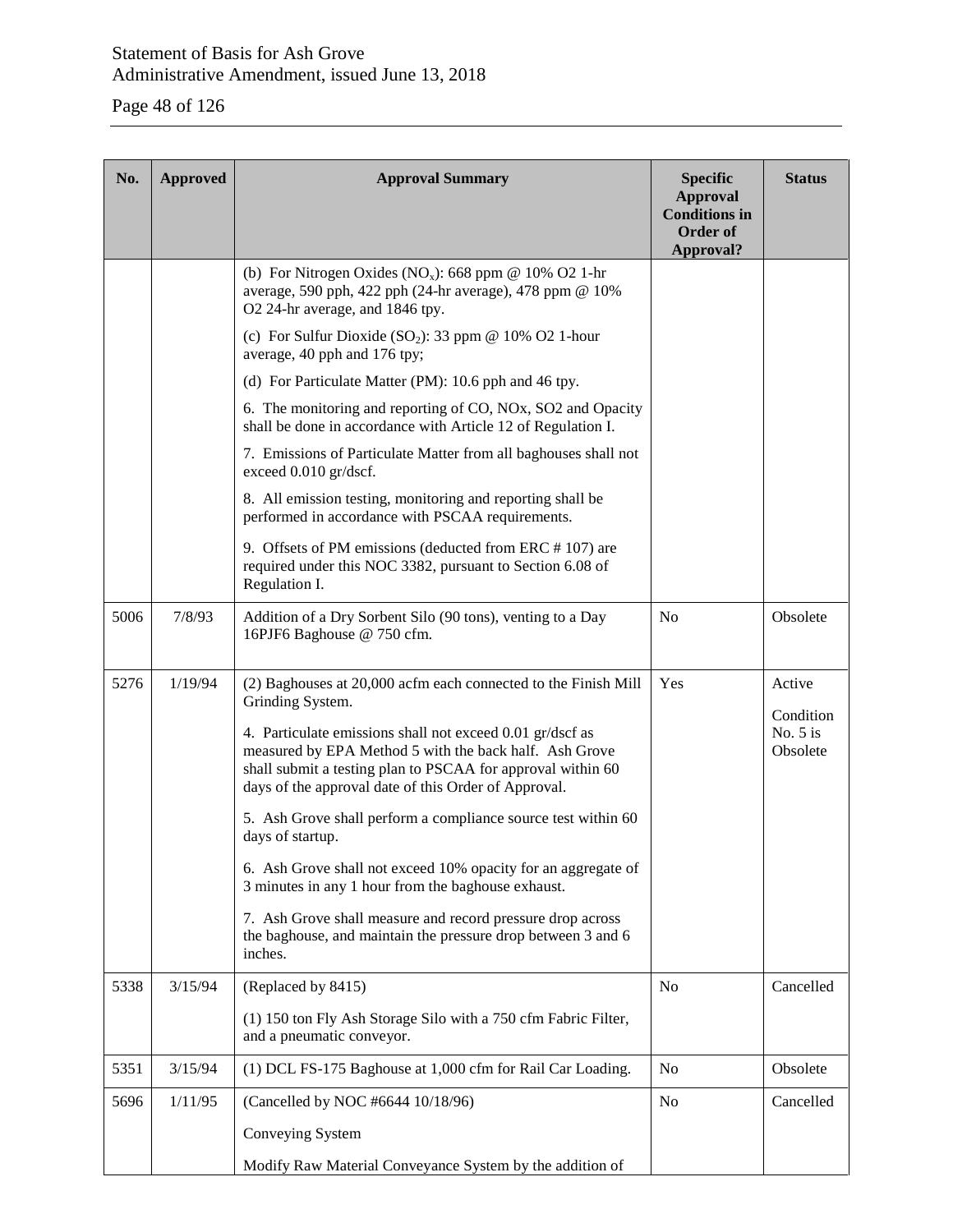# Page 49 of 126

| No.  | <b>Approved</b> | <b>Approval Summary</b>                                                                                                                                                                                                                                                                                                                                                                                               | <b>Specific</b><br><b>Approval</b><br><b>Conditions in</b><br>Order of<br>Approval? | <b>Status</b> |
|------|-----------------|-----------------------------------------------------------------------------------------------------------------------------------------------------------------------------------------------------------------------------------------------------------------------------------------------------------------------------------------------------------------------------------------------------------------------|-------------------------------------------------------------------------------------|---------------|
|      |                 | (3) new covered 36' wide Elevated Conveyors at Transfer<br>Tower No. 11 which includes existing Conveyors and (3)<br>existing Baghouses (Ref NOC 2399) to encompass Barge<br>Unloading, Transfer and Stockpiling of Solid Raw Materials<br>and Fuels used in manufacturing of Portland Cement.                                                                                                                        |                                                                                     |               |
| 5730 | 12/29/94        | (Cancelled by NOC #7381 6/29/98)                                                                                                                                                                                                                                                                                                                                                                                      | Yes                                                                                 | Cancelled     |
|      |                 | Limit PM10 Emissions                                                                                                                                                                                                                                                                                                                                                                                                  |                                                                                     |               |
|      |                 | (5) New Baghouse - Finish Mill                                                                                                                                                                                                                                                                                                                                                                                        |                                                                                     |               |
|      |                 | This Order of Approval No. 5730 supersedes Order of<br>Approval No. 3382 and adds the installation of a 120 ton/hour<br>Clinker Pre-Grind Crusher with a Baghouse at 20,000 cfm, and<br>a Finish Mill High Efficiency Separator Project including two<br>(2) 60 ton/hour High Efficiency Separators with (2) Baghouses<br>at 77,000 cfm each, two (2) Baghouses at 10,000 cfm each, and<br>one Baghouse at 5,000 cfm. |                                                                                     |               |
|      |                 | 4. This source is subject to Subpart F of 40 CFR Part 60.                                                                                                                                                                                                                                                                                                                                                             |                                                                                     |               |
|      |                 | 5. PM-10 emissions from each baghouse except the Main<br>Stack baghouse shall not exceed 0.005 grains/dscf over a<br>twenty-four hour period. Ash Grove may demonstrate<br>compliance with this condition by any of the following:                                                                                                                                                                                    |                                                                                     |               |
|      |                 | a. Performing a PSAPCA approved source test according to<br>EPA Method 5 or EPA Method 201A.                                                                                                                                                                                                                                                                                                                          |                                                                                     |               |
|      |                 | b. Demonstrating no visible emissions for 15 consecutive<br>seconds.                                                                                                                                                                                                                                                                                                                                                  |                                                                                     |               |
|      |                 | c. Demonstrating no visible emissions for three consecutive<br>minutes, or                                                                                                                                                                                                                                                                                                                                            |                                                                                     |               |
|      |                 | d. Repairing within 24 hours, any baghouse that has visible<br>emissions for more than three consecutive minutes.                                                                                                                                                                                                                                                                                                     |                                                                                     |               |
|      |                 | Compliance shall be determined for visible emissions using<br>EPA Method 22. PSCAA may require a source test for any<br>baghouse that has sustained visible emissions, unless such<br>emissions are unavoidable under WAC 173-400-107.                                                                                                                                                                                |                                                                                     |               |
|      |                 | 6. Except during startup and shutdown of the kiln, scheduled<br>maintenance and for emissions considered unavoidable under<br>WAC 173-400-107, emissions from the main baghouse shall<br>not exceed the most stringent of PSD limits or the following<br>limits:                                                                                                                                                      |                                                                                     |               |
|      |                 | a. Carbon monoxide (CO): 1049 ppm @ 10% oxygen (O2), 8-<br>hr average, and 2353 tpy (tons per year);                                                                                                                                                                                                                                                                                                                  |                                                                                     |               |
|      |                 | b. Nitrogen Oxides (NOx): 700 ppm $@$ 10% O2 1-hr average,<br>501 ppm @ 10% O2, 24-hr average, and 1846 tpy.                                                                                                                                                                                                                                                                                                          |                                                                                     |               |
|      |                 | c. Sulfur Dioxide (SO2): 180 ppm @ 10% O2 1-hr average,<br>and 176 tpy.                                                                                                                                                                                                                                                                                                                                               |                                                                                     |               |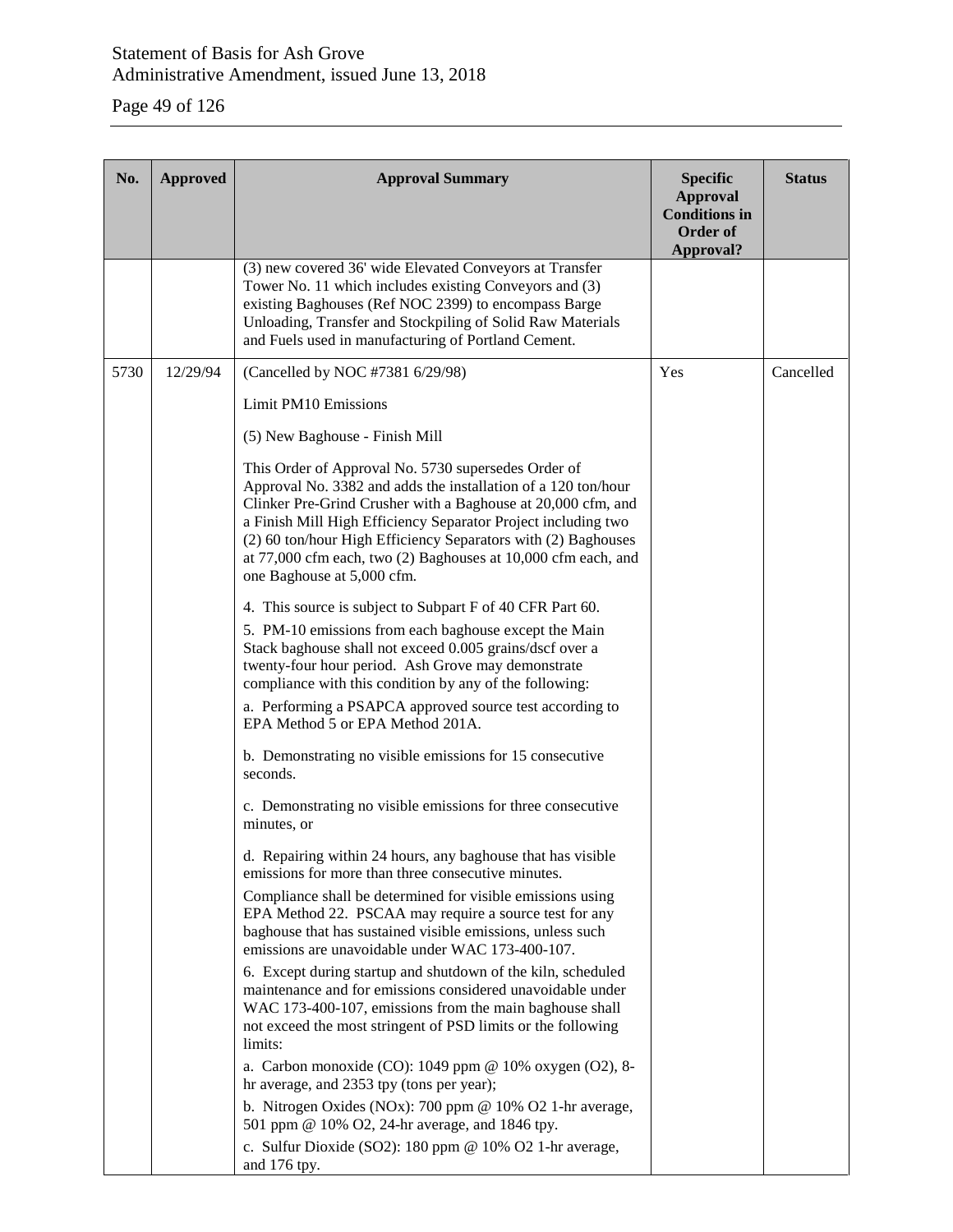# Page 50 of 126

| No.  | <b>Approved</b> | <b>Approval Summary</b>                                                                                                                                                                                                                                                                                                                                                                                                                                                                                                                                                                                                                                                                                                                                                                                                                                                                                                                                                                                                                                                                                                                                                                                                       | <b>Specific</b><br><b>Approval</b><br><b>Conditions in</b><br>Order of<br>Approval? | <b>Status</b> |
|------|-----------------|-------------------------------------------------------------------------------------------------------------------------------------------------------------------------------------------------------------------------------------------------------------------------------------------------------------------------------------------------------------------------------------------------------------------------------------------------------------------------------------------------------------------------------------------------------------------------------------------------------------------------------------------------------------------------------------------------------------------------------------------------------------------------------------------------------------------------------------------------------------------------------------------------------------------------------------------------------------------------------------------------------------------------------------------------------------------------------------------------------------------------------------------------------------------------------------------------------------------------------|-------------------------------------------------------------------------------------|---------------|
|      |                 | d. Particulate Matter (PM): 10.6 pph and 46 tpy.<br>7. During startup and shutdown of the kiln, and during<br>scheduled maintenance on the main baghouse, all of the<br>emission limits stated in Condition 6 apply, except that<br>emissions from the main stack shall not exceed 200 ppm of<br>SO2 corrected to 10% O2 for a one-hour average and 1000 ppm<br>of NO <sub>x</sub> corrected to 10% O <sub>2</sub> for a one-hour average. Appendix<br>A to this order defines the startup, shutdown and scheduled<br>maintenance conditions under which these alternate limits<br>apply.<br>8. Ash Grove shall monitor and report CO, NOx, SO2, and<br>opacity from the main baghouse according to Article 12 of<br>Regulation I.<br>9. By May 1, 1995, Ash Grove shall submit to PSAPCA for<br>approval a best available control technology determination for<br>controlling fugitive emissions from the clinker discharge end of<br>the kiln. The evaluation must include start up and shut down.<br>10. Ash Grove shall submit a testing plan to PSAPCA for<br>approval within 60 days of startup for testing of the High<br>Efficiency Separator Baghouse.<br>11. This Order of Approval supersedes and cancels Order of |                                                                                     |               |
|      |                 | Approval No. 3382 dated June 19, 1990.                                                                                                                                                                                                                                                                                                                                                                                                                                                                                                                                                                                                                                                                                                                                                                                                                                                                                                                                                                                                                                                                                                                                                                                        |                                                                                     |               |
| 7381 | 6/29/98         | (Cancelled by NOC #7381 6/6/01)<br>5 Baghouse - Finish Mill<br><b>Modifies NO<sub>x</sub></b> Emissions Standards<br>This Order of Approval No. 7381 supersedes Orders of<br>Approval No. 3382 and No. 5730 which added the following<br>equipment: a 120 ton/hour Clinker Pre-grind Crusher with a<br>Baghouse rated at 20,000 cfm, and a Finish Mill High<br>Efficiency Separator Project including two 60 ton/hour High<br>Efficiency Separators with two Baghouses rated at 77,000 cfm<br>each, two Baghouses rated at 10,000 cfm each, and one<br>Baghouse rated at 5,000 cfm.<br>3. This source is subject to Subpart F of 40 CFR Part 60.<br>4. PM-10 emissions from each baghouse, except the main stack<br>baghouse, shall not exceed 0.005 grains/dscf over a 24-hour<br>period. Ash Grove may demonstrate compliance with this<br>condition by any of the following:<br>(a) Performing a Puget Sound Clean Air Agency-approved<br>source test according to EPA Method 5 or EPA Method 201A;<br>(b) Demonstrating no visible emissions for 15 consecutive<br>seconds;<br>(c) Demonstrating no visible emissions for three consecutive                                                                               | Yes                                                                                 | Cancelled     |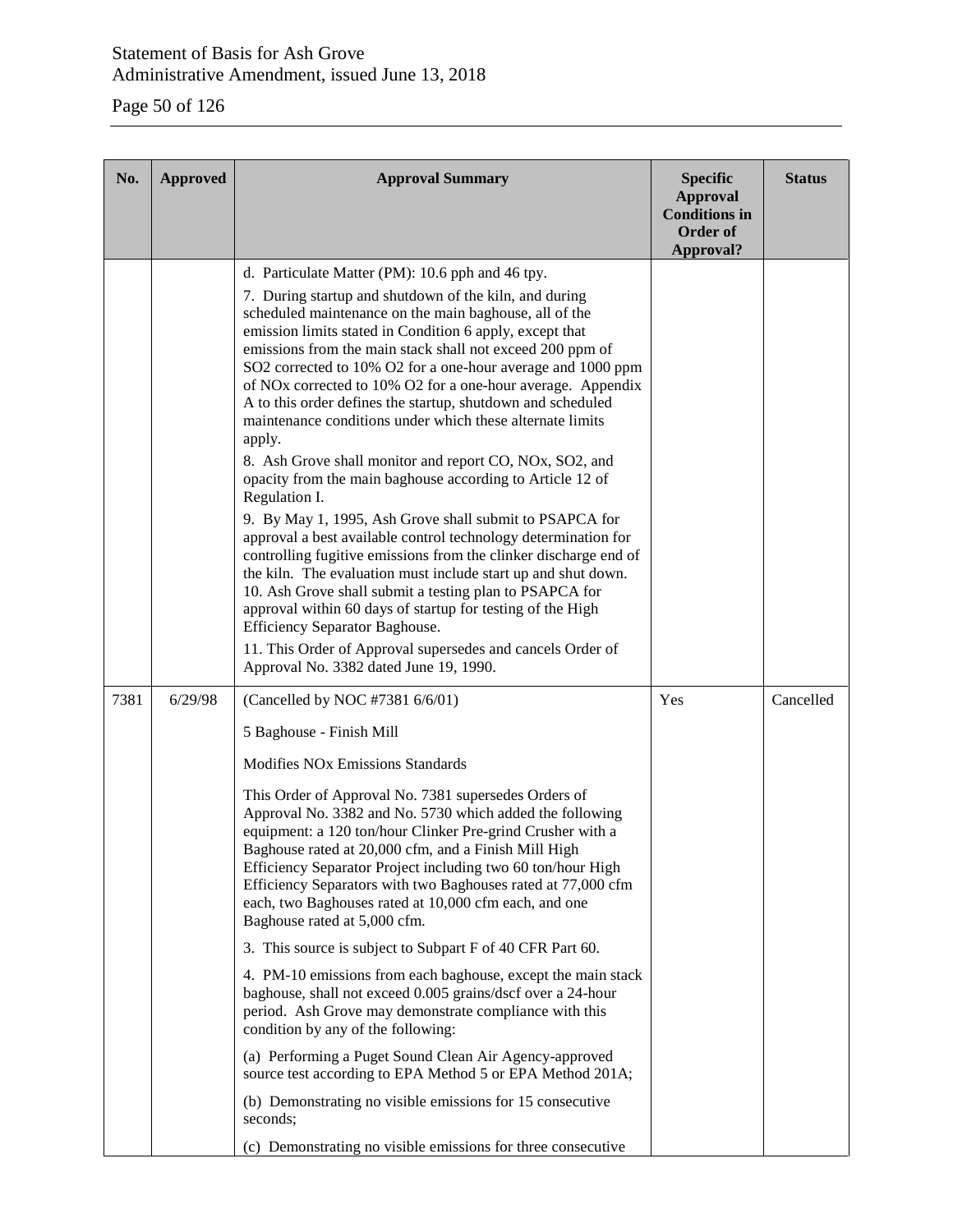# Page 51 of 126

| No. | <b>Approved</b> | <b>Approval Summary</b>                                                                                                                                                                                                                                                                                                              | <b>Specific</b><br><b>Approval</b><br><b>Conditions</b> in<br>Order of<br>Approval? | <b>Status</b> |
|-----|-----------------|--------------------------------------------------------------------------------------------------------------------------------------------------------------------------------------------------------------------------------------------------------------------------------------------------------------------------------------|-------------------------------------------------------------------------------------|---------------|
|     |                 | minutes; or                                                                                                                                                                                                                                                                                                                          |                                                                                     |               |
|     |                 | (d) Repairing within 24 hours, any baghouse that has visible<br>emissions for more than three consecutive minutes.                                                                                                                                                                                                                   |                                                                                     |               |
|     |                 | Compliance shall be determined for visible emissions using<br>EPA Method 22. The Puget Sound Clean Air Agency may<br>require a source test for any baghouse that has sustained visible<br>emissions, unless such emissions are unavoidable under WAC<br>173-400-107.                                                                 |                                                                                     |               |
|     |                 | 5. Except during startup and shutdown of the kiln, scheduled<br>maintenance and for emissions considered unavoidable under<br>WAC 173-400-107, emissions from the main baghouse shall<br>not exceed the most stringent of PSD limits or the following<br>limits:                                                                     |                                                                                     |               |
|     |                 | (a) Carbon monoxide (CO) emissions shall not exceed 1049<br>ppm (parts per million) corrected to 10% oxygen $(O_2)$ for an 8-<br>hour average, and CO shall not exceed 2353 tons per year;                                                                                                                                           |                                                                                     |               |
|     |                 | (b) Nitrogen oxides $(NO_x)$ shall not exceed 700 ppm corrected<br>to $10\%$ O <sub>2</sub> for a 1-hour average, and NO <sub>x</sub> shall not exceed 501<br>ppm corrected to 10% O2, for a 24-hour average, and NOx<br>shall not exceed 1846 tons per year;                                                                        |                                                                                     |               |
|     |                 | (c) Sulfur dioxide $(SO2)$ emissions shall not exceed 180 ppm<br>corrected to 10% $O_2$ for a one-hr average, and 176 tons per<br>year;                                                                                                                                                                                              |                                                                                     |               |
|     |                 | (d) Particulate matter (PM) emissions shall not exceed 10.6<br>pounds per hour, and 46 tons per year.                                                                                                                                                                                                                                |                                                                                     |               |
|     |                 | 6. During startup and shutdown of the kiln, and during<br>scheduled maintenance on the main baghouse as defined in<br>Appendix A to this approval, all of the emission limits stated in<br>Condition No. 5 apply, except that emissions from the main<br>baghouse shall not exceed the following limits.                             |                                                                                     |               |
|     |                 | (a) During the kiln startup-preheating period prior to kiln feed<br>introduction, the $SO_2$ emission limit for the main baghouse<br>shall consist of compliance with the following work practices<br>and fuel restrictions:                                                                                                         |                                                                                     |               |
|     |                 | (1) Only natural gas shall be used as fuel, and Appendix A to<br>this approval shall be followed for heating a cold or warm<br>kiln system and system conditioning after maintenance, and<br>(2) Sulfur rings shall be removed from the kiln prior to<br>startup, if sulfur ring formation had required the kiln to be<br>shut down. |                                                                                     |               |
|     |                 | (b) During the kiln startup-feed introduction period, $SO_2$<br>emissions from the main baghouse shall not exceed 200 ppm<br>corrected to 10% $O_2$ for a one-hr average.                                                                                                                                                            |                                                                                     |               |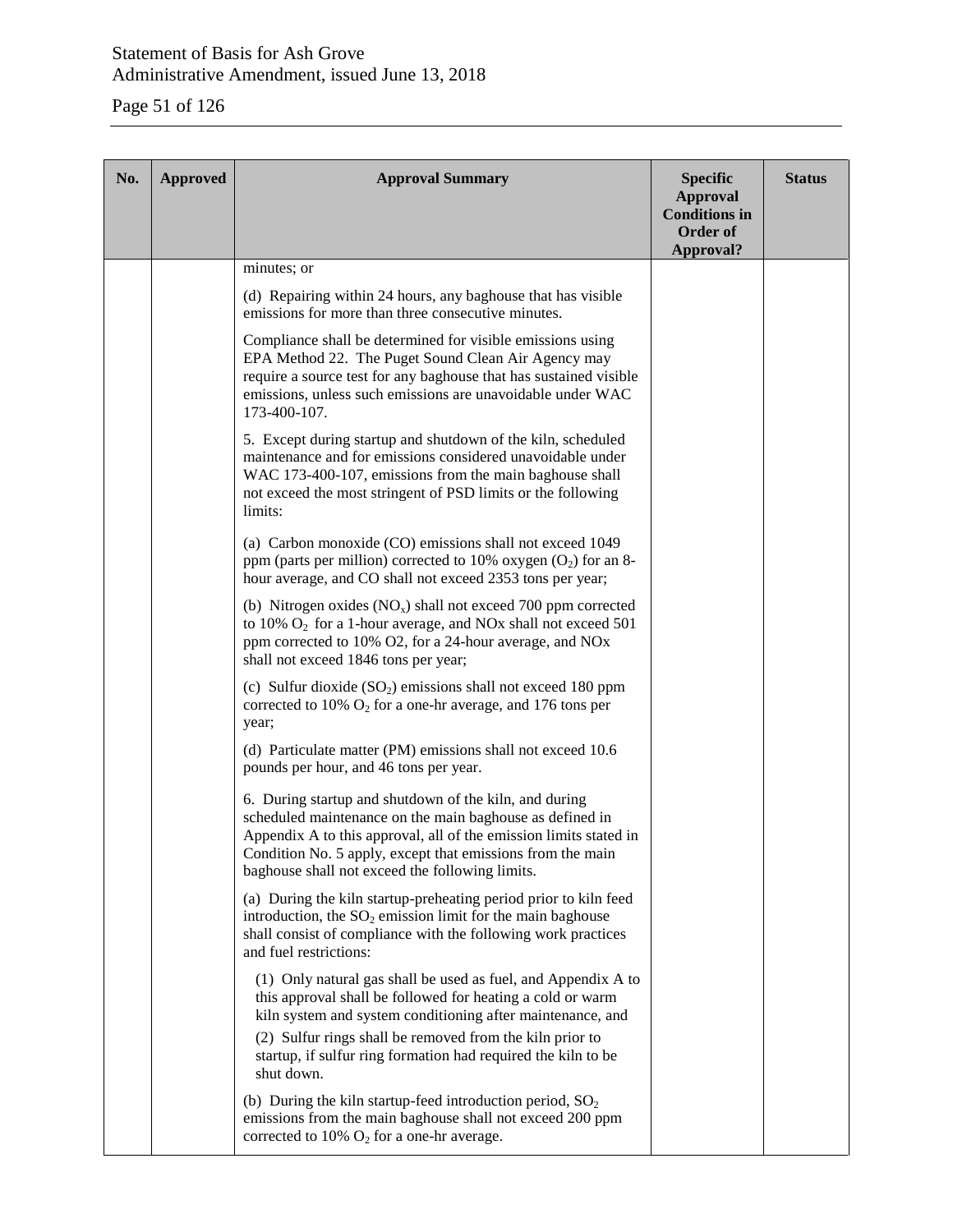# Page 52 of 126

| No.  | <b>Approved</b> | <b>Approval Summary</b>                                                                                                                                                                                                                                                            | <b>Specific</b><br><b>Approval</b><br><b>Conditions in</b><br><b>Order of</b><br>Approval? | <b>Status</b> |
|------|-----------------|------------------------------------------------------------------------------------------------------------------------------------------------------------------------------------------------------------------------------------------------------------------------------------|--------------------------------------------------------------------------------------------|---------------|
|      |                 | (c) Any shutdown of the kiln shall follow the normal rotation<br>and cool down procedures in Appendix A to this approval for<br>the removal of as much material from the kiln as possible<br>without damaging system components.                                                   |                                                                                            |               |
|      |                 | (d) At all times during kiln startup, shutdown and scheduled<br>maintenance, NO <sub>x</sub> emissions shall not exceed 1000 ppm<br>corrected to 10% O2 for a one-hour average; and                                                                                                |                                                                                            |               |
|      |                 | (e) Ash Grove shall log as part of the Operations and<br>Maintenance (O&M) Plan and report to the Puget Sound Clean<br>Air Agency as part of the monthly Continuous Emission<br>Monitoring Report:                                                                                 |                                                                                            |               |
|      |                 | (1) The date, start and end times, and the fuel used for kiln<br>startup-preheating periods prior to feed introduction;                                                                                                                                                            |                                                                                            |               |
|      |                 | (2) The sulfur ring removal from the kiln, if the ring<br>formation required the kiln to be shut down;                                                                                                                                                                             |                                                                                            |               |
|      |                 | (3) The date, start and end times for kiln startup-feed<br>introduction periods; and                                                                                                                                                                                               |                                                                                            |               |
|      |                 | (4) The cause for kiln shut down, the duration of kiln cool<br>down and the kiln rotation schedule in kiln cool down.                                                                                                                                                              |                                                                                            |               |
|      |                 | 7. Ash Grove shall monitor and report CO, $NO_x$ , $SO_2$ , and<br>opacity emissions from the main baghouse according to Article<br>12 of Regulation I. $SO_2$ emissions from the main stack shall be<br>monitored at all times following the introduction of feed to the<br>kiln. |                                                                                            |               |
|      |                 | 8. This Order of Approval No. 7381, supersedes and cancels<br>Order of Approval No. 5730 dated Dec 29, 1994.                                                                                                                                                                       |                                                                                            |               |
| 8415 | 3/20/01         | Cement Storage Silo vents to existing BH (Replaces NOC<br>5338)                                                                                                                                                                                                                    | N <sub>o</sub>                                                                             | Obsolete      |
|      |                 | Fuller FK Material Pump and Ramsey Horizontal Rotary<br>Gravimetric Metering System controlled by an existing Fly Ash<br>Storage Silo 750 cfm baghouse.                                                                                                                            |                                                                                            |               |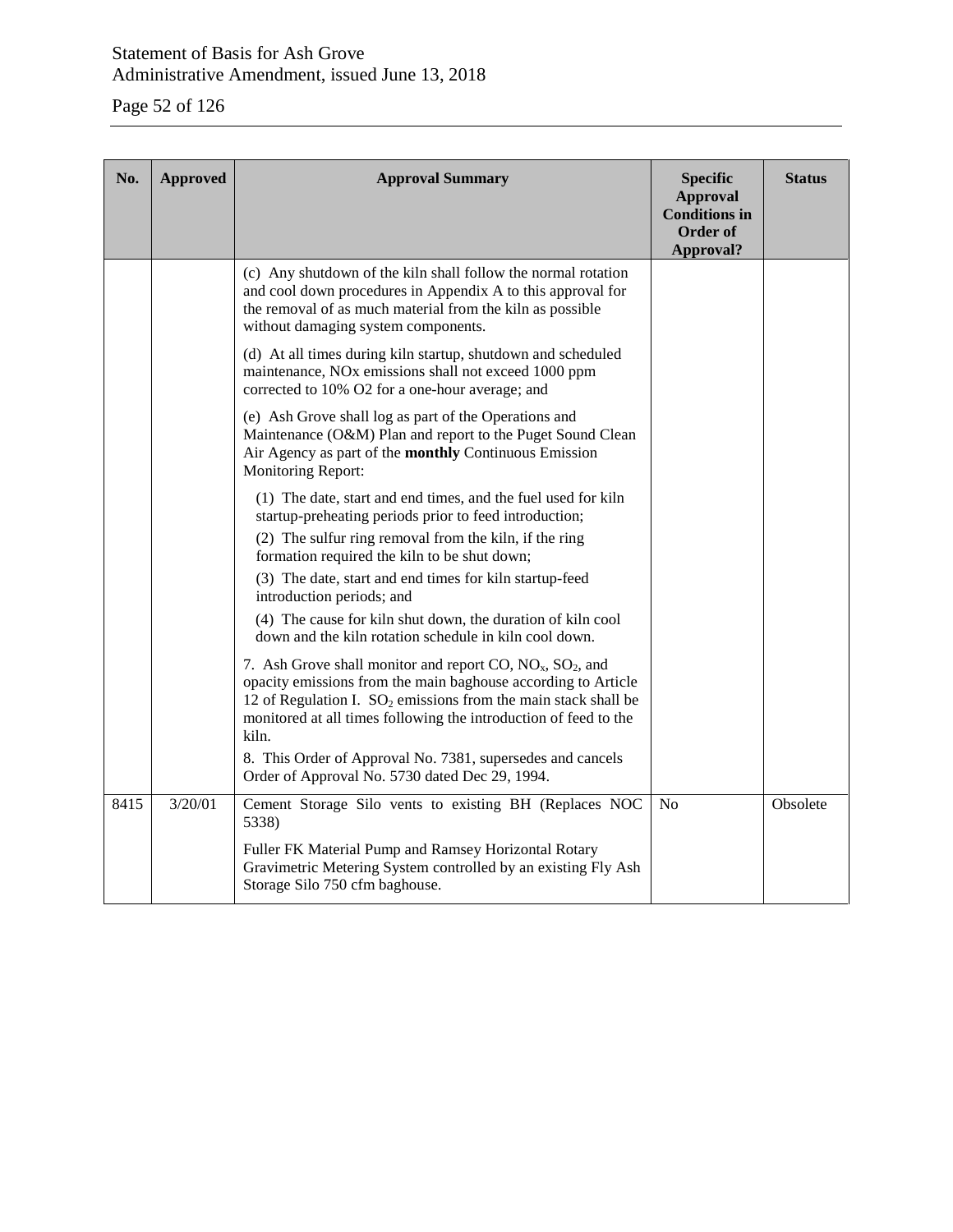Page 53 of 126

# **Response to Comments**

# **Public Comment Started 12/31/02**

# **Public hearing on 4/1/03**

# **Public Comment Extended to 4/30/03**

### *Written Comment Summary*

# *Comment 1 (by Ash Grove 1/31/03)*

**Section I.B1 – Emission Unit #1**

Page 9 kiln has nominal capacity of 2400 tons per day.

*"This emission unit consists of a nominal 22002400 ton/day capacity rotary Portland cement kiln, primarily fired with coal and natural gas, and controlled by a nominal 177,000 acfm baghouse."* 

# *Puget Sound Clean Air Agency Response*

Comment noted.

*Action* – Change made to permit.

## *Comment 2 (by Ash Grove 1/31/03)*

EU 1.15 and EU 1.18 should state the NSPS emission standards apply at all times except during SSM (startup, shutdown and malfunction) periods.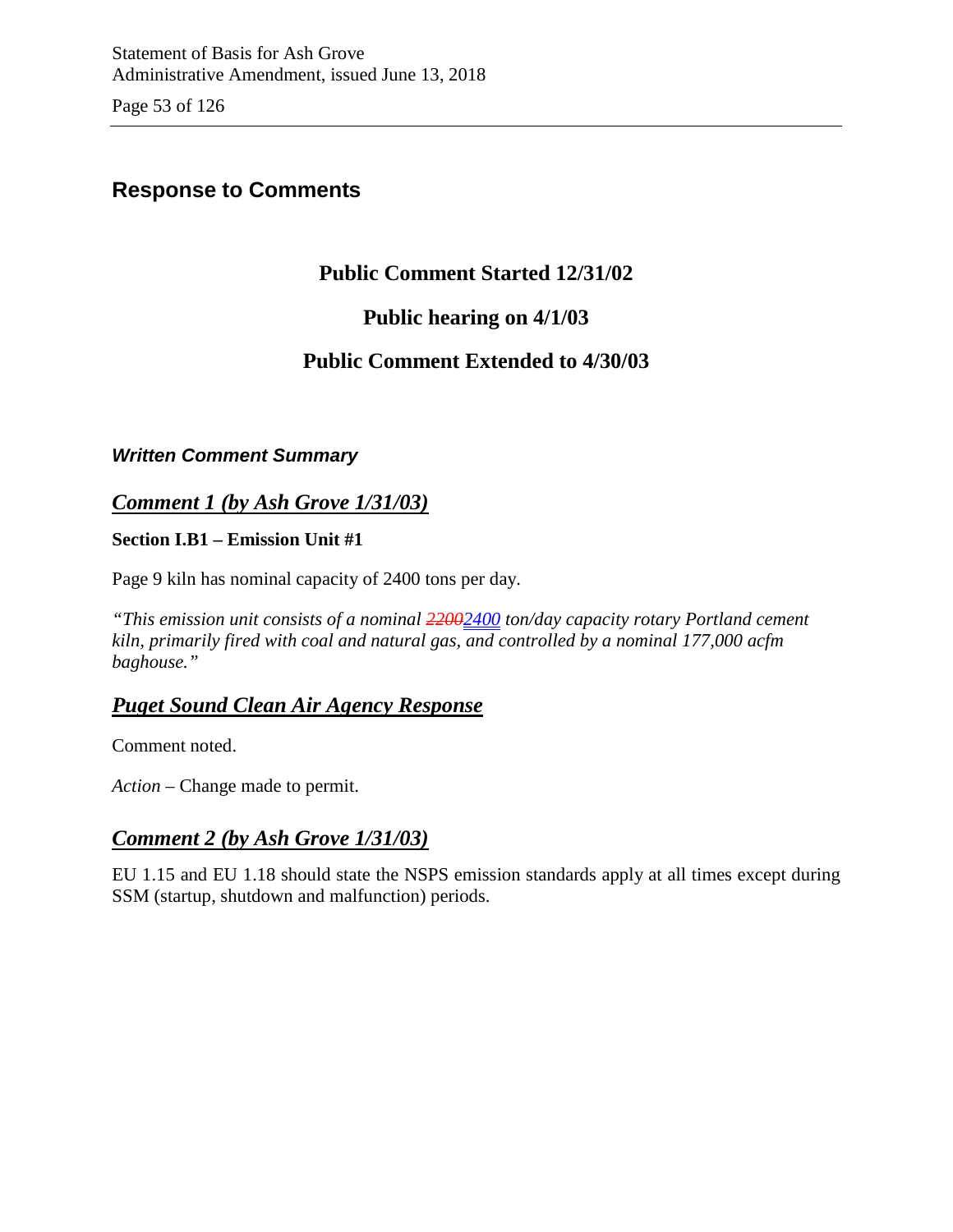Page 54 of 126

| Reqmt.<br>No. | <b>Enforceable</b><br>Requirement                                                 | <b>Adoption</b><br>or Effective<br><b>Date</b> | <b>Requirement</b><br>Paraphrase<br>(Information Only)                                                                      | Monitoring, Maintenance &<br><b>Recordkeeping Method</b><br>(See Section II)        | <b>Reference</b><br><b>Test</b><br><b>Method</b> |
|---------------|-----------------------------------------------------------------------------------|------------------------------------------------|-----------------------------------------------------------------------------------------------------------------------------|-------------------------------------------------------------------------------------|--------------------------------------------------|
|               | 40 CFR Part 60 Subpart F Standards of Performance for Portland Cement Plants      |                                                |                                                                                                                             |                                                                                     |                                                  |
| EU<br>1.15    | 40 CFR $§60.62(a)(1)$<br>40 CFR $\S$ 60.8(c)                                      | 10/6/75<br>2/12/99                             | Kiln exhaust shall<br>not exceed 0.30 lb of<br>particulate per ton of<br>feed (dry basis).<br>except during SSM<br>periods. |                                                                                     |                                                  |
|               | 40 CFR Part 60 Subpart Y Standards of Performance for Coal Preparation Facilities |                                                |                                                                                                                             |                                                                                     |                                                  |
| EU<br>1.18    | 40 CFR $60.252(a)(1)$<br>40 CFR 60.8(c)                                           | 10/17/00<br>2/12/99                            | Coal mill exhaust<br>shall not exceed<br>0.031 gr/dscf, except<br>during SSM periods                                        | II.A.1 General Opacity<br>Monitoring                                                |                                                  |
|               |                                                                                   |                                                |                                                                                                                             | II.B.12 Coal $\overline{\text{MH}}$<br><b>NSPSPrep Facility</b><br>Performance Test |                                                  |

# *Puget Sound Clean Air Agency Response*

Comment noted.

*Action* – Change made to permit.

## *Comment 3 (by Ash Grove 1/31/03)*

Conditions EU 1.18, 1.19 and 2.2 refer to II.B.12, "Coal Mill Performance Test." Rename monitoring method "Coal Prep Facility Performance Test".

Condition EU 1.30 prescribes a coal mill performance test from which Ash Grove has requested to be exempted. See letter of January 23, 2003 from Gerald Brown to Steve Van Slyke. In the event that PSCAA is unable to act on this request prior to issuance of the final Title V permit, please revise Condition 1.30 to allow any exemption to take effect automatically.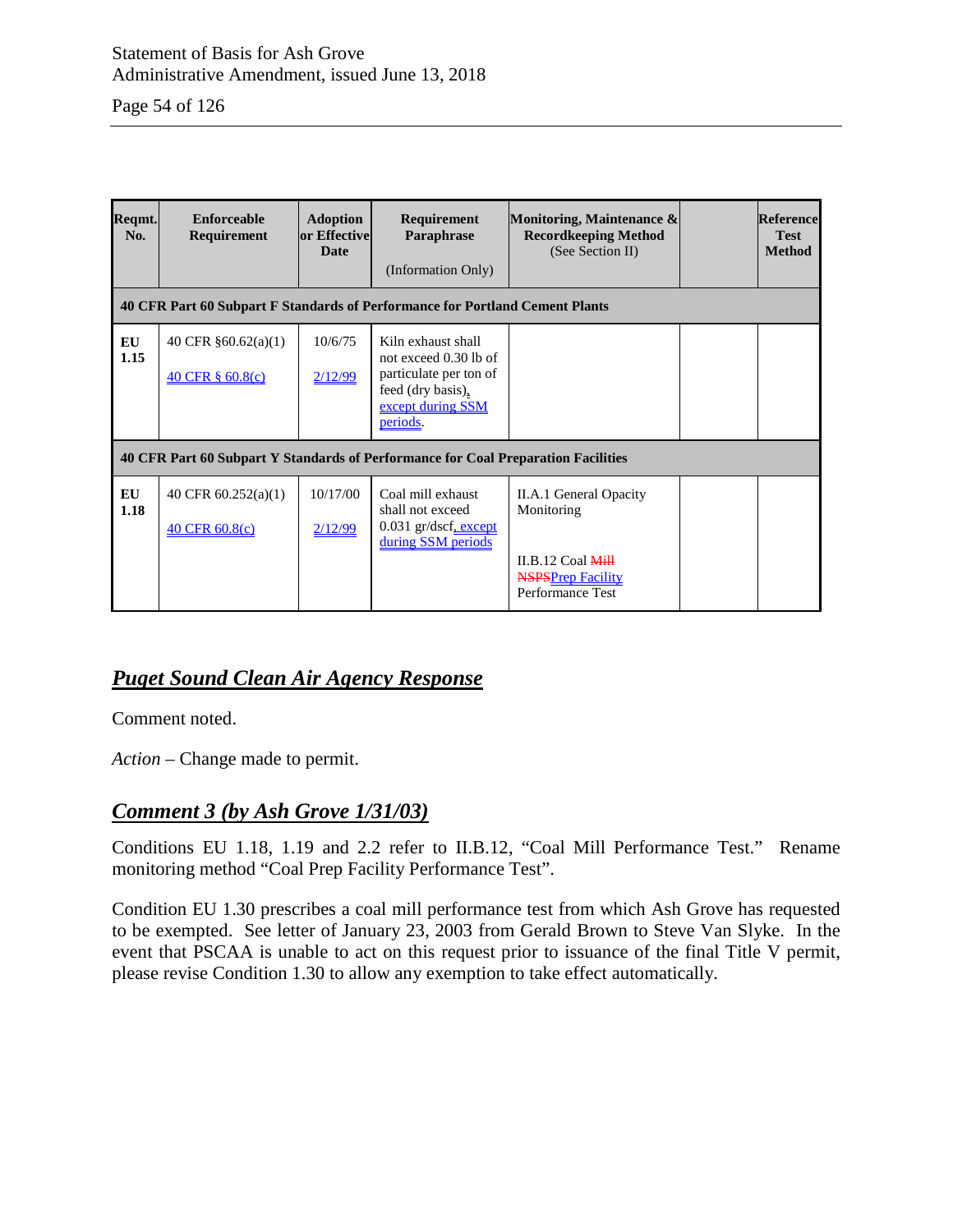Page 55 of 126

| Reqmt.<br>No. | <b>Enforceable</b><br><b>Requirement</b>                                          | <b>Adoption or</b><br><b>Effective</b><br><b>Date</b> | Requirement<br>Paraphrase<br>(Information Only)                                                                                                                             | Monitoring, Maintenance &<br><b>Recordkeeping Method</b><br>(See Section II)                                                | <b>Reference</b><br><b>Test</b><br><b>Method</b> |  |
|---------------|-----------------------------------------------------------------------------------|-------------------------------------------------------|-----------------------------------------------------------------------------------------------------------------------------------------------------------------------------|-----------------------------------------------------------------------------------------------------------------------------|--------------------------------------------------|--|
|               | 40 CFR Part 60 Subpart Y Standards of Performance for Coal Preparation Facilities |                                                       |                                                                                                                                                                             |                                                                                                                             |                                                  |  |
| EU<br>1.18    | 40 CFR 60.252(a)(1)<br>40 CFR 60.8(c)                                             | 10/17/00<br>2/12/99                                   | Coal mill exhaust<br>shall not exceed<br>$0.031$ gr/dscf.<br>except during SSM<br>periods                                                                                   | II.A.1 General Opacity<br>Monitoring<br>II.B.12 Coal Mill<br><b>NSPSPrep Facility</b><br>Performance Test                   |                                                  |  |
| EU<br>1.19    | 40 CFR 60.252(a)(2)<br>40 CFR 60.11(c)                                            | 10/17/00<br>10/17/00                                  | Coal mill exhaust<br>shall not exceed 20<br>percent opacity<br>except during SSM<br>periods                                                                                 | II.A.1 General Opacity<br>Monitoring<br>II.B.12 Coal $\overline{\text{MH}}$<br><b>NSPSPrep Facility</b><br>Performance Test |                                                  |  |
|               | 40 CFR Part 63, Subparts A and LLL                                                |                                                       |                                                                                                                                                                             |                                                                                                                             |                                                  |  |
| EU<br>1.30    | <b>40 CFR</b><br>$63.1349(b)(3)$ and<br>(d);                                      | 12/6/02                                               | Every 30<br>monthsExcept as<br>waived or modified<br>pursuant to 40 CFR<br>63.7 or 63.8, Ash<br>Grove shall conduct<br>a performance test<br>every 30 months on<br>the kiln |                                                                                                                             |                                                  |  |
|               |                                                                                   |                                                       |                                                                                                                                                                             |                                                                                                                             |                                                  |  |
| EU<br>2.2     | 40 CFR 60.252(c)<br>40 CFR 60.11(c)                                               | 10/17/00<br>10/17/00                                  | Exhaust gases shall<br>not exceed 20<br>percent opacity<br>except during SSM<br>periods.                                                                                    | II.A.1 General Opacity<br>Monitoring<br>II.B.12 Coal MillPrep<br><b>Facility Performance Test</b>                           |                                                  |  |

# *Puget Sound Clean Air Agency Response*

Comment noted. Identified request is being reviewed and may be resolved with final action prior to the final permit issuance.

*Action* – Change made to permit.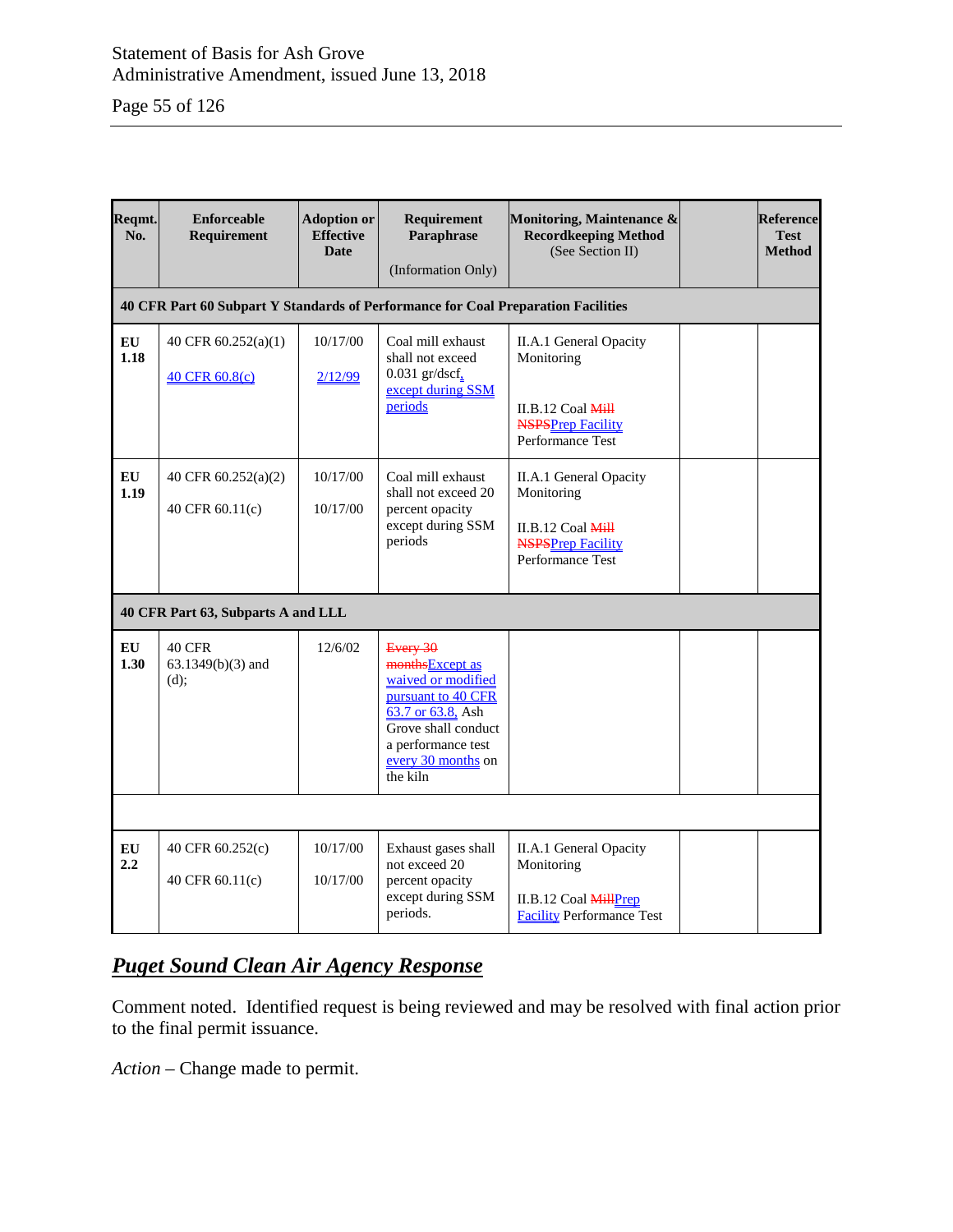# *Comment 4 (by Ash Grove 1/31/03)*

EU 1.35, delete, "Ash Grove shall submit the O&M plan for this requirement to the Puget Sound Clean Air Agency for approval." Ash Grove submitted plan on May 24, 2002. We did not see any requirement to submit O&M plan updates for approval. Ash Grove believes this requirement was satisfied by their initial submittal on May 24, 2002.

| Reqmt.<br>No. | <b>Enforceable</b><br><b>Requirement</b> | <b>Adoption</b><br><sub>or</sub><br><b>Effective</b><br>Date | Requirement<br>Paraphrase<br>(Information Only)                                                                                                                                                                                          | Monitoring, Maintenance &<br><b>Recordkeeping Method</b><br>(See Section II) |  | <b>Reference</b><br><b>Test</b><br><b>Method</b> |
|---------------|------------------------------------------|--------------------------------------------------------------|------------------------------------------------------------------------------------------------------------------------------------------------------------------------------------------------------------------------------------------|------------------------------------------------------------------------------|--|--------------------------------------------------|
|               | 40 CFR Part 63, Subparts A and LLL       |                                                              |                                                                                                                                                                                                                                          |                                                                              |  |                                                  |
| EU<br>1.35    | 40 CFR §63.1350(a)-<br>(b)               | 12/6/02                                                      | Failure to comply with<br>those procedures shall<br>be a violation of<br>Subpart LLL.<br>Ash Grove shall<br>submit the O&M plan<br>for this requirement to<br>the Puget Sound Clean<br>Air Agency for<br>امتمعمقه<br><del>approvan</del> |                                                                              |  |                                                  |

## *Puget Sound Clean Air Agency Response*

Comment noted. The Agency does not agree with respect to the inapplicability of this requirement for O&M plan amendments to be submitted for review and approval. Since the NESHAP regulation indicates in 40 CFR 63.1350(b) that a "failure to comply with any provisions of the operations and maintenance plan developed in accordance with paragraph (a) of this section shall be a violation of the standard". As such, the version of the O&M plan provisions which relate to compliance with 40 CFR 63, Subpart LLL are important for reporting and compliance purposes. If Ash Grove updated the plan after the initial submittal, the Agency could be reviewing the compliance status of the facility with respect to documents which have not been shared with the Agency and are not part of the source record. If deviations were reported and/or enforcement actions were pending based on O&M plan provisions, it would be important for Ash Grove and this Agency to be working from the same document.

*Action* – No change made to permit.

## *Comment 5 (by Ash Grove 1/31/03)*

### **Sections I.B.5 and I.B.6 – Emission Units 5 and 6**

Insert standard header bar in the Applicable Requirements Table.

I.B.6 change to Bulk *Bag* Loading Station.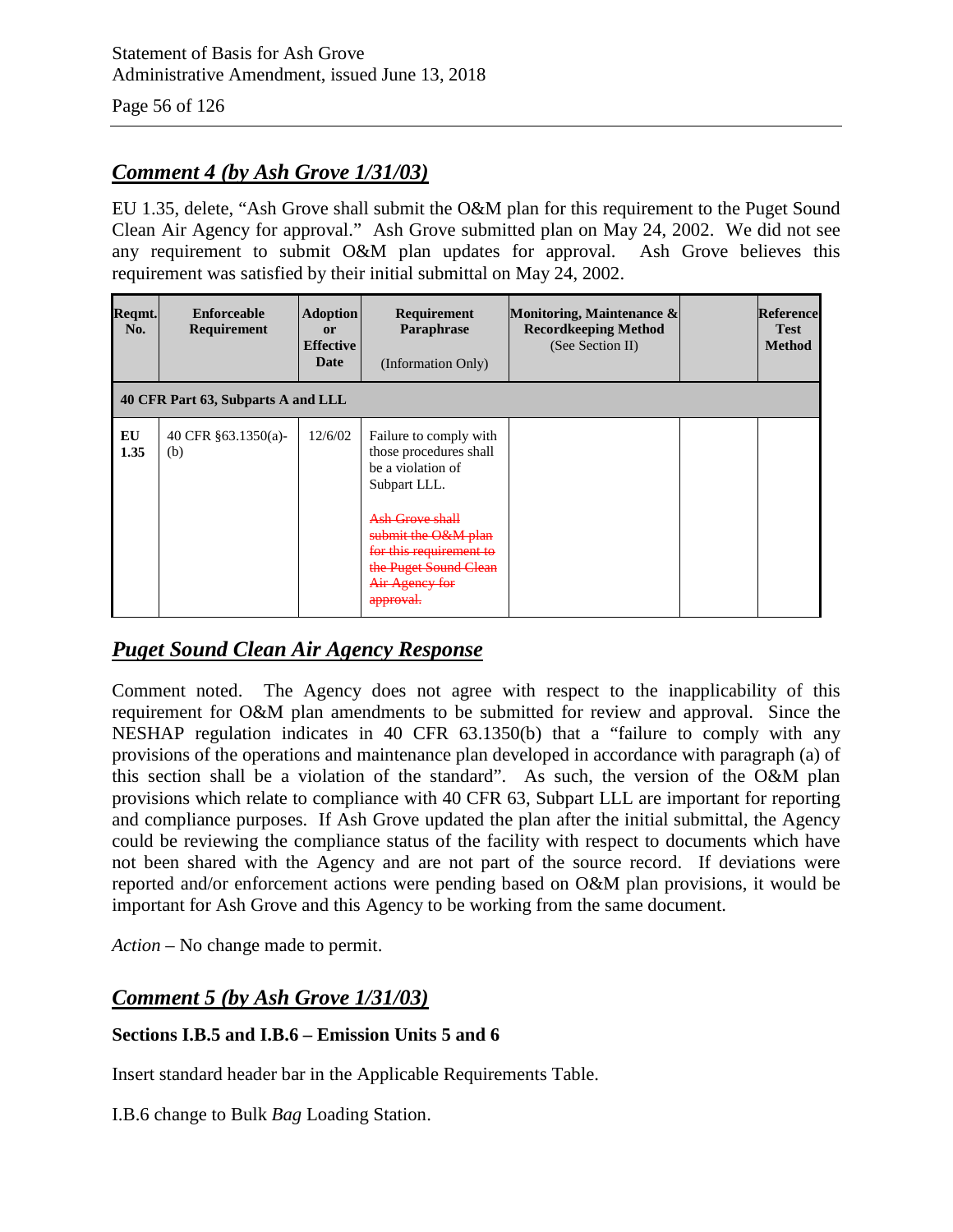### **3. Emission Unit #6 (EU-6): Bulk Bag Loading Station**

### **APPLICABLE REQUIREMENTS**

|          | Puget Sound Clean Air Agency Orders of Approval NOC 8318 – Bulk Loading Station      |        |                                                                                                                                                                                                                                                            |                                                              |           |           |  |
|----------|--------------------------------------------------------------------------------------|--------|------------------------------------------------------------------------------------------------------------------------------------------------------------------------------------------------------------------------------------------------------------|--------------------------------------------------------------|-----------|-----------|--|
| $EU-6.1$ | <b>Puget Sound Clean</b><br>Air Agency Order of<br>Approval No. 8318<br>Condition 3. | 1/8/01 | Ash Grove shall allow<br>visible emissions<br>no<br>fallout from the<br>$\alpha$<br>baghouse<br>500 -<br>cfm<br>controlling the bulk<br>bag loading station.                                                                                               | II.B.11 Bulk <b>Bag</b> Loading<br><b>Station Monitoring</b> | <b>NA</b> | <b>NA</b> |  |
| EU 6.    | <b>Puget Sound Clean</b><br>Air Agency Order of<br>Approval No. 8318<br>Condition 5. | 1/8/01 | If visible emissions,<br>abnormal pressure<br>drop or fallout are<br>observed Ash Grove<br>shall investigate the<br>cause and either<br>initiate repairs or shut<br>down the equipment<br>vented to the baghouse<br>within 24 hours of the<br>observation. | II.B.11 Bulk <b>Bag</b> Loading<br><b>Station Monitoring</b> | NA.       | <b>NA</b> |  |

## *Puget Sound Clean Air Agency Response*

Comment noted.

*Action* – Change made to permit.

### *Comment 6 (by Ash Grove 1/31/03)*

#### **Condition II.A.2 – Complaint Response**

II.C.4 Add cross reference to new complaint investigation reporting.

#### **2. Complaint Response**

*Ash Grove shall develop and implement an Air Pollution Complaint Response Program as part of the O&M Plan required by Regulation I Section 7.09(b). The Complaint Response Program shall be annually reviewed and updated along with the O&M Plan. This Program shall include:*

- *An Ash Grove local contact person and a 24-hour telephone number;*
- *Complaint forms available to the public;*
- *Criteria and methods for establishing whether Ash Grove may be the source of fugitive dust or other air contaminant impacts on neighboring property;*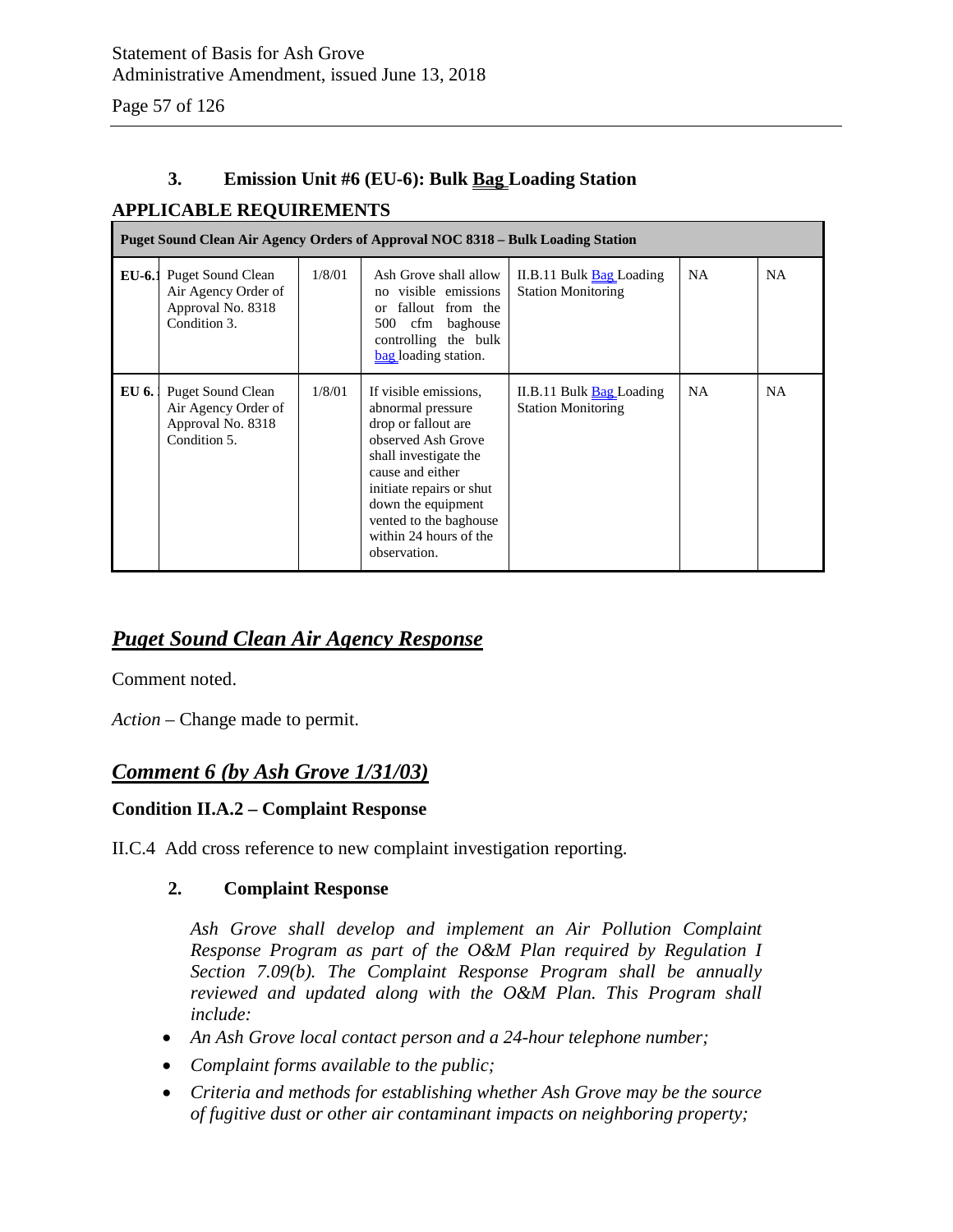- *Format of communicating results of investigations and advising complainants of Ash Grove's corrective actions and preventive maintenance;*
- *Ash Grove shall record air pollution complaints (including those forwarded to Ash Grove from this Agency) and findings of investigations as provided in Condition II.D.6. Investigations shall be initiated within 3 working days of receipt of a complaint.*

*If Ash Grove determines that emissions from its plant unreasonably impacted neighboring properties Ash Grove shall either eliminate the problem within 24 hours of identification or report a deviation as provided in Condition II.C.2. Ash Grove also shall report as a deviation any failure*  to initiate investigation of a complaint within 3 working days of receipt of the complaint. **Results of complaint investigations** shall be reported *monthly, as provided in Condition II.C.4.* 

*[WAC 173-401-615(1), 10/17/02]*

## *Puget Sound Clean Air Agency Response*

Comment noted, yet the desire to combine the Complaint Response Reports described in II.C.10 of the draft permit does not address the concern identified by Ash Grove [see Comment 16 (by Ash Grove 1/31/03 below] regarding the complaint response procedures. Submitting the Complaint Response Report concurrently with the Monthly CEM Report is acceptable to the Agency. However, inserting this separate reporting requirement as a component of the Monthly CEM Report could be misleading to the public. Combining the reports into one reporting requirement will not reduce any paper or reporting requirements under this permit and would at a minimum, require a change to the report description identified in II.C.4 of the permit (e.g. Monthly CEM and Complaint Response Report).

Action – No change made to the permit for this comment.

## *Comment 7 (by Ash Grove 1/31/03)*

### **Condition II.A.3 – Rooftop Inspection**

Page 31, footnote 1, define a "roof-top inspection" as a *visual* inspection of the overall facility.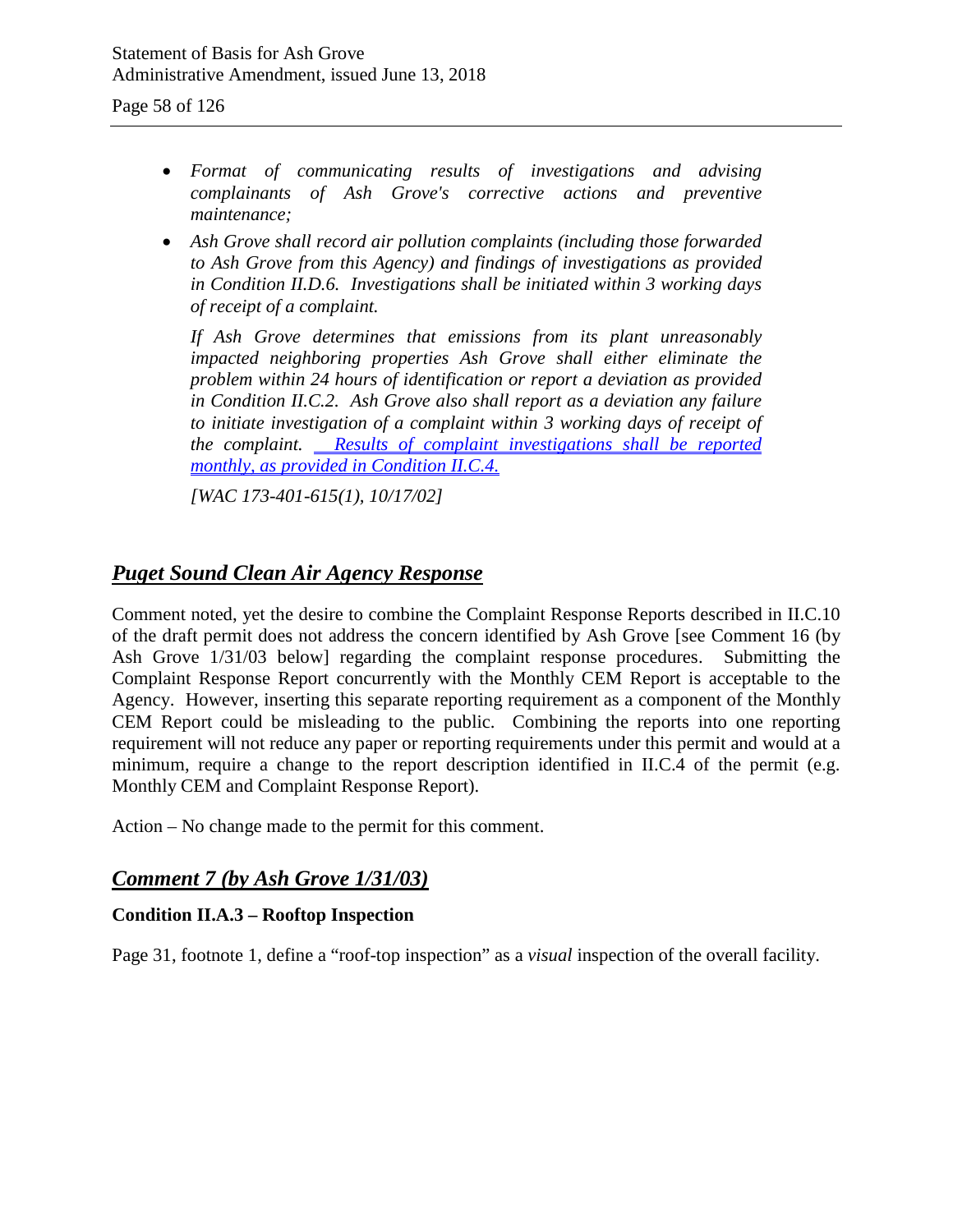#### **3. Roof Top Inspections**

*Ash Grove shall conduct a roof-top[1](#page-58-0) inspection at least weekly. These inspections shall include inspection for odor-bearing contaminants and for fugitive emissions from any part of the facility. In the event any fugitive emission release is discovered by an inspection, Ash groveGrove shall as soon as possible, but no later than 24 hours after discovered, begin corrective action, shut the operatonoperation down until the problem can be corrected, or report the release as a deviation as provided in Condition II.C.2. Ash Grove shall document each inspection as provided in Condition II.D.5.*

*[WAC 173-401-615(1) and WAC 173-401-615(2), 10/17/02]*

 $1 \text{ A}$  "roof-top inspection" is  $\frac{a_n}{a_n}$  visual inspection of the overall facility from a sufficient height to allow the determination of the point(s) of origin and possibly the cause(s) of fugitive emissions.

### *Puget Sound Clean Air Agency Response*

Comment noted.

*Action* – Change made to permit.

## *Comment 8 (by Ash Grove 1/31/03)*

### **Condition II.B.2 – SO2, CO and NOx CEMS**

Paragraph iii, update Appendix B performance specifications reference date to 1992, EPA's performance specifications in effect when CEMS Reg I § 12.03(c).

[See *"Comment 24 (by Ash Grove 1/31/03)"* below for more discussion of this comment.]

### *Puget Sound Clean Air Agency Response*

Comment noted.

<span id="page-58-0"></span> $\overline{a}$ 

*Action* – Change made to permit.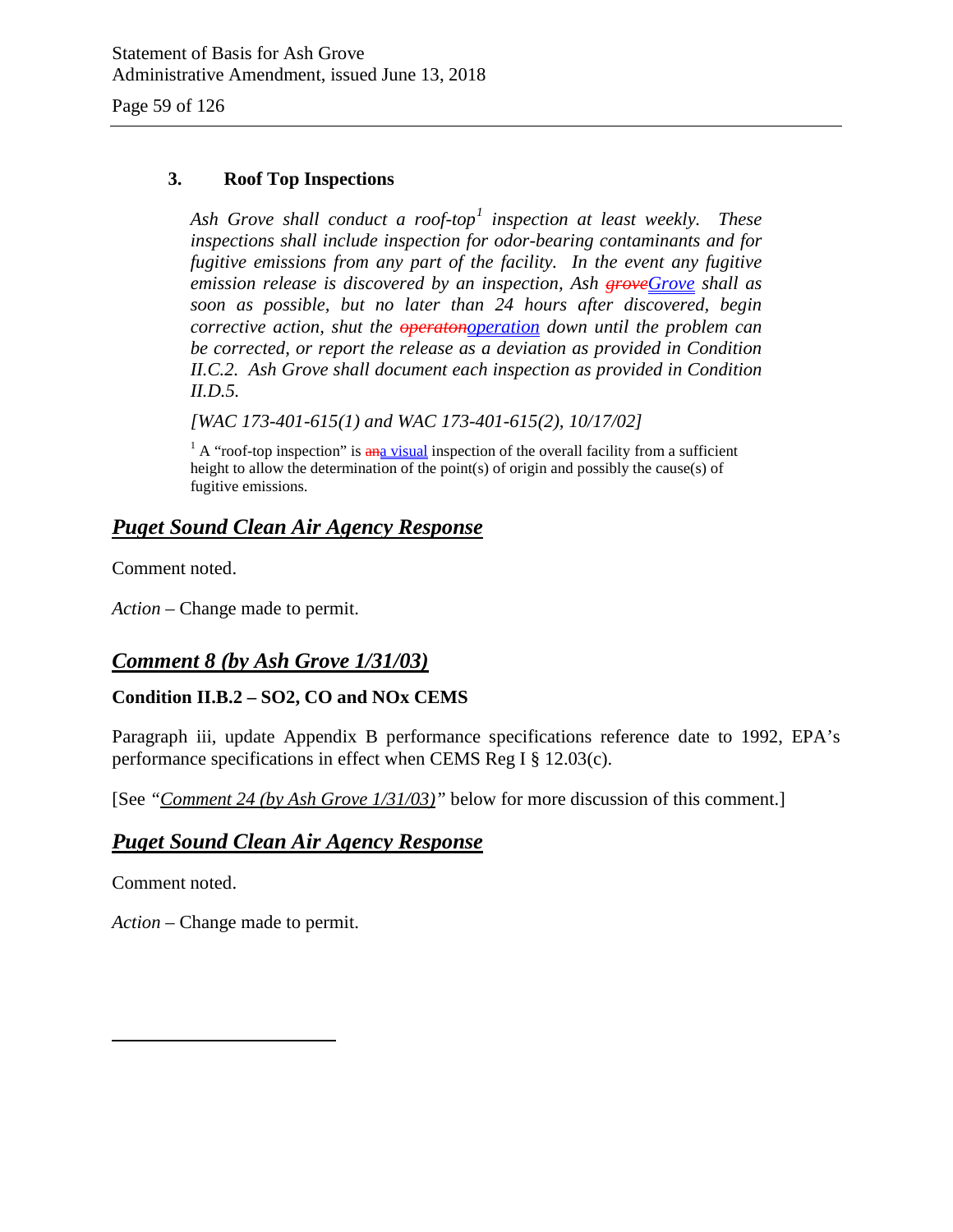Page 60 of 126

# *Comment 9 (by Ash Grove 1/31/03)*

#### **Condition II.B.3 – SO2, CO and NOx Mass Emission Rate Monitoring**

Clarify annual CO and SO2 limits as calendar year limits and 8-hr CO limit is block average limit with 3 intervals per day. Add cross-references of reporting & recordkeeping. Delete recordkeeping requirements and add II.D.10. Reference PSD permit, which requires monitoring described in this condition.

#### **3. SO2, CO, and NOx Mass Emission Rate Monitoring**

Ash Grove shall calculate annual SO2 and CO emissions of SO2, COfrom the cement kiln operation on a calendar year basis, and NOx emissions from the cement kiln operation on a 12-month rolling total basis, using the CEMS data collected under the requirements of Section II.B.2 of this permit. Additionally, Ash Grove shall calculate the 8-hour **block** average mass emission rate for CO using  $\Theta$ **n-CEMS** data collected under the requirements of Section II.B.2 of this permit. Each day shall consist of three 8-hour compliance intervals, the first interval commencing at 12:00 a.m. When CEM data is not available or not required to be collected as identified by this permit, other information available to Ash Grove shall be used to compile the emission rate values. The CEM data conversions used to generate mass emission rate values for these calculations shall be documented and retained with the record. Other supplemental emission rate determinations used for operational periods lacking CEM data shall also be documented (and retained with the record) to complete the annual emission rate calculation.Report deviations as provided in Condition II.C.4. Maintain records as provided in Condition II.D.10.

[WAC 173-401-615(1) and WAC 173-401-615(2),  $10/17/02$ <sup>[</sup>]. Order of Approval No. 7381, Condition 7, 6/6/01; PSD Permit 90-03, Amendment 3, Conditions 1-3, 10/8/01]

## *Puget Sound Clean Air Agency Response*

Comment is essentially correct. A review of the specific language in the referenced PSD approval does not specify calendar year on the annual emission limitations. The specific language in Order of Approval No. 7381 Condition No. 5(b) identifies the annual NOx limitation as a "12-month running total". In contrast, the annual limitations for SO2 and CO have no parallel language regarding "running total". This is indicative that the annual limitations have been approved on different calculation bases and the comment from Ash Grove is correct. Additionally, the comment on the 8-hour CO concentration limit as three 8-hour blocks of CO data for a 24-hour operational period is also correct. This comment merely reflects the parallel treatment of 1-hour concentration limits as 24 blocks of monitor data for each 24-hour operating day. The comment on linkage to recordkeeping in II.D.10 of the permit is also appropriate [*see discussion below on Comment 18 (by Ash Grove 1/31/03)*].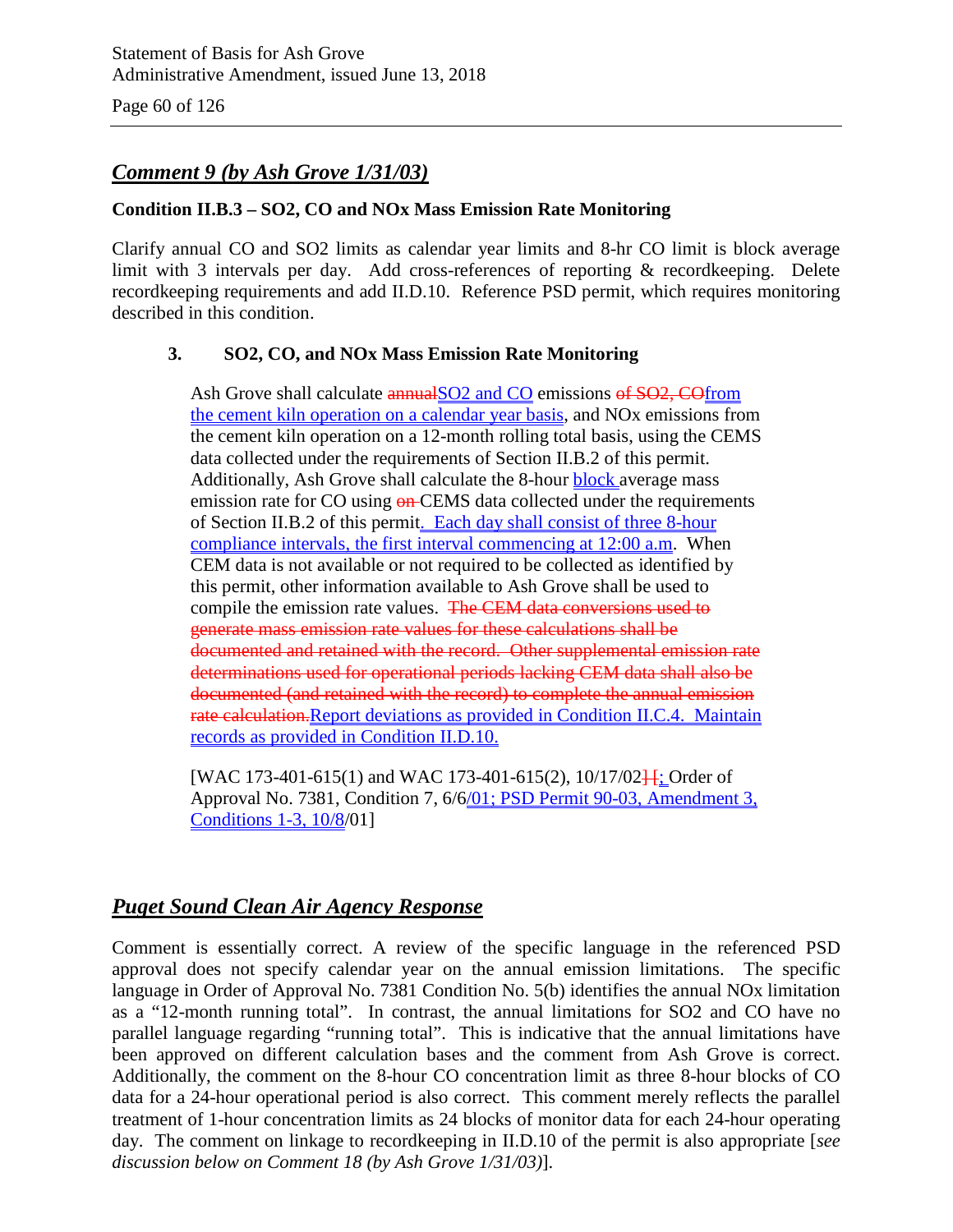Page 61 of 126

*Action* – Change made to permit.

# *Comment 10 (by Ash Grove 1/31/03)*

### **Condition II.B.9 – PM Monitoring Main Baghouse**

Propose modifying subsection (b) to clarify adjusting PM10 emission factor for only future reporting intervals.

### **9. PM Monitoring Main Baghouse**

(b) **Initially, multiply**Multiply the annualcalendar year tonnage of clinker production by an emission factor of 0.0414 kg/Mg to determine annual PM10 emissions. RecalculateRevise this emission factor using data from the most recent PM source test, provided that the test yields data deemed representative of the kiln baghouse emission rate. Use the revised emission factor to calculate annual emissions for years subsequent to receipt of the source test data. Record in a log the annual tonnage of clinker production. Report per Condition II.C.2 if calendar year PM emissions exceed 46 tons per year.

### *Puget Sound Clean Air Agency Response*

Comment is noted and the Agency agrees with the comment with one exception. The revised emission factor to calculate annual emissions should be for subsequent years following the date of the source test rather than the date of receipt of the source test. Since the calculation is completed on a calendar year basis, this would eliminate the possibility that a source test result from a test completed in December would not be used for 13 months as a result of the necessary elapsed time to produce a source test report.

*Action* – Change made to the permit, with the exception noted above for test date rather than report receipt.

### *Comment 11 (by Ash Grove 1/31/03)*

### **Condition II B.11 – Bulk Loading Station Monitoring**

Propose "Bulk *Bag* Loading Station Monitoring," to distinguish form bulk truck loading station.

### **11. Bulk Bag Loading Station Monitoring**

At least once a week when the bulk bag loading station is in operation, Ash Grove shall inspect the dust collector for visible emissions, fallout and pressure drop across the filters.

## *Puget Sound Clean Air Agency Response*

Comment noted.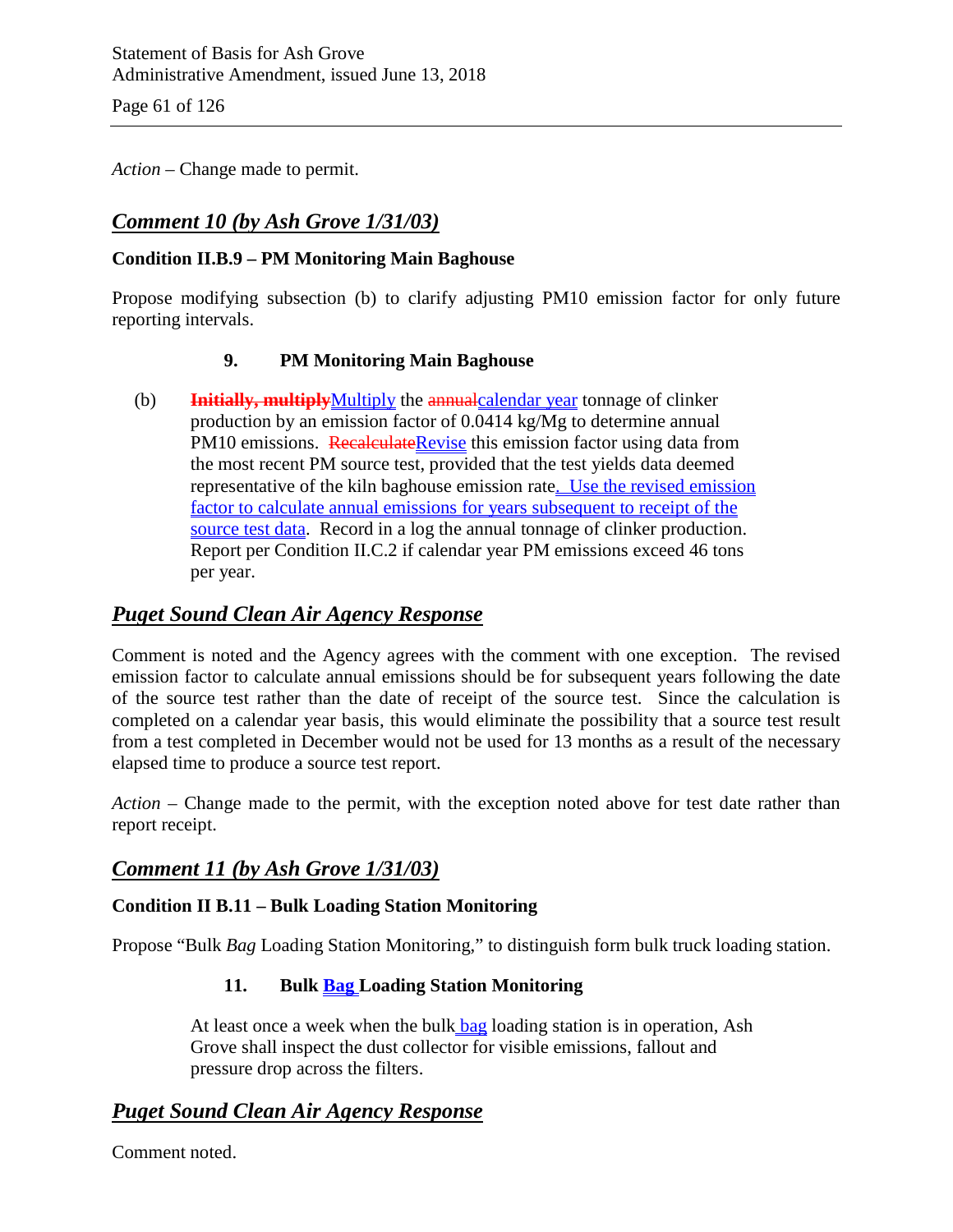Page 62 of 126

*Action* – Change made to permit.

# *Comment 12 (by Ash Grove 1/31/03)*

### **Condition II.B.12 – Coal Mill NSPS Performance Test**

Propose renaming "Coal Prep Facility Performance Test." NSPS Subpart Y requires opacity and grain loading tests on coal mills, and an opacity test on units of Condition I.B.2. Need to address all performance tests required by Subpart Y.

### **12. Coal Mill NSPSPrep Facility Performance Test**

Within 180 days of permit issuance, Ash Grove shall conduct **a**an NSPS performance test to show compliance with Condition EU 1.18 (40 CFR  $60.252(a)(1)$  and  $60.252(a)(2)$  (Requirement EU 1.18,) (coal mills only) and Conditions EU 1.19 and  $EU$ -2.2 (40 CFR 60.252(a)(2) (all Subpart Y affected facilities). Source testing methods required by 40 CFR 60.254 shall be used the. The procedures identified in Sections V.N and V.P of this permit shall apply.

### *Puget Sound Clean Air Agency Response*

Comment noted.

*Action* – Change made to permit.

## *Comment 13 (by Ash Grove 1/31/03)*

### **Condition II.C.4 – Monthly CEM Report**

Propose adding language after condition for monthly reports June to December for semi-annual reports per II.C.5, 6 and 7 and add paragraph for complaint investigations in a month, replacing II.C.10.

### **C. Reporting**

### **4. Monthly CEM Report**

Ash Grove shall file with Puget Sound Clean Air Agency a monthly CEM report, which shall be delivered or postmarked within 30 days after the end of the month in which the data were recorded. This report shall include:

- a. Results of any complaint investigations conducted pursuant to Condition II.A.2;
- b. The monthly CEM reports for June and December shall include, as attachments, the reports required by Conditions II.C.5, II.C.6 and II.C.7.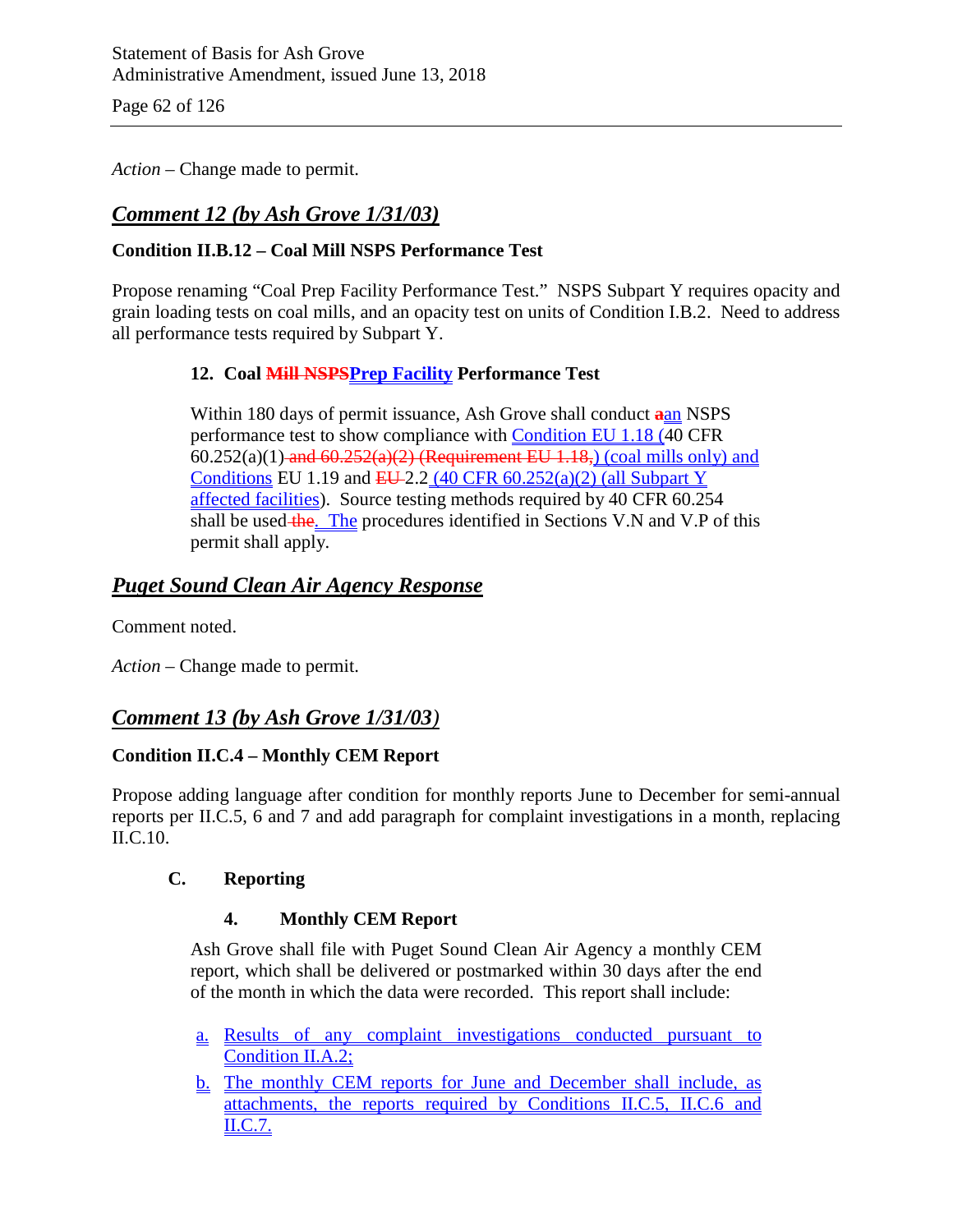Page 63 of 126

### *Puget Sound Clean Air Agency Response*

Comment noted. The Agency agrees with the comment and suggestion for insertion of paragraph (j) regarding attachment of reports required by Conditions II.C.5, II.C.6 and II.C.7. Based on the discussion above [Comment 6 (by Ash Grove 1/31/03)], the Complaint Response Report may be attached to the Monthly CEM Report but it will remain a distinct reporting requirement.

*Action –* Insert (i) to the permit stating "Complaint Response Report required by Condition II.C.10 shall be included as attachments to the CEM Report". Insert (j) as suggested by the comment.

### *Comment 14 (by Ash Grove 1/31/03)*

### **Condition II.C.6 – Semi-annual NESHAPS Subpart LLL Summary Report**

Propose edit of (i) for tracking excess emissions on the kiln and coal mills.

#### **6. Semi-annual NESHAPS Subpart LLL Summary Report**

i. Performance summary, including each three hour period during the reporting period in which the average temperature of the kiln and/or each of the coal mills exceeded the respective temperature limits for those units as set forth in Conditions EU 1.29 and 1.30, the total duration of excess emissions expressed as a percent of the total kiln and/or coal mill operating time during the reporting period, and a breakdown of the total duration of excess emissions into those that are due to startup, shutdown, control equipment problems, process problems, other known causes and unknown causes;

### *Puget Sound Clean Air Agency Response*

Comment noted.

*Action* – Change made to permit.

### *Comment 15 (by Ash Grove 1/31/03)*

### **Condition II.C.7 – Semi-annual NESHAPS Subpart LLL SSM Report**

Propose edit of SSM report for each kiln SSM event, as in 40 CFR 63.10(d)(5)(i). Propose adding Part 63 definition "malfunction," to know which events to report.

### **7. Semi-annual Subpart LLL Startup Shutdown and Malfunction Report**

The monthly CEM reports for June and December shall include, as an attachment, a semi-annual Subpart LLL SSM report. The SSM Report shall list the number, duration and a brief description of each kiln startup,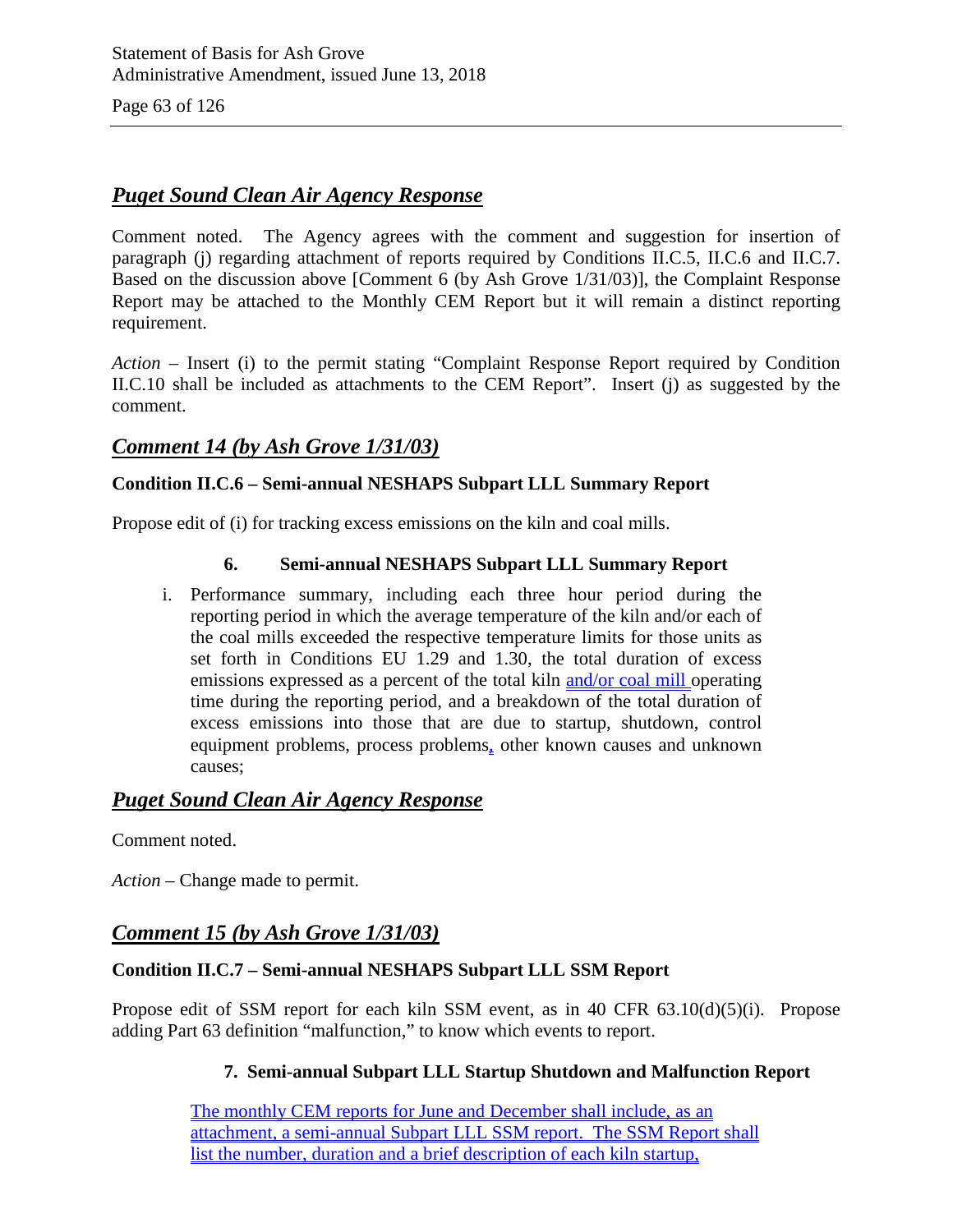Page 64 of 126

shutdown or malfunction during the reporting period. If actions taken by Ash Grove during SSM events occurring between January 1 and June 30 of each year were consistent with the procedures in Ash Grove's SSM plan the monthly CEM report for the month of June shall include a statement to that effect. If actions taken by Ash Grove during SSM events occurring between July 1 and December 31 of each year were consistent with the procedures in Ash Grove's SSM plan the monthly CEM-report for the month of December shall include a statement to that effect. For purposes of this report a "malfunction" means any sudden, infrequent, and not reasonably preventable failure of kiln air pollution control equipment or the kiln process to operate in a normal or usual manner. Failures that are caused in part by poor maintenance or careless operation are not malfunctions.

[40 CFR 63.10(d)(5)(i) (4/5/02); 40 CFR 63.2 (4/5/02); 40 CFR 63.1354(b)(4) (6/14/99); WAC 173-401-615(3) (10/17/02)]

# *Puget Sound Clean Air Agency Response*

Comment noted. Referenced malfunction definition is correct for 40 CFR Part 63.

*Action –* Change made to the permit, as modified by a related subsequent comment *[see Comment 26 (by Ash Grove 2/13/03)]*.

# *Comment 16 (by Ash Grove 1/31/03)*

### **Condition II.C.10 – Complaint Response Reporting**

This condition as proposed is impractical and unrealistic because it assumes that all complaints will be determined to be "attributable to Ash Grove" or not attributable. Much of the time a conclusive determination cannot be made, for reasons including the age of the complaint, the inability to collect a sample, or if the particulate analyzed in a sample does not bear the chemical fingerprint of cement products. Ash Grove is willing to report on the results of every complaint investigation conducted pursuant to Condition II.A.2, as part of the monthly CEM report described in Condition II.C.4,. We propose to delete this condition and to add a new paragraph to II.C.4 to require reporting the results of every complaint investigation.

## *Puget Sound Clean Air Agency Response*

Comment noted and the Agency agrees that not all complaints will be decisively attributable to Ash Grove. Ash Grove's suggestion to report on all complaints will help illustrate for others the level of effort associated with complaint response and will be included in the permit. The scope and the nature of the complaint response requirement identified in Condition II.A.2 are discussed in more detail below [see Comments 39 through 45 (by Port of Seattle 4/30/03)]. Also, the desire to delete Condition II.C.10 was discussed previously [see Comment 6 (by Ash Grove 1/31/03)] and it will remain a part of the permit.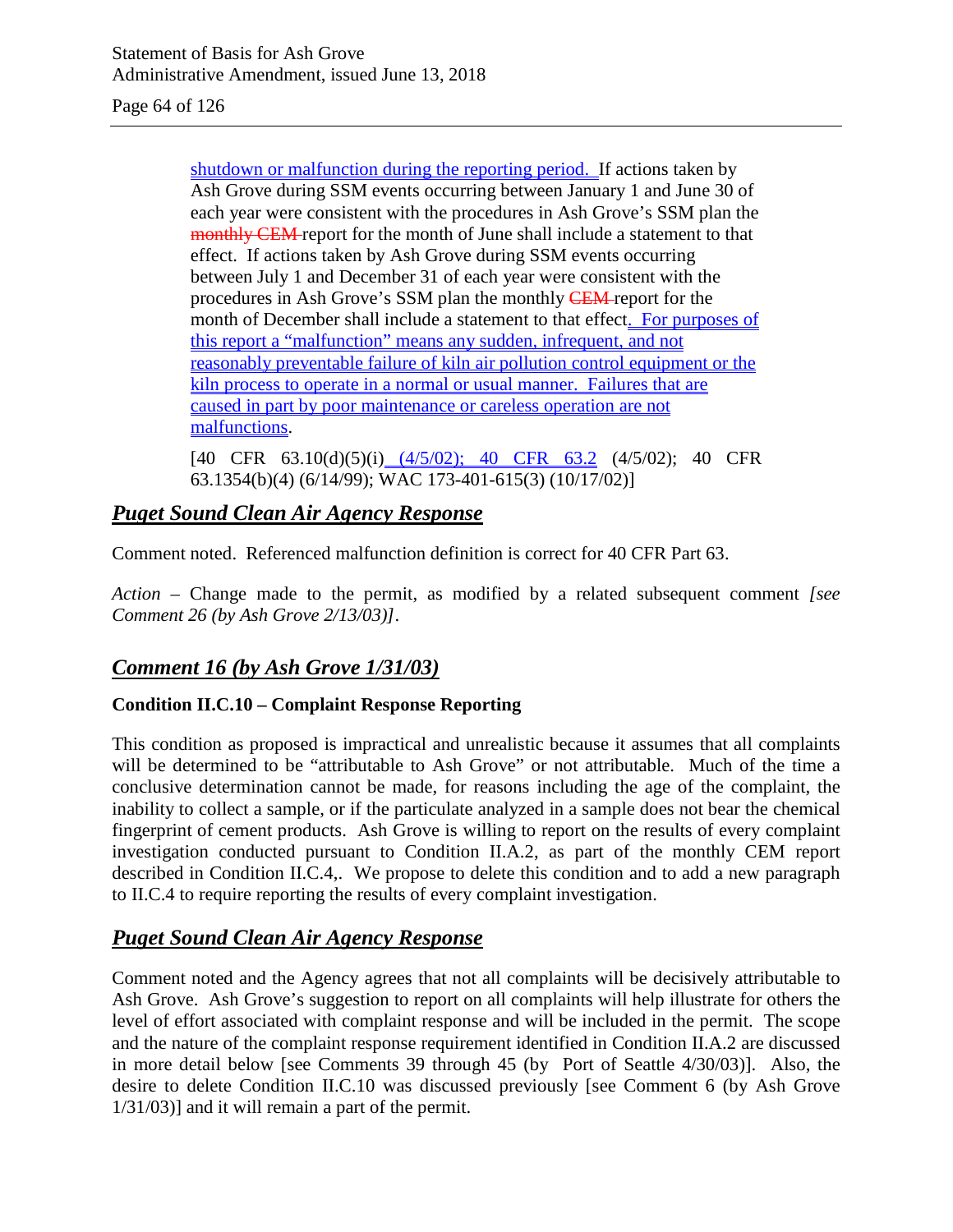Page 65 of 126

*Action –* Condition II.A.2 of the permit was modified as discussed in the referenced comments above.

## *Comment 17 (by Ash Grove 1/31/03)*

### **Condition II.D.8 – NESHAPS Subpart LLL Recordkeeping**

Delete reference to 40 CFR  $63.10(b)(2)(vii)(A)$  in paragraph (g) because temperature CMS is not subject to that paragraph.

### *Puget Sound Clean Air Agency Response*

Comment noted and is correct. However, the citation needs to be corrected rather than removed. The correct citation should be 40 CFR  $63.10(b)(2)(vii)$  rather than 40 CFR  $63.10(b)(2)(vii)(A)$ . The text in paragraph (vii)(A) is referring to CEMS data, which is not used for NESHAP compliance monitoring. However, paragraph (vii) refers to CMS data the temperature monitoring provisions of the NESHAP that apply to Ash Grove are used for NESHAP compliance monitoring.

*Action –* Change made to permit as discussed above.

### *Comment 18 (by Ash Grove 1/31/03)*

### **Condition II.D.10 – SO2, CO and NOx Mass Emission Rate Recordkeeping**

Proposes edits agree with proposed in change of Condition II.B.3. See II.B.3.

### *D. Recordkeeping*

### **10. SO2, CO, and NOx Mass Emission Rate Recordkeeping**

Ash Grove shall maintain on site records which document the 12-month rolling total annual emission-calculations for SO2, CO, and NO<sub>x</sub> emissions from the kiln, the calendar year calculations for CO and SO2 emissions from the kiln and summary 8-hour block average CO mass emission rates from the cement kiln. The records shall include the monthly calculations for each annual pollutant value, sufficient documentation to demonstrate the conversions from CEM data to mass emission rates, sufficient documentation to demonstrate the calculation methods used for mass emission rate data that is not CEM based, and documentation showing that all kiln operational time is included in the totals. The CEM data conversions used to generate mass emission rate values for these calculations shall be documented and retained with the record. Emission rate estimates used for operational periods lacking CEM data also shall be documented and retained.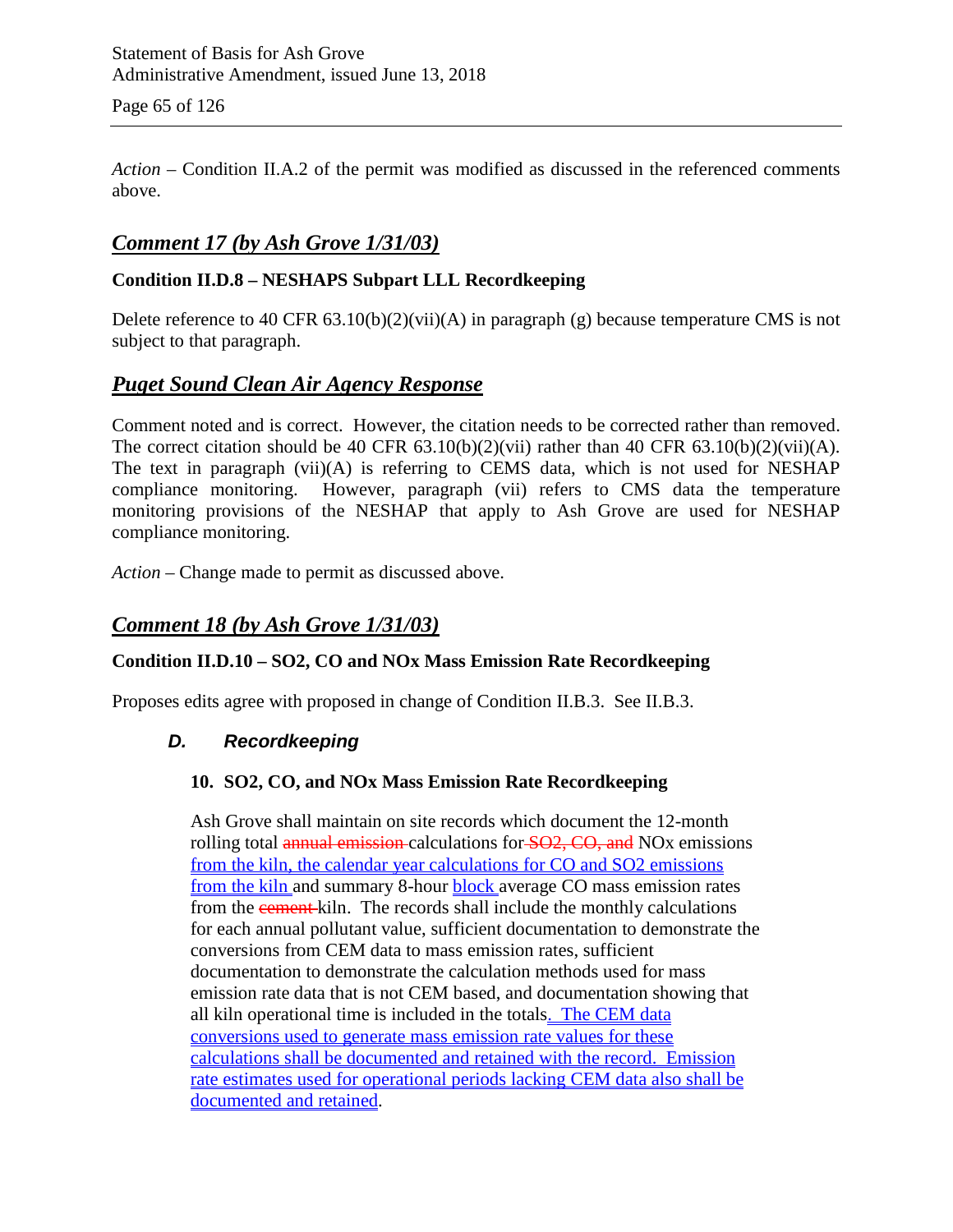Page 66 of 126

# *Puget Sound Clean Air Agency Response*

Comment noted and the suggestions are consistent with previous comment and response [see Comment 9 (by Ash Grove 1/31/03)].

*Action –* Change made to the permit to reflect this suggestion.

# *Comment 19 (by Ash Grove 1/31/03)*

### **Condition V.O – Credible Evidence**

The second paragraph of this condition overstates the scope of the credible evidence rules cited as legal authority for the paragraph. 40 CFR 52.12(c) states that nothing in Part 52 (i.e., the PSD rules and the Washington SIP) precludes the use of any credible evidence. 40 CFR 52.33(a) says that nothing in Part 52 or in any Federal Implementation Plan shall preclude the use of any credible evidence. Neither of these regulations addresses whether other Clean Air Act provisions, notably the Title V permit shield, may limit the use of any credible evidence in an enforcement dispute. We do not ask PSCAA to resolve today the question of how the credible evidence rule interacts with the permit shield. We do request that PSCAA preserve the question for another day by amending the second paragraph of Condition V.O to track the language of the federal rules cited as authority for this condition.

## **V. STANDARD TERMS AND CONDITIONS**

### *O. Credible Evidence*

For purposes of Federal enforcement, nothing in *any Federally enforceable State or Puget Sound Clean Air Agency regulation, permit, or order*40 CFR Part 52 shall preclude the use, including the exclusive use, of any credible evidence or information, relevant to whether Ash Grove would have been in compliance with applicable requirements if the appropriate performance or compliance test procedures or methods had been performed.

## *Puget Sound Clean Air Agency Response*

### Comment noted.

*Action* – Change made to permit to reflect earlier language proposed by Ash Grove. Section V.O of the permit will read as follows:

### *V.O Credible Evidence*

*For the purpose of establishing whether or not a person has violated or is in violation of any provision of chapter 70.94 RCW, any rule enacted pursuant to that chapter, or any permit or order issued thereunder, nothing in Puget Sound Clean Air Agency Regulation I shall preclude the use, including the exclusive use*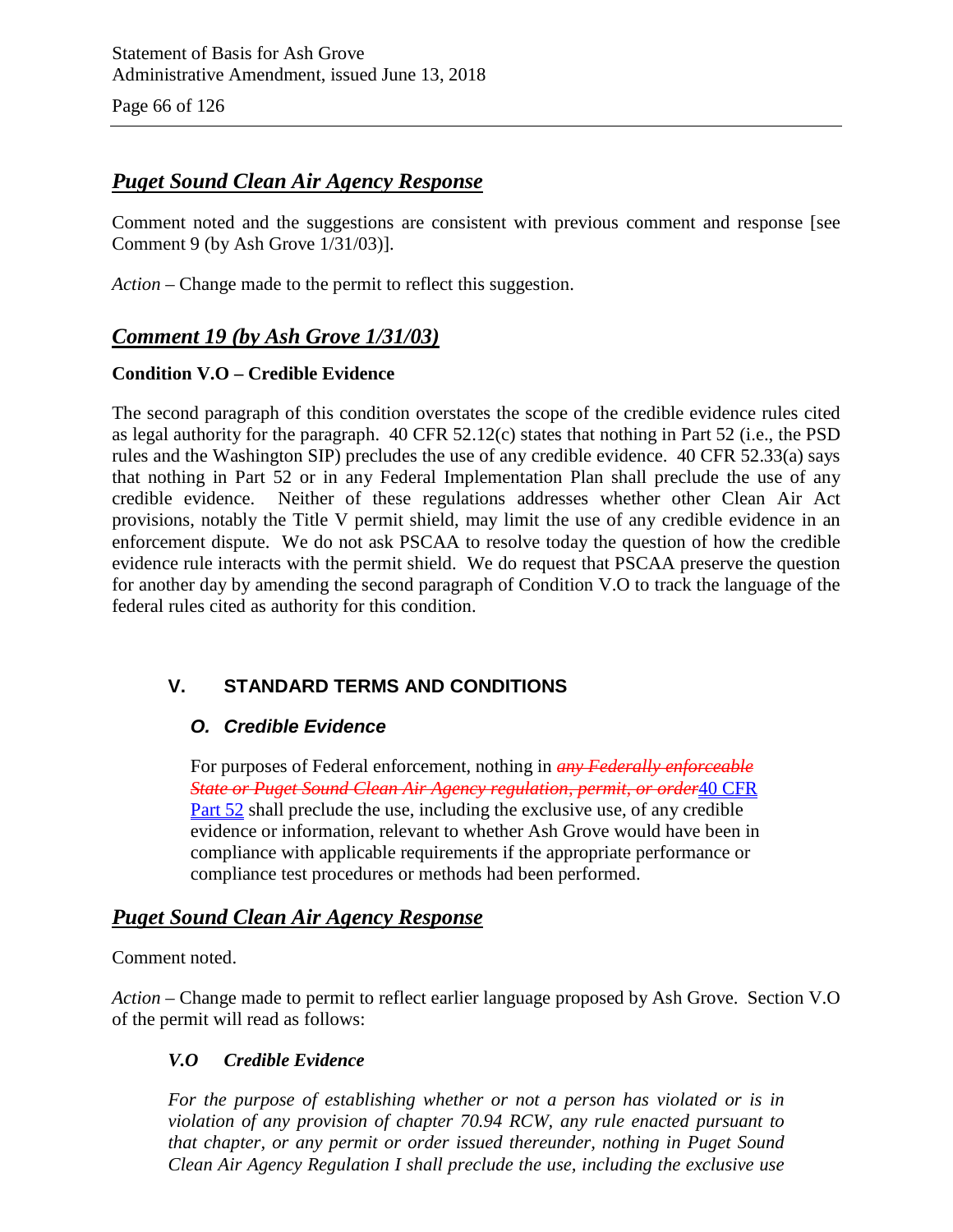Page 67 of 126

*of any credible evidence or information, relevant to whether a source would have been in compliance with applicable requirements if the appropriate performance or compliance test procedures or methods had been performed.*

*[Puget Sound Clean Air Agency Regulation I, Section 3.06 (10/08/98); State/Puget Sound Clean Air Agency only]*

*For purposes of Federal enforcement, nothing in 40 CFR Part 52 shall preclude the use, including the exclusive use, of any credible evidence or information, relevant to whether a source would have been in compliance with applicable requirements if the appropriate performance or compliance test procedures or methods had been performed.*

*[40 CFR 52.12(c) and 52.33(a) (2/24/97)]*

## *Comment 20 (by Ash Grove 1/31/03)*

#### **Condition V.Q – Certification of Truth, Accuracy and Completeness**

There is some stray boilerplate inserted between Conditions V.Q and V.R. It addresses Ecology rules prohibiting sources from tampering with monitoring devices, or making false statements. We propose to move these requirements into Section III of the permit, and to list each of them as its own permit condition.

### **V. STANDARD TERMS AND CONDITIONS**

### *Q. Certification of Truth, Accuracy and Completeness*

"No person shall render inaccurate any monitoring device or method required under Chapter 70.94 RCW, or any ordinance, resolution, regulation, permit, or order in force pursuant thereto."

[WAC 173-400-105(8), 8/21/98 *STATE ONLY*]

"No person shall make any false material statement, representation or certification in any form, notice, or report required under Chapter 70.94 RCW, or any ordinance, resolution, regulation, permit, or order in force pursuant thereto."

[WAC 173-400-105(7), 8/21/98 *STATE ONLY*]

### **III. PROHIBITED ACTIVITIES**

### *G. Tampering*

Ash Grove shall not render inaccurate any monitoring device or method required under Chapter 70.94 RCW, or any ordinance, resolution,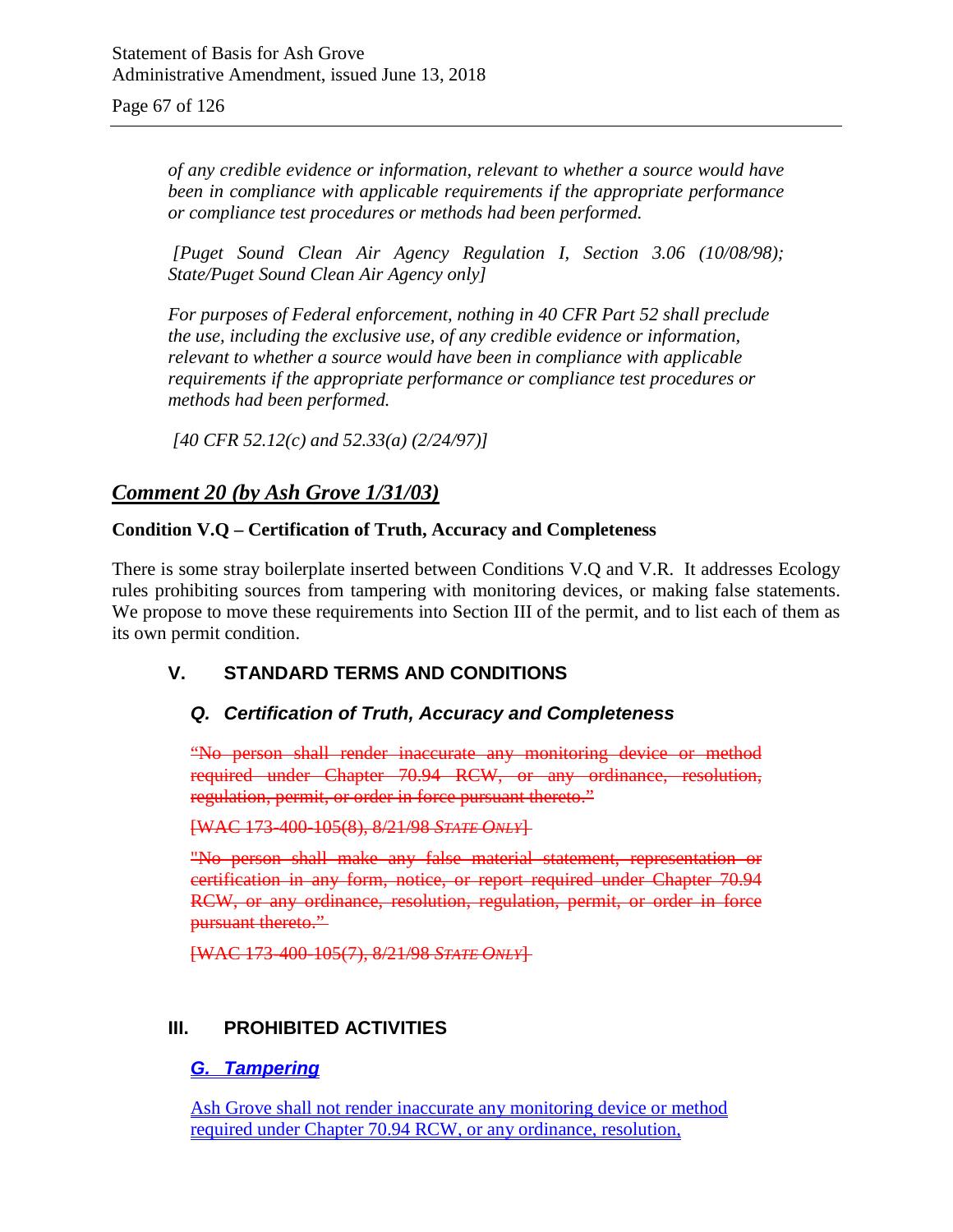Page 68 of 126

regulation, permit or order in force pursuant thereto. [WAC 173-400- 105(8), 8/21/98 *STATE ONLY*]

### *H. False Statements*

Ash Grove shall not make any false material statement, representation or certification in any form, notice or report required under Chapter 70.94 RCW, or any ordinance, resolution, regulation, permit or order in force pursuant thereto. [WAC 173-400-105(7), 8/21/98 *STATE ONLY*]

## *Puget Sound Clean Air Agency Response*

Comment noted.

*Action* – Change made to permit to reflect suggestion in this comment.

# *Comment 21 (by Ash Grove 1/31/03)*

### **Section VIII – Inapplicable Requirements**

This condition includes two tables, one for requirements determined to be inapplicable to the entire plant, and the second for requirements determined to be inapplicable to a particular emission unit or units. The second row in the second table, discussing NSPS Subpart OOO, should be moved into the first table, because it finds that there are no Subpart OOO affected facilities at the Seattle plant.

The fifth row in Table 2, dealing with 40 CFR 60.8 performance tests, contains an editorial comment that should be deleted from the permit. The "Basis for Nonapplicability" column includes a statement that "Performance test for the coal mill is included in this permit in Section II.B.12." This statement should be deleted, because it simply restates a requirement found in Section II.B.12.

The tenth row in the second table contains a statement that is now obsolete. Please delete "and the test report and compliance notification will be submitted as identified in Section II.C.8 of this permit." Those reports were filed on December 20, 2002.

The  $12<sup>th</sup>$ ,  $13<sup>th</sup>$  and  $14<sup>th</sup>$  rows in the second table contain incomplete citations to Portland Cement MACT regulations. Please correct these errors as shown in the attached redline of the permit.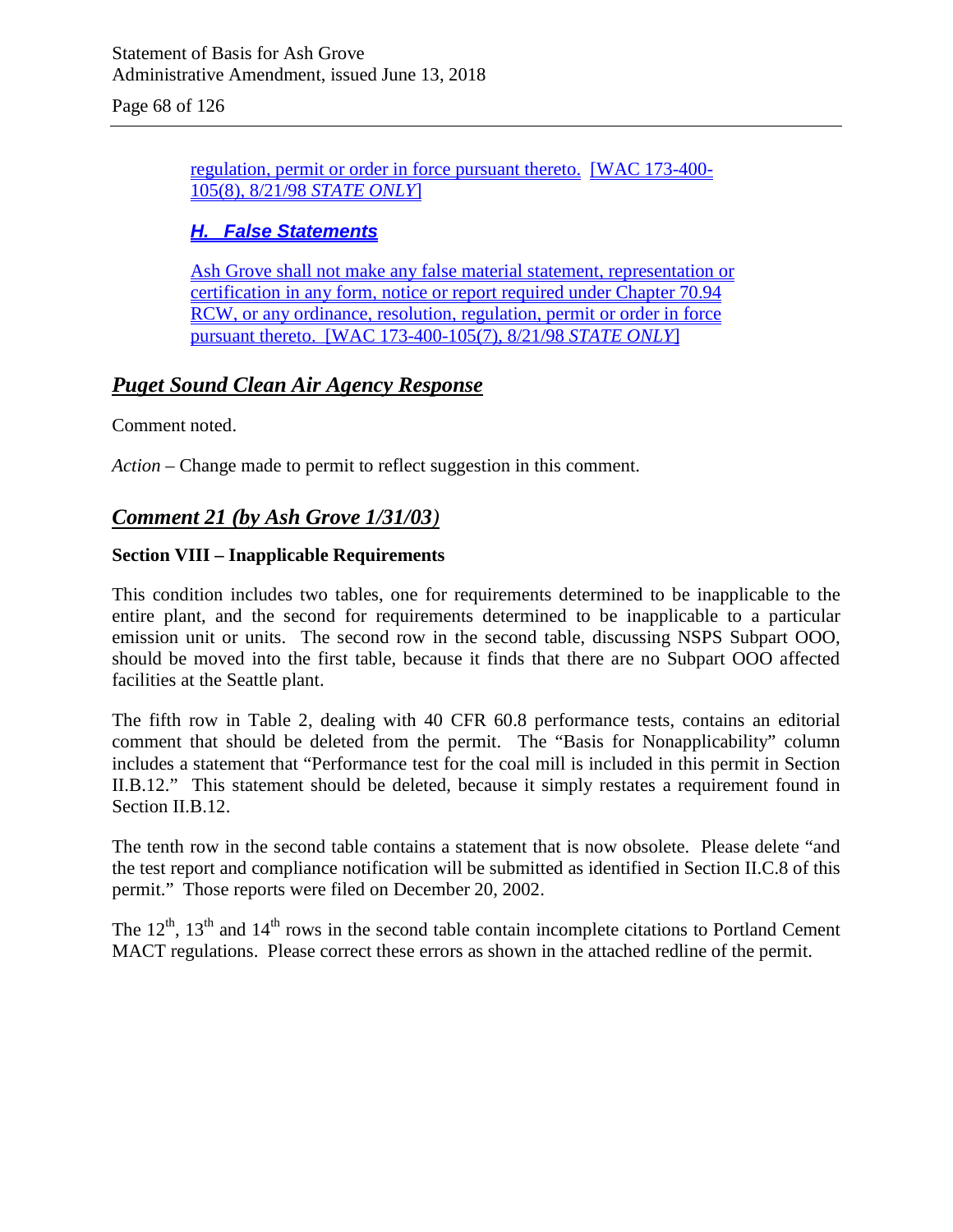Page 69 of 126

# **VIII. INAPPLICABLE REQUIREMENTS**

| <b>Citation</b>                                                                            | <b>Type of Requirement</b>                                      | <b>Basis for Nonapplicability</b>                                                                                                                                                                                                                                                                                                                                 |
|--------------------------------------------------------------------------------------------|-----------------------------------------------------------------|-------------------------------------------------------------------------------------------------------------------------------------------------------------------------------------------------------------------------------------------------------------------------------------------------------------------------------------------------------------------|
| PSD Permit 90-03<br>$(6/20/90)$ and<br>Amendments 1 (11/7/95)<br>and $2(3/8/99)$           | <b>PSD</b> Permit                                               | These versions of Permit 90-03 were superseded by<br>Amendment 3 (10/8/01).                                                                                                                                                                                                                                                                                       |
| 40 CFR Part 60, Subpart<br>000                                                             | <b>NSPS</b> for Nonmetallic<br><b>Mineral Processing Plants</b> | 40 CFR 60.670(b) states that a Subpart OOO "affected"<br>facility" that is subject to Subpart F or that follows in the<br>plant process any facility subject to Subpart F is not<br>subject to Subpart OOO. All equipment at the Seattle<br>plant that falls within the Subpart OOO definition of<br>"affected facility" is also a Subpart F "affected facility." |
| Puget Sound Clean Air<br><b>Agency Approval</b><br>Orders 3382, 5730 and<br>7381 (6/29/98) | New source approval orders                                      | Superseded by Order of Approval 7381, condition 8<br>(6/6/01)                                                                                                                                                                                                                                                                                                     |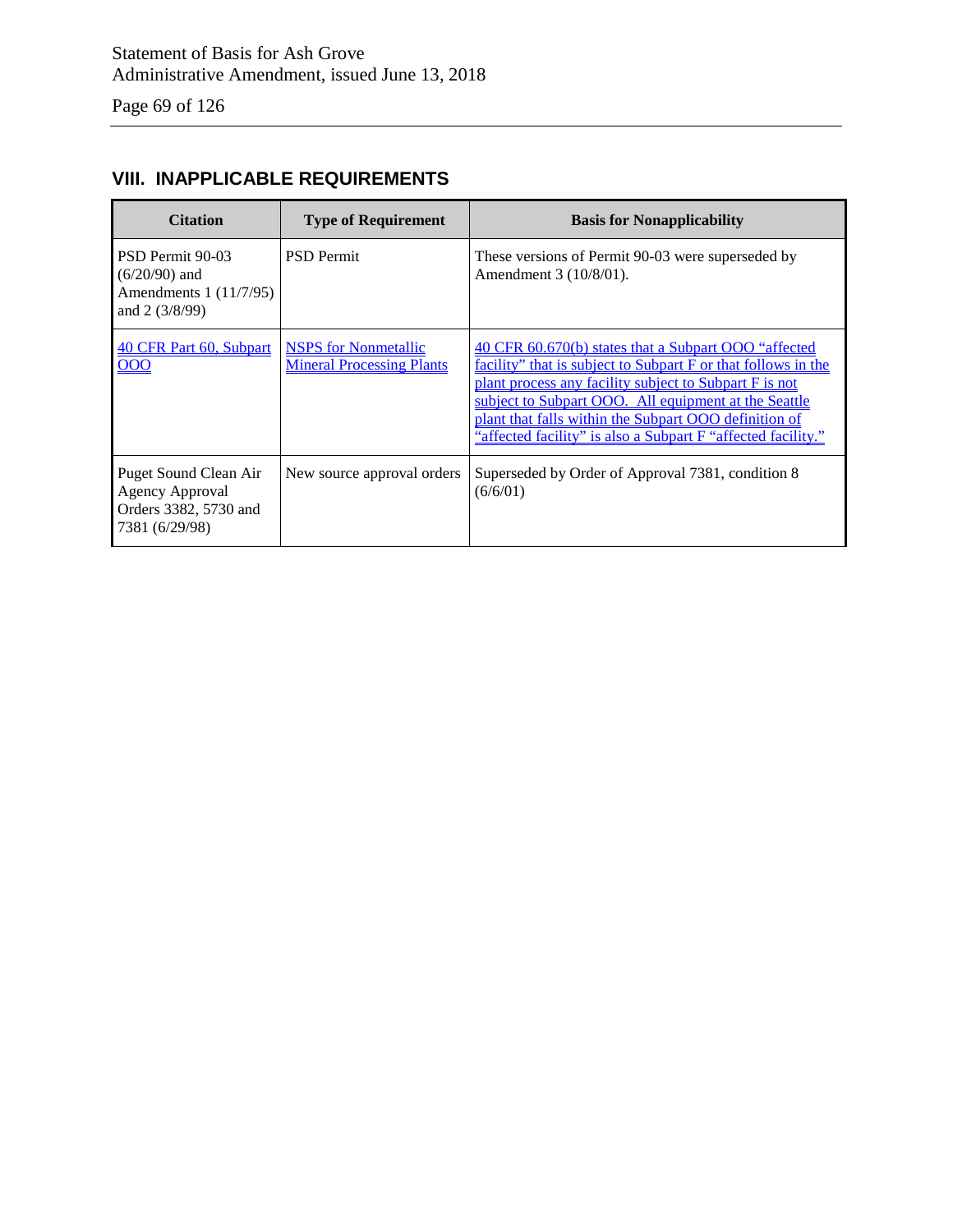Page 70 of 126

| <b>Citation</b>                                                                                                                                                                                                                                                                                                                                                                                                                                                         | <b>Type of Requirement</b>                                                                                                            | <b>Basis for Nonapplicability</b>                                                                                                                                                                                                                                                                                                                                                                                                  |  |
|-------------------------------------------------------------------------------------------------------------------------------------------------------------------------------------------------------------------------------------------------------------------------------------------------------------------------------------------------------------------------------------------------------------------------------------------------------------------------|---------------------------------------------------------------------------------------------------------------------------------------|------------------------------------------------------------------------------------------------------------------------------------------------------------------------------------------------------------------------------------------------------------------------------------------------------------------------------------------------------------------------------------------------------------------------------------|--|
| The requirements that are identified below are inapplicable for specific emission units or for rule and unit<br>specific reasons. The requirements identified in the first column for these subsequent items are inapplicable<br>only insofar as the scope and explanation provided in the third column qualifies the limitation of<br>inapplicability and are not universally inapplicable to the entire site or for this permit beyond that scope and<br>explanation. |                                                                                                                                       |                                                                                                                                                                                                                                                                                                                                                                                                                                    |  |
| 40 CFR Part 60, Subpart<br>$\theta$                                                                                                                                                                                                                                                                                                                                                                                                                                     | <b>NSPS for Nonmetallie</b><br><b>Mineral Processing Pants</b>                                                                        | 40 CFR 60.670(b) states that a Subpart OOO "affected<br>facility" that is subject to Subpart F or that follows in the<br>plant process any facility subject to Subpart F is not<br>subject to Subpart OOO. All equipment at the Seattle<br>plant that falls within the Subpart OOO definition of<br>"affected facility" is also a Subpart F "affected facility."                                                                   |  |
| 40 CFR 60 Part 60,<br>Subpart F                                                                                                                                                                                                                                                                                                                                                                                                                                         | <b>NSPS</b> for Portland Cement<br>Plants                                                                                             | Clinker storage shed, finish mills, steel scale tanks and<br>Group II silos are not Subpart F "affected facilities"<br>because neither unit was constructed or modified after<br>August 17, 1971. 40 CFR 60.60(b) (7/25/77).                                                                                                                                                                                                       |  |
| 40 CFR 60.8                                                                                                                                                                                                                                                                                                                                                                                                                                                             | Initial performance test                                                                                                              | Requirement to conduct NSPS initial performance test on<br>the kiln was satisfied on 6/17/93. Performance test for the<br>coal mill is included in this permit in Section II.B.12.                                                                                                                                                                                                                                                 |  |
| 40 CFR 63.7 and<br>$63.1349(a)$ and (b)                                                                                                                                                                                                                                                                                                                                                                                                                                 | MACT initial performance<br>test requirements                                                                                         | The requirement to conduct a performance test to<br>demonstrate initial compliance with the dioxin/furan<br>emission standards in 40 CFR 63.1343(d) was satisfied on<br>October 22-24, 2002 and the 2002. The test report and<br>compliance notification will be submitted as identified in<br>Section II.C.8 of this permit on December 20, 2002.                                                                                 |  |
| 40 CFR 135063.1350(g)                                                                                                                                                                                                                                                                                                                                                                                                                                                   | Dioxin/furan monitoring<br>requirements for kilns that<br>employ carbon injection as<br>an emission control<br>technique              | The Seattle plant does not employ carbon injection as an<br>emission control technique.                                                                                                                                                                                                                                                                                                                                            |  |
| 40 CFR 135163.1351(b)                                                                                                                                                                                                                                                                                                                                                                                                                                                   | Subpart LLL compliance<br>date for affected sources<br>that commence new<br>construction or<br>reconstruction after March<br>24, 1998 | Ash Grove did not commence new construction or<br>reconstruction on any Subpart LLL affected source after<br>March 24, 1998.                                                                                                                                                                                                                                                                                                       |  |
| 40 CFR 134463.1344(b)                                                                                                                                                                                                                                                                                                                                                                                                                                                   | Temperature limit for<br>affected sources determined<br>through performance test                                                      | The procedure in 40 CFR 1344(b) to set the temperature<br>limit for affected sources through measurements taken<br>during dioxin/furan performance testing does not apply to<br>the coal mills, because Puget Sound Clean Air Agency<br>approved an intermediate monitoring change establishing<br>the coal mill temperature limit at 200 degrees F. See<br>letter of October 18, 2002 from Steven Van Slyke to<br>Robert Vantuyl. |  |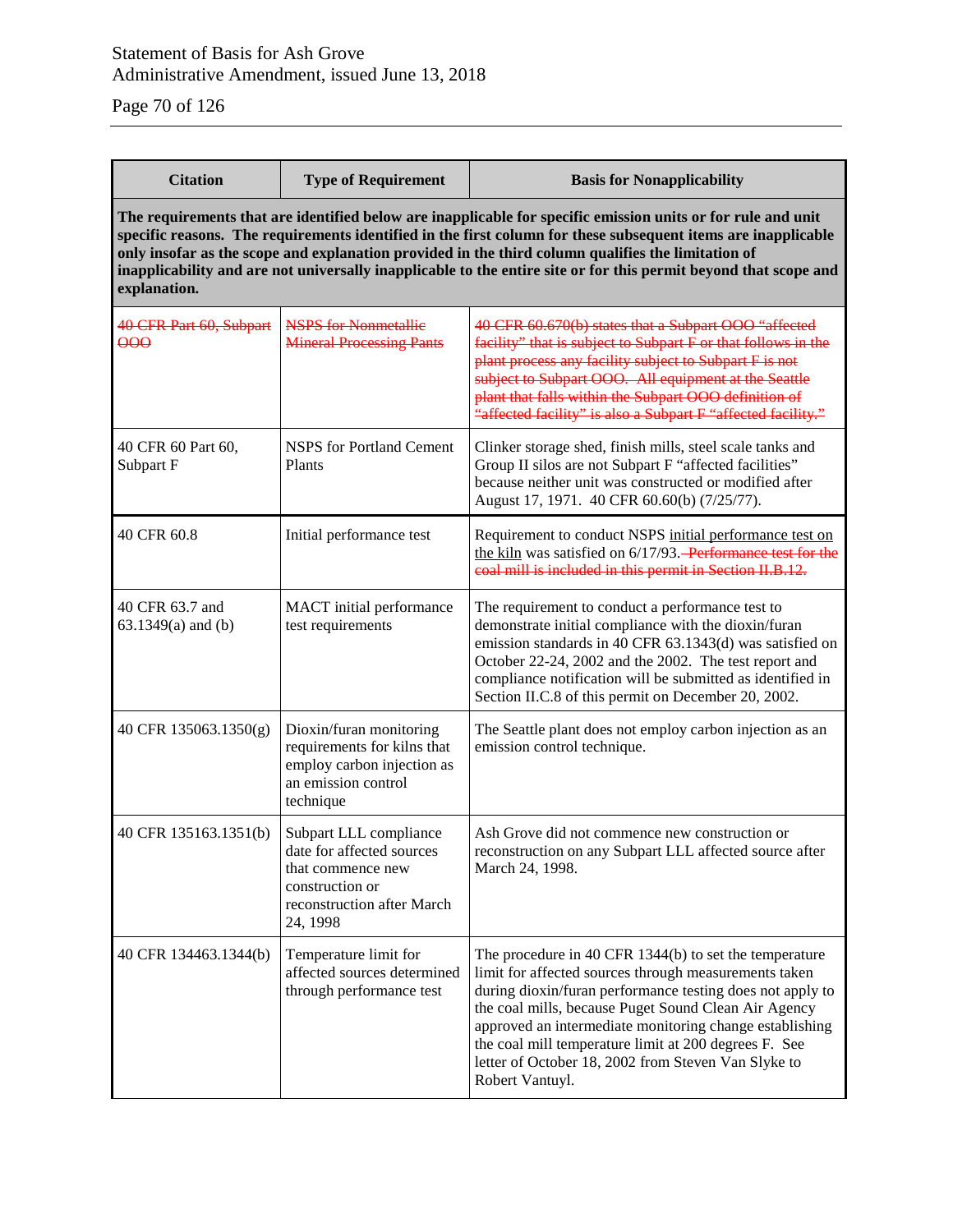Page 71 of 126

# *Puget Sound Clean Air Agency Response*

Comment noted.

*Action* – The Agency agrees with the first element (move the reference to 40 CFR Part 60, Subpart OOO from the list of specifically noted inapplicable requirements to the plan-wide noted inapplicable requirements), the third element (reference to wording changes in 40 CFR 63.7 and 63.1349(a) and (b)), and the fourth element (expanding the wording from 40 CFR 1350(g), 40 CFR 1351(b) and 40 CFR 1344(b) to 40 CFR 63.1350(g), 40 CFR 63.1351(b) and 40 CFR 63.1344(b)) of these comments and the requested changes to the permit will be made as requested.

The comment regarding the citation for 40 CFR 60.8 as it relates to the initial performance tests illustrates how this citation could be confusing. Ash Grove's comment suggests that an initial performance test should be cited as an inapplicable requirement. The comment included in the draft permit to explain why that inapplicability would be true identifies that the performance test for the Coal Mill has not been completed and is identified as a permit term in the draft document. Deleting the reference to a test that will be completed does not clarify the basis for inapplicability for this requirement with respect to 40 CFR 60, Subpart Y. Ash Grove identified the applicability of this NSPS rule in developing the draft permit.

The interest of this Agency is not whether the performance test identified in Section II.B.12 of the draft permit is an "initial" performance test but rather that a performance test is completed and documented for the record to satisfy the NSPS requirement. Since the understanding of 40 CFR 60, Subpart Y applicability evolved for both the source and this Agency, it will suffice to complete the performance test as identified in the draft permit. As a result, this Agency is deleting the 40 CFR 60.8 citation from the Inapplicable Requirements table. A performance test was completed on June 17, 1993 on the cement kiln to satisfy the performance test requirements of 40 CFR 60, Subpart F and the permit identified performance test for the coal mill in Section II.B.12 of the permit will satisfy the performance test requirement 40 CFR 60, Subpart Y. Since 40 CFR 60.8 addresses all performance tests, regardless of whether it is an initial or subsequent performance testing event, identifying a portion of this regulation as inapplicable is confusing.

## *Comment 22 (by Ash Grove 1/31/03)*

### **Section IX – Insignificant Emission Units**

The "Lignoute Tank" mentioned in the IEU table should be a "Lignite Tank."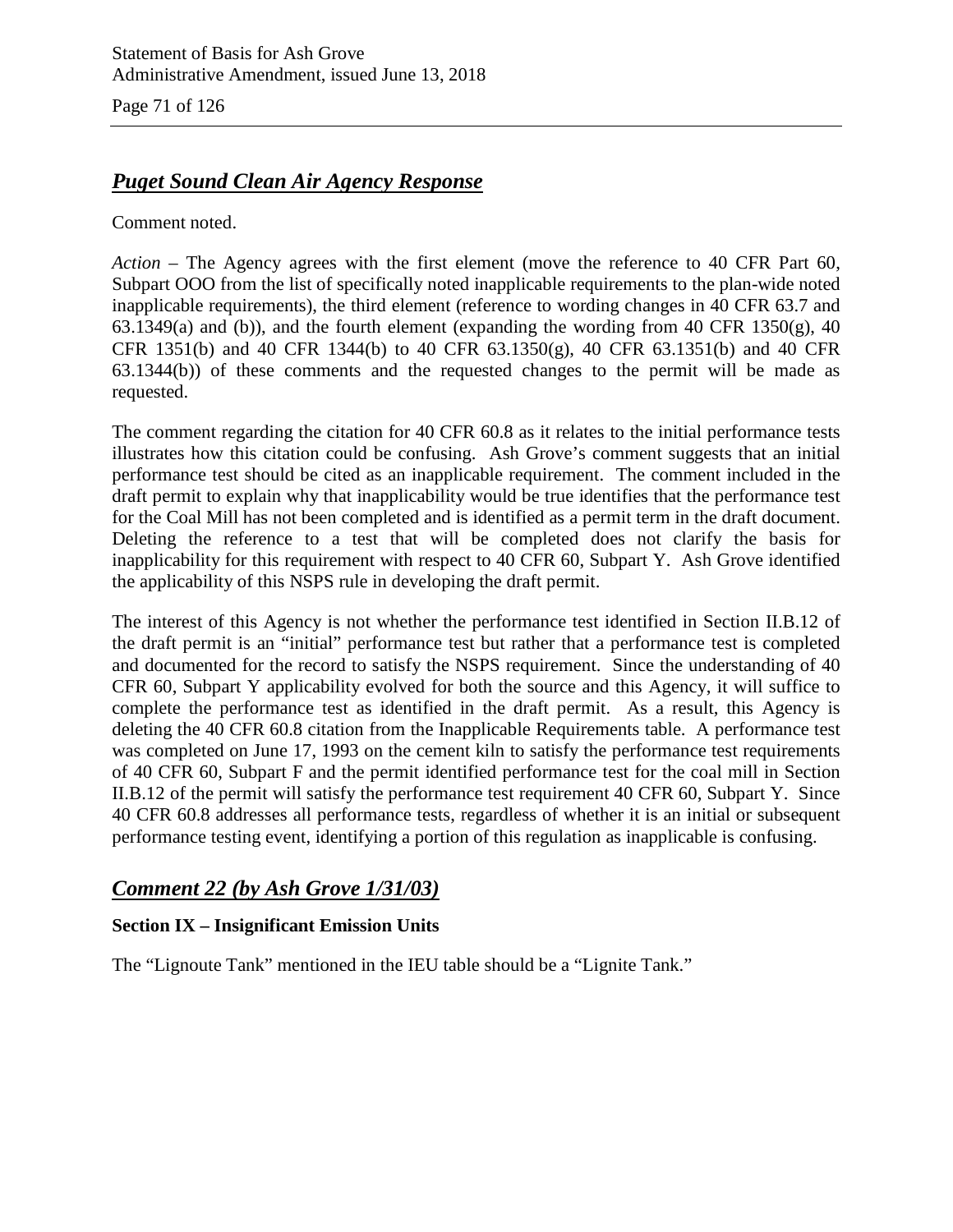### **VIII. INSIGNIFICANT EMISSION UNITS**

### *A. Insignificant Emission Units and Activities*

| Unit                         | <b>Basis for IEU Designation</b> |
|------------------------------|----------------------------------|
| <b>Lignoute</b> Lignite Tank | $WAC-173-401-533(2)(c)$          |

### *Puget Sound Clean Air Agency Response*

Comment noted.

*Action* – Change made to permit.

### *Comment 23 (by Ash Grove 1/31/03)*

#### **Section X – Appendices**

Ash Grove does not see any need to attach the test methods and EPA QA manual for COMS referenced in Conditions X.B and X.D. Ash Grove and PSCAA each have copies of these documents.

### **X. APPENDIXES**

- **B.** Non-EPA Test Methods (attached)by reference only)
- **C. Reference Continuous Emission Monitoring Performance Specification (by reference only, not attached)**
- (1) EPA Performance Specification 1 (Opacity Monitoring), [40 CFR 60, Appendix B, July 1, <del>1997]</del>1992]
- (2) EPA Performance Specification 2 (SO2 and NOx Monitoring) [40 CFR 60, Appendix B, July 1, <del>1997]</del>[1992]
- (3) EPA Performance Specification 3 (O2 Monitoring) [40 CFR 60, Appendix B, July 1, <del>1997]</del>1992]
- (4) EPA Performance Specification 4 (CO Monitoring) [40 CFR 60, Appendix B, July 1, 1997]1992]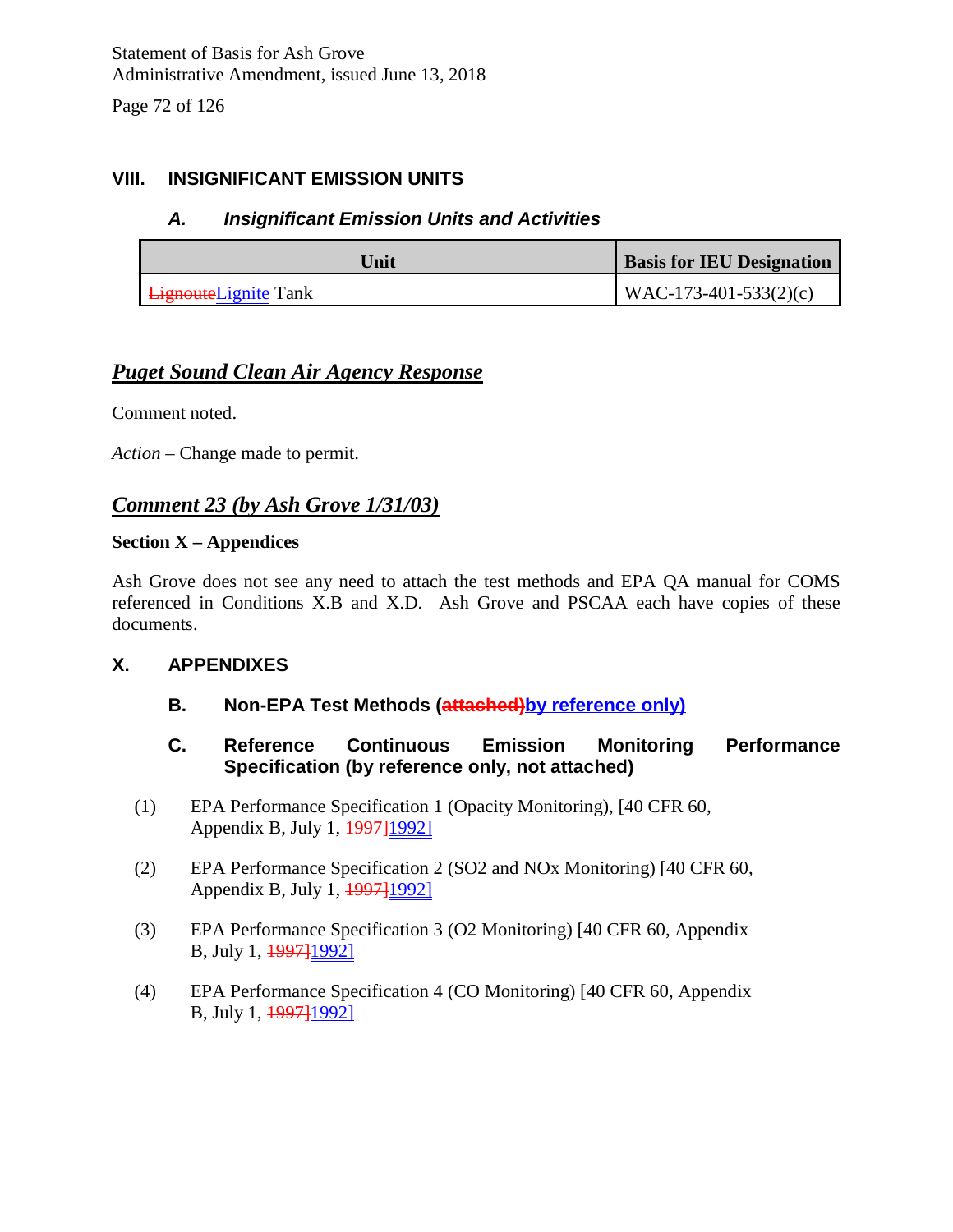### **D. EPA Quality Assurance Procedures** (attached) by reference only)

**Continuous Emission Monitoring for Opacity: "Recommended Quality Assurance Procedures for Opacity Continuous Monitoring Systems" (EPA 340/1-86-010)**

### **E. Elements of Opacity COMS Summary Report for 40 CFR 60.7(d) (Condition II.C.5)**

Pollutant (i.e., NOx, CO, SO2, Opacity): opacity; Reporting period dates; Company name and address; Process unit(s) description; Emission limits; Monitor manufacturer and model no.; Date of latest CMS Certification or Audit; Total source operating time in reporting period<sup>1</sup>

Include Name and Signature (Title) of the responsible official and Date

1. For Opacity, record all times in minutes. **For gases, record all times in hours.**

## *Puget Sound Clean Air Agency Response*

Comment noted. The Agency disagrees with this comment about attachments. The distinction between attached and referenced appendix materials was considered during the draft permit development and the choice was based on the relative ease to access and/or retrieve the documents. Public access to this information is also a consideration.

*Action* – No change made to permit.

### *Comment 24 (by Ash Grove 1/31/03)*

The references to CEMS performance specifications in Section X.C.(1) should be dated 1992, rather than 1997. Regulation I § 12.03(c) states that a CEMS shall meet the performance spec in 40 CFR Part 60, Appendix B "in effect at the time of its installation." This rule is reflected in permit conditions II.B.1 and II.B.2, which reference the 1992 versions of each performance spec. To be consistent Section X.C.(1) also should cite the 1992 versions.

[See comment 23 for suggested language changes.]

### *Puget Sound Clean Air Agency Response*

Comment noted. The CEMS equipment was installed as required by Order of Approval No. 3382. That Order of Approval had an approval date of June 19, 1990 and the installation was reported to be complete on November 1, 1992.

*Action* – Change made to permit.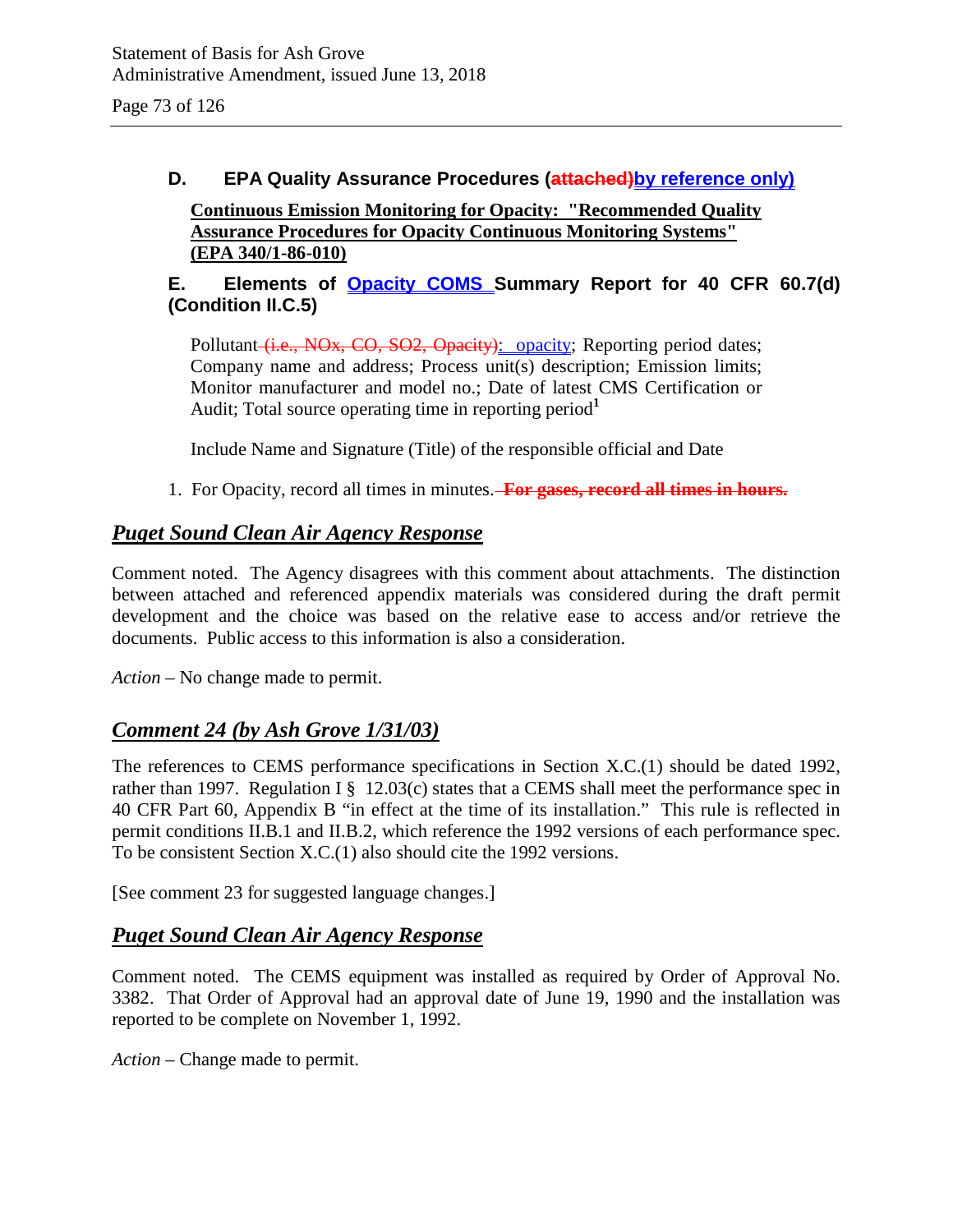Page 74 of 126

## *Comment 25 (by Ash Grove 1/31/03)*

The NSPS Summary Report format incorporated in Section X.E.1 should be revised to apply solely to data from Ash Grove's opacity COMS. While the Seattle plant contains several CEMS, the only one required by an NSPS is the opacity COMS on the kiln. For this reason only the opacity COMS is subject to the semi-annual report required by 40 CFR 60.7(d). All of Ash Grove's CEMS are subject to monthly reporting required by Regulation I § 12.03(f). The additional report required by 40 CFR 60.7(d) is required only of the opacity COMS.

[See comment 23 for suggested language changes.]

### *Puget Sound Clean Air Agency Response*

Comment noted.

*Action* – Change made to permit.

### *Comment 26 (by Ash Grove 2/15/03)*

From: Cohen, Matthew (for Ash Grove)

Sent: 2/12/03

Proposes words for proposed 40 CFR 63.10(d)(5)(i) for SSM Plan in II.C.7.

*The monthly CEM reports for June and December shall include, as an attachment, a semiannual Subpart LLL SSM report. The SSM Report shall list the number, duration and a brief description of each Part 63 startup, shutdown and malfunction during the reporting period. The requirement to report startups and shutdowns is deleted on the effective date of a rule change amending 40 CFR 63.10(d)(5)(i) to delete the requirement to report startups and shutdowns. . . .*

### *Puget Sound Clean Air Agency Response*

Comment noted. The proposed rule referenced by this comment was promulgated and effective on May 30, 2003. The previous comment relating to Condition II.C.7 *[see Comment 15 (by Ash Grove 1/31/03)]* is modified and superceded by this comment and the EPA finalization of this regulation.

*Action* – Change made to permit. Condition II.C.7 is revised to read as follows:

#### **7. Semi-annual Subpart LLL Startup Shutdown and Malfunction Report**

The monthly CEM reports for June and December shall include, as an attachment, a semi-annual Subpart LLL SSM report. The SSM Report shall list the number, duration and a brief description of each kiln startup, shutdown or malfunction during the reporting period. If actions taken by Ash Grove during SSM events occurring between January 1 and June 30 of each year were consistent with the procedures in Ash Grove's SSM plan,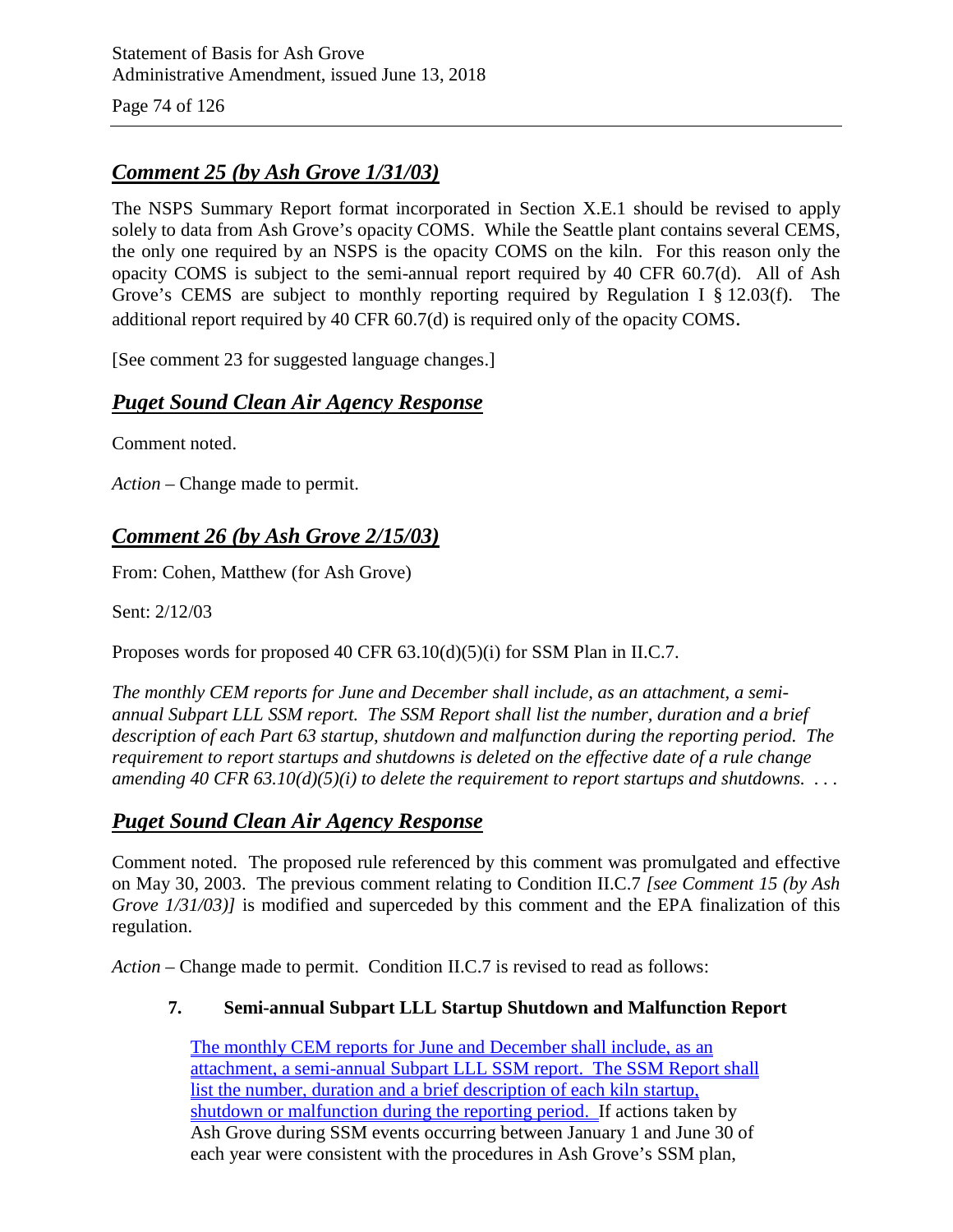Page 75 of 126

the SSM report for the month of June shall include a statement to that effect. If actions taken by Ash Grove during SSM events occurring between July 1 and December 31 of each year were consistent with the procedures in Ash Grove's SSM plan the SSM report for the month of December shall include a statement to that effect. Each SSM report shall identify any instance where an action taken by Ash Grove during and SSM event (including actions taken to correct a malfunction) is not consistent with the SSM Plan but the kiln and/or coal mill did not exceed an emission limit in Conditions EU 1.26 through 1.29. The report shall also include the number, duration and brief description for each type of malfunction which occurred during the reporting period and which caused or may have caused an emission limit in Conditions EU 1.26 through 1.29 to be exceeded. For purposes of this report a "malfunction" means any sudden, infrequent, and not reasonably preventable failure of kiln air pollution control equipment or the kiln process to operate in a normal or usual manner which causes, or has the potential to cause, any of the emission limitations in Conditions 1.26 through 1.29 to be exceeded. Failures that are caused in part by poor maintenance or careless operation are not malfunctions.

[40 CFR 63.10(d)(5)(i) (5/30/03); 40 CFR 63.2 (5/30/03); 40 CFR 63.1354(b)(4) (6/14/99); WAC 173-401-615(3) (10/17/02)]

### *Comment 27 (by Ash Grove 3/28/03)*

From: Cohen, Matthew (for Ash Grove)

Sent: 3/28/03

Source requested an extension of comment period to prepare comments regarding potential applicability of WAC Chapter 173-434 to the Ash Grove Seattle plant.

### *Puget Sound Clean Air Agency Response*

Comment noted.

*Action –* Comment period extended through April 30, 2003.

### *Comment 28 (by Ash Grove 4/30/03)*

**A. WAC 173-434**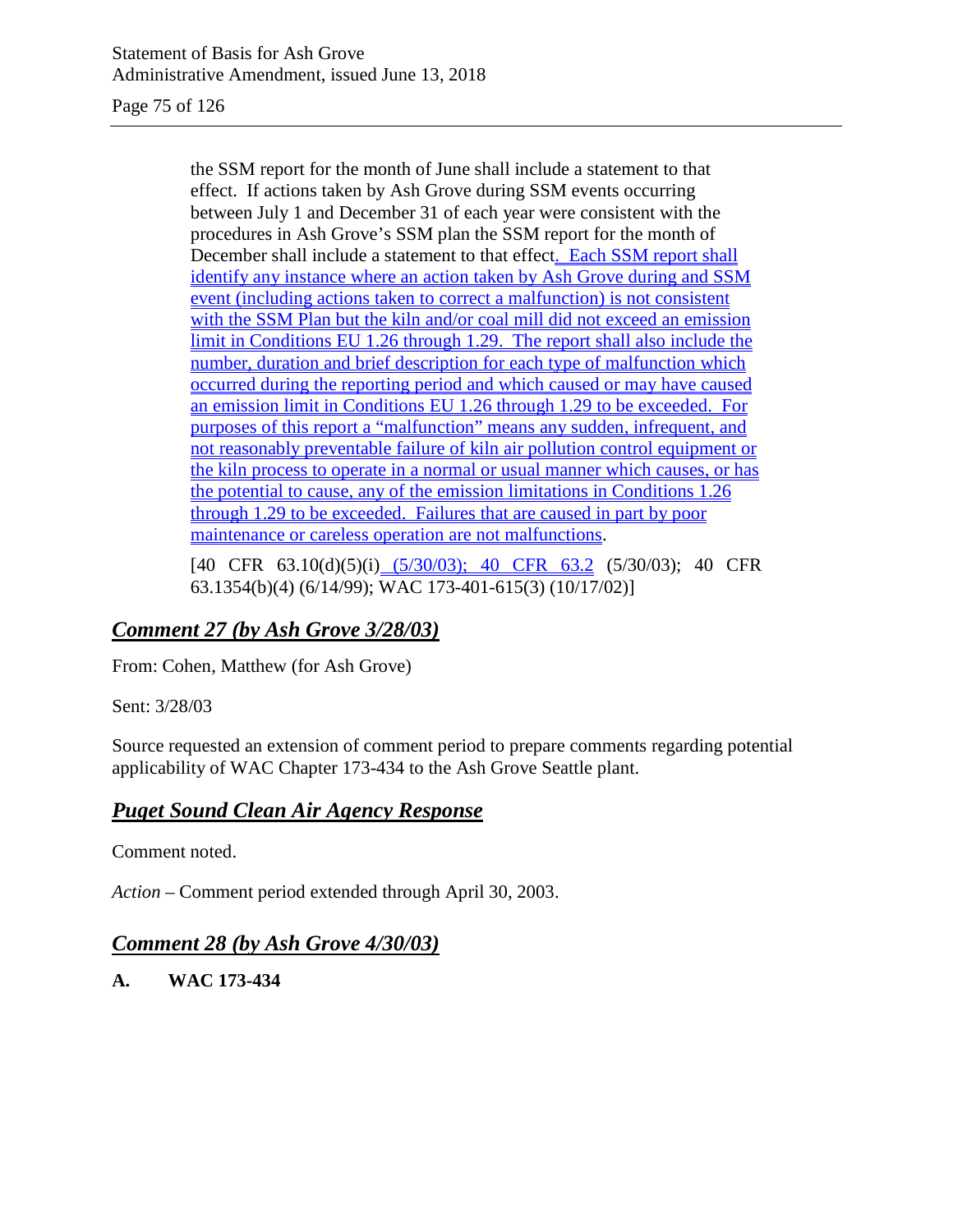Page 76 of 126

Section VIII of the draft permit contains a finding that the Seattle plant is not subject to WAC ch.  $173-434<sup>2</sup>$  $173-434<sup>2</sup>$  $173-434<sup>2</sup>$  because the plant is not a solid waste incinerator facility. PSCAA has asked Ash Grove to support this finding, in light of the Pollution Control Hearings Board opinion in City of Tacoma Department of Public Works v. Department of Ecology, PCHB No. 02-020.

The City of Tacoma decision involved the Tacoma Steam Plant, a 1931 coal-fired electric power generating plant that was converted in 1986 to perform dual functions as a solid waste incinerator and energy recovery plant. WAC ch. 173-434 applies to any "incinerator facility," defined in WAC 173-434-030 to mean "all of the emissions unit(s) . . . whose activities are ancillary to the incineration of solid waste." Tacoma argued that the Steam Plant is not an incinerator facility because its primary purpose is to generate electricity, not to dispose of solid waste. Tacoma relied in part on the WAC 173-400-030 definition of "incinerator," which refers to "a furnace used primarily for the thermal destruction of waste." The Board rejected this argument, holding that "the term 'incinerator facility' broadens the regulatory scope to include units whose burning of solid waste may be only 'ancillary' to its primary purpose." Order Granting Summary Judgment at 6.

The Board did not explain its interpretation of the terms "ancillary" or "incineration of solid waste." Nor did the Board reconcile its decision with the first sentence of WAC 173-434-030, which declares that "the definitions of terms contained in chapter 173-400 are incorporated by reference."

Assuming, however, that the PCHB decision is correct and binding, Ash Grove's Seattle plant clearly is not an "incinerator facility," because the combustion of solid waste is neither its primary nor its ancillary function.<sup>[3](#page-75-1)</sup> Ash Grove operates the kiln exclusively to produce cement clinker. The production of clinker requires a great deal of energy and large volumes of raw materials. The compounds required to manufacture clinker include calcium, silica, alumina and iron oxides. Ash Grove extracts these compounds from a mix of virgin materials, industrial byproducts and recycled tires. The secondary raw material streams and the quantities processed in 2002 are as follows:

- bottom ash from Centralia coal plant 105,000 tons
- slag from the Trail zinc smelter  $-18,000$  tons
- recycled tires  $-5500$  tons

 $\overline{a}$ 

• trim chips from James Hardie Gypsum – 4000 tons

<span id="page-75-0"></span> $2$  The permit erroneously cites the solid waste incinerator rules as WAC ch. 173-435. This error should be corrected in the proposed version of the permit.

<span id="page-75-1"></span><sup>&</sup>lt;sup>3</sup> Webster defines "ancillary" using the following synonyms: subordinate, subsidiary, auxiliary and supplementary. Webster's New Collegiate Dictionary (1981).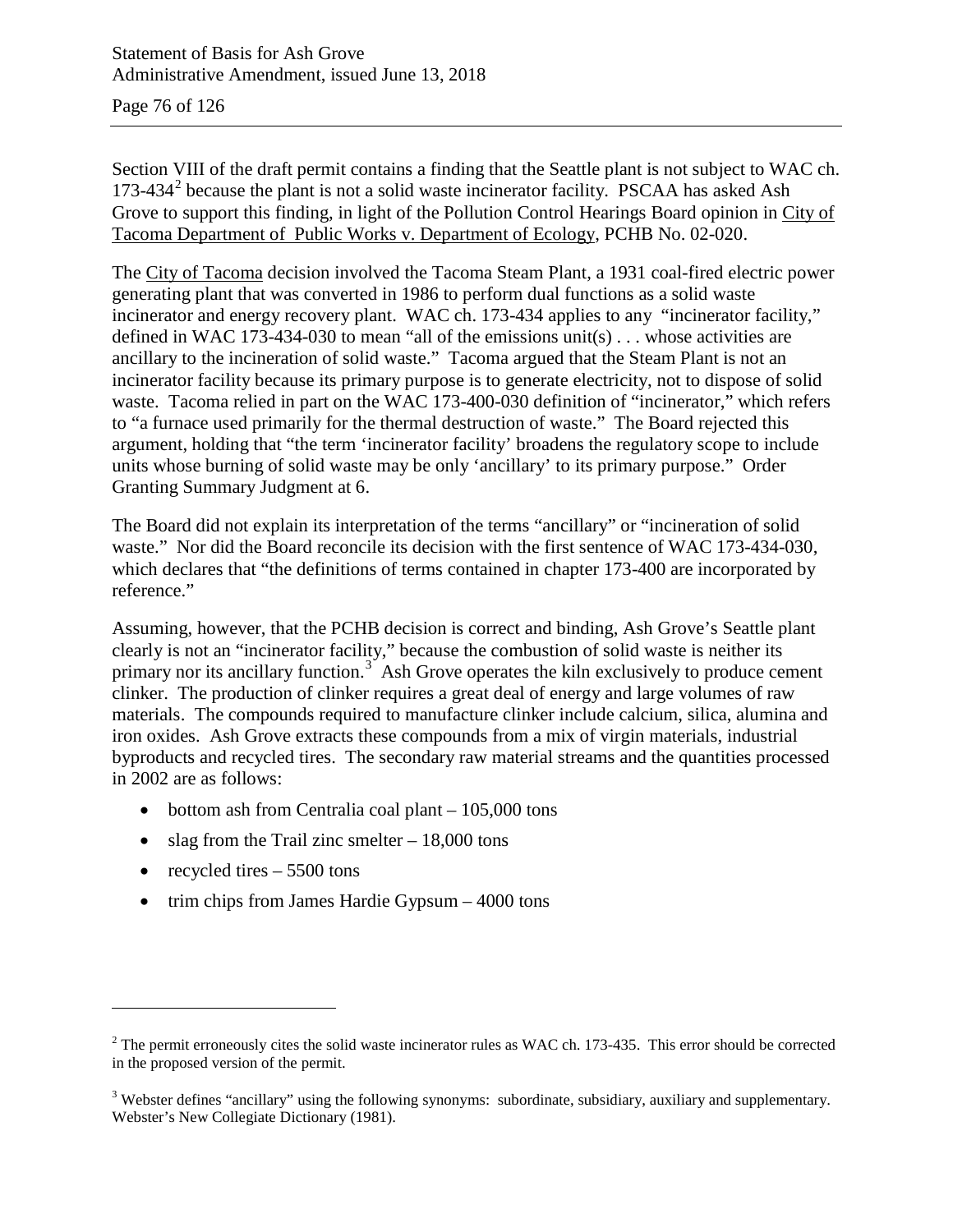Page 77 of 126

 $\overline{a}$ 

Ash Grove uses each of these products to recover constituents required for clinker production. Bottom ash supplies alumina. Trail slag supplies iron. Gypsum chips provide silica. Recycled tires provide not only silica and iron<sup>[4](#page-76-0)</sup> but also a supplemental fuel source that displaces coal.

The calcium, silica, alumina and iron compounds contained in Centralia bottom ash, Trail slag and gypsum chips have commercial value. To obtain them Ash Grove must purchase these materials for fair market value. There is no local secondary market for used tires. As a result recyclers pay Ash Grove a small fee to accept them, in lieu of land filling the tires.

The use of tires as a supplemental fuel and raw material source has two collateral environmental benefits. First, tire consumption generates less NOx than coal, on a pound per ton of clinker basis. Ash Grove reduced NOx emissions in 2002 by about 100 tons by exploiting the fuel and raw material values found in tires. Second, tire consumption recovers materials and energy from a waste stream that otherwise would consume landfill capacity.

The clinkering process produces no ash or other waste material. One hundred percent of the secondary materials inserted into the kiln are absorbed into clinker.

By contrast, the Tacoma Steam Plant was designed to serve two functions: energy generation and thermal destruction of municipal solid waste (MSW). Declaration of Jay Willenberg ¶ 9, PCHB No. 02-020 (filed May 10, 2002). In its application for a state solid waste grant to retrofit the plant the City explained that the primary purpose of the retrofit "is to reduce the volume of solid waste entering the Tacoma landfill while attempting to maximize the energy potential in the solid waste." Declaration of Peter Lyon ¶ 8, PCHB No. 02-020 (filed May 10, 2002). The Steam Plant proved to be economically unviable if it could not be used to combust MSW. Declaration of Douglas Walker In Support of Motion For Summary Judgment ¶ 9, PCHB No. 02-220 ("The City, NRG and TERC have agreed to temporarily suspend operation of the Steam Plant indefinitely due to economics and the inability of the plant to obtain the necessary operating permits for burning alternative fuels."). The Steam Plant produced no product other than energy. The waste combusted in the plant had no raw material value, and no commercial value. On this record, the PCHB found that the combustion of solid waste was at least an "ancillary" purpose of the Tacoma Steam Plant. Order Granting Summary Judgment at 6.

How can PSCAA support a determination Ash Grove is not an "incinerator facility"?

- Ash Grove, unlike the Tacoma Steam Plant, was designed and operates exclusively to produce cement clinker. The thermal destruction of solid waste is neither a principal nor an ancillary function of the plant.
- Ash Grove accepts *only* those secondary materials that provide constituents needed to produce clinker. Tires in particular supply about 10 percent of the iron required to produce clinker.

<span id="page-76-0"></span><sup>&</sup>lt;sup>4</sup>The average passenger car tire contains 2.5 pounds of steel. On a typical day recycled tires supply almost 10 percent of the  $Fe<sub>2</sub>O<sub>3</sub>$  required by the kiln.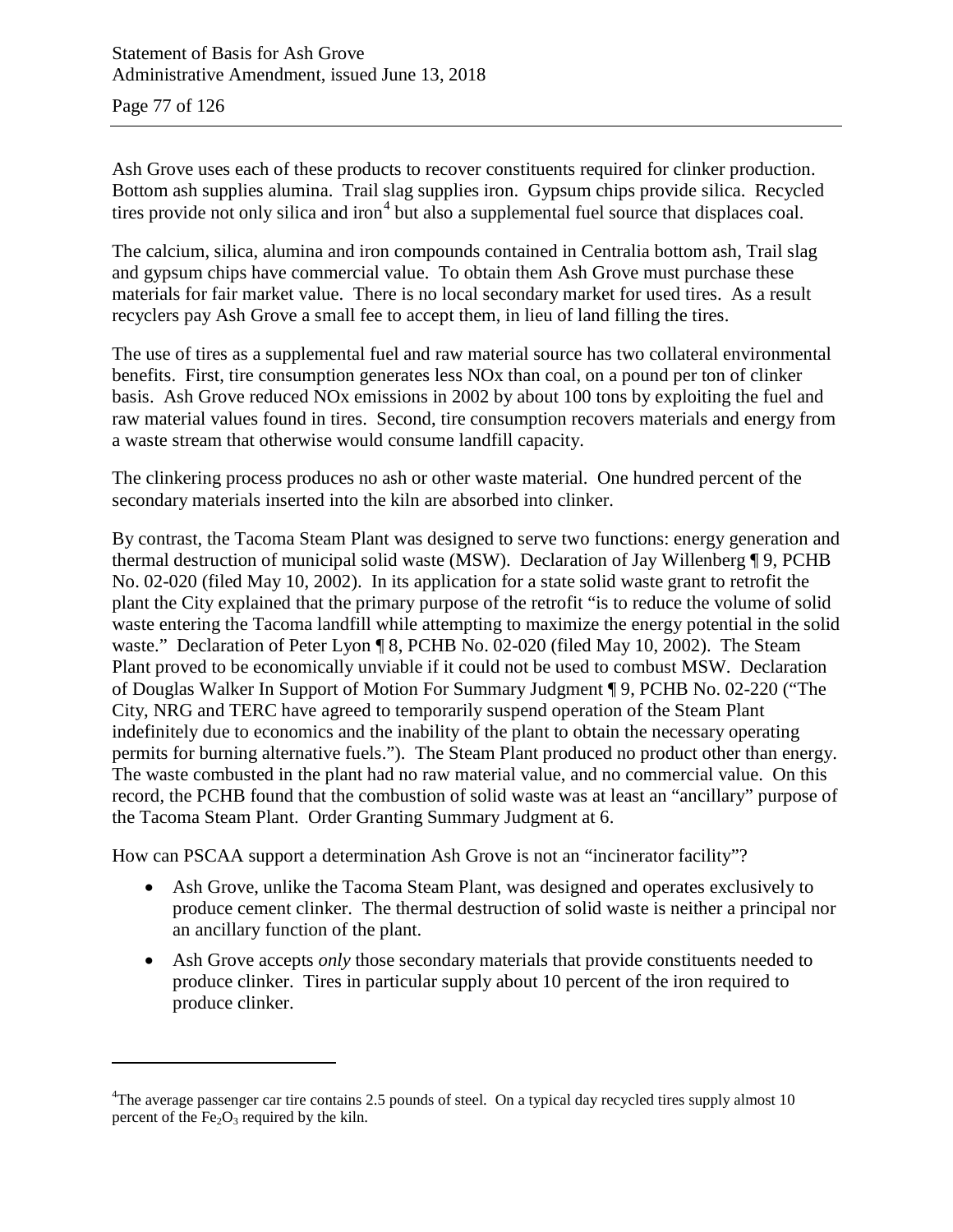• Ash Grove would continue to manufacture cement (albeit at higher cost) if secondary materials no longer could be utilized. The economic viability of the plant does not depend on its use as a waste destruction unit.

Under the criteria applied by the PCHB in the City of Tacoma decision, Ash Grove/Seattle is not an "incinerator facility." Moreover, none of the secondary materials that Ash Grove consumes in its kiln, other than recycled tires, are "solid waste" within the meaning of WAC 173-434- 030(3). An industrial byproduct purchased at fair market value as a raw material source is not a "waste" at all.

The design and operation standards contained in WAC 173-434-160 were designed for incinerators, not for cement kilns. Ash Grove cannot meet at least one of those standards when the raw mill is not operating. The main kiln baghouse operates with an average inlet temperature of 493 degrees F with the raw mill off, well above the 350 degree maximum temperature limit set by WAC 173-434-160(6) for the inlet to the particulate control device. This limit was established to ensure that an incinerator baghouse captures condensable toxic particulates. Response to comments on WAC ch. 173-434 at 15 (undated). Ash Grove is subject to 40 CFR 63 Subpart LLL and has conducted emission testing with the raw mill running and with the raw mill off. In both cases we have demonstrated that the kiln is an area source for the regulated hazardous air pollutants including HCl (less than 10 tons per year) and that dioxin emissions are well below the applicable standards for both conditions as well. This demonstrates that Ash Grove's kiln is a well controlled source and there is no need to subject this manufacturing process to standards other than 40 CFR 60 Subpart F and 40 CFR 63 Subpart LLL.

Ash Grove's raw mill operates whenever the kiln operates, except during planned maintenance shutdowns and unscheduled malfunctions. WAC 173-434-160 does not specify the averaging interval over which the particulate control device temperature limit must be demonstrated. If PSCAA concludes that the Seattle plant is an "incinerator facility," Ash Grove requests that the permit include a condition requiring compliance with the temperature limit over a 30 day rolling average, a time period long enough to accommodate raw mill outages.

### *Puget Sound Clean Air Agency Response*

Comment noted. The Agency respectfully disagrees with this analysis. At Ash Grove, the practice in question is the feeding of tires to the kiln at rates greater than 12 tons per day. This practice was reviewed and approved in Notice of Construction Order of Approval No. 5755, issued on March 30, 1995. That NOC application described the tires as a fuel supplement to the kiln. Also, it is acknowledged that the draft permit erroneously identified this regulation as an "inapplicable" requirement. Further review and subsequent activities have clarified the applicability of this regulation to Ash Grove.

Ash Grove contends that WAC 173-434 should not apply because the facility was designed and operated exclusively to produce cement clinker and thus, thermal destruction of solid waste is neither a principal nor an ancillary function. In light of the decision of the Pollution Control Hearings Board (PCHB) in *City of Tacoma Department of Public Works and Tacoma Energy Recovery Co. v. Puget Sound Clean Air* Agency, Order Granting Summary Judgment (PCHB No. 02-020, June 14, 2002), the Agency does not find this argument compelling. The Agency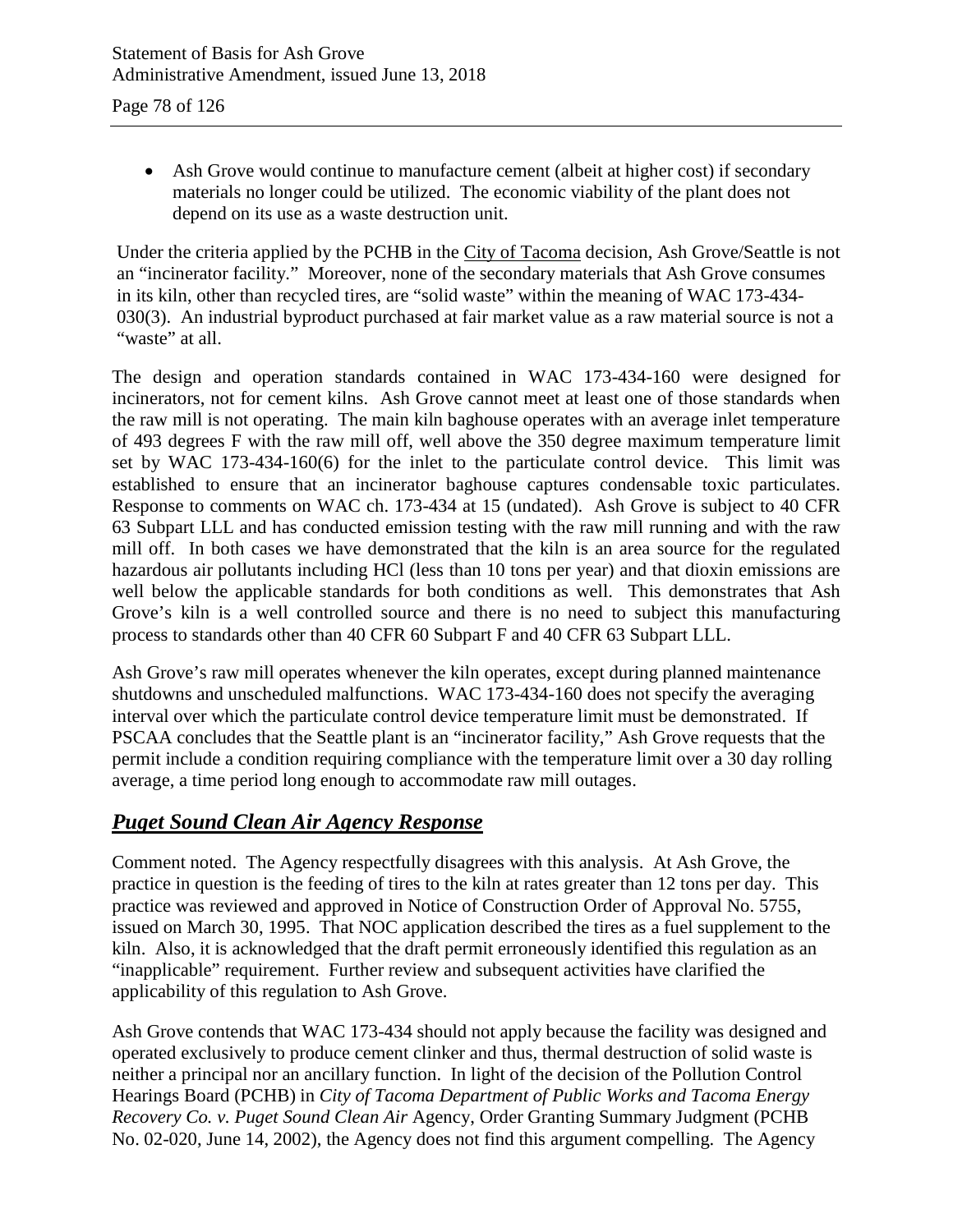Page 79 of 126

concludes that the burning of tires, which are considered solid waste, is ancillary to the cement production process and subject to WAC 173-434.

Ash Grove also contends that the tires provide raw material benefits, specifically iron, for the cement manufacturing process. While that may be true, the NOC record for the tire feeding activity clearly identified these tires as a fuel substitution for the primary fuel (coal). Ash Grove also contends that the use of the tires as feed to the kiln is not an economic necessity and that cement production would continue without this secondary material. That does not alter the conclusion above or change the consideration of the plant operation as an "incinerator facility" when tires are being fed as a fuel substitute.

The Agency believes the recent rulemaking efforts by the Washington State Department of Ecology regarding WAC 173-434 supports the Agency's conclusion that WAC 173-434 applies to Ash Grove. Comments on the applicability of WAC 173-434 to cement kilns were offered by Ash Grove and Lafarge during Ecology's rulemaking effort. The outcome of that rulemaking was a provision to allow existing practices at the cement plants, specifically the use of tires and waste oil that is nonhazardous as a fuel supplement, to be excluded from the definition of solid waste under WAC 173-434. Since the regulation has an applicability threshold of 12 tons per day of solid waste incinerated, this exclusion [found in WAC 173-434-030(3)(b)] means the current practices followed by the two cement plants in Seattle do not count towards that 12 ton per day threshold, but other solid wastes proposed and approved for use as fuel supplements can count towards the 12 ton threshold total. This exclusion would not have been necessary if WAC 173-434 had been found to be inapplicable to cement plants.

Ash Grove states that the kiln operation cannot meet the temperature limit (350ºF) at the inlet to the air pollution control device, as identified in WAC 173-434-160, when the raw mill is "off" (i.e., The kiln exhaust bypasses the raw mill and goes directly to the main baghouse). Ash Grove also requests that if the rule is deemed applicable, the averaging time for this temperature parameter be defined as a 30-day rolling average to accommodate raw mill outages. It is the understanding of the Agency that normal cement plant operation at Ash Grove is conducted with the raw mill "on" (i.e. The kiln exhaust goes through the raw mill before entering the main baghouse). The operation of this plant is designed such that the raw mill is scheduled to be "off" for short periods of time (e.g. a few hours) to allow for routine maintenance activities (e.g. scheduled changes of worn raw mill grinding tires). The raw mill may also be off line for longer periods of time as a result of unforeseen upsets. The durations of these upsets depend on the specific problem encountered, but can last for hours and up to days. If the raw mill is down for an extended period of time, the cement plant will run out of feed material. The Agency agrees that an averaging period longer than an hour is appropriate for this temperature parameter, but does not have information supporting a 30 day rolling average as requested by Ash Grove. The Agency concludes that a 24-hour average value is appropriate.

To clarify the impact of this Agency's decision that WAC 173-434 is applicable to Ash Grove, the following steps are being taken:

• Applicable provisions of WAC 173-434, as identified in the SIP approved version of this regulation (effective date 10/18/90), have been added to the operating permit.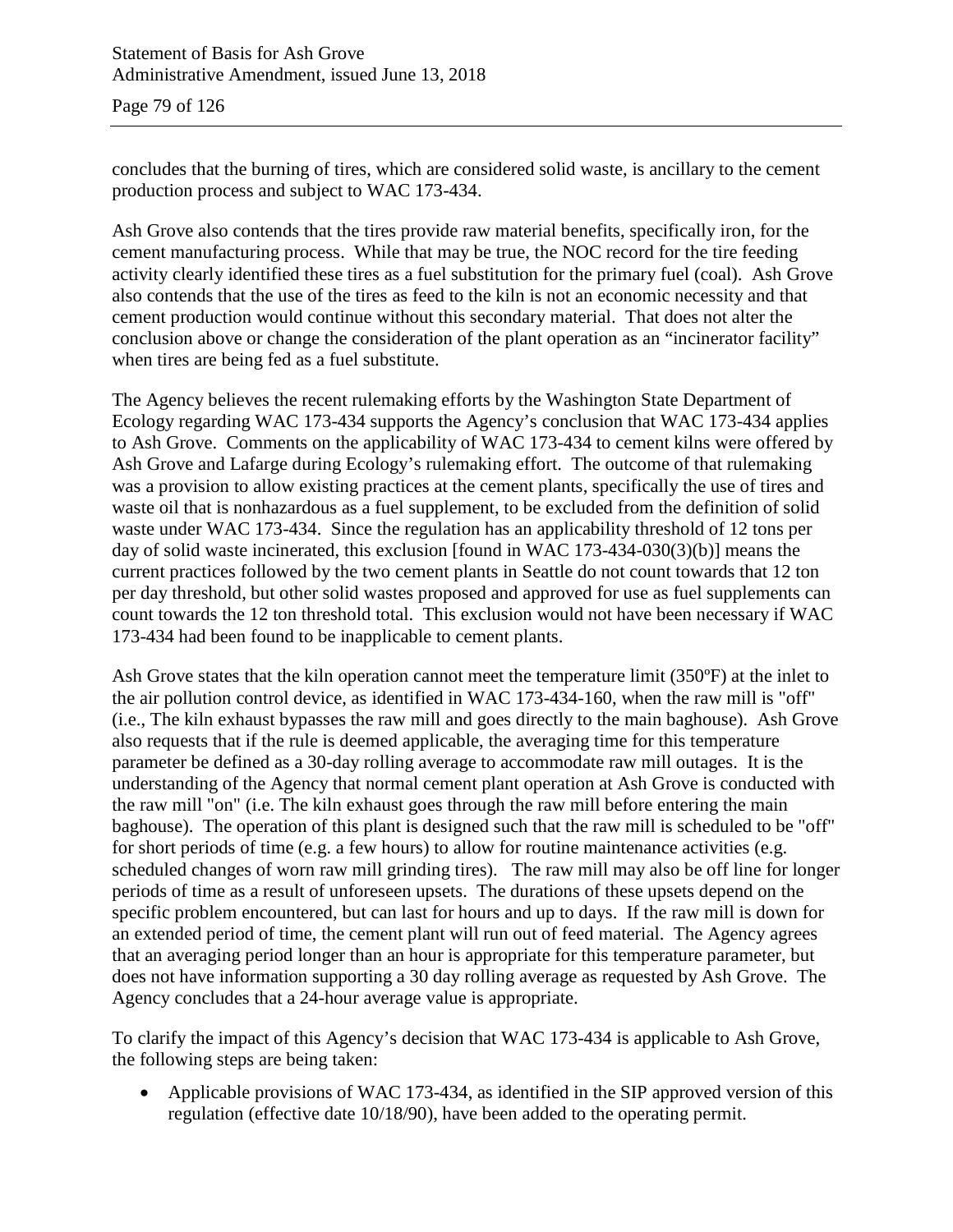- WAC 173-434 (effective date  $1/22/04$ ) is identified as an inapplicable requirement for Ash Grove within this permit upon EPA's incorporation of that updated regulation into the Washington SIP.
- Each of the provisions included in the permit from the previous  $(10/18/90)$  version of the regulation are labeled as inapplicable for the permit upon the EPA's incorporation of the updated regulation into the Washington SIP.

The Agency agrees with the technical and environmental benefits identified by Ash Grove regarding the use of tires as a supplemental fuel. The source has complied with the dioxin/furan emission limits under 40 CFR 63, Subpart LLL with results significantly below the standard. The use of tires for fuel support  $NO<sub>X</sub>$  emission reductions for normal kiln operation. The decision on the applicability of WAC 173-434 is not intended to signal that this fuel substitution practice is inappropriate. The provisions added to the permit for this regulation reflect the understanding that Ash Grove can comply with all aspects of this regulation.

*Action –* Applicable requirements from the SIP approved version of WAC 173-434 have been added to the permit in Conditions EU 1.36 through 1.48. As described above, the inapplicability of the rule has been incorporated into the operating permit to allow automatic implementation by the source once the EPA completes the SIP revision for this regulation.

## *Comment 29 (by Ash Grove 4/30/03)*

### **NSPS Recordkeeping**

Condition II.D.7 of the permit, entitled "NSPS Recordkeeping," omits the 40 CFR 60.7(b) requirement to maintain records of the startup, shutdown or malfunction of NSPS "affected facilities," control equipment and continuous monitoring systems. "Affected facilities" at Ash Grove include the Subpart F kiln and the equipment subject to Subpart Y. Please revise Condition II. D. 7 as follows:

#### **7. NSPS Recordkeeping**

Ash Grove shall maintain the following information for at least two years following the date of measurements, maintenance, reports and records:

- a file of all measurements recorded by the kiln COMS and by the continuous temperature monitors installed at the inlet to each coal mill baghouse;
- all reports of performance tests conducted under 40 CFR Part 60 and all applicable subparts;
- all reports of performance evaluations on the kiln COMS and the coal mill temperature monitors;
- all reports of CMS calibration checks on the kiln COMS and the coal mill temperature monitors;
- all records of adjustments and maintenance performed on the kiln COMS and the coal mill temperature monitors;
- all records required by Condition II.B.9 of the permit (kiln production rate and feed rate records)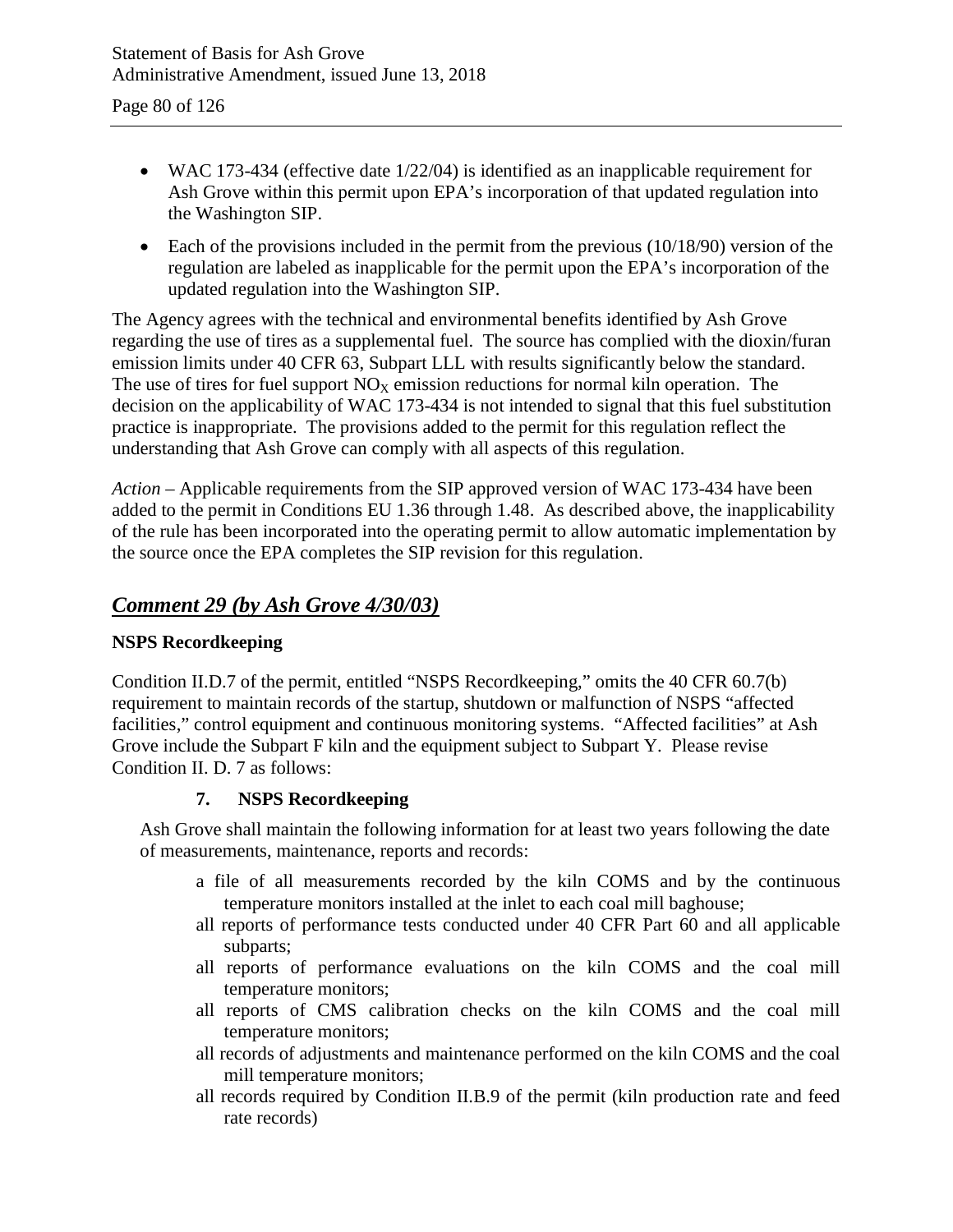Page 81 of 126

- records of the occurrence and duration of any startup, shutdown, or malfunction in the operation of the kiln, coal mills, coal feeders # 1 and 2, the raw coal silo and PF bin;
- records of any malfunction in a baghouse serving the kiln, coal mills, coal feeders # 1 and 2, the raw coal silo and PF bin;
- records of any period during which the kiln COMS or a coal mill temperature monitor is inoperative.

[40 CFR §60.7(b) and (f) (2/12/99); 40 CFR 60.63(a) (12/14/88); 40 CFR 60.253(a)

(10/17/00); WAC 173-401-615(2)(a) (10/17/02)]

### *Puget Sound Clean Air Agency Response*

Comment noted and is consistent with a decision by EPA Region X regarding startup and shutdown records for NSPS sources (Applicability Determination Index Control No. 0300016, 4/18/02).

*Action –* Change made to the permit.

### *Comment 30 (by Ash Grove 4/30/03)*

#### **NSPS Reporting**

The last sentence of Condition II.C.5 states that semi-annual NSPS reports must be filed with both PSCAA and EPA Region 10. Section VIII of the permit (Inapplicable Requirements) describes NSPS reporting requirements that do not apply because of the delegation agreement between EPA and PSCAA. These sections should be updated to reflect the broader scope of delegation described in EPA's letter of February 5, 2003 to Dennis McLerran. Please delete the last sentence of Condition II.C.5 ("The semi-annual NSPS report shall be submitted to both the Puget Sound Clean Air Agency and EPA Region 10."). In Section VIII, please revise the row labeled "40 CFR Part 60, Subpart A, NSPS reporting requirements" to read as follows: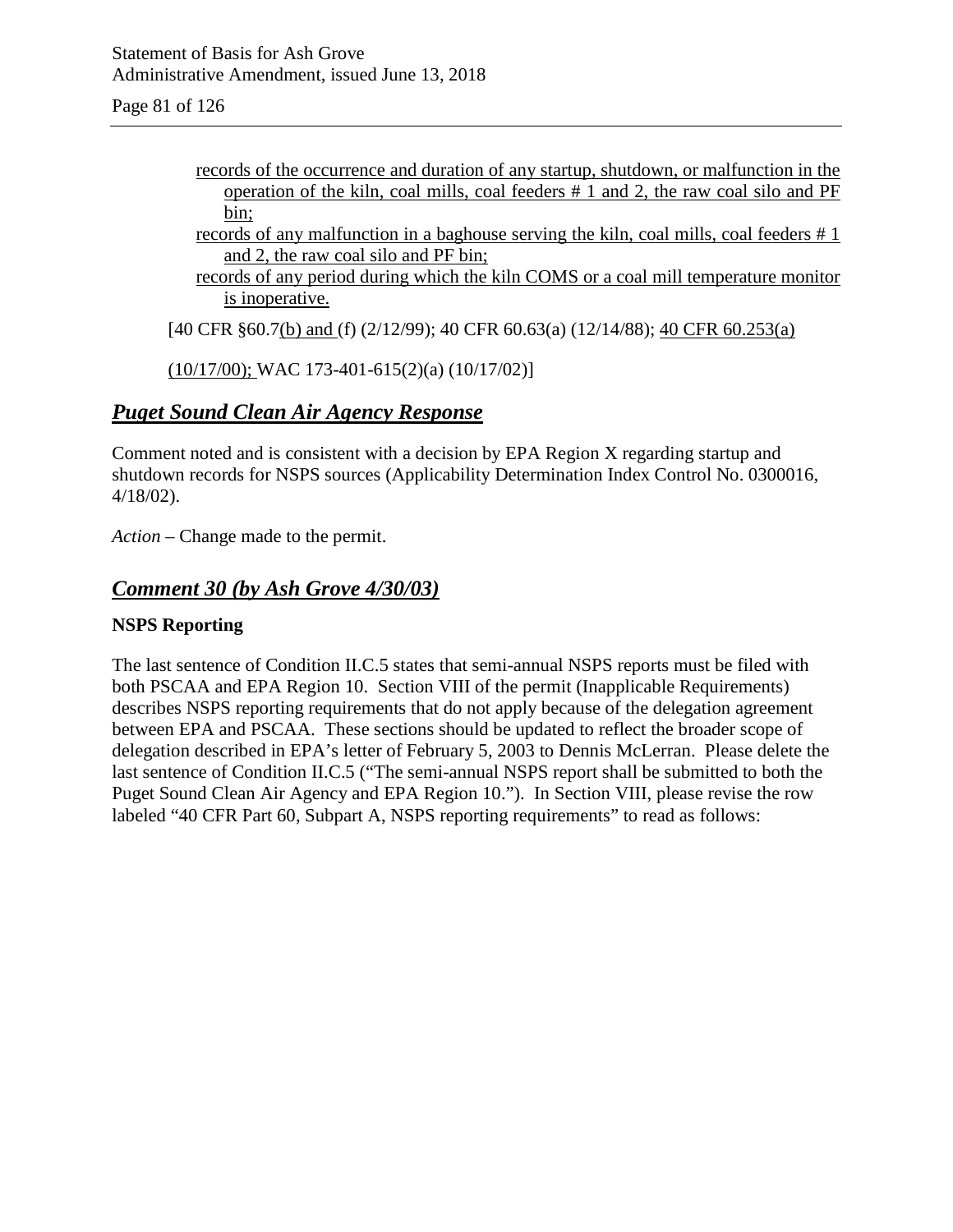### Statement of Basis for Ash Grove Administrative Amendment, issued June 13, 2018

Page 82 of 126

| 40 CFR Part 60,<br>Subparts $A$ , $F$ and $Y$ | NSPS reporting<br>requirements | The following NSPS notices and reports need be<br>submitted only to Puget Sound Clean Air Agency, not<br>to EPA: notification of commencement or<br>construction or reconstruction, notification of<br>anticipated and actual startup, notifications of any<br>physical change to an existing facility which may<br>increase the emission rate of any air pollutant to which<br>an NSPS standard applies, notifications of the date<br>upon which demonstration of the continuous emissions<br>monitoring system performance commences in<br>accordance with 40 CFR 60.13(c), notification of when<br>continuous opacity monitoring system data results will<br>be used to determine compliance with the applicable<br>opacity standard during a performance test required by<br>40 CFR 60.8 in lieu of Method 9 observation data as<br>allowed by 40 CFR 60.11(e)(5), and performance test<br>reports. Letter of October 8, 1999 from Anita Frankel,<br>EPA Region 10, to Mary Burg, Washington<br>Department of Ecology. NSPS notices and reports<br>required by Subparts A, F and Y need be submitted<br>only to Puget Sound Clean Air Agency, not to EPA.<br>Letter of February 5, 2003 from Betty Weise, EPA<br>Region 10 to Dennis McLerran. EPA retains<br>responsibility for review and approval of major<br>changes to NSPS monitoring and test methods, as<br>described in the February 5 letter. |
|-----------------------------------------------|--------------------------------|-------------------------------------------------------------------------------------------------------------------------------------------------------------------------------------------------------------------------------------------------------------------------------------------------------------------------------------------------------------------------------------------------------------------------------------------------------------------------------------------------------------------------------------------------------------------------------------------------------------------------------------------------------------------------------------------------------------------------------------------------------------------------------------------------------------------------------------------------------------------------------------------------------------------------------------------------------------------------------------------------------------------------------------------------------------------------------------------------------------------------------------------------------------------------------------------------------------------------------------------------------------------------------------------------------------------------------------------------------------------------------------------------------------|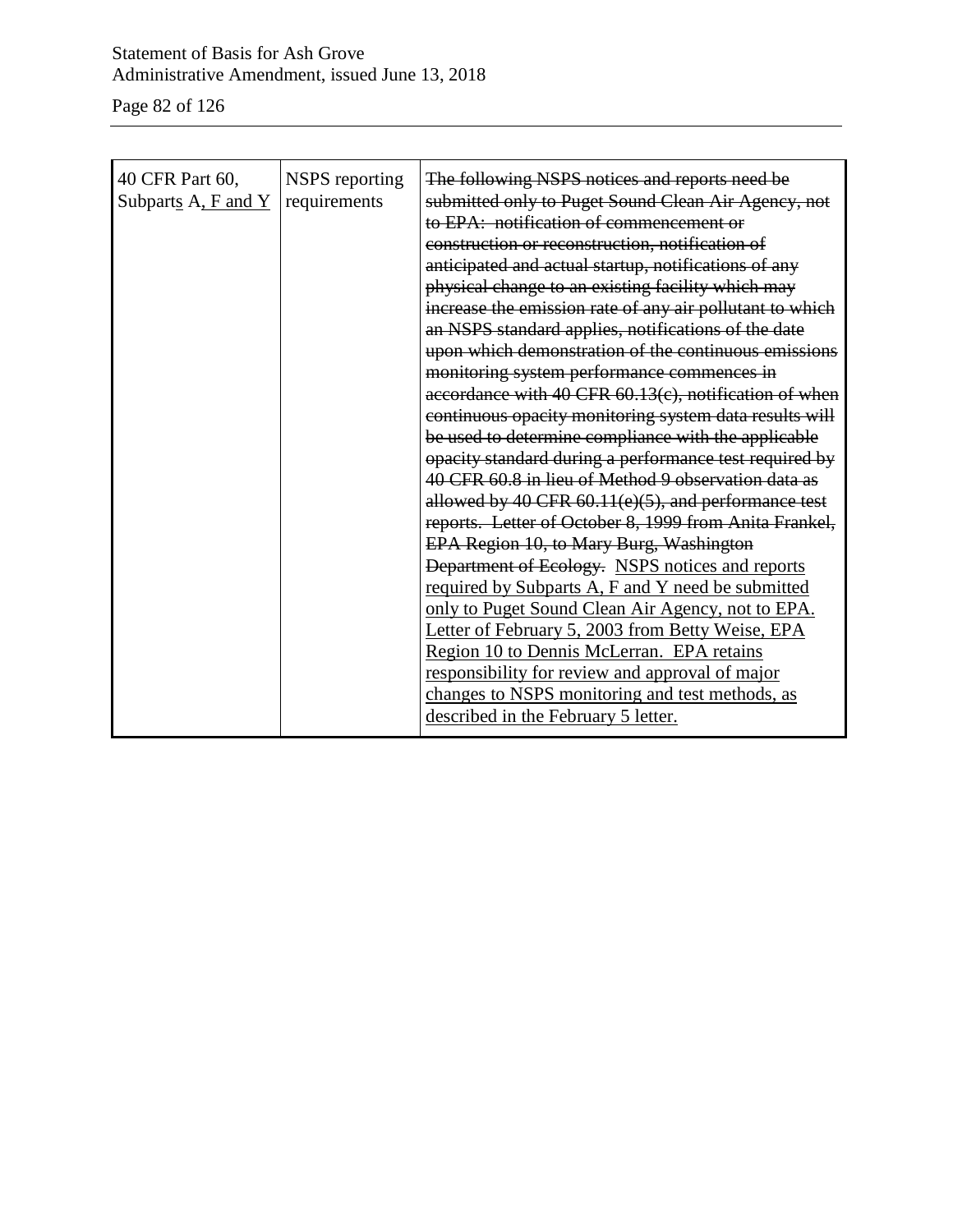Page 83 of 126

## *Puget Sound Clean Air Agency Response*

Comment noted and it raises an issue that is confusing, depending on the document referenced. The most current NSPS delegation letter received by the Puget Sound Clean Air Agency from EPA Region 10 is dated February 5, 2003. In paragraph 4 of that letter, the EPA states *"With delegation, the PSCAA becomes the primary implementation and enforcement authority for these delegated NSPS standards. You will be the recipient of all notifications and reports and be the point of contact for questions and compliance issues. Although EPA looks to you as the lead for implementing the delegated NSPS, we retain the authority to enforce any applicable emission standard or requirement. EPA will request notifications and reports from sources, if needed."*. This statement suggests that the EPA is waiving its need to receive required notifications and reports from the sources and that it will rely on Agency files if EPA is interested in a specific source or issue.

When reviewing 40 CFR 60.4, a different conclusion might be reached. In 40 CFR 60.4(b), it states *"Section 111(c) directs the Administrator to delegate to each State, when appropriate, the authority to implement and enforce standards of performance for new stationary sources located in such State. All information required to be submitted to the EPA under paragraph (a) of this section, must also be submitted to the appropriate State Agency of any State to which this authority has been delegated (provided, that each specific delegation may except sources from a certain Federal or State reporting requirement)."* It is not clear that the modifying language in the parentheses means the delegation authority granted by an EPA region effectively eliminates the parallel document submittals discussed in 40 CFR 60.4(a) and (b).

The Agency contacted EPA Region 10 for clarification. In a discussion with Jeff Ken Knight, Manager of Federal & Delegated Air Programs Unit at EPA Region 10, it was confirmed that the delegation letter language as it relates to parallel submittals of documents was consistent with this comment and EPA policy.

*Action –* Change was made to the permit to reflect this comment.

## *Comment 31 (by Port of Seattle 2/3/03)*

Port of Seattle requested a hearing on the permit. The letter recapped the concern about dust fallout from the Ash Grove operations and the potential for property damage and health effects from that dust. The letter also highlighted the Port's efforts to organize tenants and neighbors to elevate their interests to Ash Grove and this Agency to make progress on their concerns about dust. The letter also expressed concern about the differences in the complaint response provisions of the permit in comparison to a draft air operating permit for Lafarge reviewed earlier.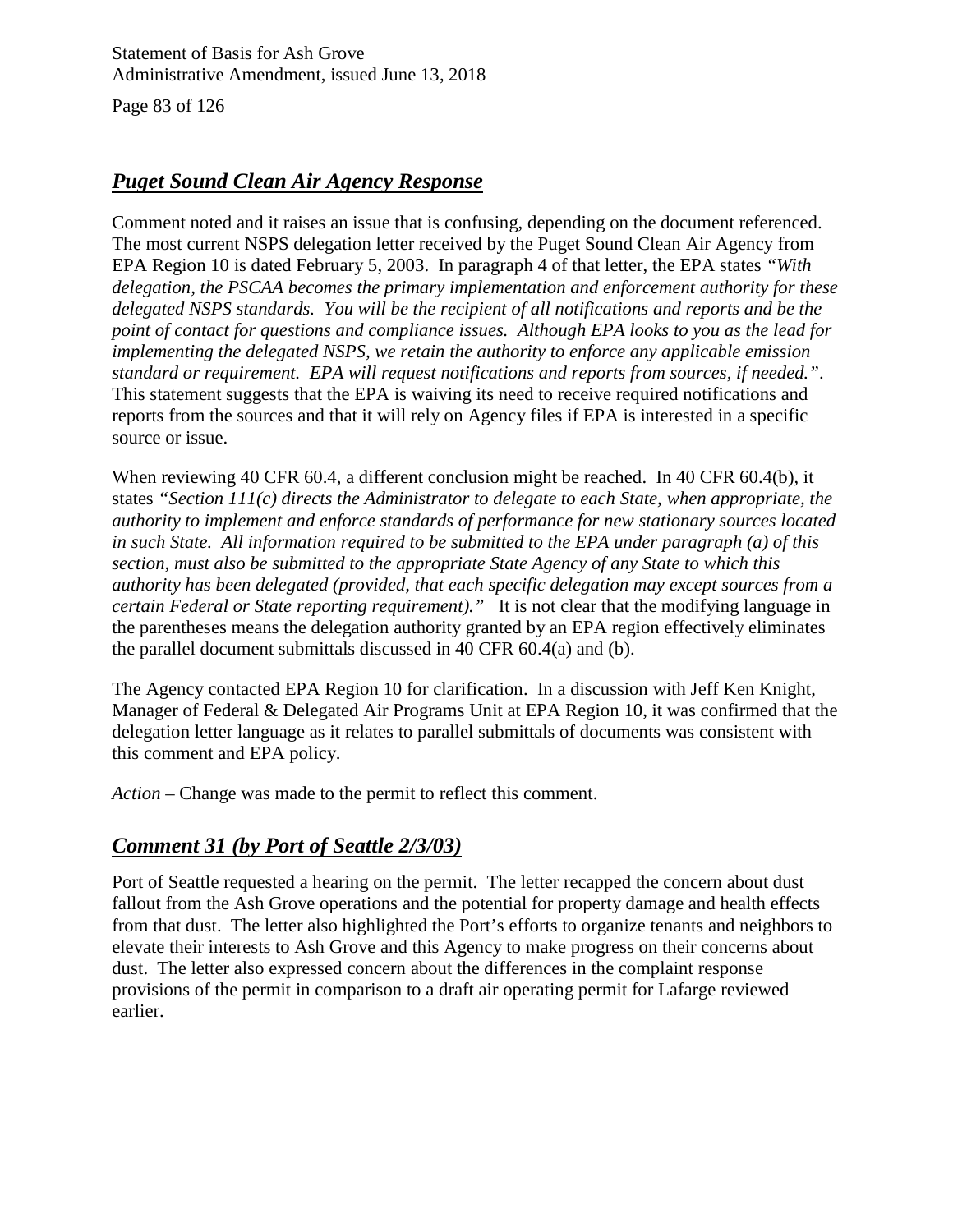Page 84 of 126

### *Puget Sound Clean Air Agency Response*

Comment noted, yet more specific comments were submitted on April 30, 2003. Information regarding the public comment period was shared with Kay Wisner, with the understanding it would be shared with the interested group working with the Port. There was no intention to exclude the Port or anyone from commenting on the permit.

With respect to the comment regarding differences from the Lafarge document reviewed previously by the Port, the document the Port refers to was a "draft" air operating permit and has only indirect relationship to this specific permit open for review. Differences with the Lafarge draft complaint response conditions are discussed in more detail later.

*Action –* The comment period for the Ash Grove permit was extended through April 30, 2003 and a public hearing was held on April 1, 2003 in order to expand the public opportunity to comment on this draft permit.

## *Comment 32 (by Port of Seattle 4/30/03)*

The following is a summary of an introductory comment in a longer comment letter:

### *A. Impact of Ash Grove Air Emissions on Port Property*

- Port owns over 200 acres near Ash Grove, including three marinas, Terminal 104 (directly north), Terminal 106 (several buildings south and east with 11 tenants including Customs, USDA), Terminal 108 (south including Container Care), Terminal 102 (south end Harbor Island with 27 tenants, and Terminal 25 (Harbor Island cranes).
- The Port and all these businesses have complained for years about property damage and potential health concerns related from gritty corrosive dust fallout from Ash Grove. Terminal 106 roof and gutters get covered and damaged with measurable and obvious cement dust fallout. Additional total Port maintenance costs due to fallout is over \$100,000 per year.
- Submitting an aerial photograph of the Ash Grove facility (about early summer 1994), showing white cement dust fallout on parking lot of Terminal 104 (north), and darken the roof of Terminal 106 (south).
- Port and other employees vehicles affected.
- Ash Grove's fallout is extremely abrasive, and damages auto paint and windshields Boats are damaged and many customers have left.
- The Port has tried to work with Ash Grove for many years (major efforts in 1995 and 2001). Some periodic progress but generally Ash Grove denies responsibility. Ash Grove motivated by fear of lawsuits, rather than sincere desire to solve problem. Ash Grove refuses to have a reliable off-site monitoring program.
- Appreciate recent equipment upgrades (required by the Agency), but afraid nuisance emissions will continue.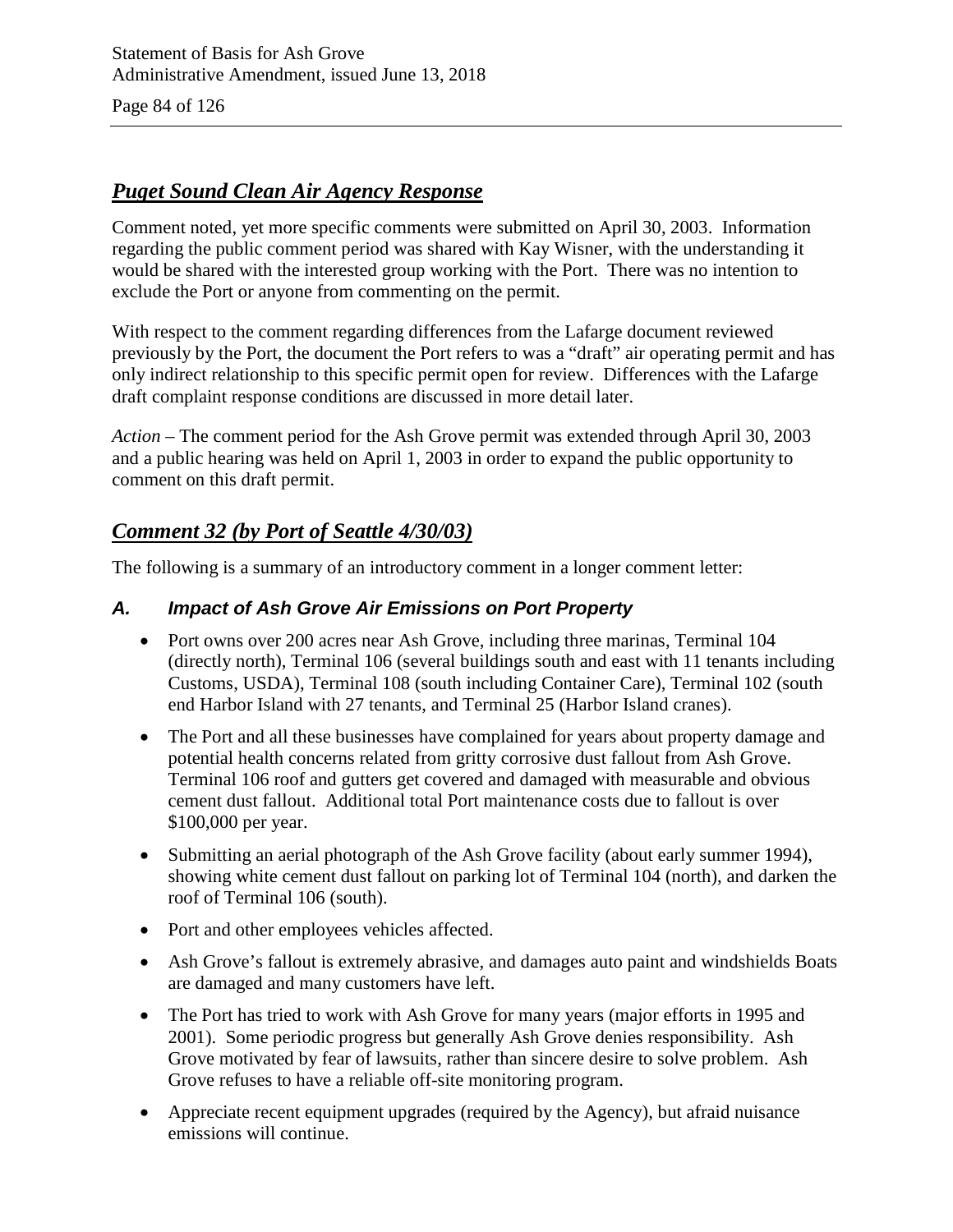Page 85 of 126

• The Agency needs to use its regulatory authority in the Operating Permit.

### *Puget Sound Clean Air Agency Response*

Comment noted, though no specific permit comment or suggested permit change suggested with this comment.

*Action –* No changes made to permit based on this comment.

## *Comment 33 (by Port of Seattle 4/30/03)*

### *B. Comments on the Ash Grove Permit*

*Permit Requirement:* Page 5, Nuisance Standard (Requirement No. I.A.7)

The Port very much supports the inclusion of the nuisance standard in this permit. In particular, the statement that the Permittee "shall not deposit particulate matter beyond property boundary" clearly expresses the Port's long-standing position that Ash Grove must look beyond its own property line when evaluating its environmental effects.

The nuisance standard language states that monitoring for compliance will be achieved through three methods: Complaint Response, Roof-top Inspections, and O&M Plan Inspections. Unfortunately, as discussed below, these methods are insufficient to establish an enforceable monitoring program. This section should be amended to include Off-Site Monitoring requirements.

### *Puget Sound Clean Air Agency Response*

Comment noted. Please see the responses to Comments 34 through 38 (by Port of Seattle 4/30/03) for more detailed discussion of the elements of this comment.

*Action –* No changes made to the permit on the basis of this comment.

### *Comment 34 (by Port of Seattle 4/30/03)*

*Permit Requirement:* Page 6, Fugitive Dust Standard (Requirement No. I.A.10)

*Comment:* The Port supports the inclusion of this fugitive dust standard, because it sets a "zero" tolerance" for fugitive dust from any equipment used in the manufacturing process or control equipment. At the hearing on this permit, Mr. Jim Nolan of the Agency stated that the permit covered the barges and trucks used to transport the raw and finished materials; therefore, we assume this fugitive dust standard also applies to that "equipment."

The fugitive dust standard language states that monitoring for compliance will be achieved through two methods: Complaint Response and Roof-top Inspections. This section should be amended to include Off-Site Monitoring requirements. (It is not clear why O&M Plan Inspections should not also be a compliance method – the agency should consider amending this section to include those inspections as well).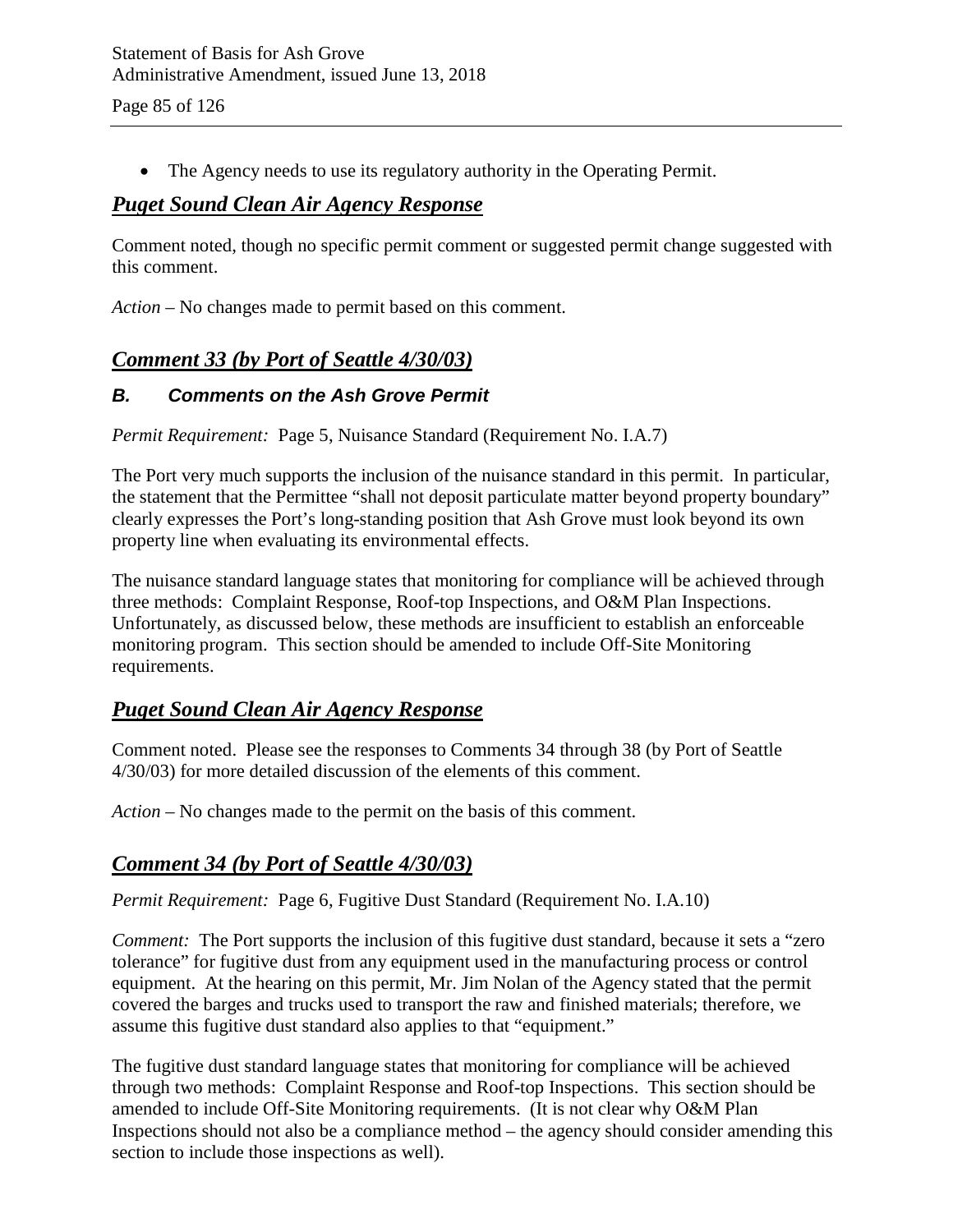Page 86 of 126

## *Puget Sound Clean Air Agency Response*

Comment noted but it is not clear if the draft version available to the public was used for this comment. Condition I.A.10 is part of the currently SIP approved version of the fugitive dust regulation and it does identify both Roof Top Inspections (Condition II.A.3) and O&M Plan Inspections (Condition II.A.4) as the required monitoring provisions which have been identified for this applicable requirement.

The comment that this requirement creates a "zero tolerance" for fugitive emissions is inaccurate with respect to both the previously SIP approved version of Puget Sound Clean Air Agency Regulation I, Section 9.15 and the currently implemented version of this regulation as found in the most recent Puget Sound Clean Air Agency regulations (see Condition I.A.13 of the permit). When the EPA approves the latest version of Regulation I, Section 9.15 into the Washington SIP, Condition I.A.13 of the permit will be the only Puget Sound Clean Air Agency requirement for fugitive dust that will be effective in the Ash Grove permit. At that point, Conditions I.A.9, I.A.10, and I.A.12 will be superceded and no longer in effect for this permit. Action by EPA on the update to the Puget Sound Clean Air Agency portion of the Washington SIP is expected to occur soon.

The compliance and project history for Ash Grove indicates that fugitive dust problems which have been identified have been corrected through improvements in equipment and operational practices. When fugitive dust is released from some piece of equipment that is normally contained, it is most often due to an upset and Ash Grove should respond to the condition appropriately, including efforts to minimize and reduce releases. The Agency believes the permit and the various plans implemented by Ash Grove will support that response.

*Action –* No change to the permit made based on this comment.

### *Comment 35 (by Port of Seattle 4/30/03)*

*Permit Requirement:* Page 31, Roof-top Inspections (Part II (A)(3))

*Comment:* Rooftop inspections are an amazingly crude and subjective way to measure an enforceable air quality requirement. As I understand it, this requirement basically consists of a company employee climbing up on the roof and peering around. The problems with such an approach are obvious. First, the inspection is limited to only that property contained within the facility boundaries (see footnote 1). Thus, on its face it fails to be a reliable indicator of compliance with the off-property nuisance standard. Second, the requirement does not specify when the inspection must take place. As the Agency knows very well, Ash Grove's harmful emissions are extremely dependent on such factors as plant operations and weather conditions. Ash Grove can simply select a time for its inspection when everything is working perfectly. Third, the emissions may not be visible to the naked eye, but can still be harmful when they accumulate over time.

At a minimum, the Agency should require that the inspections happen at certain times, for example during upset conditions, or within one hour after a complaint is received, or every other Wednesday. In no event should the inspection take place when the facility is not operating.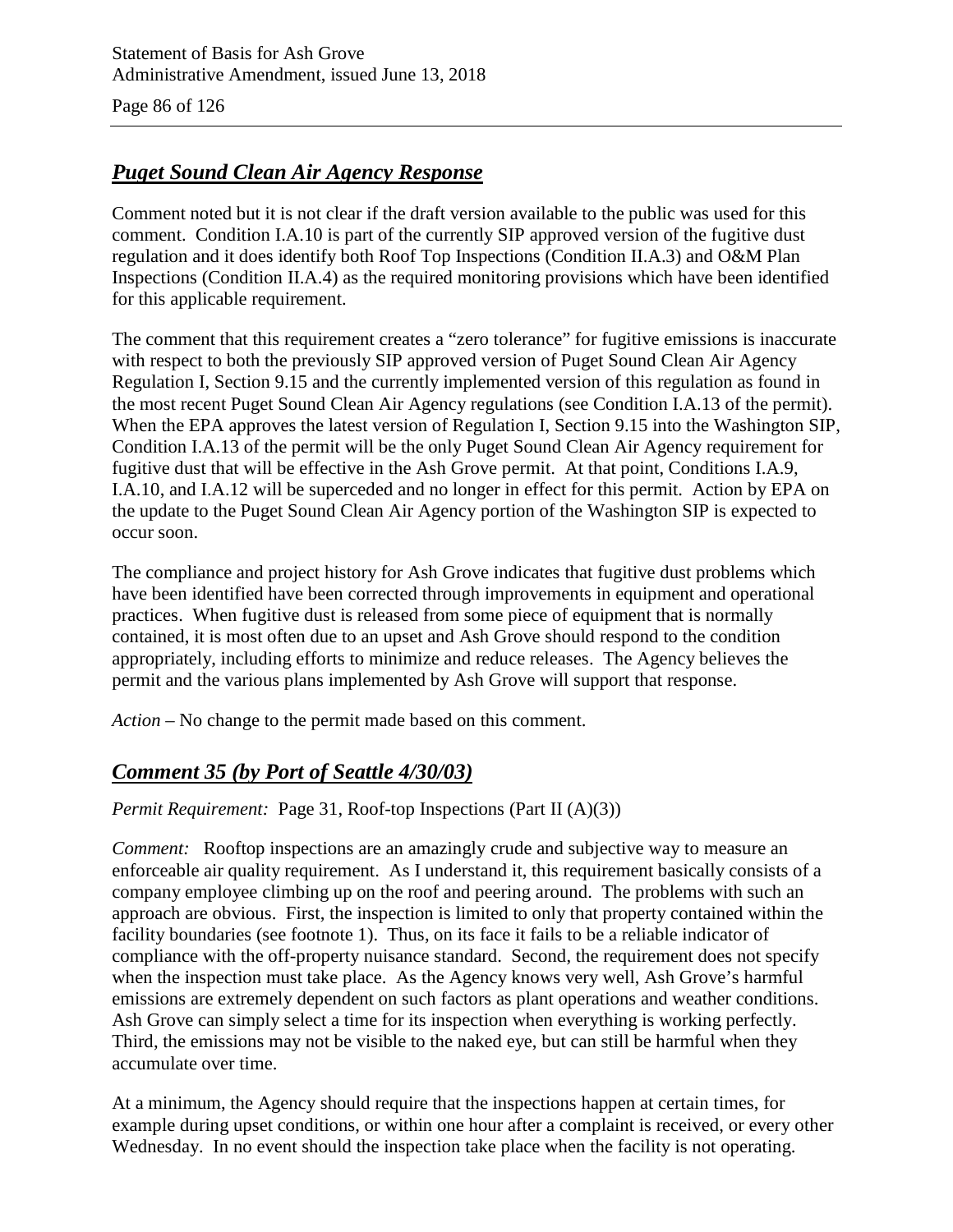Page 87 of 126

## *Puget Sound Clean Air Agency Response*

Comment noted. This monitoring is the same requirement used in several Title V permits for large sources. As a result of Title V, sources must now do significantly more monitoring and record keeping. Since the operating permit requires roof top monitoring in conjunction with general O&M inspections, plant-wide opacity monitoring, inspection for track out, and a complaint response program, significant efforts will be implemented to identify and respond to potentially problematic conditions within the plant. Each of these efforts, along with the ongoing Agency inspections, is believed to reasonably assure continuous compliance. Inspections are written for plant activities within the Ash Grove site since that is the scope of the permit and represents the operations and emissions for which Ash Grove is directly responsible.

Additionally, upsets or operational problems which could cause problem impacts offsite should be dealt with in a preventative and/or timely response at the source to correct the problem or minimize its impact. The compliance history documented for the site indicates that effective equipment operation and timely maintenance provide the most responsive corrective actions to problems.

The permit directly states in Condition II.A.1 that the observations must be made when the equipment is operating. Ash Grove will determine the specific schedule for required observations and it must meet the frequency and informational requirements specified by this permit. With regard to conducting scheduled observations during upsets or following complaints, it is the expectation of this Agency that Ash Grove will be responding to an upset to correct the problem or that it will be investigating the complaint once it is received, rather than scheduling routine compliance monitoring observations. Complaint response activities will be included in the monthly reports required by the permit anyway [see Comment 45 (Port of Seattle 4/30/03)].

*Action –* No change made to the permit based on this comment.

## *Comment 36 (by Port of Seattle 4/30/03)*

*Permit Requirement: Page 31, O&M Plan Inspections (Part II (A)(4))* 

*Comment:* This is the second "monitoring method" that is intended to determine whether nuisance emissions have occurred. However, the sole purpose of this inspection method is to make sure that the equipment is working correctly. Obviously, the equipment that is in place is not adequate to prevent nuisances, or there wouldn't be continuing complaints. Thus, although it is certainly a good idea to make sure the equipment is working, this is an insufficient measure of compliance success in the case of the nuisance standard.

## *Puget Sound Clean Air Agency Response*

Comment noted.The O&M plan inspection requirement identified in the draft permit covers both the operation of equipment and other activities associated with potential fugitive dust emissions. The compliance history discussed in the draft statement of basis indicated that many of the fugitive dust violations (cited as either fugitive dust or nuisance violations) for the plant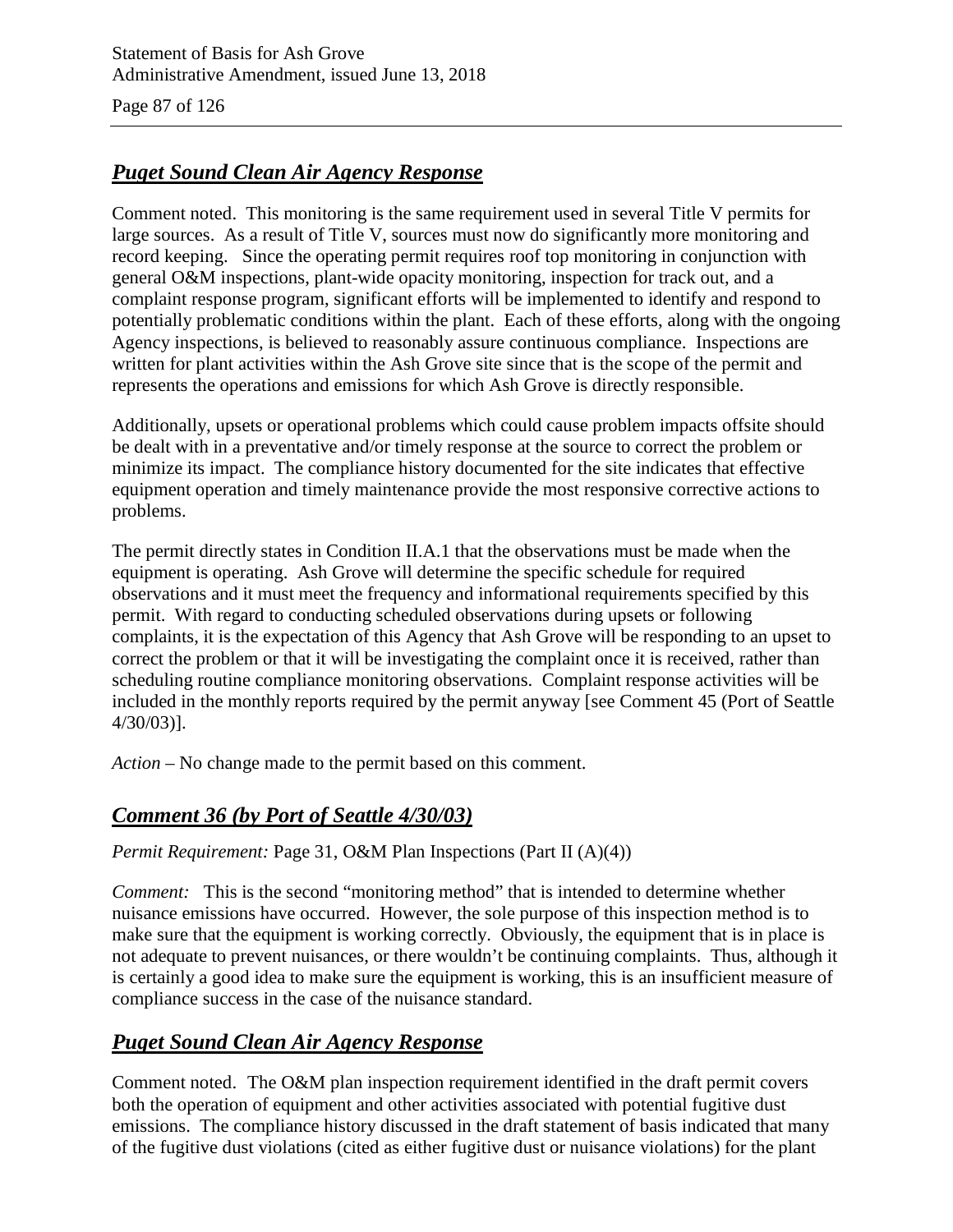resulted from equipment not being operated correctly. In some of those enforcement cases, additional equipment or equipment improvements or improved O & M procedures were part of the resolution. At the present time, the Agency believes that the equipment onsite is adequately designed and that compliance will be maintained through a commitment from Ash Grove to effectively follow their O&M plan.

*Action –* No change made to the permit based on this comment.

## *Comment 37 (by Port of Seattle 4/30/03)*

### *Permit Requirement:* None

*Comment:* As should be clear from the above discussion, what is missing from the permit is a reliable, non-subjective measurement of non-compliance with the nuisance standard. In other words, what is missing is an Off-site Monitoring Program for both fugitive dust and nuisance emissions.

It is our understanding that the Draft Permit does not include such an off-site monitoring program because the existing state and federal rules do not establish a standardized testing method. However, we encourage the Agency to view this as an opportunity to exert leadership, not as an insurmountable hurdle. We believe strongly that what is needed at this point is an independent research program to answer the question, to the extent possible, of what is source of deposition on neighboring properties. This research program should be headed by the Agency, but should involve the participation of affected neighbors, to assure that the outcome is acceptable to all parties.

We propose that the following language be added to Part II.A.

### *II.A.6 Off-Site Monitoring Program*

Within 90 days of the permit effective date, Ash Grove shall submit its plan for an Off-Site Monitoring Program to measure the quality and quantity of fugitive dust emissions and nuisance emissions on adjacent properties. At a minimum, the plan will describe the sampling locations, sampling frequency and duration, quality assurance and analytical methods, and reporting formats to be used. Sampling events shall be spread adequately to account for seasonal variations. There must be adequate number of samples collected to ensure statistical significance.

## *Puget Sound Clean Air Agency Response*

Comment noted and the Agency disagrees with the technical and regulatory premise of this request. Although there is an old Washington Department of Ecology fallout standard that was promulgated prior to the federal EPA program for ambient standards, there is currently no approved state method for sampling. This old fallout standard was supplanted by the current federally supported suspended particulate ambient standards.

The ambient air in the vicinity of the Ash Grove plant is a shared resource and any measured pollutant concentrations which are observed from any ambient monitoring technique would reflect the impacts of Ash Grove, Port operations, operations by Port tenant business, and others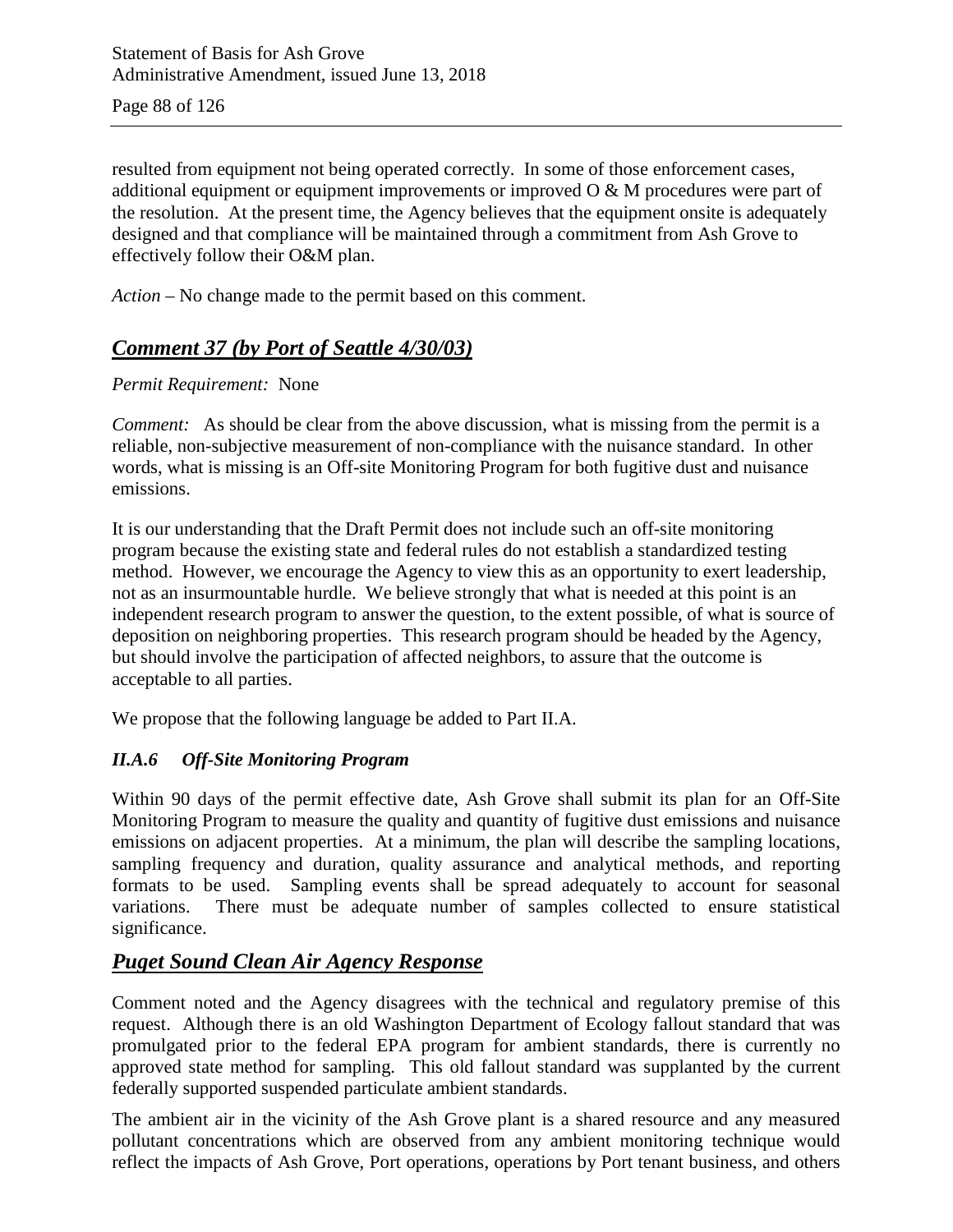beyond the immediate vicinity. Even if such a requirement was appropriate, the Agency is not aware of any reasonably available monitoring technology and strategy which will answer the question posed by the Port.

There are no outstanding violations which would support a compliance plan to be attached to this permit. The level and frequency of monitoring identified in the permit is based on the compliance history and potential for violations.

*Action –* No change made to the permit based on this comment.

### *Comment 38 (by Port of Seattle 4/30/03)*

The Agency, in conjunction with affected property owners selected by the Agency (hereafter, the "Off-Site Monitoring Program Taskforce") shall review and comment on the draft proposal. Ash Grove shall incorporate all reasonable comments made by the Taskforce. The Agency shall determine what is reasonable.

Within 30 days after the plan for the Off-Site Monitoring Program has been finalized, Ash Grove will begin conducting the prescribed monitoring.

After one year of monitoring, the Agency and the Taskforce will reconvene to review the results. At that time, the Agency may request changes to the Off-Site Monitoring Plan. These changes shall be incorporated, and a new version of the plan developed and implemented. Monitoring under the revised protocol shall then continue for one additional year.

Within 60 days after the cessation of monitoring, the Permittee shall submit a final report to the Agency. The final report shall summarize the results of the monitoring and identify the likely sources of fugitive dust or other air contaminants impacting neighboring properties.

Alternately, the last paragraph (reporting requirements) could be put into Part II(C).

### *Puget Sound Clean Air Agency Response*

Comment noted. Please see response to Comment 37 above, regarding offsite monitoring as an element of an air operating permit. Additionally, the concept of establishing a task force through air operating permit conditions is inconsistent with the relevant regulations. The permit must identify all applicable air regulatory requirements and identify the monitoring, recordkeeping, and reporting necessary to reasonably assure continuous compliance by the source. The Agency believes the permit conditions should focus on plant operations rather than offsite impacts.

*Action –* No change made to the permit based on this comment.

### *Comment 39 (by Port of Seattle 4/30/03)*

*Permit Requirement:* Page 30, Complaint Response, Third Bullet (Part II.A(2))

*Comment:* As an initial matter, many aspects of this Compliant Response section are positive, and we are hopeful that including them as permit requirements will create consistency and accountability in what has, up to now, been a purely voluntary effort on the part of Ash Grove.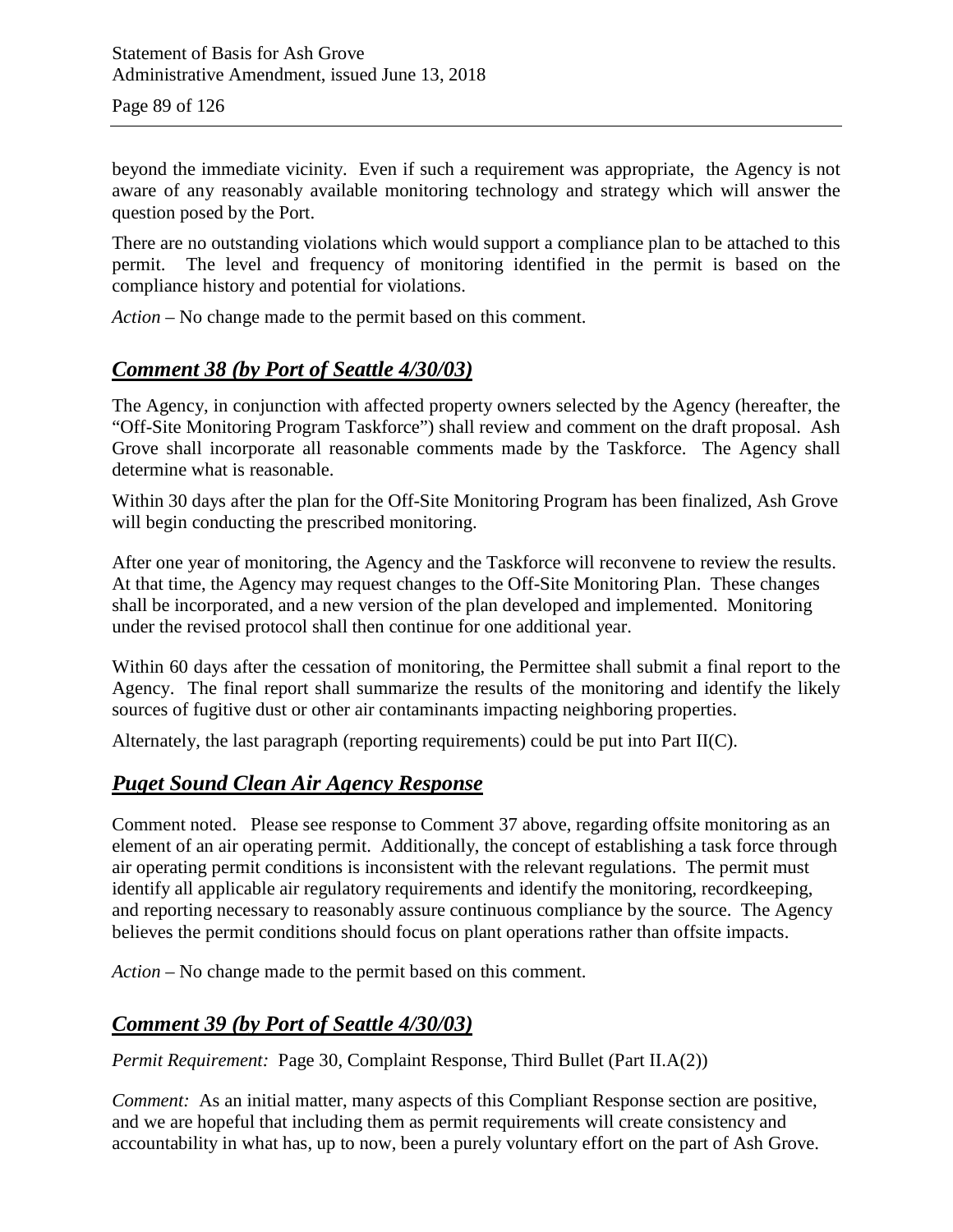Page 90 of 126

We would like to comment on the third bullet ("criteria and methods for establishing whether Ash Grove may be the source of fugitive dust.") As discussed above, the Port is unconvinced of the wisdom of having Ash Grove itself determine what should be the criteria. We respectfully suggest that the final report of the Off-Site Monitoring Program (discussed above) be used to establish this. Although this approach has the disadvantage of postponing for several years the establishment of these criteria, it has the benefit that the eventual outcome will be acceptable to all, rather than a source of continuing disagreement and controversy.

## *Puget Sound Clean Air Agency Response*

Comment noted. Please see Comment 41 for a response to the comment on the Complaint Response provisions of the permit. Please see Comment 37 and 38 for a response to the proposed offsite monitoring program comment.

*Action –* No changes made to the permit based on this comment.

## *Comment 40 (by Port of Seattle 4/30/03)*

*Permit Requirement:* Complaint Response, Missing bullet

*Comment:* The Complaint Response section in the

Lafarge permit states that the Complaint Response Program must include an element for "actions for addressing complaints and their causes." The deletion of this element from the Ash Grove permit lets them off the hook completely. Without it, Ash Grove need only record and investigate complaints -- they never have to DO anything about it. This is a very, very significant omission and should be corrected.

## *Puget Sound Clean Air Agency Response*

Comment noted and the Agency disagrees with the comment. The language in Condition II.D.6(d) requires a record of the investigation efforts and basis for conclusions reached on that complaint. Condition II.D.6(e) requires a record of any corrective action taken as a response to a complaint. Please see response to Comment 43 (by Port of Seattle 4/30/03) for more discussion.

*Action –* No changes made to the permit based on this comment.

## *Comment 41 (by Port of Seattle 4/30/03)*

*Permit Requirement:* Page 30, Complaint Response, Fifth bullet (Part II.A(2))

*Comment:* The fourth bullet requires that "investigations shall be initiated within 3 working days." This should be changed to read "conducted within 3 working days." In addition, a parallel change would need to be made to the last sentence on page 30.

This suggested change is the language in the Lafarge permit, and there is no reason why Ash Grove should be allowed a more lenient standard (in fact, just the opposite). Complaining persons should not have to wait 3 days to get an initial response from the company.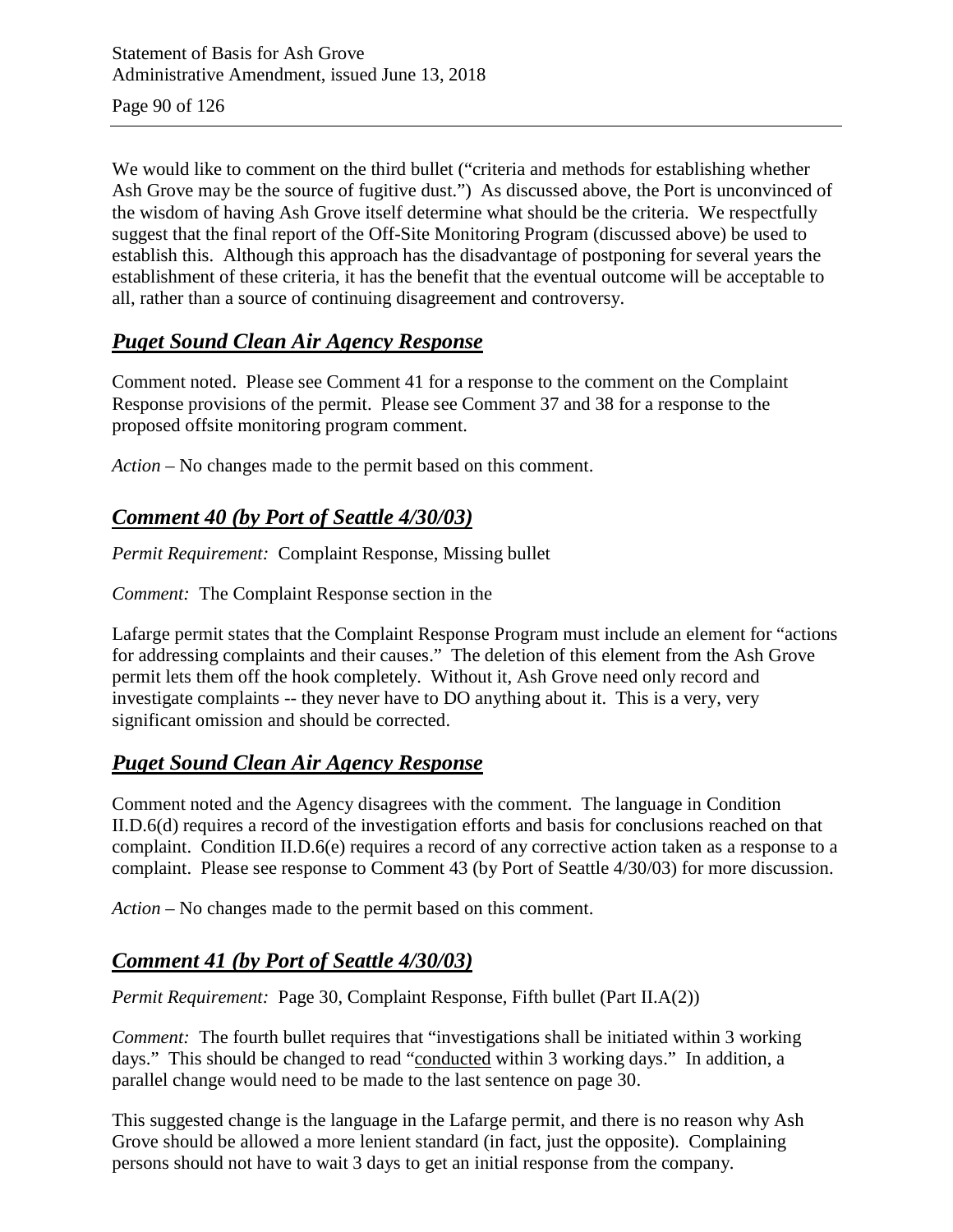Page 91 of 126

## *Puget Sound Clean Air Agency Response*

Comment noted and the Agency agrees with the comment in general. The Agency disagrees with the premise that an investigation should be completed within 3 working days because some investigation activities cannot be completed within that period of time. For example, if samples were collected for analysis, results may not be available within that period of time. Additional information from other entities may be requested but not available within that time frame.

In response to this comment, the Agency is revising the complaint response provisions of the permit to require an investigation be initiated within 1 day of receipt of the complaint [see Comment 45 (by Port of Seattle 4/30/03) for revised Condition II.A.2 language]. The permit originally used the term working day, but it is not clear that the word "working" is needed. If the plant is running on a weekend, the Agency would consider that a working day for Ash Grove and the complaint response program should provide the ability for Ash Grove to receive complaints on those days and begin an investigation and/or response as appropriate. Ash Grove's complaint response plan can more specifically define "receipt" of complaints and its initial steps to "investigate" the complaint.

The Agency acknowledges the concerns expressed by Ash Grove regarding the ability to determine whether each complaint is attributable to Ash Grove since it has no control over the timeliness or level of detail they receive in a complaint [see Comment 16 (by Ash Grove 1/31/03]. It is useful for all citizens that will use the complaint response provisions described in this permit to remember that the timeliness and level of detail provided with the complaint will enhance the ability of Ash Grove to investigate and respond in an appropriate manner. At the same time, it is the responsibility of Ash Grove to identify for the complainants what types of information they would like to receive which will make their investigation and response more productive.

*Action –* Change made to the permit as discussed above.

## *Comment 42 (by Port of Seattle 4/30/03)*

*Permit Requirement:* Page 30, Complaint Response, Fifth Bullet (Part II.A(2))

*Comment:* The Lafarge permit also contains certain criteria for when investigations should be initiated, which have been deleted from the Ash Grove permit. These should be reinstated. Please insert the following language at the end of the fifth bullet:

*Investigations shall include potential sources within Ash Grove's facility, considering the following circumstances:*

*1) Emissions that are, or likely to be, injurious to human health, plant or animal life, or property, or which unreasonably interfere with enjoyment of life and property;*

*2) Fugitive dust emissions or evidence of inadequate fugitive dust control measures;*

*3) Evidence of fallout materials and any physical or chemical associations with plant-site activities;*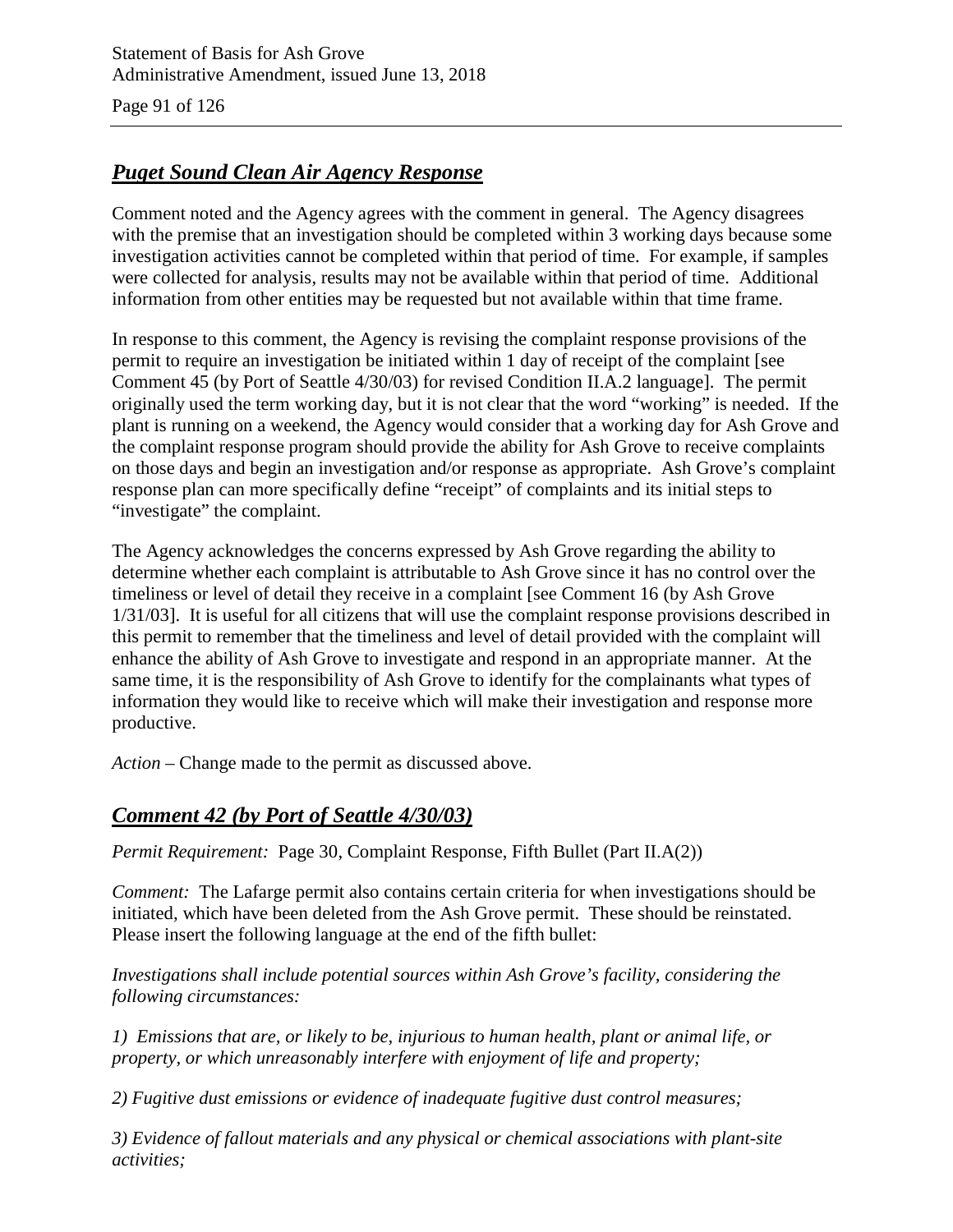Page 92 of 126

*4) Materials tracked onto paved roads open to the public;*

*5) Emissions of odor-bearing air contaminants;*

*6) Equipment operating in such a manner as can reasonably be expected to contribute to emissions that can result in fallout complaints;*

*7) Emissions due to startup, shutdown, malfunction or emergencies as defined in WAC 173-400- 107 or WAC 173-401-645;*

*8) Emissions caused by non-compliance with applicable requirements of this permit; and*

*9) Any complaints relating to other applicable requirements of this permit.*

## *Puget Sound Clean Air Agency Response*

Comment noted. The elements of a complaint response program are different from the draft Lafarge document yet not in significant ways [see Comment 31 (by Port of Seattle 4/30/03) regarding the relationship between a draft permit for Lafarge and a draft permit for Ash Grove]. It is important to consider the entire complaint response provisions included in the Ash Grove permit. Conditions II.A.2, II.C.10, and II.D.6 represent the monitoring, reporting, and recordkeeping provisions of the complaint response efforts, respectively. The draft Ash Grove permit had less prescriptive language regarding the elements of an investigation than identified in the draft Lafarge document, but the program Ash Grove must develop for compliance with this permit has to identify the criteria and methods used to establish whether Ash Grove may be the source of fugitive dust or other air contaminant impacts on neighboring property. The program is a part of the O&M plans for the facility and must be reviewed and updated annually. Failure to follow the program as identified in the program included in the O&M plans for the facility will be considered a deviation from the permit. The elements of all three conditions included in the permit for complaint response reflect that fact.

There are three reasons for a less rigid or prescriptive description of the scope of investigation in response to a complaint:

- The complaint response plan needs to respond to all air quality related complaints and can not presume in advance the full range of complaints that may be received. The program needs to be broad enough and flexible enough to deal with unexpected complaints.
- If some aspect of Ash Grove's complaint response program were deemed inadequate based on a review of the complaint response records or other information available to the Agency or the public, feedback to Ash Grove could address the adequacy and possible need to update the program.
- When the program is updated in the future, it is desirable to have it be done without necessitating an operating permit modification. Including more specific language in a permit may lead to more permit modifications.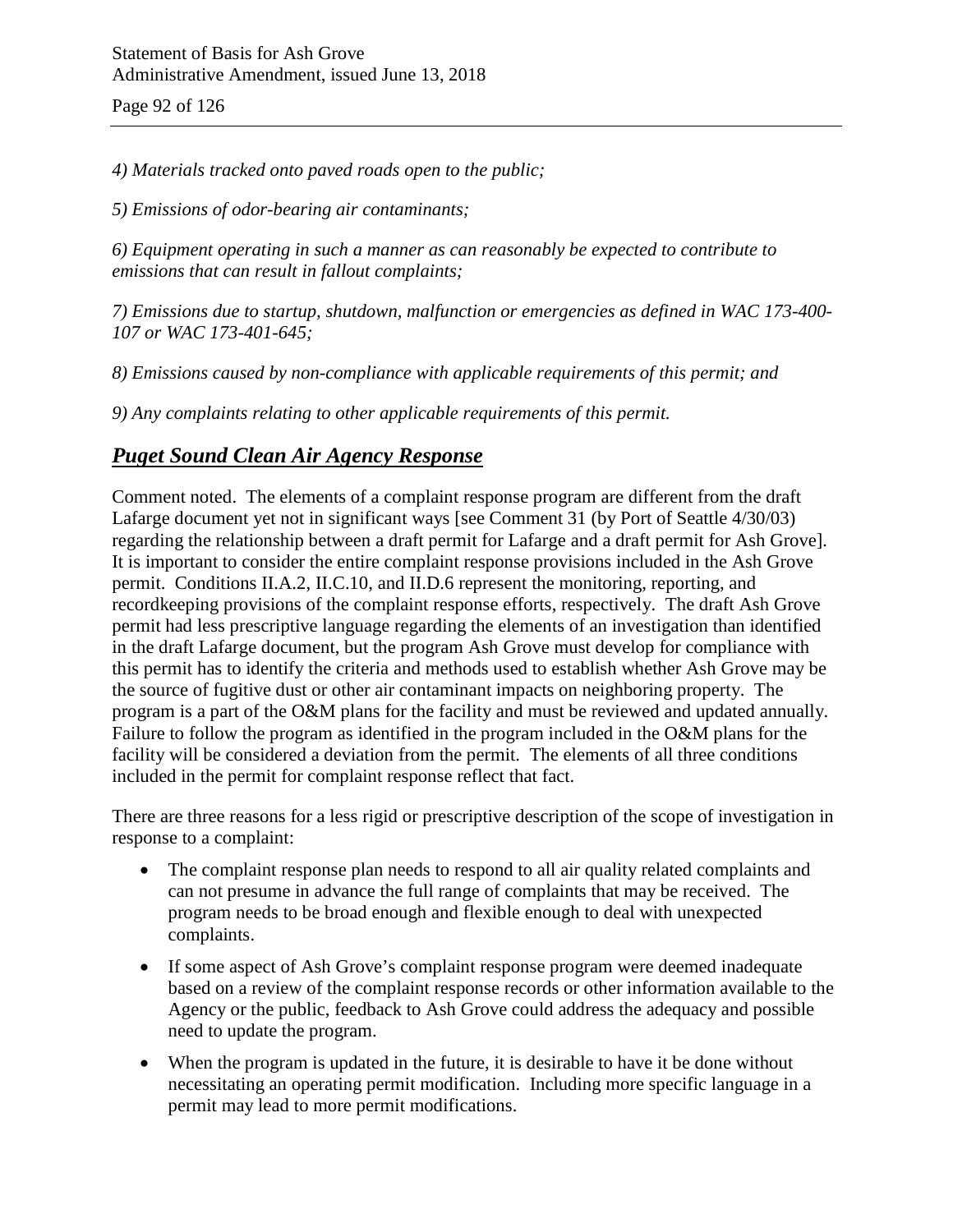In the Ash Grove permit documents, an investigation is required for every complaint. The adequacy of the investigations will be available for review based on the records kept and the reports that must be submitted regularly.

*Action –* No changes made to the permit on the basis of this comment.

## *Comment 43 (by Port of Seattle 4/30/03)*

*Permit Requirement:* Page 30, Complaint Response, Last paragraph

*Comment:* This paragraph states that "[i]f Ash Grove determines that emissions from its plant unreasonably impacted neighborhood properties…." On the other hand, the Lafarge permit simply states that "[i]f Lafarge identifies its plant as the source contributing to air pollution complaints …." This is a very significant difference. For one thing, the use of the word "unreasonable" is subjective – how can Ash Grove determine whether someone else is being "unreasonably impacted"? Moreover, the Lafarge language only requires that Lafarge "contribute" to the complaints, while Ash Grove's language could be interpreted to require a more direct cause/effect relationship. We suggest you substitute the Lafarge language. An alternate idea is to have the Taskforce tasked with coming up with criteria/triggers for what is "unreasonable."

### *Puget Sound Clean Air Agency Response*

Comment noted – please see Comment 42 (by Port of Seattle 4/30/03) response for discussion of the relationship between the draft Lafarge operating permit and the draft Ash Grove operating permit.

This comment implies that most complaint communication to Ash Grove and response by Ash Grove to that complaint is a real time phenomenon. The history with the facility indicates that this is rarely the case and Ash Grove must determine if it is possible or probable that a complaint relates to its plant operation.

The complaint response program, as revised based on comments to the draft permit, provides adequate checks and balances. The three conditions which address this program (Conditions II.A.2, II.C.10, and II.D.6) will provide the following information:

- For each complaint, what investigation efforts were made and what is the basis for the conclusion reached by Ash Grove? [Condition II.D.6 (d)]
- For each complaint, what corrective action (if any) was taken? [Condition II.D.6(e)]

The records maintained by Ash Grove under this program allow the review of the record relating to all complaints. This information may also trigger other actions and responses under Conditions II.A.3, II.A.4, and II.A.5 of the permit.

Another aspect of the program which is open to review is the complaint response timeliness. If someone files a complaint with the plant indicating that a nuisance related event is occurring at the time of the complaint and the plant waits for 1 day to begin its investigation (as the revised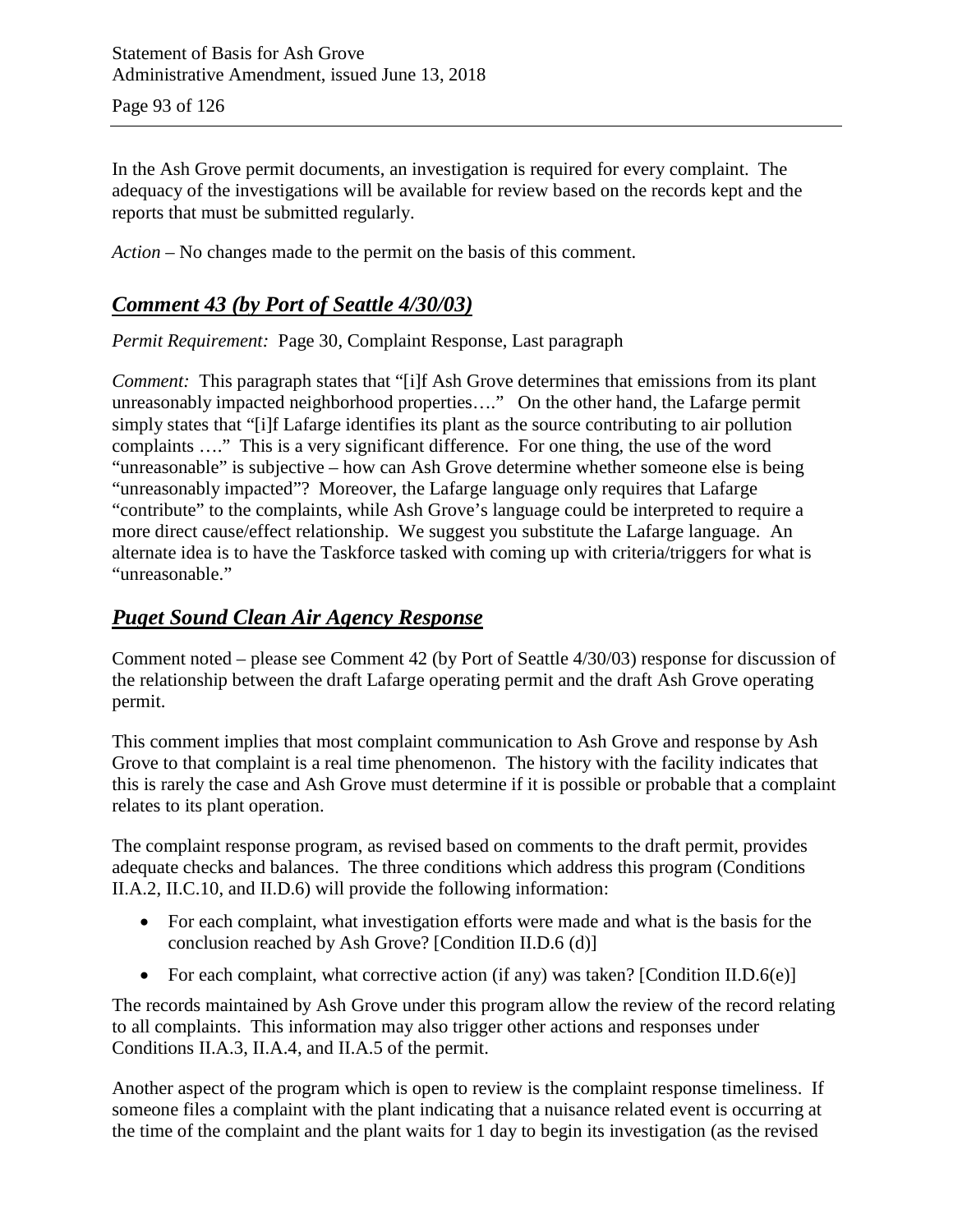Page 94 of 126

permit conditions allow), then it will be difficult for Ash Grove to claim a time lapse as a contributing factor to the inability to reach a determination of its role (if any) in the complaint.

*Action –* No changes made to the permit based on this comment. However, please see Comment 45 (by Port of Seattle 4/30/03) for revisions to the complaint response program elements as a result of other comments.

## *Comment 44 (by Port of Seattle 4/30/03)*

*Permit Requirement:* Page 30, Complaint Response, Last paragraph

*Comment:* This paragraph requires that Ash Grove "eliminate the problem" within 24 hours. This seems to be not quite reasonable when the "problem" is a complaint, and may create a disincentive to taking appropriate action. The company should also have the option of taking other corrective action, even if the result is not the "elimination" of the problem, or it doesn't happen within 24 hours. For example, a positive solution might be for them to clean our parking lot, even though that doesn't eliminate the problem, but simply temporarily mitigates a symptom. We suggest the following change:

*Ash Grove shall either:*

*1) eliminate the problem within 24 hours of identification or*

*2) report a deviation…., or*

*3) within 3 days of identification, obtain written agreement to an alternate course of action from the complaining party, and subsequently implement that course of action.*

### *Puget Sound Clean Air Agency Response*

Comment noted. Please see response to Comments 42 and 43 (Port of Seattle, 4/30/03) for related responses.

Note – the suggested language would not be appropriate for an operating permit. If Ash Grove needs to correct a problem within 24 hours, then it either needs to correct the problem or report a deviation and explain why it did not meet that requirement. The comment suggesting a third party may negotiate a compliance agreement with the source is not acceptable to this Agency as an appropriate response to permit deviations.

*Action –* No change made to the permit based on this comment.

## *Comment 45 (by Port of Seattle 4/30/03)*

*Permit Requirement:* Page 41, Complaint Response Reporting (Part II.C (10))

*Comment:* For completeness, this requirement should be re-written as follows:

*Ash Grove shall submit in writing …a report documenting*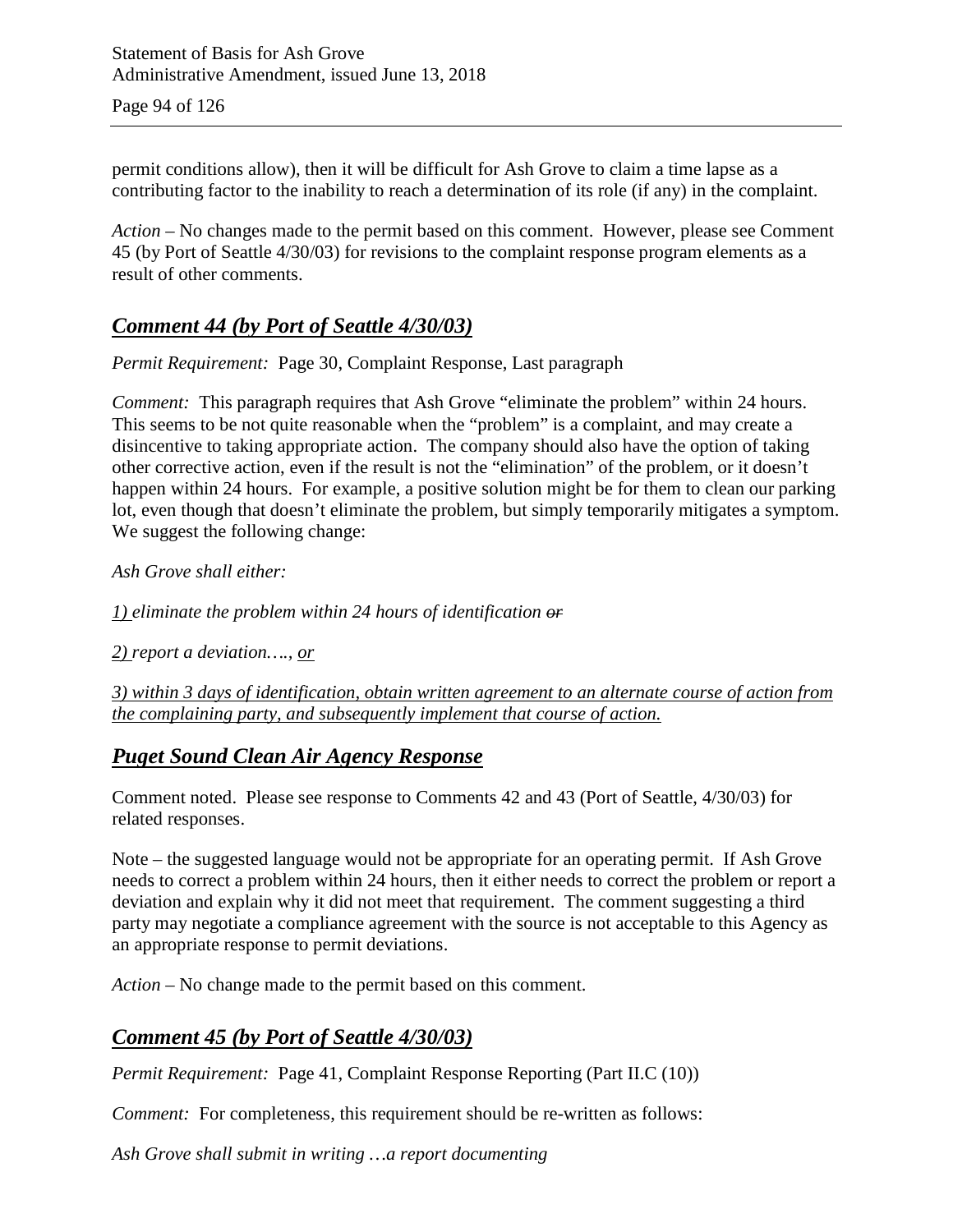Page 95 of 126

*1) complaints received that are determined not to be attributable to Ash Grove operations;*

*2) complaints received that are determined to be attributable to Ash Grove operations that trigger corrective action; and*

*3) complaints received that as well as those that are determined to be attributable to Ash Grove operations that did not trigger corrective action.*

### *Puget Sound Clean Air Agency Response*

Comment noted and the Agency agrees that a more complete Complaint Response Report is appropriate for this permit. A monthly report identifying all complaints received will be required in the final permit.

*Action –* Change made to the permit as discussed above. See revised conditions (Conditions II.A.2 and II.C.10) of the permit relating to complaint response below.

#### **II.A.2 Complaint Response**

Ash Grove shall develop and implement an Air Pollution Complaint Response Program as part of the O&M Plan required by Regulation I Section 7.09(b). The Complaint Response Program shall be annually reviewed and updated along with the O&M Plan. This Program shall include:

- An Ash Grove local contact person and a 24-hour telephone number;
- Complaint forms available to the public;
- Criteria and methods for establishing whether Ash Grove may be the source of fugitive dust or other air contaminant impacts on neighboring property;
- Format of communicating results of investigations and advising complainants of Ash Grove's corrective actions and preventive maintenance;
- Ash Grove shall record air pollution complaints (including those forwarded to Ash Grove from this Agency) and findings of investigations as provided in Condition II.D.6. Investigations shall be initiated within 1 3 working days of receipt of a complaint. Complaint investigations shall include efforts to contact the complainant, to inspect the conditions described in the complaint, to determine whether the Seattle plant sustained a malfunction or other operating or site conditions that might have generated abnormal levels of fugitive emissions, and to determine the wind speed, direction and/or other meteorological conditions during relevant times preceding receipt of the complaint.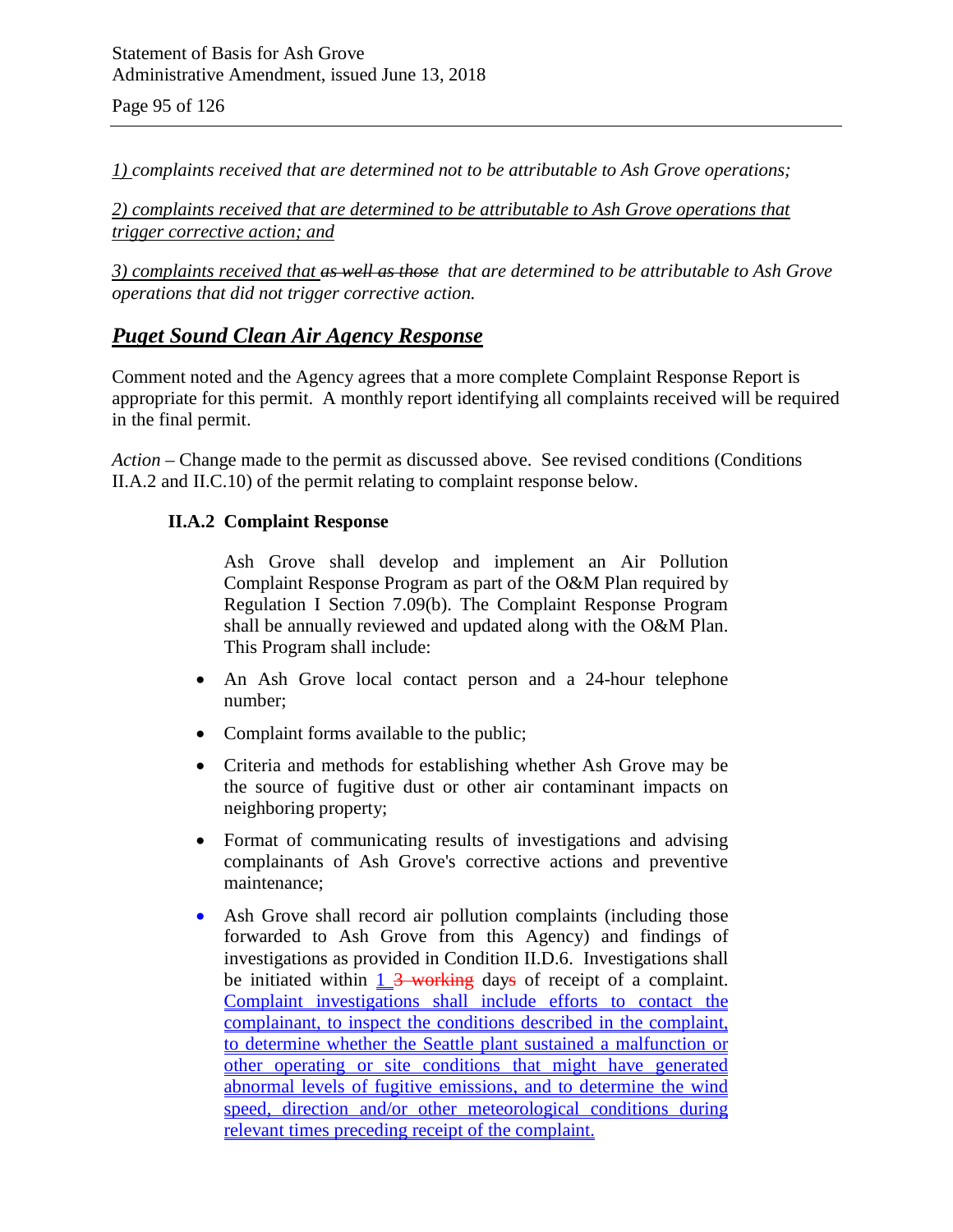Page 96 of 126

If Ash Grove determines that emissions from its plant unreasonably impacted neighboring properties Ash Grove shall either eliminate the problem within 24 hours of identification or report a deviation as provided in Condition II.C.2. Ash Grove also shall report as a deviation any failure to initiate investigation of a complaint within  $1\frac{3}{2}$  working days of receipt of the complaint.

[WAC 173-401-615(1), 10/17/02]

#### **II.C.10 Complaint Response Reporting**

Ash Grove shall submit in writing to Puget Sound Clean Air Agency a report documenting all complaints received with a summary of the nature of the complaint, the conclusion of the investigation, and any corrective action taken in response. that are determined not to be attributable to Ash Grove operations as well as those that are determined to be attributable to Ash Grove operations yet did not trigger corrective action. This report shall be submitted no later than 30 days after the end of the month during which this condition occurred. In the event there are no reportable events, Ash Grove shall include a statement to that effect, as identified in Section II.C.1 of this permit.

[WAC 173-401-615(3) (10/17/02)]

#### **II.D.6 Complaint Response Recordkeeping**

Records for complaints received concerning odor, fugitive emissions or nuisance conditions must contain the following information:

- a) Date and time of the complaint,
- b) Name and address of the person complaining, if known,
- c) Nature of the complaint,
- d) Investigation efforts and the basis for conclusions reached regarding the complaint, and
- e) Date, time and nature of any corrective action taken.

[Puget Sound Clean Air Agency Regulation I, Section 7.09(b)(6), (10/6/97)] [Puget Sound Clean Air Agency Regulation I, Section 7.09(b)(6), 9/10/98, (State Only)] [WAC 173-401-615(2)(a) (10/17/02)]

### *Comment 46 (by Dave & Erin Simkus 3/25/03)*

Dave and Erin Simkus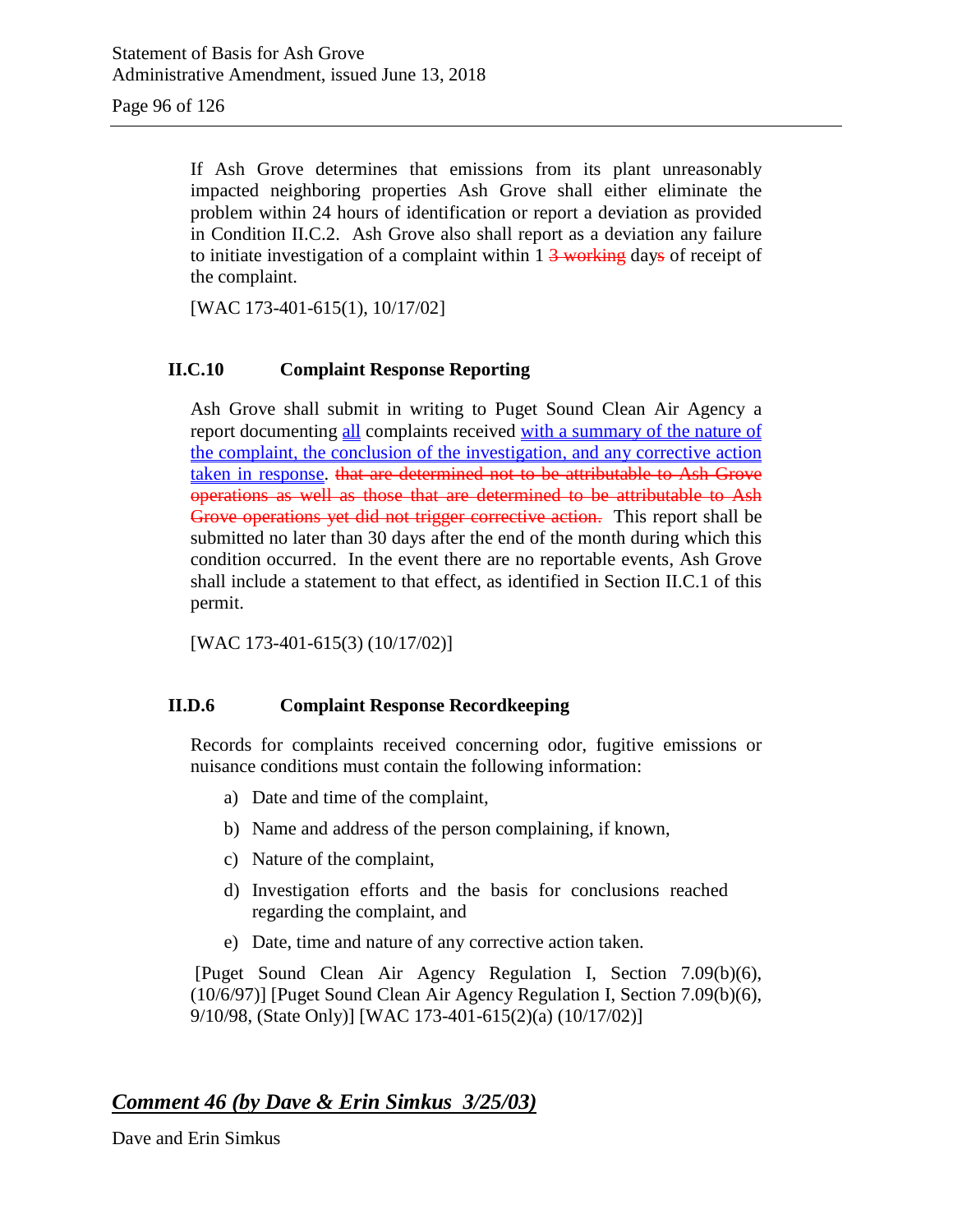Page 97 of 126

### March 25, 2003

- Boat owner at Harbor Island Marina.
- Requests off-site boat and rooftop inspections by independent third party.
- Include barges and unloading in I.A.I0 on page 6.
- Cover conveyers from barges.
- Have Task Force set criteria for source of fugitive dust.
- Task Force include Ash Grove, Lafarge and neighbors.
- Ash Grove should not be allowed to define "unreasonably" on page 307.
- Remove "unreasonably", it is too vague, if impacting neighbors it's a problem.

## *Puget Sound Clean Air Agency Response*

Comments noted and are similar to comments made by the Port of Seattle (4/30/03).

*Action –* Please see responses to Comments 32 through 45 (by Port of Seattle 4/30/03) and the changes made to the permit based on those comments.

## *Comment 47 (by Lee & Dan Rees 4/9/03)*

### LEE & DAN REES

April 9, 2003

- Written comments not at public hearing.
- Boat owners at Harbor Island Marina.
- Ash Grove's cement dust has increased over last ten years.
- Complained to Ash Grove and Agency.
- The most severe discharges are periodic and leave a residue that is extremely difficult to clean off of fiberglass boats. "Grit" jams wenches and instruments, and can not rinse off but must scrub with chemical cleaners. Cleaners removes wax finish. Dust discolors and eats decks.
- Ash Grove claims dust is not from their plant. Sample analysis takes 3-4 weeks
- Nuisance Standards in I.A.7 is wholly insufficient.
- Need following:
	- o Require three continuous monitors near marina to detect discharges.
	- o Streamline timely tests for fingerprinting residue and source in plant.
	- o Ash Grove fix damages due to their discharges.

## *Puget Sound Clean Air Agency Response*

Comments noted and are similar to comments made by the Port of Seattle (4/30/03). Note – in the past investigations conducted by inspectors from this Agency when samples were collected, the important time element was not sample turnaround for results but the proximity to the release event which created a deposit for sampling (i.e. Is the sample fresh?).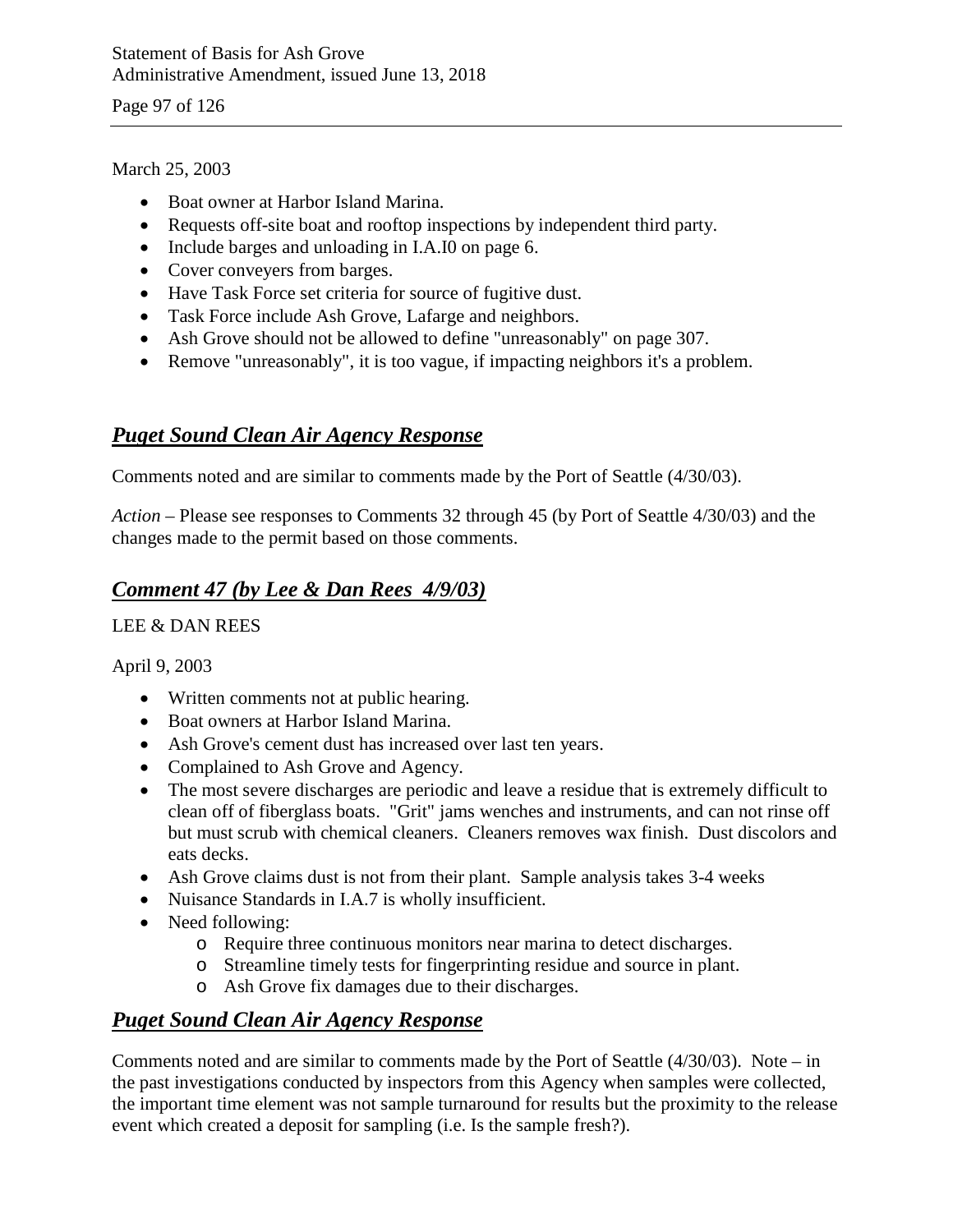*Action –* Please see responses to Comments 32 through 45 (by Port of Seattle 4/30/03) and the changes made to the permit based on those comments.

## *Comment 48 (by Bruce Andre, Ponchos'Legacy LLC 4/30/03)*

The following is a summary of written comments provided by Mr. Andre:

- Since hearing two major kiln upsets causing clinker dust on our property.
- Reported to PSCAA and Ash Grove.
- 4/2/03 kiln upset, blew hot ash with south wind. Videoed event. Jerry Brown offered car cleaning. Ash Grove estimates 30-days to pay.
- $\bullet$  4/13/03 kiln upset, not turning 4/14/03. Lots of clinker dust on our roof. Jerry Brown said lost kiln "ID Fan". Videoed April 14th. He inspected our roof, took samples and asked what they could do for us. Our roofer is meeting with Jerry Brown for an acceptable cleaning method. Jerry said water spraying of kiln for operational reasons, not for suppression of fugitive dust. Water was turned off after event.
- 4/29/03 complaint to Agency of odor from Ash Grove. The wind changed to south blowing directly from Ash Grove. Complainant felt that this specific complaint was incorrectly being grouped with complaints focused on Lafarge.

### *Puget Sound Clean Air Agency Response*

Comment noted, though these comments are not specific to the permit or changes suggested to the permit. The comment with respect to possible misclassification of complaints is acknowledged. No specific enforcement action was taken by the Agency with respect to the events Mr. Andre discusses.

*Action –* No changes made to the permit based on this comment.

## *Comment 49 (by Bruce Andre, Ponchos' Legacy LLC 4/30/03)*

The following is a summary of written comments provided by Mr. Andre:

- Owner of Legacy, employee of International Belt & Rubber Supply Inc, north of Ash Grove. Has a great deal of personal knowledge and understanding of Ash Grove. International Belt and Rubber did not complain about fallout because of contracts. Requested Ash Grove clean roof after Port had their roof cleaned
- Provides details of historical fallout problems from his perspective.
- Legacy cleaned clinker off roof 8/16/02 and complained to Ash Grove.
- Ponchos' Legacy damaged their roof while trying to clean it.
- Legacy invoiced Ash Grove for roof repairs (\$5,500) and Ash Grove stopped contracts Legacy (~\$300,000/year).
- Chronological records of correspondence and actions: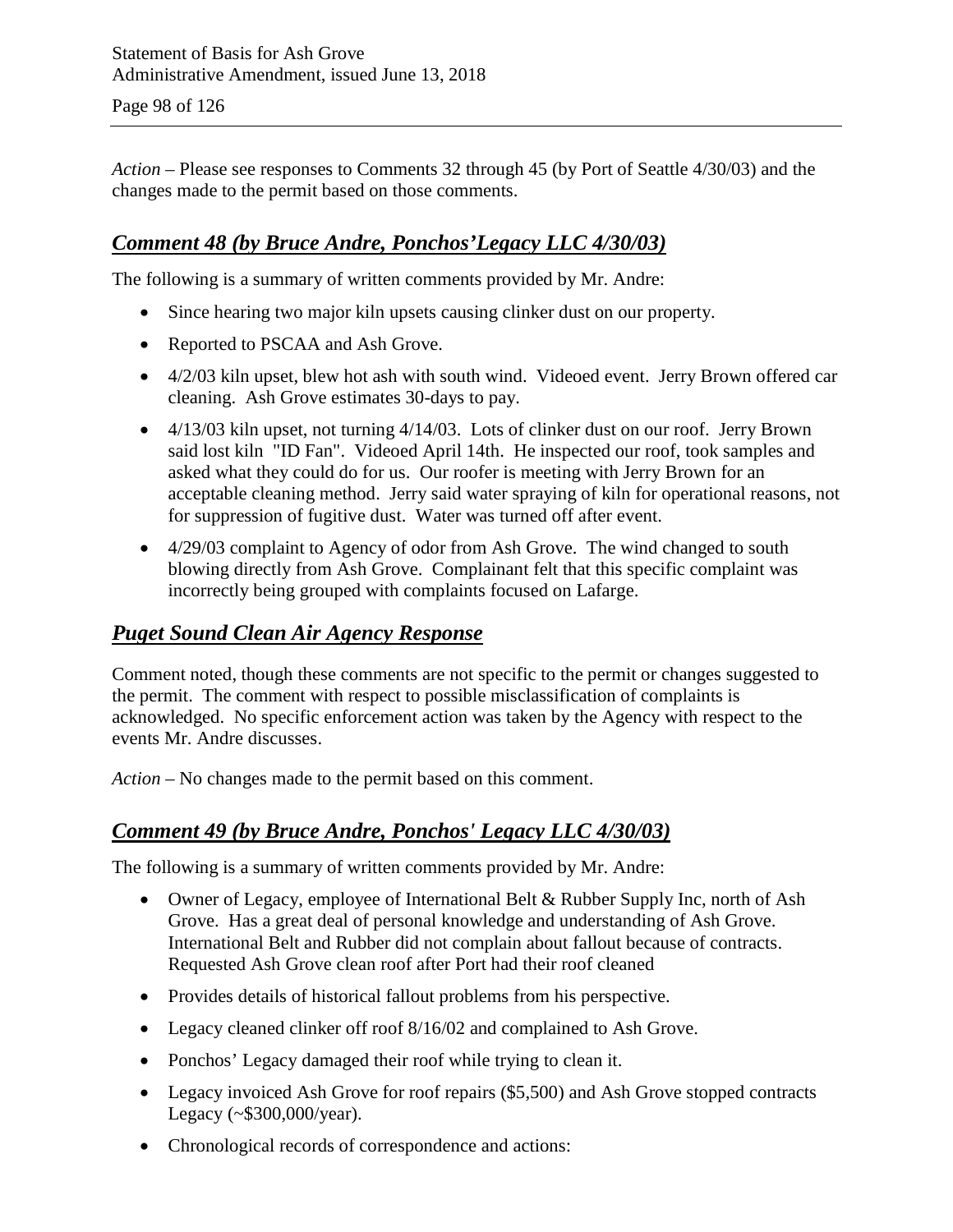- o 10/2/89 Ash Grove paid Elliot Bay Investments \$6,616 for roof repairs without liability.
- o 2/9/94 Ash Grove mitigated impacts to John Harvey's roof.
- o 9/19/95 Agency describes Port samples that CTL found clinker.
- o 7/17/96 Ash Grove's corrective action included;
	- Enclosing 531.030 conveyor with plastic wrap,
	- Enclosing 471.170 conveyor with plastic wrap, and
	- Designing kiln leaf seals.
	- Ash Grove reiterates efforts to be a "good neighbor."
- o 8/30/96 EPA to Port indicates enforcement is PSCAA's.
- o 10/7/96 Thomas Newlon (senior Port counsel) dissatisfied with Agency's actions to solve fallout problem.
- o 4/18/97 Thomas Newlon to Ash Grove's attorney, asks for mitigation.
- o 11/20/97 Ash Grove to Newlon for settlement without admitting liability.
- o 11/21/97 Ash Grove's mitigation process for Port employees.
- o 6/6/98 Legacy buys building.
- o 9/21/99 CTL finds Portland cement clinker, cement and fly ash.
- o 11/30/99 CTL XRD confirms Sept 21, 1999 results.
- o 2/13/99 Process Analysis Corp. says it doesn't "look" like clinker.
- o 2/13/01 Agency's fallout procedures with Ash Grove's corrective actions.
- o 6/10/02 Ash Grove's reporting procedures and cleaning of affected neighbors.
- o 6/26/02 Port to tenants and neighbors of Ash Grove's 6/10/02 actions.
- o 8/16/02 Complained to Agency of dust from Ash Grove.
- o 8/20/02 Ash Grove cuts business with Belt and Rubber.
- Major areas causing fugitive dust problems and suggested improvements:
	- o Barge Unloading Conveyors. Re-engineer and enclose with suppression measures.
	- o Limestone/Coal piles and Conveyors. Enclose "storage shed".
	- o Raw Products Reclaim System. Enclose.
	- o Kiln Cooler Elbows and Tubes. Boltless liners and water on kiln not enough. Put roof over burner end of kiln to stop clinker from blowing into the air. Since last start up, smelled chlorine from Ash Grove with south winds which causes me a head ache. Other employee's have also smelled this odor.
	- o Kiln Discharge End and G-Cooler. Continue to discharge clinker. What is status of kiln leaf seals? Grate cooler system has been investigated which may control some fugitive dust.
	- o New Clinker Storage Silo Baghouses. Access doors are often left open.
	- o Conveyor 531. 030. Completed.
	- o Finish Mill Building. Blows dust and needs new dust control system.
	- o Conveyor Clinker Silos to Clinker Shed. Completely enclose.
	- o Clinker Storage Shed. Needs new dust collector.
	- o Clinker Storage Shed Reclaim Elevator. Visible dust needs enclosing..
	- o Baghouse by Maintenance Shop. Fugitive dust during normal during maintenance.
	- o Air Slides & Ducting top of Load Out Silos. Leaks per 1994 video.
	- o Dome Storage Silo. Leaks, need to close doors.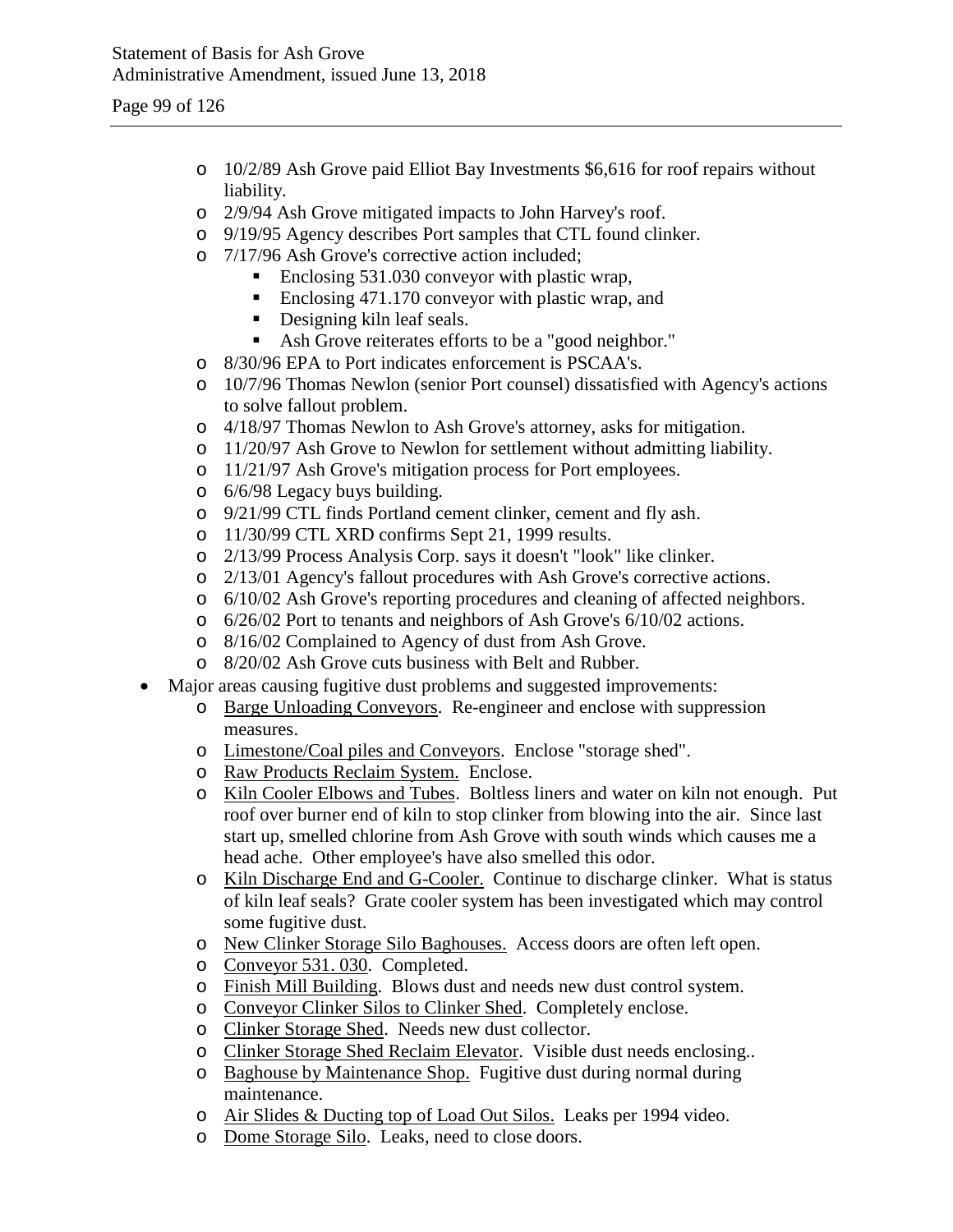Page 100 of 126

- o Finish Mill, Clinker Storage silos and Clinker Storage Shed. All have asbestos siding with no protective coating or encapsulation. It is deteriorating and being damaged by employees or sub-contractors, causing airborne uncontained asbestos fibers. Please coat it or remove it!
- o Dome Storage Silo. Creates wind funnel increasing fallout on our property.
- Ash Grove's monitoring is flawed and doesn't address neighbor's property damage.
- Monitoring should be half-mile beyond property boundary, by affected.
- Monitor monthly and after each upset.
- Title V permit should be renewed annually.
- Request Ash Grove implement these solutions and pay damages to roofs, windows, awnings, HVAC systems, automobiles and inventories of tenants. Total damage cost at Legacy and International Belt \$100,000, not including health issues. Our pictures show about 16 yards of dust removed before refinishing our roof.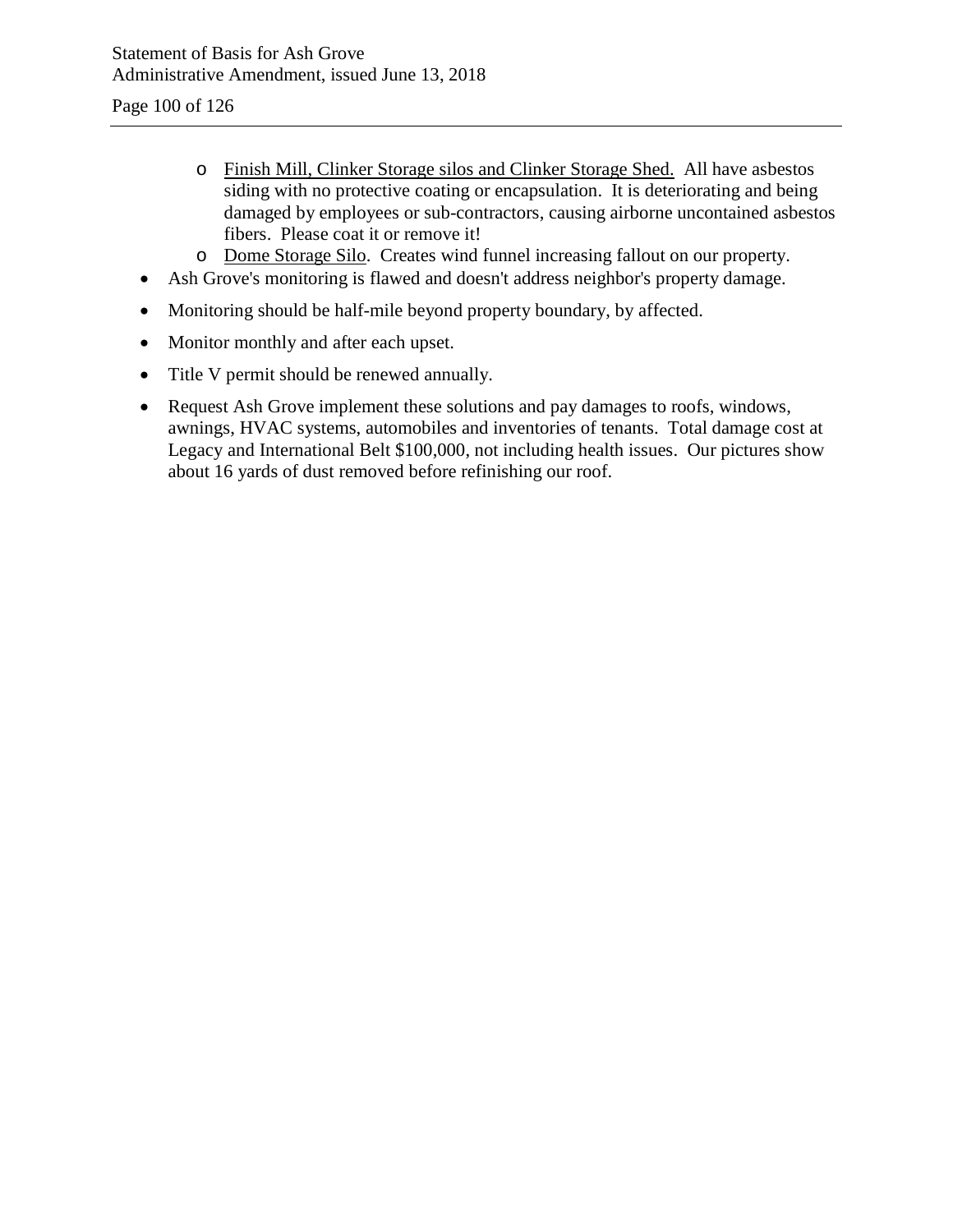Page 101 of 126

## *Puget Sound Clean Air Agency Response*

The comments are noted and the Agency appreciates the effort of Mr. Andre to document in writing the comments offered at the hearing on this draft permit on April 1, 2003.

The comments regarding the compliance issues identified in this letter are consistent with the compliance history provided in the draft statement of basis for this permit. Historically, there have been issues which were resolved through enforcement action. Some of that enforcement action has led to equipment and operational practice improvements. The efforts by Ash Grove to improve its operation and minimize its impacts on neighboring property have resulted in fewer complaints and enforcement actions.

The operating permit cannot address financial interests related to the assertion of damages caused by Ash Grove.

This list of suggested projects which would improve fugitive dust emission control is appreciated and may be useful in the future. However, the ability to order equipment modifications or upgrades normally occurs as part of the resolution of enforcement actions. There are presently no outstanding enforcement actions against Ash Grove with respect to fugitive dust or nuisance regulations.

With respect to the permit monitoring provisions, please see the responses to Comments 32 through 45 (by Port of Seattle 4/30/03) which address the same comments raised here.

Also, air operating permits are renewable on a 5-year frequency, as specified in WAC 173-401.

*Action –* No changes made to the permit based on these comments.

#### *Hearing Comments*

#### **Summary**

The public hearing to receive comments on the draft air operating permit for Ash Grove was held on April 1, 2003. Comments made (using notes taken during the hearing) are provided below to identify the speaker and show the nature of their comments.

The comments at the hearing reflect the written comments received on the permit. This is expected since many of the speakers at the hearing also submitted comments in writing. The comments at the hearing can be summarized as follows:

Ash Grove is committed to being a good neighbor, acknowledged that mistakes had been made in the past, but believes they have invested in equipment and time to provide real improvements in performance, and hopes to be able to effectively work with their neighbors in the future.

The Port of Seattle staff and neighbors near the Ash Grove plant feel that:

• The fugitive dust and other emissions from the plant are a nuisance and are causing property damage.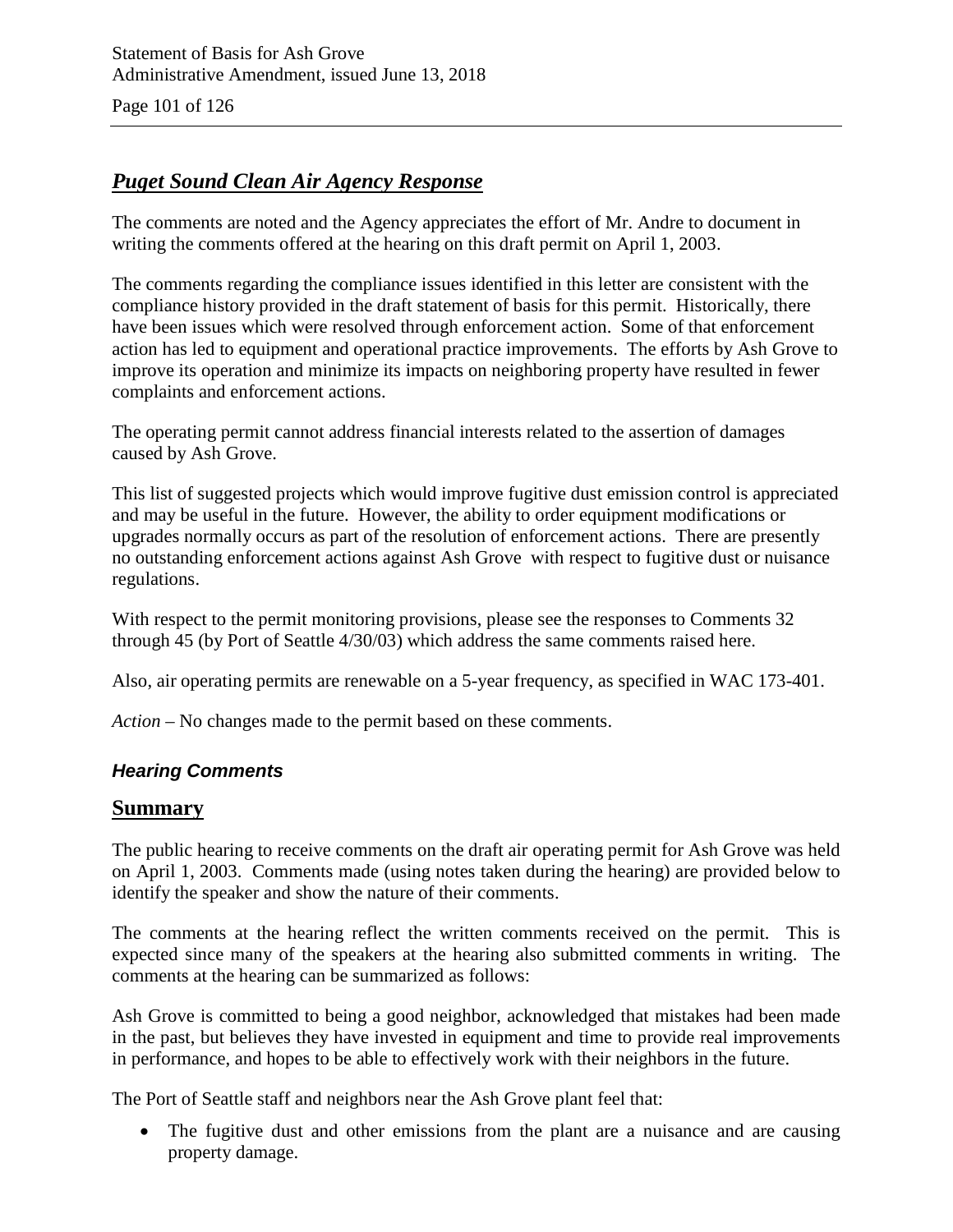- The permit should be more aggressive to require offsite monitoring as an element of compliance demonstration.
- A task force should be initiated to guide monitoring and response to complaint efforts and attempt to put objective criteria in place to resolve subjective standard language disputes.
- The complaint response program included in the permit should be more rigorous and prescriptive regarding requirements for Ash Grove to respond.
- There is some uneasiness regarding the judgment and decisions which rest with Ash Grove under an operating permit.
- Some felt that things had improved, but they were tired of having to contact Ash Grove to alert them of a problem or to get action. They would prefer there were no problems or impacts and when that is not possible, they would prefer that Ash Grove be more proactive.

The Agency responses developed to the written comments on the draft permit address all of these hearing comments. The response record for those written comments should be used to determine what changes were made to the permit in response to comments.

One commenter at the hearing (Dana Stall, Port of Seattle) referred to possible health effects related to emissions and releases from Ash Grove. It is important to note that the area in the vicinity of the Ash Grove plant meets all ambient air quality standards for criteria pollutants. These standards, established by EPA, are established on the basis of being protective of human health. The commenter further mentioned toxic air contaminants and the burning of tires. This is discussed in some detail in the response to Comment 28 (by Ash Grove 4/30/03). The Notice of Construction review for the proposal to burn tires in the kiln reviewed the impacts from increases in toxic air contaminants associated with that activity and those impacts were all below the Acceptable Source Impact Levels (ASILs) identified in Puget Sound Clean Air Agency Regulation III.

#### **Gerry Brown**

- Ash Grove appreciated willingness of community to work with Ash Grove.
- Spent a great deal of money upgrading plant.
- Improved communication with neighborhood.
- Notification process of neighbors when events occur.
- Spent \$4 million to control dust.
- Complaint response (24 hr & phone #).
- Ash Grove responds within 24 hrs.
- Ash Grove works with neighbors and responds to damage complaints.
- There have been resolutions of a number of complaints to Agency.
- There has been a reduction in the number of complaints.
- There are monitoring requirements and complaint response procedures in permit

#### **Serin Simkus**

- There is tons of materials from barge during unloading (not addressed in plan).
- Requests including offsite monitoring of boats & surrounding roof tops.
- Include criteria to define sources of dust.
- He suggested an independent party to conduct offsite monitoring.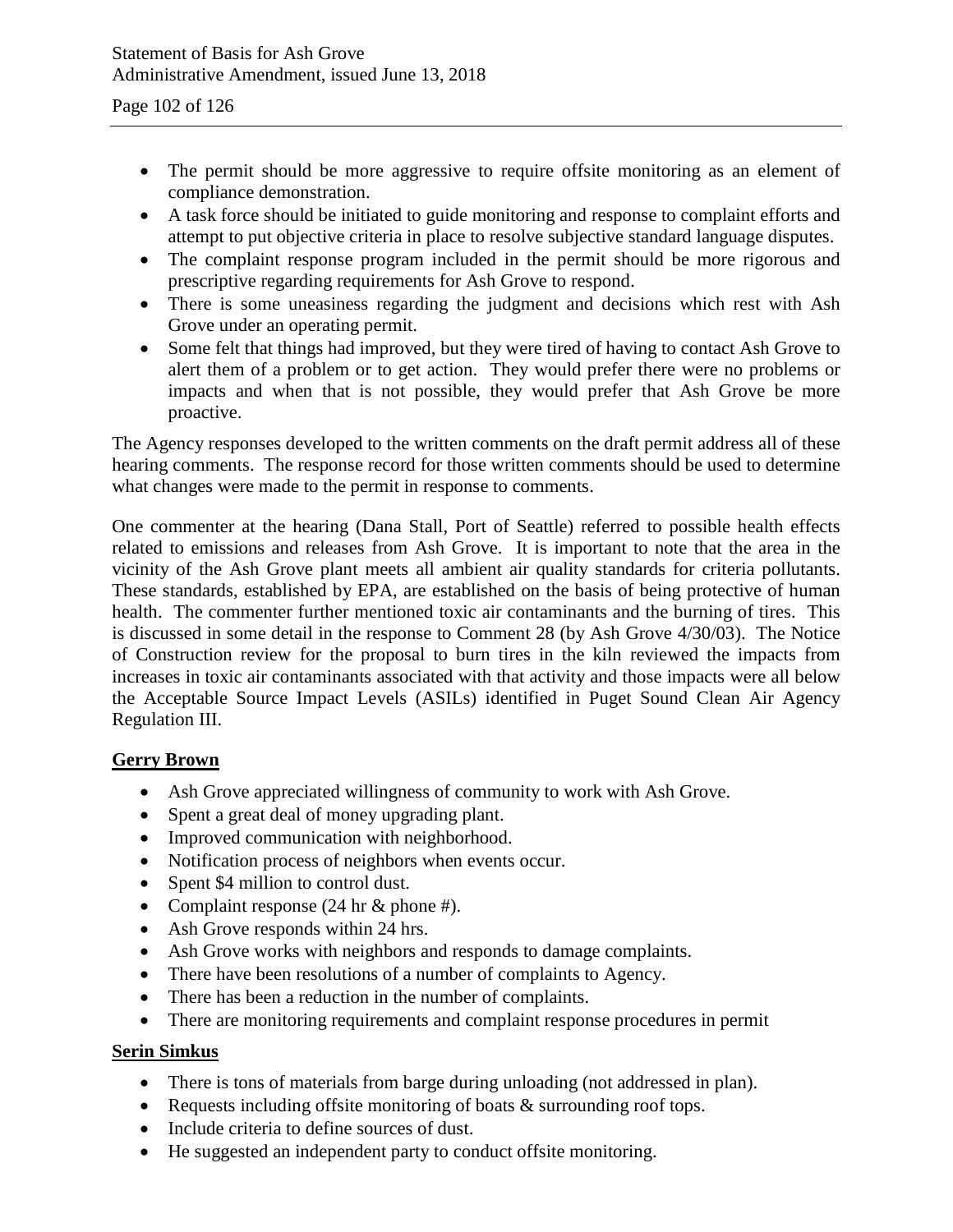Page 103 of 126

- He said we are all partners on the river.
- Clinker dust has ruined canvas & finishes on boats.
- Clinker fallout problems have improved but coal & limestone handling still remain a problem.
- He wants to have it controlled.

### **Bruce Andre**

- His site is just north of Ash Grove at 3685 Duwamish Ave S. and since 1998 has been Ponchos' Legacy.
- He understands the cement industry.
- His building has a 44,000 ft<sup>2</sup> warehouse roof.
- Ash Grove agreed to dispose of debris.
- He wants Ash Grove to pay for cleaning after the end of the relationship between Ash Grove and International Belt & Rubber.
- He lists the chronology of correspondence.
- Ash Grove no longer does business with International Belt & Rubber.
- He described the following from West to East
	- $\circ$  The barge unloading & conveyors, limestone & coal stockpiles all should be in storage shed.
	- o The sources of dust include limestone reclaim area, raw material reclaim area, raw mill, kiln cooler elbows, and kiln cooler tubes.
	- o There needs to be roof over kiln
- He said that recently he has smelled chlorine from Ash Grove.
- He has witnessed the following:
	- o Discharge from kiln G-cooler (grate cooler),
	- o Major improvements,
	- o Clinker storage silo (need to close doors),
	- o Old dust control system,
	- o Clinker storage shed needs a baghouse,
	- o Reclaim elevators and leaks in air slides
- Other things include:
	- o Asbestos siding on buildings (need to coat asbestos siding panels);
	- o Monitor monthly;
	- o Title V should be renewed annually;
	- o Information should be free of charge;
	- o Compensate neighbor for damage; and
	- o No retaliation against International Belt & Rubber

#### **Susan Ridgley**

- Will provide written comments for POS (Port of Seattle) Property location around Ash Grove Cement
- POS is the largest land owner with 200 acres.
- POS has been aware of impacts of Ash Grove for some time.
- There has been damage to cars & boats and other sensitive surfaces.
- Damage to POS property includes roof tops and gutter systems.
- There has been \$100,000 per year as routine costs to maintain POS properties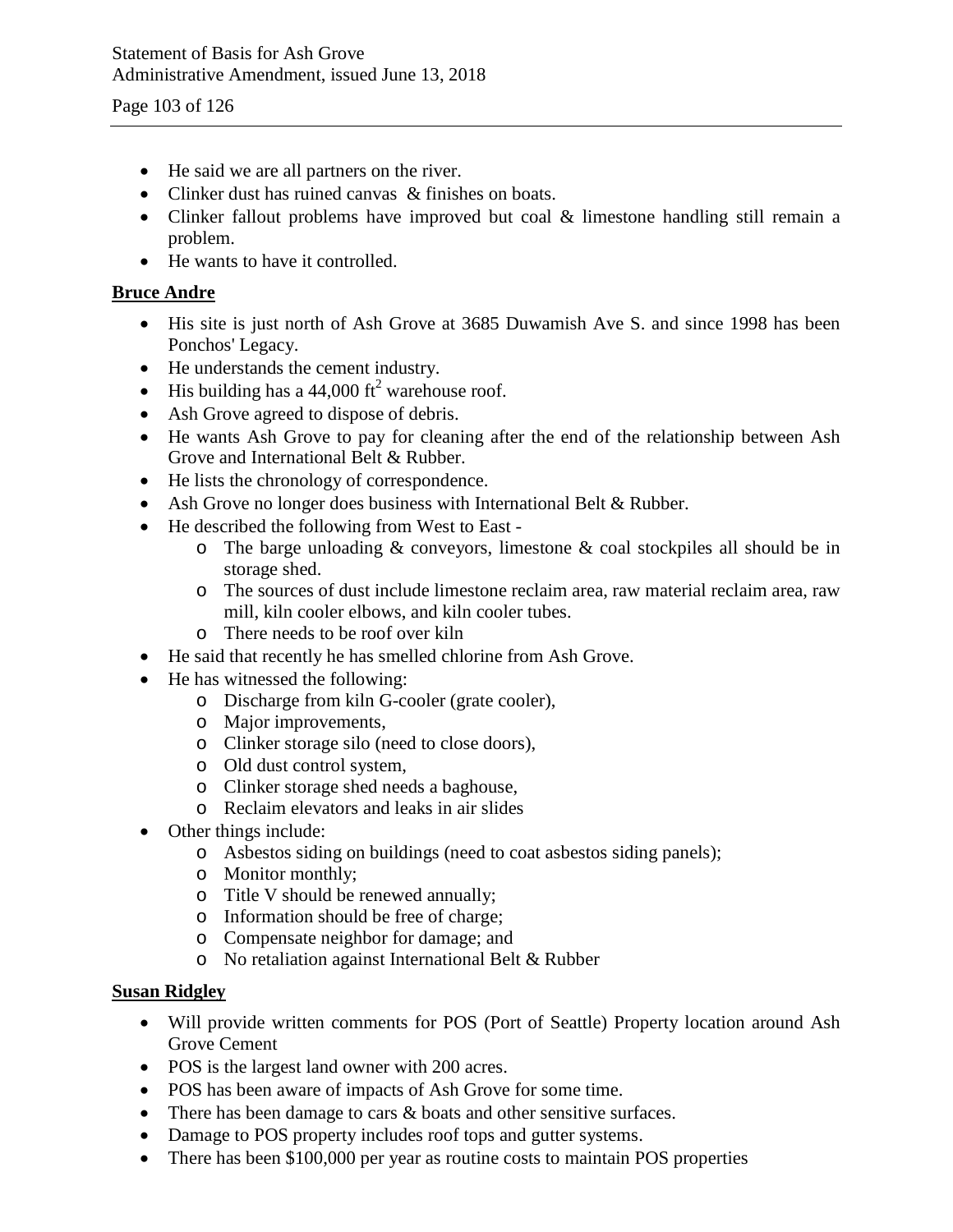Page 104 of 126

- Ash Grove has used a lot of words but little action.
- The complaint response tracking system is okay.
- The clinker fallout is getting better but it is difficult to keep the pressure on Ash Grove all the time.
- Permit related comments:
	- o Page 5 I.A.7 Nuisance standard 173-400-040 (No deposition beyond property boundary);
	- o Page 31 2A Monitoring Roof top, and O&M;
	- o If just a visual standard it is too crude and subjective;
	- o The discussion of O&M plan is not adequate;
	- o There needs to be offsite monitoring for dust and clinker;
	- o Maybe there should be the use of a task force made from the neighbors and others, to answer where dust originates, monitor locations and provide reporting.
	- o What is the source of the dust?
	- o The complaint response has significant deviations from Lafarge.
	- o Dusting problems appear to solely from within Ash Grove.
	- o There needs to be criteria and the description of methods.
	- o The response needs to be conducted within 3-days
	- o The concept of "Unreasonably" is too subjective.
	- o What triggers can be developed?
	- o The words, "Eliminate the problem" is no good (we mean "corrective action").
	- o Page 41 Response report.
	- o Complaints should not be Ash Grove's to decide if it triggers corrective actions.
	- o Barge operations cause problems.

### **Lyle Turnbull**

- Boats are covered with dust.
- There are many sources in the Duwamish.
- Nucor Steel is also a source at Boulder Place (west of John Davis Marina).
- Dust affects the seams in the canvas of sails.
- Cheap shot.

### **Dana Stahl** (POS Hygienist)

- Tires contain (dioxin okay, phthalates, heavy metals).
- More PM10 samples needed from the baghouse.
- The dust comes from more areas than just the baghouse.
- Excess emissions should be reported.

#### **Kay Wisner** (boat owner)

- Dust has been a big time problem, but in the last couple years there have some changes for the better. Ash Grove's measures seem to have been working.
- She appreciates boat cleaning & notification of emission events and they did a good job on this action.
- She does not like to continually need to go to Ash Grove.
- The same offers have not been made to all the boat owners.
- The offers need to be fair for everybody.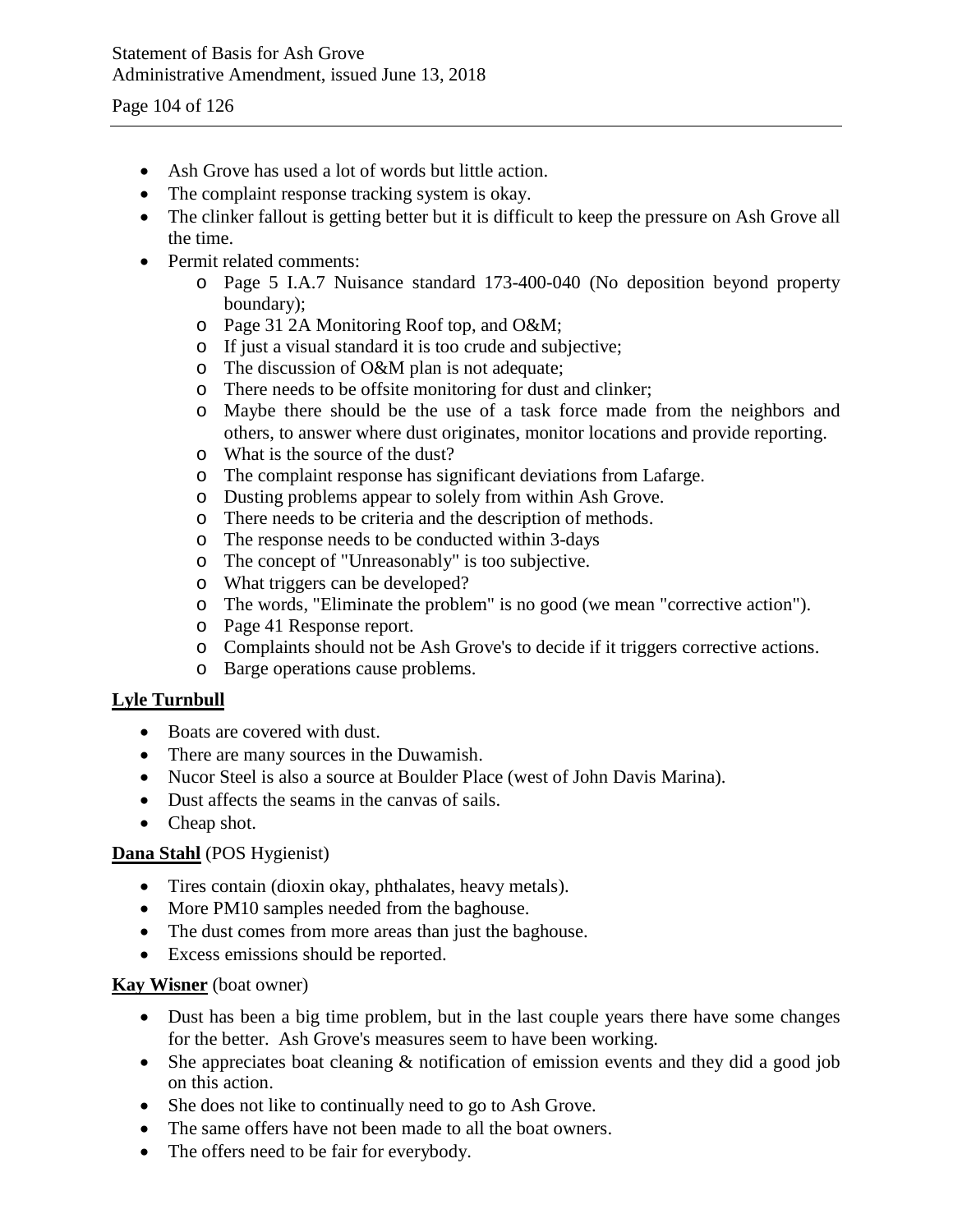Page 105 of 126

- The dust from barge activities is still a major issue.
- The barges are so large they are much closer to our boats in the marina.
- There needs to be offsite monitoring that is neutral (what is the dust  $\&$  where is it coming from?).
- PM monitoring should include barge activities.
- There needs to be covers on the conveyors!
- Monitor all activities because dust comes from many sources at this plant.
- Ash Grove should be sprinkling their barges more often.
- The coal and limestone dust is also very abrasive.
- The boat owners expect some damage due to their location near the plant.
- If you cause the dusting problem you should be required to clean it up!
- The dust grows mildew on the canvas on the boats.
- There needs to be offsite monitoring.
- There needs to be a task force to get to the root of the problem.
- There are lots of companies in the area.
- The Agency needs to do more inspections.
- The permit should require more actions.
- The dusting is an ongoing problem.

#### **Bruce Andre**

- He shows a 4/15/94 video tape of dust fallout.
- He shows dust from Ash Grove.

### **Gerry Brown**

- He says that mistakes have been made in the past.
- He says that Ash Grove is working hard to prevent problem in the future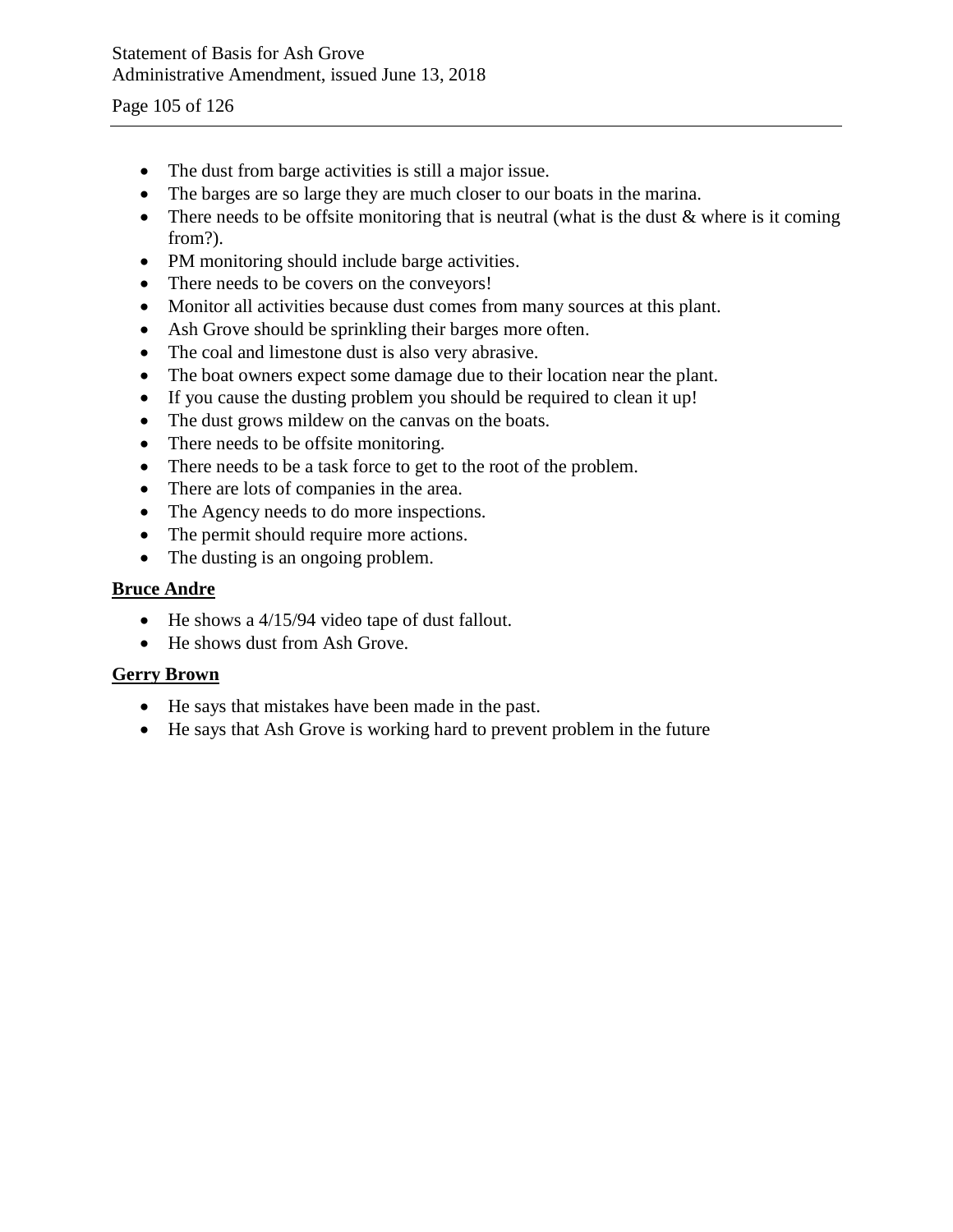Page 106 of 126

# *Modification 1 to Operating Permit (11/17/06)*

The modification of Ash Grove's Air Operating Permit is triggered by the incorporation of Notice of Construction and Application for Approval No. 9229 to allow the burning of a limited amount of used oils in the cement kiln.

The Project description for NOC No. 9229 is:

Used oil firing system including tanks, pumps and piping, using existing burner, with the following new equipment: (1) 20,000 gal used oil holding tank, (1) 6 gal/min pump, (1) Mass flow meter, (1) 3/4" pipe with nozzle fitted inside existing ignition sleeve of existing burner.

This Order of Approval No. 9229 is for the limited use of liquid used oil as fuel in addition to the currently approved fuels in the cement kiln. A description of the Conditions of this Order of Approval are added below.

This Order of Approval No. 9229 cancels and supersedes Order of Approval No. 5687 dated January 11, 1995. Order of Approval No. 5687 allows a very small amount of internally generated used oils to be burned in the cement kiln. However, because Order of Approval No. 5687 is being replaced with Order of Approval No. 9229, the current Air Operating Permit needs to be opened and modified to include Order of Approval No. 9229.

This Order of Approval No. 9229 is being incorporated into the Air Operating Permit as a significant modification. All other changes in the Air Operating Permit are minor. These minor changes include updating EPA SIP approval dates and recognizing required testing activities that have already been satisfied.

For further information and details refer to Puget Sound Clean Air Agency Notice of Construction Work Sheet No. 9229 on file at the Agency. This significant modification of the operating permit is being co-processed with the proposed Order of Approval, sharing the same public comment period on both permit actions. Following the public comment period, the AOP will also be submitted to EPA in a proposed permit form, as described in WAC 173-401-810.

The following describes the conditions of approval of Order of Approval No. 9229.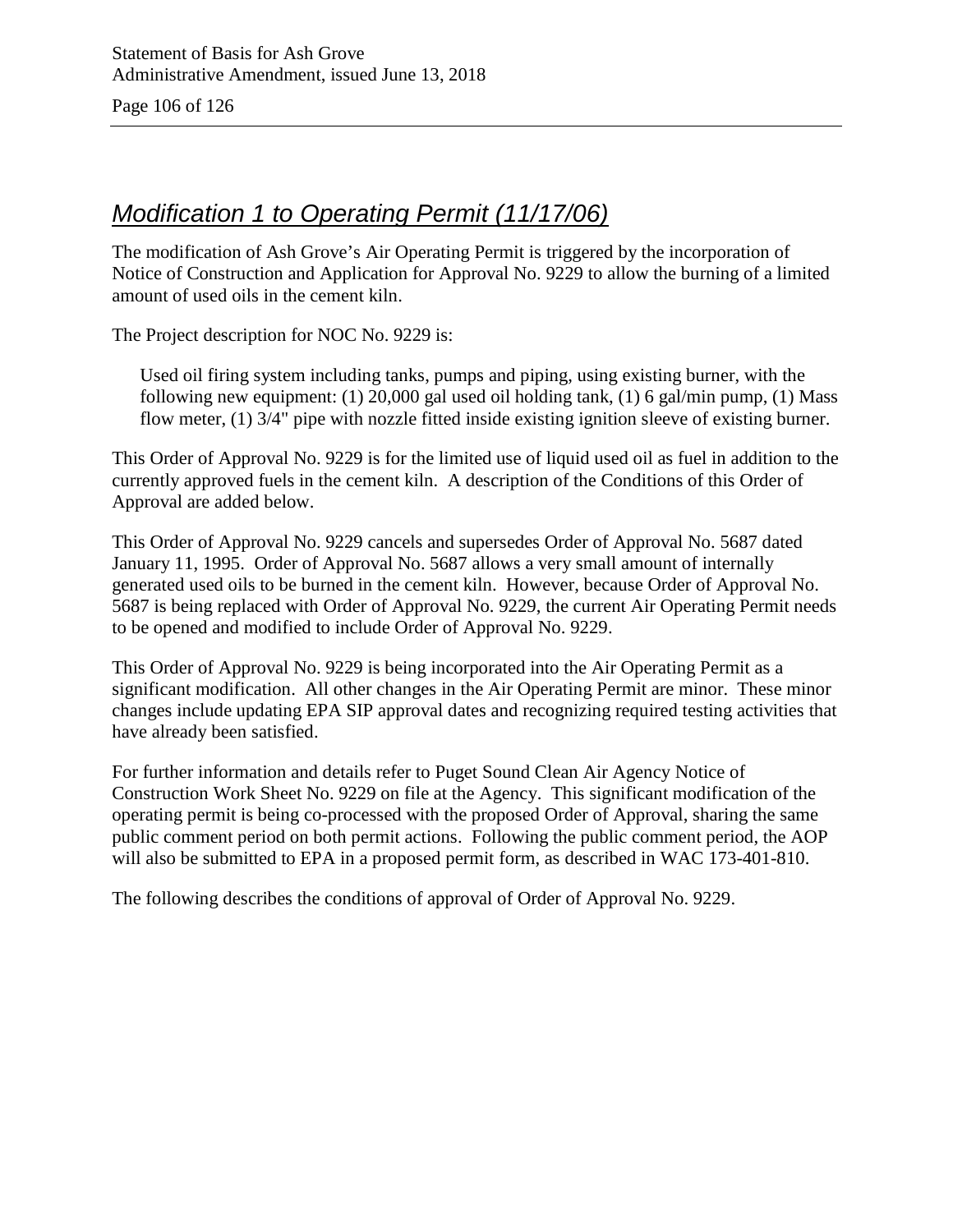Page 107 of 126

## **THE FOLLOWING LISTS AND DESCRIBES CONDITIONS OF ORDER OF APPROVAL NO. 9229**

### **GENERIC CONDITIONS**

*1. Approval is hereby granted as provided in Article 6 of Regulation I of the Puget Sound Air Pollution Control Agency to the applicant to install or establish the equipment, device or process described herein at the INSTALLATION ADDRESS in accordance with the plans and specifications on file in the engineering Division of Puget Sound Clean Air Agency.*

*2. This approval does not relieve the applicant or owner of any requirement of any other governmental agency.*

*Conditions No. 1 & 2 are generic for all orders of approval.*

#### **BURN NON-HAZARDOUS USED OIL**

3. Ash Grove shall limit used oil to non-hazardous as defined by WAC 173-303-515, Special Requirements for Used Oil Burned for Energy Recovery, or by WAC 173-303-090, Dangerous Waste Characteristics. Ash Grove is authorized to burn used oils meeting the material specifications in Condition No. 5 of this order.

*Conditions No. 3 limits the type of used oils to assure that Ash Grove does not burn hazardous or dangerous waste materials. The sample procedures and testing methods are contained in or referenced by these cited regulations.*

4. Ash Grove shall limit the total amount of used oil injected into the kiln to 8640 gal/calendar day. Ash Grove shall monitor and maintain daily records of the volume of used oil injected into the kiln and the number of kiln operating hours/calendar day. Ash Grove shall submit these records on a monthly basis with the required CEMS. Examples of used oil include:

- (a) Used oils;
- (b) Refined oil tank bottoms;
- (c) Raw crude tank bottoms;
- (d) Heavy vacuum gas oil waste;
- (e) Off specification fuel oil.

*Conditions No. 4 limits the daily injection rate of used oils and requires monthly reporting of usage. Examples of used oil are included.*

- 5. Ash Grove shall only burn used oils meeting the following limits as delivered:
	- (a) As less than or equal to 5 ppm;
	- (b) Cd less than or equal to 2 ppm;
	- (c) Cr less than or equal to 10 ppm;
	- (d) Pb less than or equal to 100 ppm;
	- (e) PCB less than or equal to 50 ppm;
	- (f) Total Halogens less than 1000 ppm;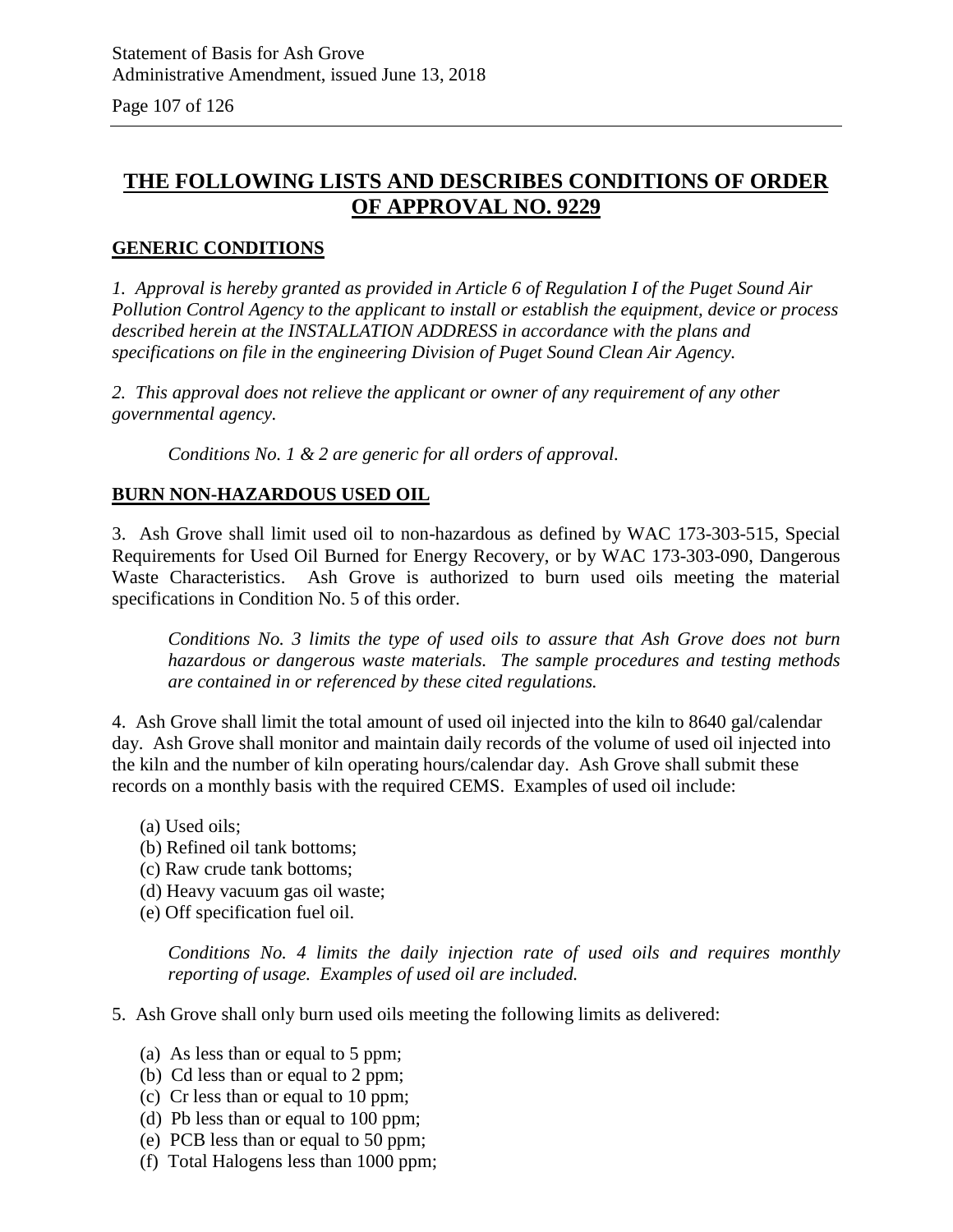- (g) Flash Point greater than or equal to 100°F;
- (h) Heat content between 5,000 Btu/lb to 19,000 Btu/lb.

*Conditions No. 5 limits the used oil burned to specific criteria. By accepting used oils for burning in the kiln which meet these criteria Ash Grove will remain below the trigger points for dangerous or hazardous materials as specified in the WAC 173-303-515, WAC 173-303-090. EPA has specification for burning used oil. For example applicable standards for burning of used oil containing PCB are regulated in 40 CFR 761.20(e). In addition the requirements of 40 CFR part 279, subparts G and H apply to the marketing and burning of used oil that is above the EPA trigger values.*

*However, because this Order of Approval is specifically for regulating air emissions it is the responsibility of Ash Grove to maintain knowledge of and compliance with all applicable regulations and to avoid triggering applicability criteria.*

#### **USED OIL DELIVERIES**

6. Ash Grove shall:

(a) Authorize the person receiving and reviewing used oil shipments the authority to reject materials exceeding standards of this approval.

(b) Obtain a signed laboratory report from the oil supplier verifying each shipment of used oil received meets Conditions No. 5(a) through (h).

(c) Maintain a used oil delivery log and record in this log the name of the supplier, the delivery date, the volume of used oil and a signed laboratory report of each shipment of used oil received.

*Conditions No. 6 lists the characteristics and parameters of the used oils that Ash Grove will follow to assure that the used oil is properly managed and monitored.*

7. Ash Grove shall calibrate the used oil flow meter at least once per calendar year and maintain records of that calibration.

*This annual calibration will assure that the used oil flow rate is correctly maintained below the 8640 gal/day limit.*

#### **SOURCE TEST**

8. Ash Grove shall submit a source test plan for Condition No. 9(a), (b), (c), (d), (f), (g) and (h) no later than 30 days after the completion date specified in the Notice of Completion for this Order, meeting Regulation I, Section 3.07 with sampling methods, analytical procedure and testing dates. Ash Grove shall also follow 40 CFR 63, Subpart A and Subpart LLL for Condition No. 9(e) (Dioxin/Furan) including determining the average inlet temperature of the particulate matter control device.

*Conditions No. 8 requires a source test to be performed and links the testing to the details of Condition No. 9.*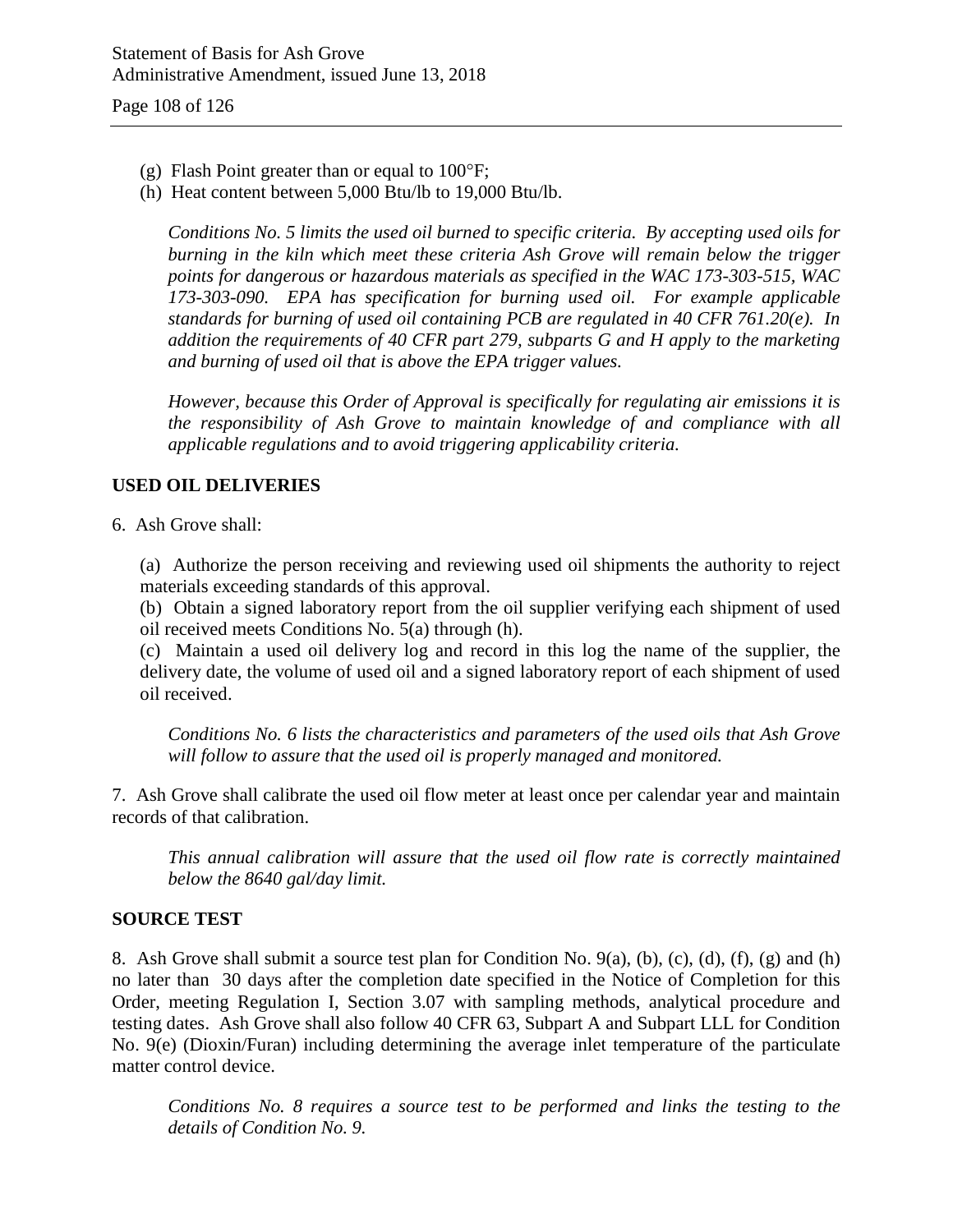Page 109 of 126

9. Ash Grove shall complete performance source testing while operating with and without the injection of used oil. These tests shall be conducted while burning coal but not injecting tires and with the raw mill both operating and not operating. All tests shall be performed no later than 90 days after the completion date specified in the Notice of Completion with the following methods:

- (a) Opacity (CEMS);
- (b) SO2 (CEMS);
- (c) NOx (CEMS);
- (d) CO (CEMS);
- (e) Formaldehyde (Method 0011/SW-8315);
- (f) HCl (EPA Method 26A)
- (g) Metals (EPA Method 29);
- (h) Dioxin/Furan (EPA Method 23).

Conditions No. 9 specifies the parameters that need to be measured and the methods for testing. The tests are to be done under the specified conditions.

10. During the tests required in Condition No. 9, Ash Grove shall record the following data:

- (a). Main Baghouse inlet temperature following 40 CFR 63.1349(b)(3);
- (b) Type and quantity of clinker manufactured for cement;
- (c) Type and quantity of raw materials added to kiln;
- (d) Type, quantity and fuel Btu added to the kiln (including used oil);
- (e) Burnability Index; and
- (f) Variability of raw mix.

Conditions No. 10 specifies the operating parameters that need to be monitored, recorded and reported with the source test report.

#### **RECORDS**

11. Ash Grove shall maintain written records required by this Order of Approval on site, in addition, Ash Grove shall retain each record for at least five years and make them available to Puget Sound Clean Air Agency personnel upon request.

Conditions No. 11 provides an Agency Inspector the ability to request records.

#### **OA 5687 SUPERSEDED**

12. Order of Approval 9229 cancels and supersedes Order of Approval No. 5687 dated January 11, 1995.

Conditions No. 12 simply deletes the old order and replaces it with the new order.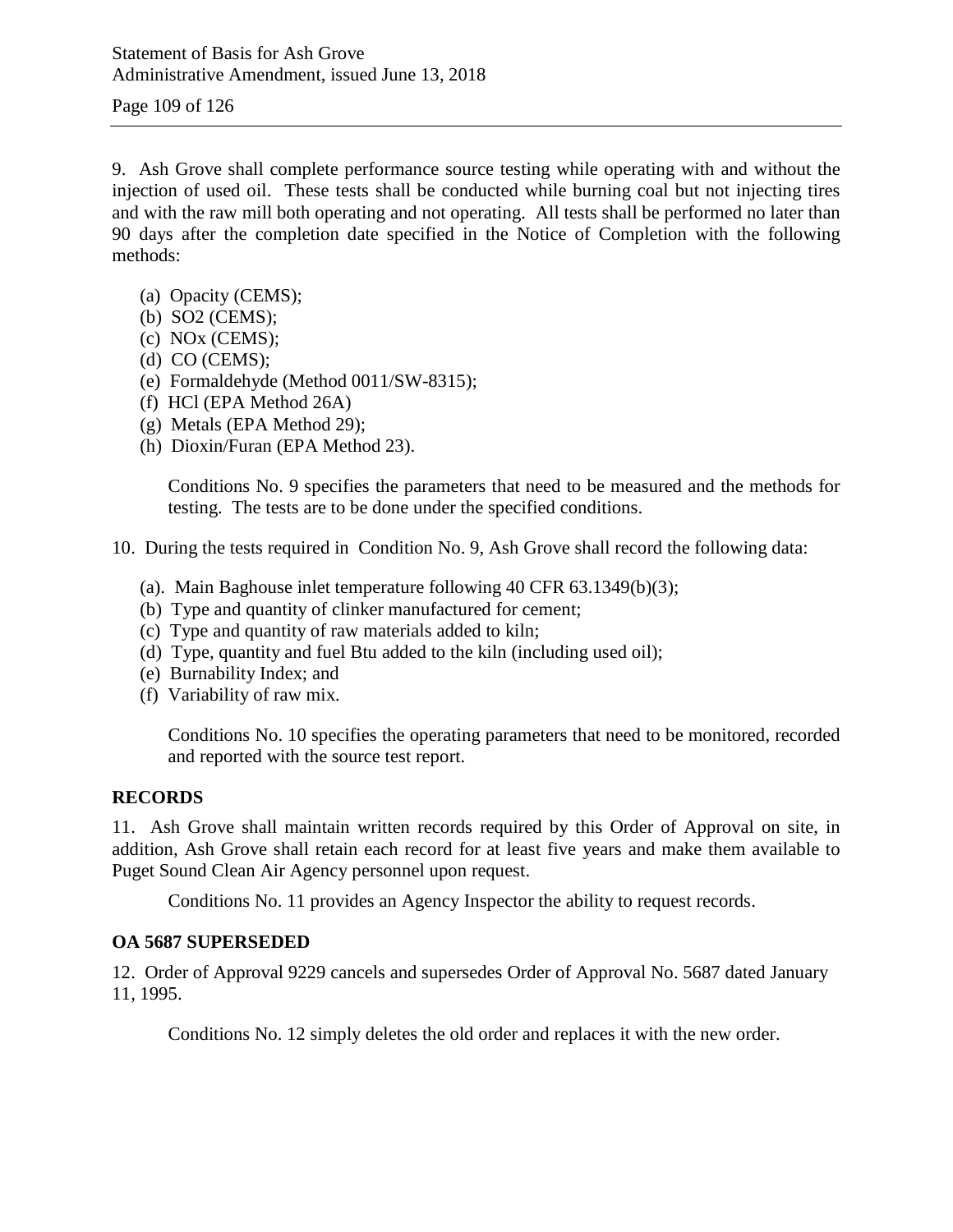Page 110 of 126

## ADDITIONAL CHANGES PROPOSED IN DRAFT MODIFICATION TO ASH GROVE'S AIR OPERATING PERMIT

Three additional groups of changes have been made as a part of the draft modification to Ash Grove's operating permit. These changes are grouped as follows:

## **Inapplicability of Washington's Solid Waste Incineration Facility Regulation**

The Washington Department of Ecology updated the solid waste incineration facility regulation (WAC 173-434) on December 22, 2003. The previous version of this regulation (adopted in 1990) was an applicable requirement for Ash Grove and previously included in their permit. With the adoption of the latest version of WAC 173-434, Ecology determined that a facility like Ash Grove would not be subject to the rule providing the substitute fuels used were those defined in the new regulation. The 1990 version of WAC 173-434 was included in the approved Washington State Implementation Plan (SIP). That version remained an applicable requirement in Ash Grove's permit until EPA took final action to update Washington's SIP. That occurred on September 6, 2005. Ash Grove's operating permit was originally written to reflect that WAC 174-434 would no longer be an applicable requirement when EPA approved the new regulation in the SIP. Thus, WAC 173-434 has not been an applicable requirement since that EPA effective date and this modification removes the details of the 1990 versions of WAC 173-434 from the permit and shows the current version of that regulation as in inapplicable requirement.

## **Other SIP Changes Updated**

Other SIP actions taken by EPA since the original operating permit was written have been completed. The operating permit included both the SIP approved versions of regulations and the SIP pending versions. The permit included statements that the SIP pending regulations would supersede the previous regulation upon approval in the SIP. Where that has occurred, the obsolete requirement has been deleted to clean up the permit document.

## **Event Related Permit Terms Satisfied**

When an operating permit term is a single event requirement and the event has been satisfactorily completed, that requirement may also be removed from the permit. In this case, Ash Grove had a requirement to complete a performance test on the coal mill. That has been completed (and compliance was demonstrated). Thus, it no longer represents an active permit requirement. It has been deleted in the draft modified permit to clean up the document.

The removal of obsolete or superseded permit conditions in this draft modified permit have in some places let to sections listed as " **[RESERVED]** ". This was done to avoid reformatting the entire document and renumbering cross referenced citations. When a deleted section could be used without that complication, it was used for new requirements associated with the incorporation of NOC No. 9229 into the operating permit.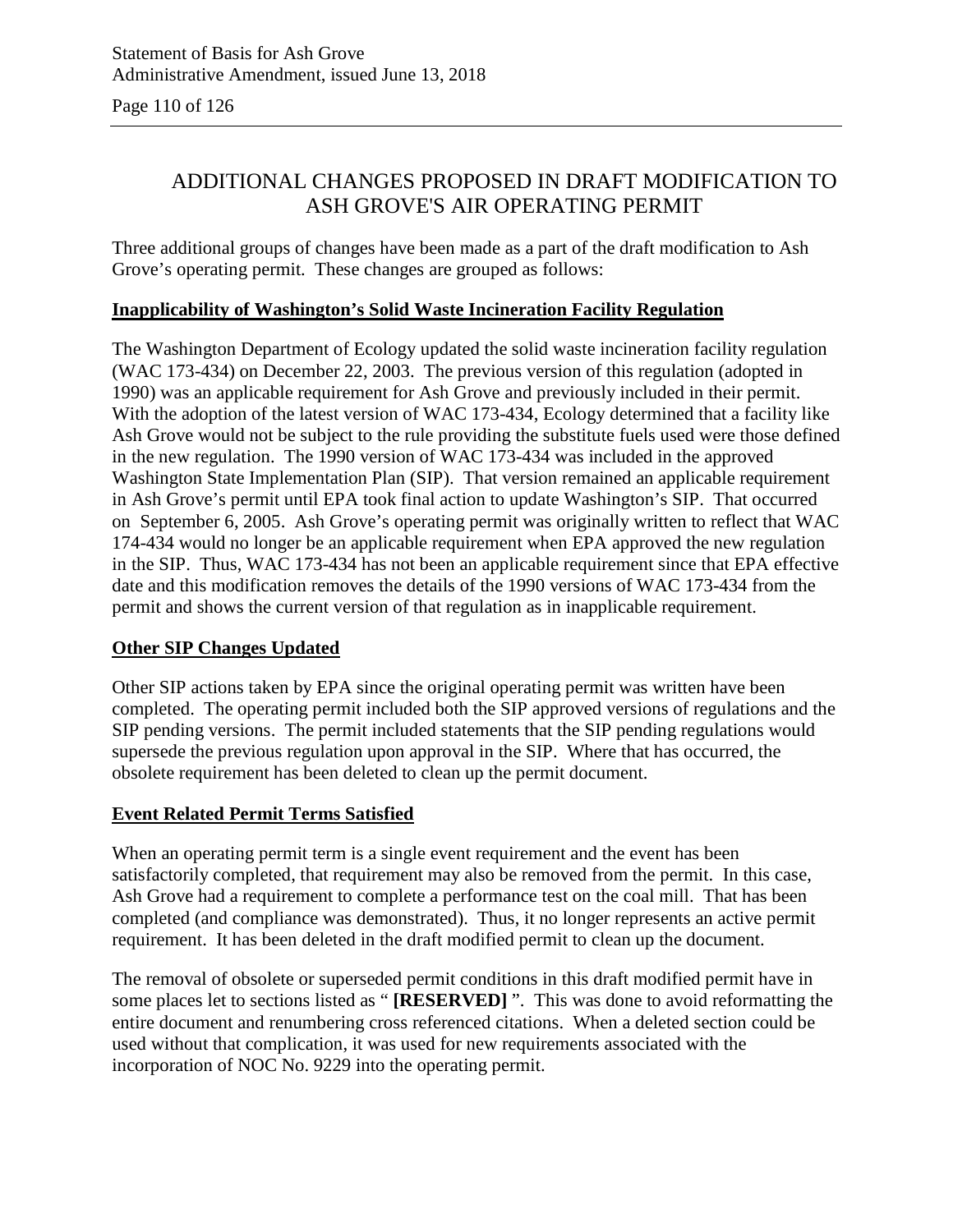Page 111 of 126

# **Public Comments for Significant Modifications Received during the 30-day Public Comment Period**

## *Comment from People for Puget Sound*

*e-mailed to the Agency 1/16/2007*

January 15, 2007

Fred Austin

Engineer

Puget Sound Clean Air Agency

110 Union Street, Suite 500

Seattle, WA 98101

Via email: [freda@pscleanair.org](mailto:freda@pscleanair.org)

### **RE: Draft Notice of Construction Order of Approval No. 9229 and draft Modification of the Air Operating Permit for Ash Grove Cement Company (Ash Grove)**

Dear Mr. Austin,

Thank you for the opportunity to comment on the *a draft Notice of Construction Order of Approval No. 9229* and *draft Modification of the Air Operating Permit for Ash Grove Cement Company (Ash Grove*), located at 3801 E Marginal Way South, Seattle.

People For Puget Sound is a nonprofit, citizens' organization whose mission is to protect and restore Puget Sound and the Northwest Straits, including a specific goal to protect and restore the 2,000 miles of Puget Sound shoreline by 2015.

Ash Grove is a major emitter and releases over 100 tons of NOx and SO2 annually. Ash Grove is now requesting that they be permitted to burn used oil (up to 12% Btu basis) in addition to tires (at a rate of up to 12 tons per day). The use of these fuels moves the facility into a waste incinerator mode and raises serious human and wildlife health concerns.

Our specific comments follow:

*1. Re-evaluation of the facility.* Given that Ash Grove was granted a permit to burn tires in 1995 and they are now asking to burn used oil, we strongly feel that the facility permit should be re-evaluated. Since 1995, Chinook salmon have been listed as endangered, the Duwamish River has been listed as a Superfund Site, and more and more concerns have been raised about human health in the Duwamish Valley. It appears that each airpermitted facility in the Duwamish Basin is allowed to continually ratchet up and add more and more components to their facility (or fuel stream) rather than following a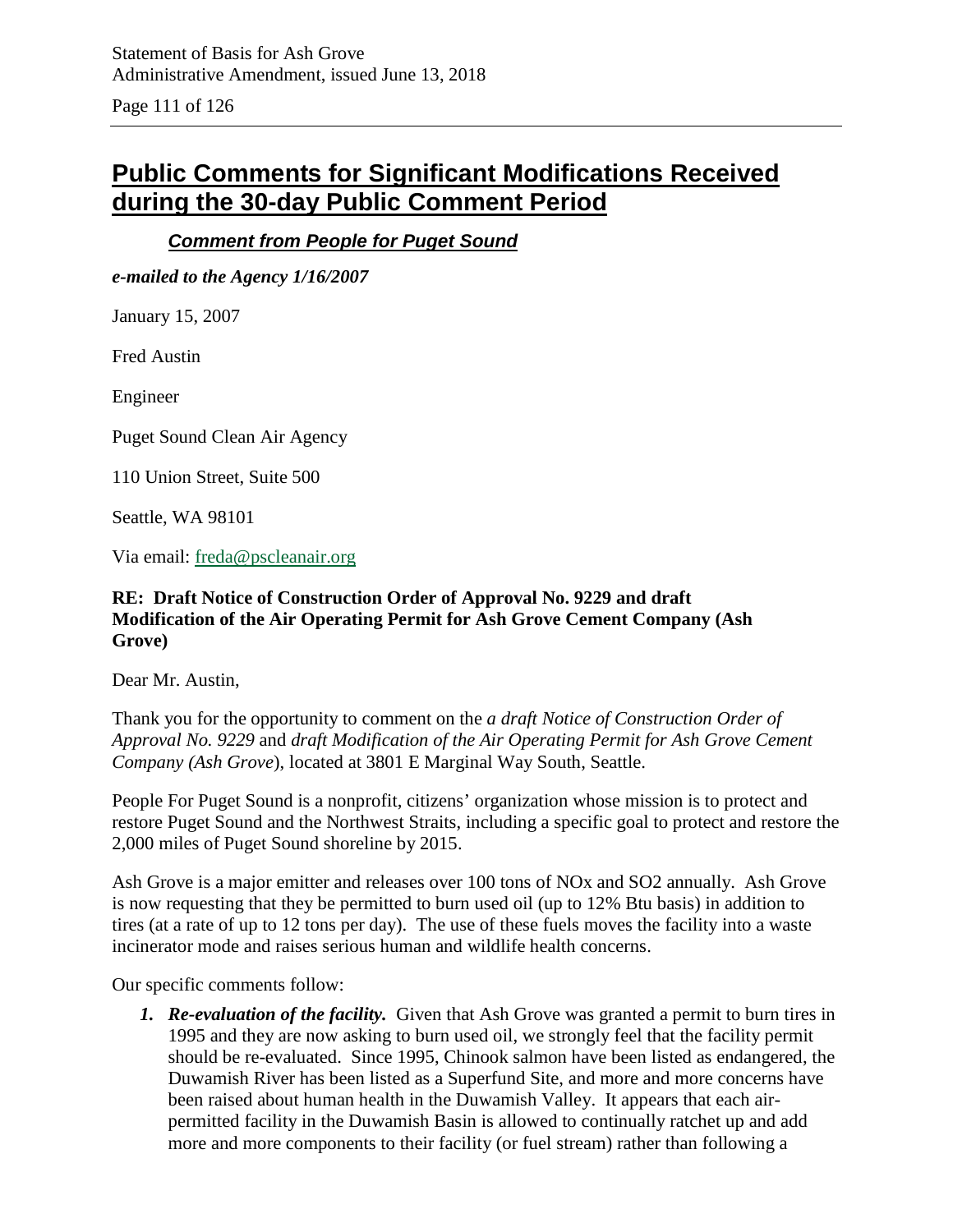continual process of ratcheting down toxic emissions in order to protect wildlife and human health.

- *2. Cumulative Impact.* Our second major concern is that permits and permit changes are granted without consideration of cumulative impacts. According to the Engineer's Report, Engineer's Report mercury emissions described in the facility's 2003 TRI Report totaled 34 lbs/year. Lafarge, as reported in the recent public meeting has mercury emissions of about 84 lbs/year (baseline, prior to burning tires!). Lafarge's formaldehyde emissions are about 17,260 lbs/year. Chromium-6 is also a contaminant of concern throughout the Duwamish Basin. There are likely a number of other toxic chemicals that are cumulatively impacting human and wildlife health but we have not yet seen the WA Department of Health study (which was due out in the fall of 2006).
- *3. Emissions of toxic chemicals.* People For Puget Sound is concerned about the release of toxic chemicals such as heavy metals and dioxin from this facility. Most of these toxic emissions are not required to be regularly monitored by the facility. We are especially concerned that lead and cadmium will be increased from this facility with the use of used oil. Lead (according to the Engineer's Report) is up to 100 times higher in used oil than in coal.
	- a. The Statement of Basis includes an emission summary for 1995-2001. Why are recent data not included as an update to the Statement?
	- b. Why is PSCAA not requiring Ash Grove to report plant-wide fugitive emissions?
	- c. The Port of Seattle and its tenants have had significant complaints about material falling on their property, buildings and cars and the potential human health impacts. They have requested that Ahs Grove install reliable and continuous offsite monitoring. We agree with this request and further we request that these data be presented to the public in a separate and easily understood report (that includes a map). It is not acceptable to state that off-site monitoring would be compromised by other pollutants. A sound monitoring program would allow for distinguishing between different sources and if, in fact, there are multiple significant sources of pollutants, the public has a right to this information.
	- d. The used oil regulations allow up to 50 ppm PCBs in oil that might be burned at Ash Grove. This is not acceptable in the source area for a Superfund Site (the Duwamish River) in which millions of dollars are being spent to clean up PCBs. The permit should require that any oil burned at Ash Grove must have very low  $PCBS - on$  the order of  $\leq 5$  ppm or lower. Also, the emissions should include a requirement for regular PCB monitoring.
- *4. Poor compliance History.* Ash Grove has a very poor compliance history. Most of the violations occurred in the late 1990's-early 2000's and that leads one to conclude that either Ash Grove has improved their compliance or PSCAA has lost staff capacity and is not able to review their files and inspect their facility as often. We would like to know if compliance inspections and reviews have decreased. The past poor compliance signifies that extra precaution must be taken with the facility, especially in a transition period.
- *5. Equivalent scrutiny as Lafarge.* If permitted, the facility should be required to meet all of the testing and monitoring requirements that Lafarge is being required to do currently.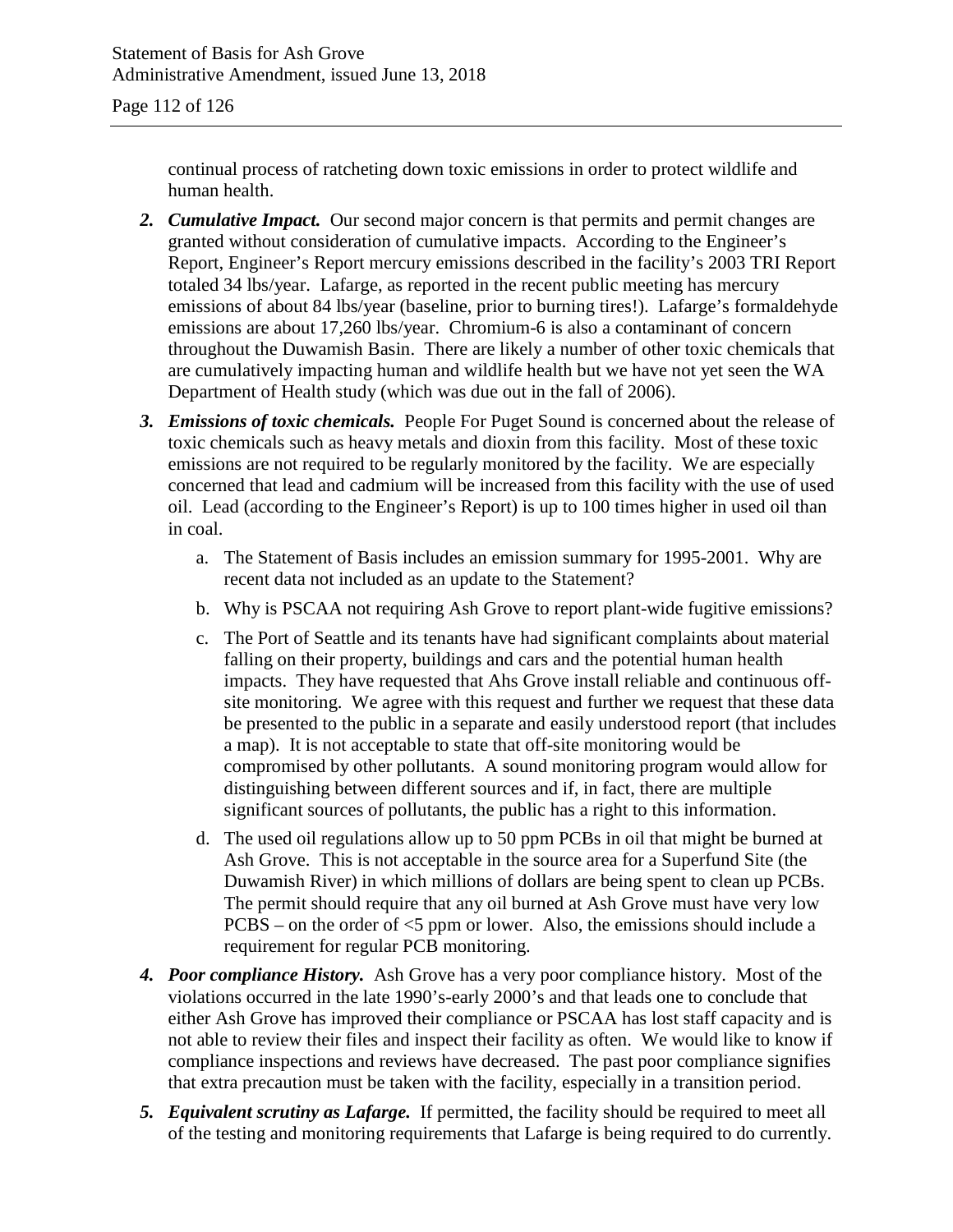The public should be allowed to see the testing results and be invited to a public meeting to discuss the results.

- *6. Map of deposition plume.* We would like to see a map that shows the area of deposition of material from the air plume of Ash Grove. If such a map is not available, we strongly feel that Ash Grove should be required to prepare a map.
- *7. Continuation of Dioxin tests.* The Engineer's Reports states that: "This regulation requires performance tests requirement for dioxin/furan emissions every 30 months after the compliance effective date of June 14, 2002. The initial performance test was completed by Ash Grove on May 29-30, 2002. Ash Grove followed this initial test by conducting their required 30-month performance test on October 13-14, 2004 within the required time period." It appears that these dioxin tests were discontinued. We request that these tests be required on a continuing basis.
- *8. Grinding Wheel and toxic chemicals.* We are concerned that the raw mill grinder is part of the pollution control for this facility and certain toxic chemicals, such as HCl and formaldehyde, are not well controlled during the 10% of the operational time when the grinding wheel is not in use. According to the Engineer's Report: "When the grinder is not operating the gases bypass the grinder and go directly to the main baghouse. When the raw mill grinder operates the gases flowing through grinder tend to be scrubbed of some of the pollutants." What assurance do we have that chemicals are monitored at both times – when the grinding wheel is in operation and when it is not. How are we assured that significant increases are controlled when the grinding is not operational?
- *9. SEPA Review.* The Report states "The Agency, as the lead agency for this proposal, has also made a preliminary determination that the proposal would not have a probable significant adverse impact on the environment. An environmental impact statement (EIS) is not required under RCW 43.21.030(2)(c). This decision was made after review of a completed Environmental Checklist and other information on file at the Agency." We disagree with this assessment because of the cumulative impacts of this facility combined other facilities and other sources in the Duwamish Basin.
- *10. Tires.* We strongly object to the burning of tires at this facility. We do not have a complete data set to show that burning tires in the Duwamish cement facilities is safe for human and wildlife health. We recognize that this facility was previously permitted to use tires, but this use should be re-evaluated in light of cumulative impacts of the multiple facilities in the Duwamish. Further, the Engineer's Report states: "Also because burning tires (as approved per Order of Approval No. 5755 (approved 3/30/95) reduces emissions compared to coal, the use of tires are not included in this analysis and the conditions for source testing requires not burning tires with used oil in the kiln." We disagree that emissions are reduced for all toxics – and are particularly concerned about dioxins, mercury and other metals emissions associated with tire burning.
- *11. Unknown contaminants in used oils*. We are concerned that unknown contaminants could be introduced into used oils due to human error. What assurance do we have that the used oils will be relatively clean?
- *12. Why are not tests required for tire burning conditions as well?* Engineer's Report: "Ash Grove shall complete performance source testing while operating with and without the injection of used oil. These tests shall be conducted while burning coal but not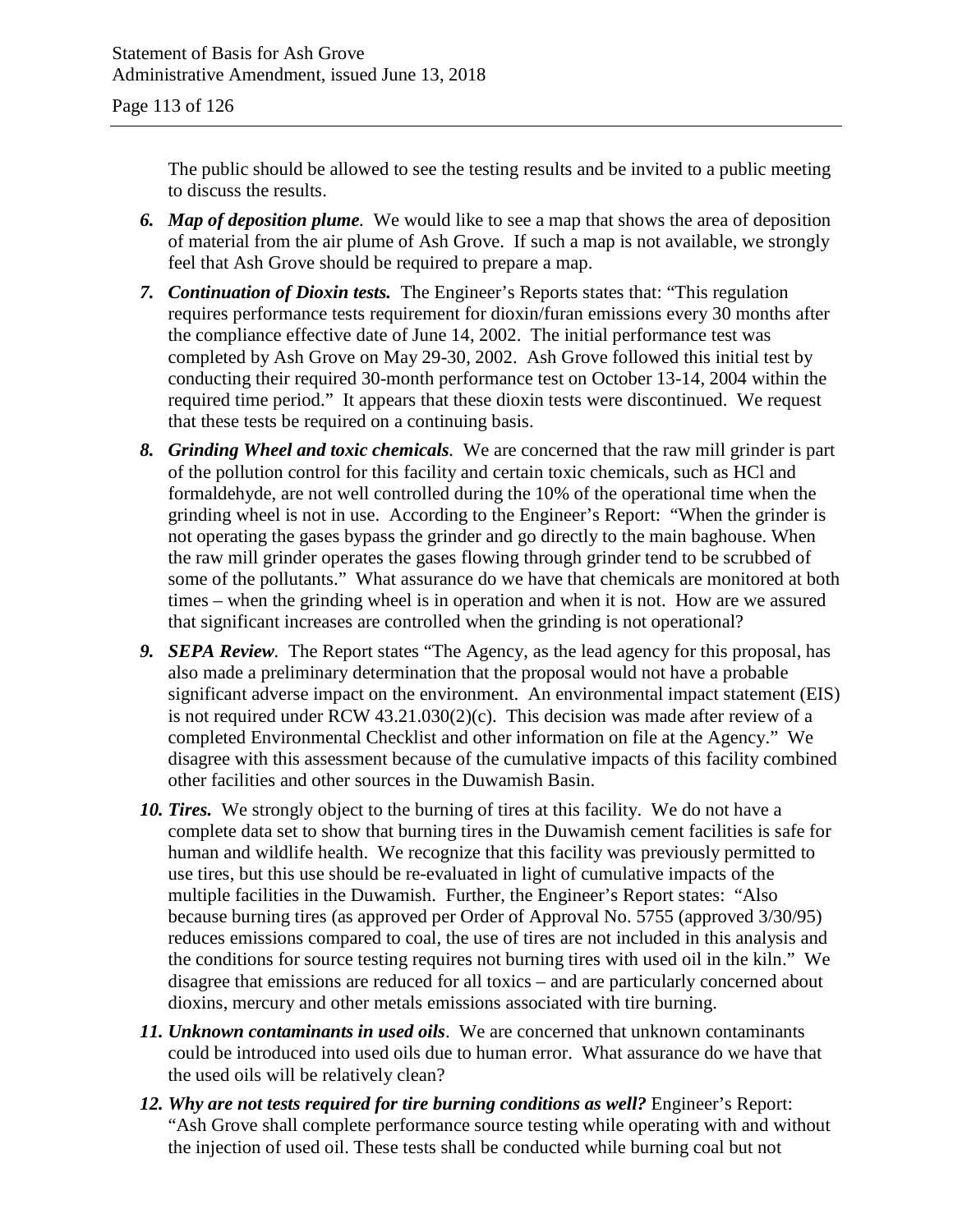injecting tires and with the raw mill both operating and not operating." We believe that the tire burning condition should also be tested and the data presented to the public.

*13. Economics trumps human health.* The Engineer's Report states "Ash Grove and Lafarge are requesting approval to burn alternative fuels. Ash Grove wants to burn waste oil (Lafarge was approved to burn waste oils several years ago). Lafarge wants to burn whole tires (Ash Grove was approved to burn whole tires several years ago). So the two plants want to expand their fuels to compete directly with each other." We feel that economic considerations are being placed over the concerns about human and wildlife health.

Thank you for your consideration. If you have any questions, please contact me at (206) 382- 7007 or htrim@pugetsound.org.

Sincerely,

Heather Trim

Urban Bays Coordinator

## *Agency Response to People for Puget Sound*

**Ash Grove's proposal is based on replacing the burning of 100% coal fuel with the burning of a blend of 88% coal and 12% used oil as limited by the Agency permit conditions. The burning of used oil replaces a portion of coal which is a cleaner fuel. The burning of tires as a fuel was not part of this analysis because the emissions from tires and coal is lower than using 100% coal and because Ash Grove obtained authorization to uses whole tires as a substitute fuel previously (Order of Approval No. 5755 dated March 30, 1995). Tires are typically a cleaner fuel than coal. Therefore, the most conservative scenario is to compare the emissions from burning a blend of coal and used oil with the emissions from burning 100% coal.**

**The operation of the cement kiln at Ash Grove does not trigger the definition of incinerator as defined in WAC 173-434 nor is the raw materials or fuels classified as solid waste. This cement kiln operates at temperatures above 2800**°**F which is over a 1000**°**F hotter than that found in incinerators (incinerators operate at 1600 - 1800**°**F). Also, because a cement kiln is hundreds of feet long the combustion residence time lasts for many seconds versus fractions of seconds as found in incinerators.**

## **Comment #1** *Re-evaluation of the facility*

**The Ash Grove application to burn used oils has been evaluated following Puget Sound Clean Air Agency Regulation I, Article 6; WAC 173-400; and WAC 173-460. These rules give this Agency permitting authority for evaluating the establishment of a new source. In this case, the burning of used oil in this existing cement kiln as a replacement fuel for coal is defined as a new source and so this Agency's approval of NOC 9229 would only be for**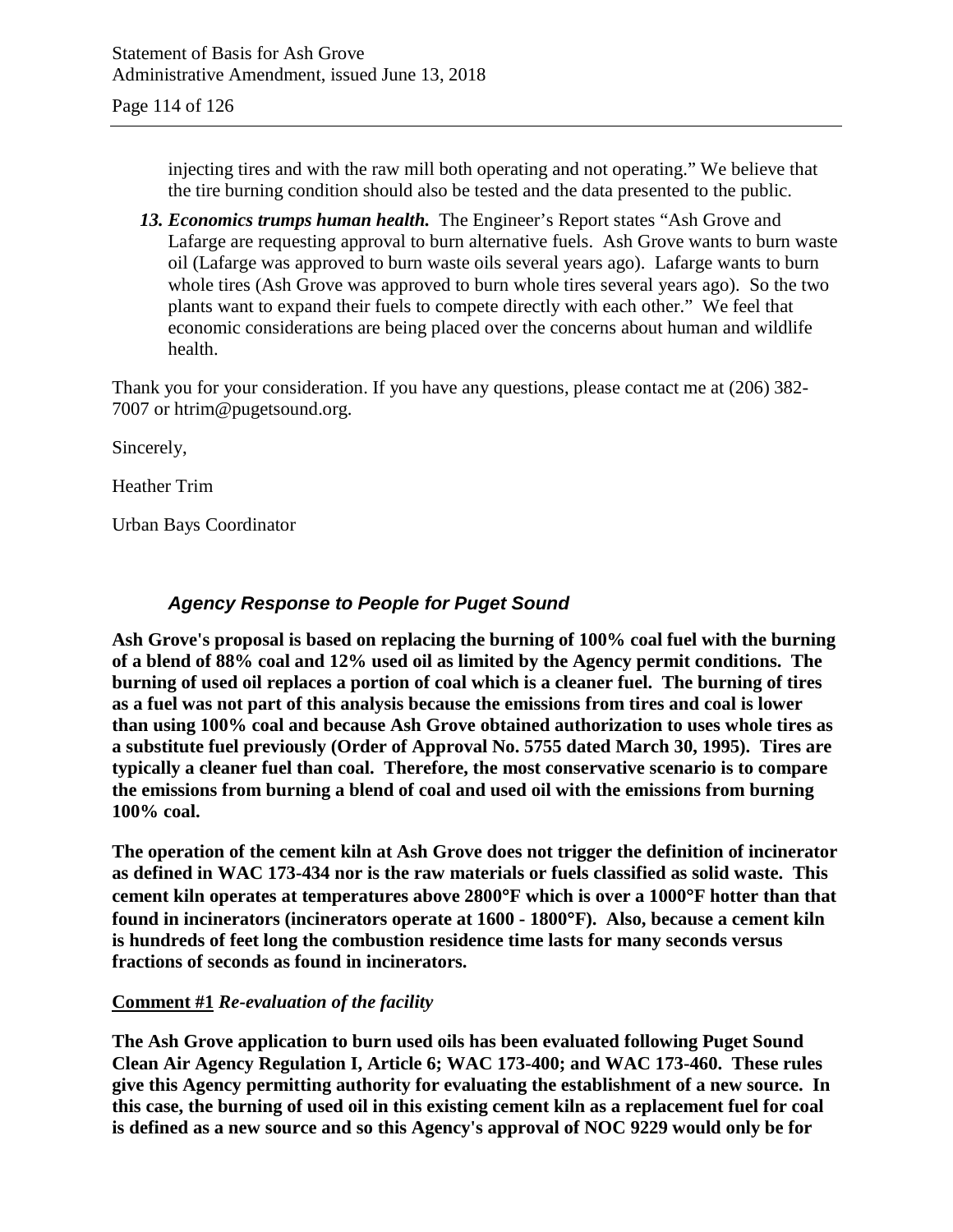**the new fuel. All the existing equipment and operations have already been evaluated and approved under existing Orders of Approval prior to this Notice of Construction.**

## **Comment #2** *Cumulative Impact*

**The Table named "AGENCY Estimation of Maximum Metal Emissions while Burning Used Oil with Coal" above compares the maximum annual emission of metals from burning 100% coal fuel with the burning of a blend of 88% coal and 12% used oil. Typical levels of lead in coal have been found to be about 0.9 ppm. WAC 173-303-515 limits used oil to 100 ppm of lead. The difference between burning 100% coal and burning 88% coal with 12% used oil blend is 0.074 lb of lead per year (0.002 lb of cadmium per year). This analysis assumes none of the metals become incorporated into the cement product and that none of metals are captured by the baghouse.**

**The every small increase in lead and cadmium assumed in the worst case scenario would produce a very small ambient impact as follows:**

| Compound | Averaging time | <b>Maximum</b><br><b>Emissions</b> | <b>Maximum</b><br><b>Ambient Impact</b> | <b>Ambient Source Impact</b><br>Level (ASIL) | % of ASIL   |
|----------|----------------|------------------------------------|-----------------------------------------|----------------------------------------------|-------------|
| Lead     | 24-hour        | $1.0x10^{-06}$ g/s                 | $5.3x10^{-9}$ µg/m <sup>3</sup>         | $0.050 \,\mathrm{\mu g/m}^3$                 | $0.00001\%$ |
| Cadmium  | Annual         | $1.2x10^{-07}$ g/s                 | $2.4x10^{-8}$ µg/m <sup>3</sup>         | $0.00056 \,\mathrm{\mu g/m^3}$               | $0.004\%$   |

**Therefore, the ambient impact of lead or cadmium is significantly below the acceptable source impact levels at the point of maximum ground level concentration. These are the only two metal constituents which were projected to have emission increases (using the analysis described above). The proposed approval conditions include testing to verify these conclusions. A cumulative impacts analysis, as envisioned by this comment, is not a part of the Notice of Construction review as the ASIL's define the criteria for approval. The Washington Department of Health study referenced was begun with no direct linkage to any new or modified source action as a trigger and a cumulative impacts review is broader than any source specific application.**

#### **Comment #3a**

**The Statement of Basis was written to support the Title V air operating permit that was issued May 15, 2004. The emission summary for 1995 to 2001 was the latest information available at that time prior to issuing the permit.**

**The reported emissions for the years 2002 to 2005, which is also available to the public, are as follows:**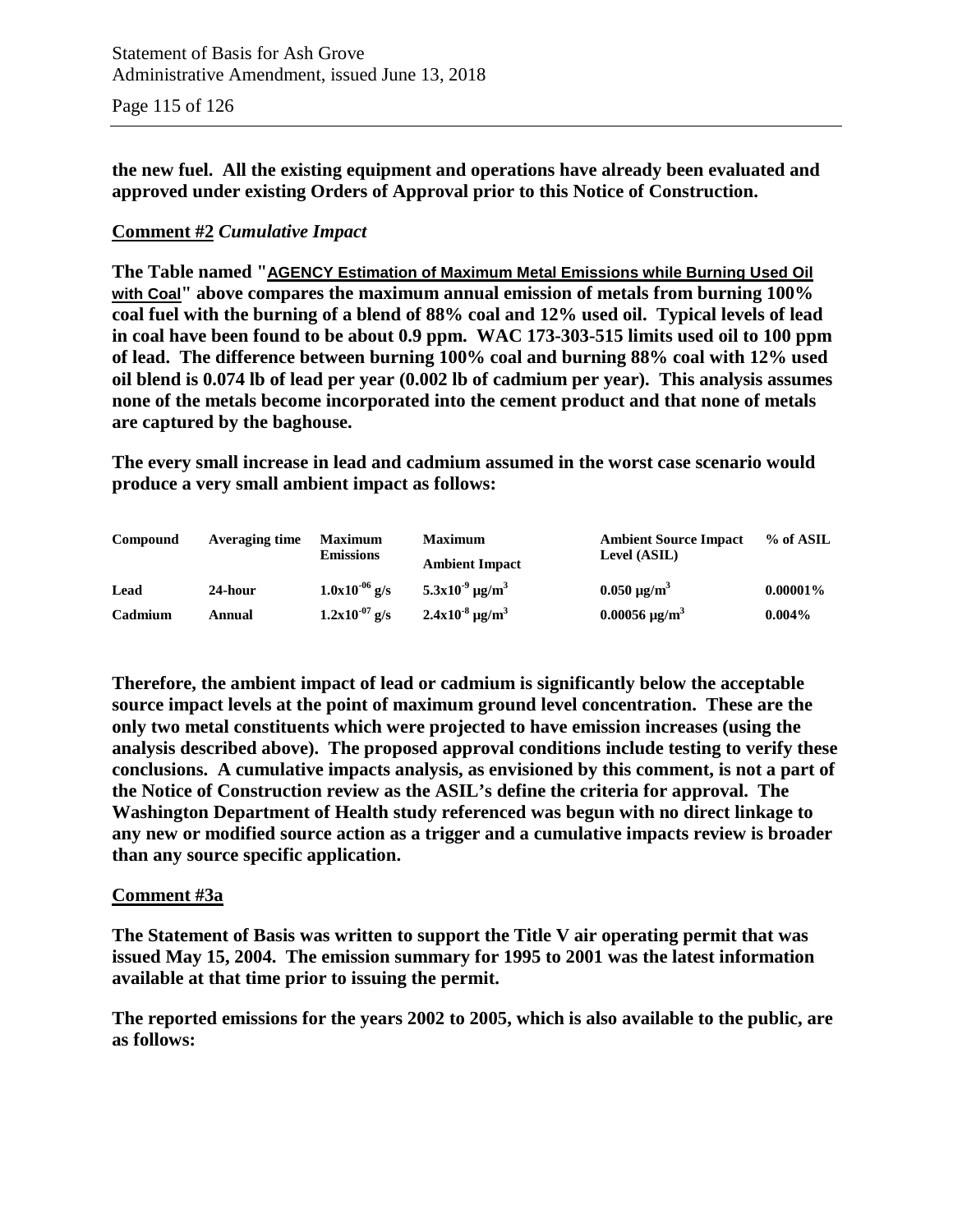## Statement of Basis for Ash Grove Administrative Amendment, issued June 13, 2018

Page 116 of 126

| CAS#                       | <b>Chemical Name</b>      | <b>VOC</b> | <b>TAC</b> | <b>HAP</b> | 2002 Total<br><b>Tons</b> | 2003 Total<br><b>Tons</b> | 2004 Total<br><b>Tons</b> | 2005 Total<br><b>Tons</b> |  |
|----------------------------|---------------------------|------------|------------|------------|---------------------------|---------------------------|---------------------------|---------------------------|--|
| <b>CO</b>                  | <b>Carbon Monoxide</b>    | No         | <b>No</b>  | No         | 1414                      | 1197                      | 1285                      | 1468                      |  |
| <b>NO2</b>                 | <b>Nitrogen Oxides</b>    | <b>No</b>  | <b>No</b>  | <b>No</b>  | 1213                      | 1035                      | 1266                      | 1580                      |  |
| <b>PM10</b>                | <b>Particulate Matter</b> | <b>No</b>  | <b>No</b>  | <b>No</b>  | 50                        | 39                        | 43                        | 51                        |  |
| <b>PM2.5</b>               | <b>Particulate Matter</b> | <b>No</b>  | <b>No</b>  | <b>No</b>  | 40                        | 31                        | 34                        | 40                        |  |
| <b>SO2</b>                 | <b>Sulfur Oxides</b>      | <b>No</b>  | <b>No</b>  | <b>No</b>  | 188                       | 148                       | 150                       | 34                        |  |
| $50 - 00 - 0$              | Formaldehyde              | <b>Yes</b> | <b>Yes</b> | <b>Yes</b> | $\star$                   | $\star$                   | 5                         | 6                         |  |
| 67-64-1                    | Acetone                   | No         | <b>Yes</b> | <b>No</b>  | $\star$                   | $\star$                   | 6                         | $\overline{7}$            |  |
| 7664-41-7                  | Ammonia (NH3)             | <b>No</b>  | <b>Yes</b> | <b>No</b>  | $\star$                   | $\star$                   | 3                         | 3                         |  |
| <b>Totals VOC</b>          |                           |            |            |            | $\star$                   | $\star$                   | 5                         | 6                         |  |
| <b>Totals TAC</b>          |                           |            |            |            | $\star$                   | $\star$                   | 14                        | 16                        |  |
| <b>Totals HAP</b>          |                           |            |            |            | $\star$                   | $\star$                   | 5                         | 6                         |  |
| * Not Measured before 2004 |                           |            |            |            |                           |                           |                           |                           |  |

## **Comment #3b**

**Fugitive emissions are addressed in the Title V permit. The frequency of fugitive emissions and complaints have significantly decreased since the issuance of the Title V permit.**

**Ash Grove's permit contains significant procedures requiring monitoring, recordkeeping and reporting whenever fugitive dust emissions are observed or complaints are received. Fugitive dust emissions by virtue of the fact that they are not released from stacks generally do not have quantifiable methods for direct measurements, making the exercise of estimating fugitive dust emissions an attempt in quantifying the unquantifiable. The current regulations governing visible emissions and the requirements for reasonable control measures, roof top inspections and fugitive dust control measures are adequate to maintain compliance with the permit.**

#### **Comment #3c**

**While Ash Grove has had significant dust complaints in the past, currently there have been few dusting incidences. The situation as it stands at Ash Grove indicates that historical fugitive dust problems have been addressed through improvements in equipment and operational practices. This Notice of Construction is for the burning of used oil as a supplemental fuel whose emissions are controlled by the main baghouse which is not a fugitive dust emission point.**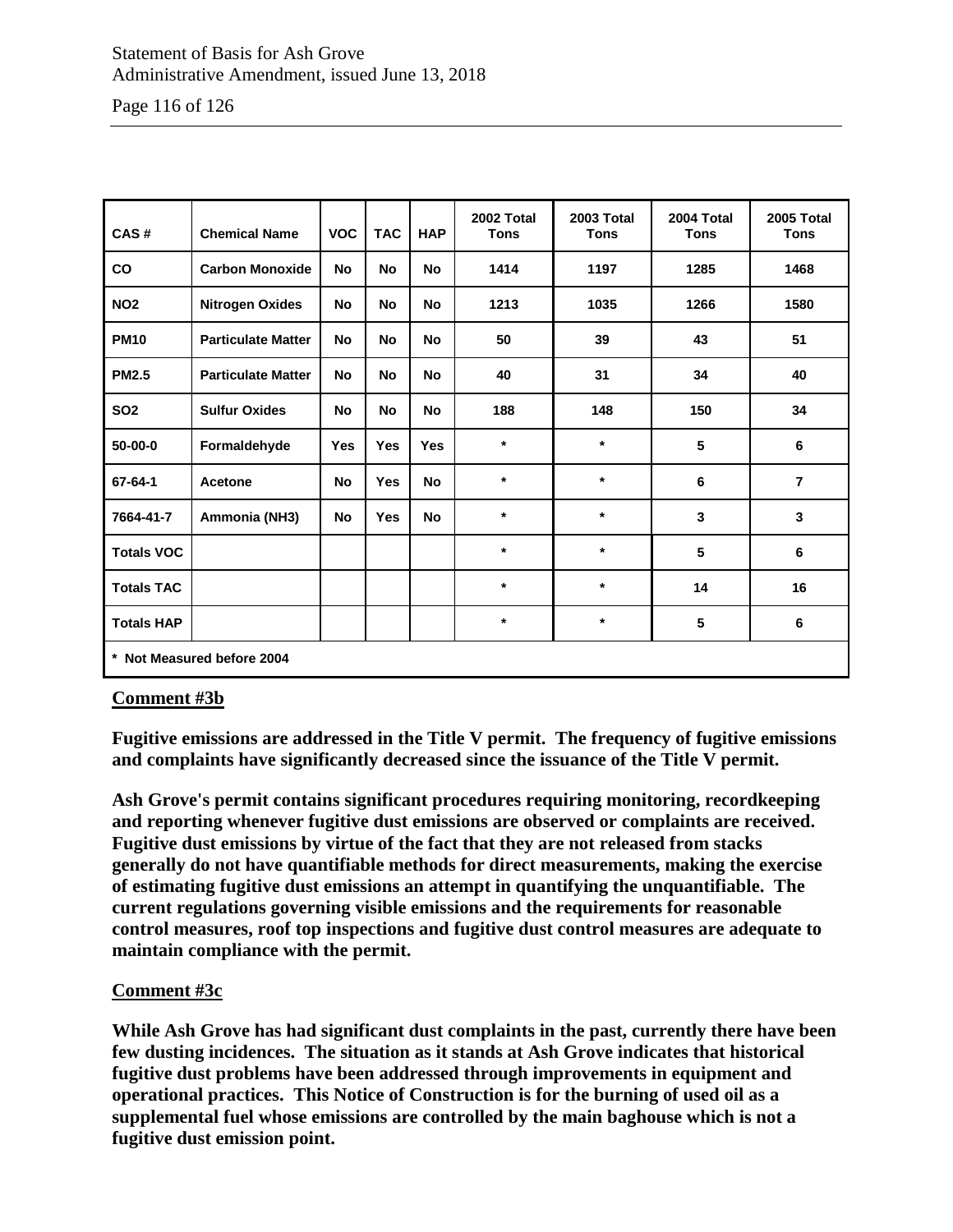Page 117 of 126

## **Comment #3d**

**One of the best ways to dispose of PCBs which are persistent environmental chemicals is by destruction in a cement kiln. Condition No. 5 limits PCB below the trigger value set by EPA and Condition No. 6 requires monitoring each shipment of used oil.**

#### **Comment #4**

**The Agency staff associated with activities at Ash Grove and the inspection frequency has not changed. Also, please see responses to Comments #3c and #5.**

### **Comment #5**

**Ash Grove is required to operate a system of continuous emission monitors for opacity, SO2, NOx, and CO. Lafarge has continuous emission monitors for opacity and SO2. The source testing requirements contained in Agency Orders for both Lafarge and Ash Grove help to establish emission pollutant factors not directly measured by the continuous emission monitors.**

**Both plants measure dioxin as required by 40 CFR 63, Subpart LLL. Ash Grove like Lafarge, has made equipment improvements and changes as parts of Agency Orders that have helped to significantly improve operations, control emissions and reduce complaints.**

**Condition No. 9 requires the measurement of formaldehyde, HCl, metals, and dioxin.**

**All Agency records are available to the public including the testing reports required for Ash Grove.**

**In addition to inviting public comments for this Notice of Construction applicaiton, the Agency has held two public hearings in response to citizen inquires for this proposed action.**

#### **Comment #6**

**The emissions from the Ash Grove stack are controlled with a 200,000 cubic feet per minute baghouse. Large sized particulates (greater than 10 microns) that would be expected to settle out of the ambient air and become deposited on the ground are very well controlled (more than 99.9% are captured). Because the Agency makes the conservative estimate of comparing the maximum ground level concentration from the model to the concentration from the Acceptable Source Impact Levels table, the point of maximum concentration is not specified. This effectively assumes that the maximum concentration is everywhere.**

## **Comment #7**

**As you indicate, dioxin tests are required every 30 months. The dioxin testing is being conducted on schedule at Ash Grove and emissions continue to demonstrate complaince with the requirements and standards of 40 CFR 63.1349(d). Dioxin source test are repeated every 30 months. Ash Grove conducted their most recent dioxin test during the**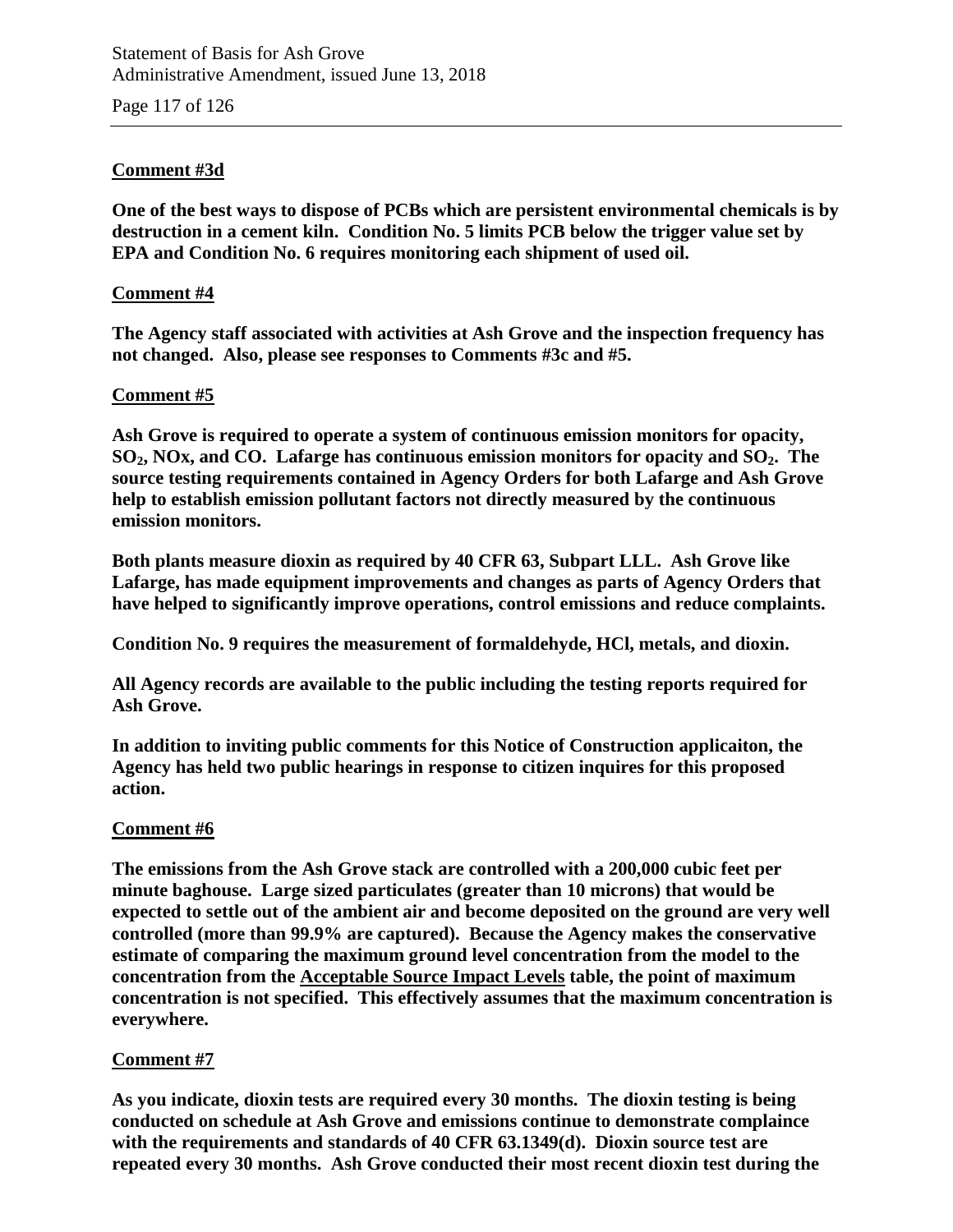Page 118 of 126

**week of February 12, 2007. The results will be available in less than 60 days. The last dioxin source test results on October 13, 2004, required by 40 CFR 63, Subpart LLL, shows that Ash Grove is well below the required NESHAPS standard.**

**The dioxin standard is 0.02 ng/dscm (0.02 nanogram per dry standard cubic meter).**

**The October 13, 2004 dioxin source test measured dioxin with the following results.**

**Raw Mill - ON -- 0.000431 ng/dscm.**

**Raw Mill - OFF -- 0.002370 ng/dscm.**

**The status when the raw mill operates occurs about 90% of the time, while the status when the raw mill is not operating occurs about 10% of the time during the year.**

**Therefore, Ash Grove's emissions of dioxin is about 2% of the standard (during 90% of the year) and the emissions of dioxin is about 12% of the standard (during 10% of the year).**

#### **Comment #8**

**There are no continuous emission monitors for HCl or formaldehyde at this plant. These emissions are measured by source tests on the main stack baghouse during raw mill grinding operations.**

**The raw mill grinder is not an emission control device. It is equipment designed for processing raw materials in preparation for the kiln. The raw mill grinder (about 4 - 5 feet in diameter) operates about 90% of the time the kiln operates. The raw mill grinder is designed to be replaced during the balance of the kiln's operation. The function of the raw mill grinder is to grind raw materials to a powder usable in the kiln to make clinker for cement. The main raw material is primarily limestone with additions of lime, sand, clay, iron ore, aluminum silicates, natural gravel, fly ash, and gypsum. There are also smaller amounts of materials added including calcium, silica, iron, and alumna, bottom ash, slag and gypsum board. Waste heat from the kiln, which would otherwise be lost, is used in the processing of the raw materials. By using this waste heat Ash Grove improves kiln efficiency which reduces the use of coal and thereby there occurs a reduction in the generation of CO2, a greenhouse gas. This reduction in greenhouse gases indirectly affects emissions.**

**During the preparation of materials for the kiln the raw mill grinder does adsorb some gases when operating. However, the air pollution control system has been designed to effectively control emission below the standards even when the raw mill grinder is not operating.**

**As mentioned above Ash Grove Cement is subject to Subpart LLL of the NESHAPS. When any cement plant emits greater than 10 tons per year of any one toxic chemical or 25 tons per year of all toxic chemicals, enhanced monitoring is triggered as a NESHAPS point source. Ash Grove continues to monitor their emissions demonstrating that they satisfy the NESHAPS area source criteria.**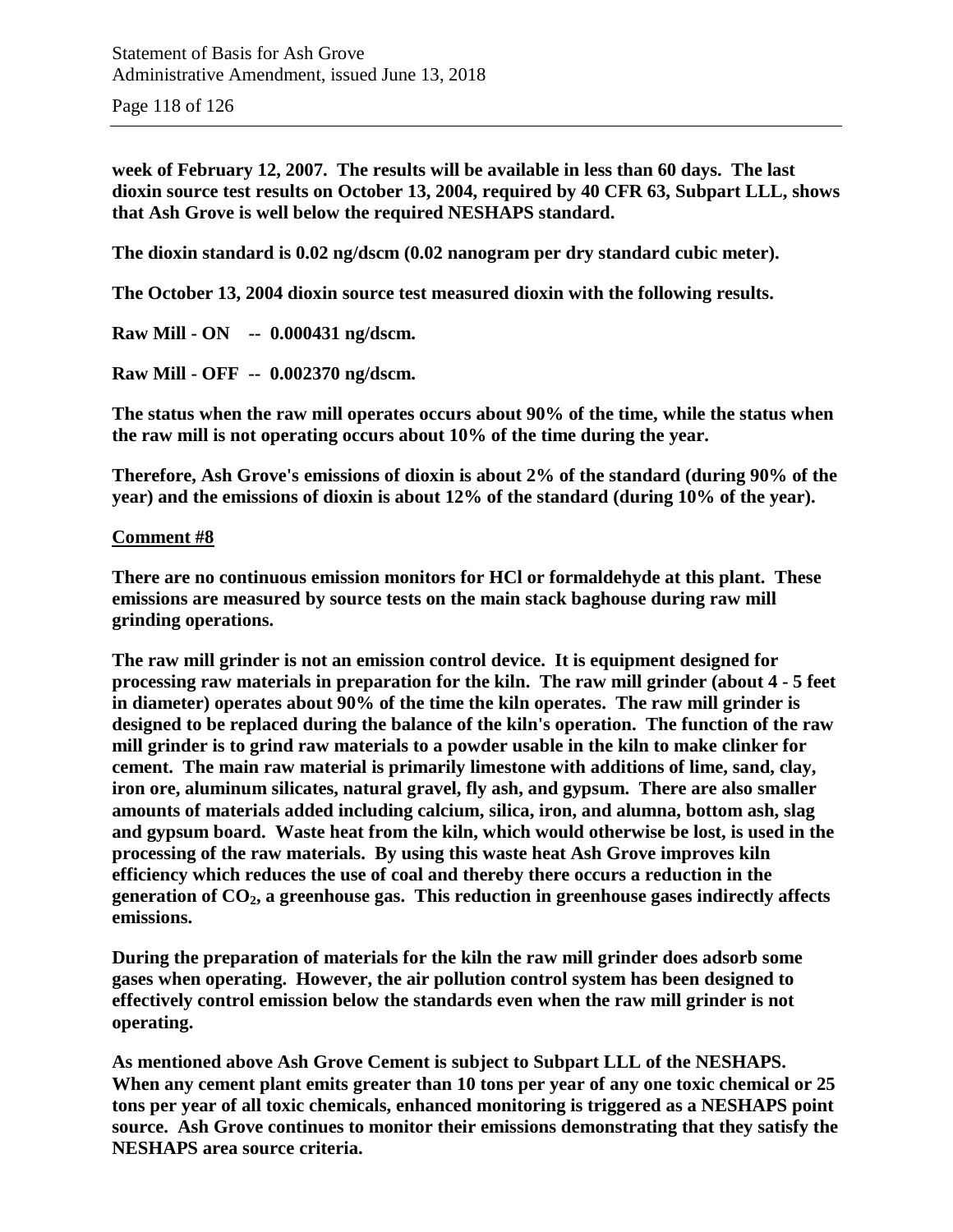Statement of Basis for Ash Grove Administrative Amendment, issued June 13, 2018

Page 119 of 126

#### **Comment #9**

**Please see responses to Comments No. 1 and 2 above.**

#### **Comment #10**

**Source tests preformed at Ash Grove for Order of Approval 5755 demonstrated compliance with the standards and showed that the emissions met the ASIL values. The testing results showed a decrease in emissions with the burning of tires. Order of Approval 9229 is conservative in requiring Ash Grove to only use coal and used oils during the compliance tests.**

#### **Comment #11**

**The many conditions in the proposed Order of Approval define and delineate the required testing and monitoring Ash Grove is required to perform to maintain compliance while adding used oil as fuel to the cement kiln. Each shipment of used oil is monitored as required by Conditions # 3, 4, 5 and 6.**

**Comment #12**

**See response to Comment # 10 above.**

#### **Comment #13**

**By allowing both cement plants to burn these additional fuels, the air emissions will in general be decreased. If these fuels are not burned in cement plants these fuels could unnecessarily be burned in locations with far less efficiency with significant increases in emissions. These materials would allow increased recycling of materials and increase efficiency of energy use.**

#### *Comment from Heidi Raykeil & JB Tellez*



Dear Mr. Austin --

My neighbor, Bob Anderton couldn't have put it better -- our family is in total agreement with his sentiments. Please don't allow my children to grow up breathing worse air than they already are down here. It is not safe.

From Bob's letter --

Dear Mr. Van Slyke and Mr. Austin: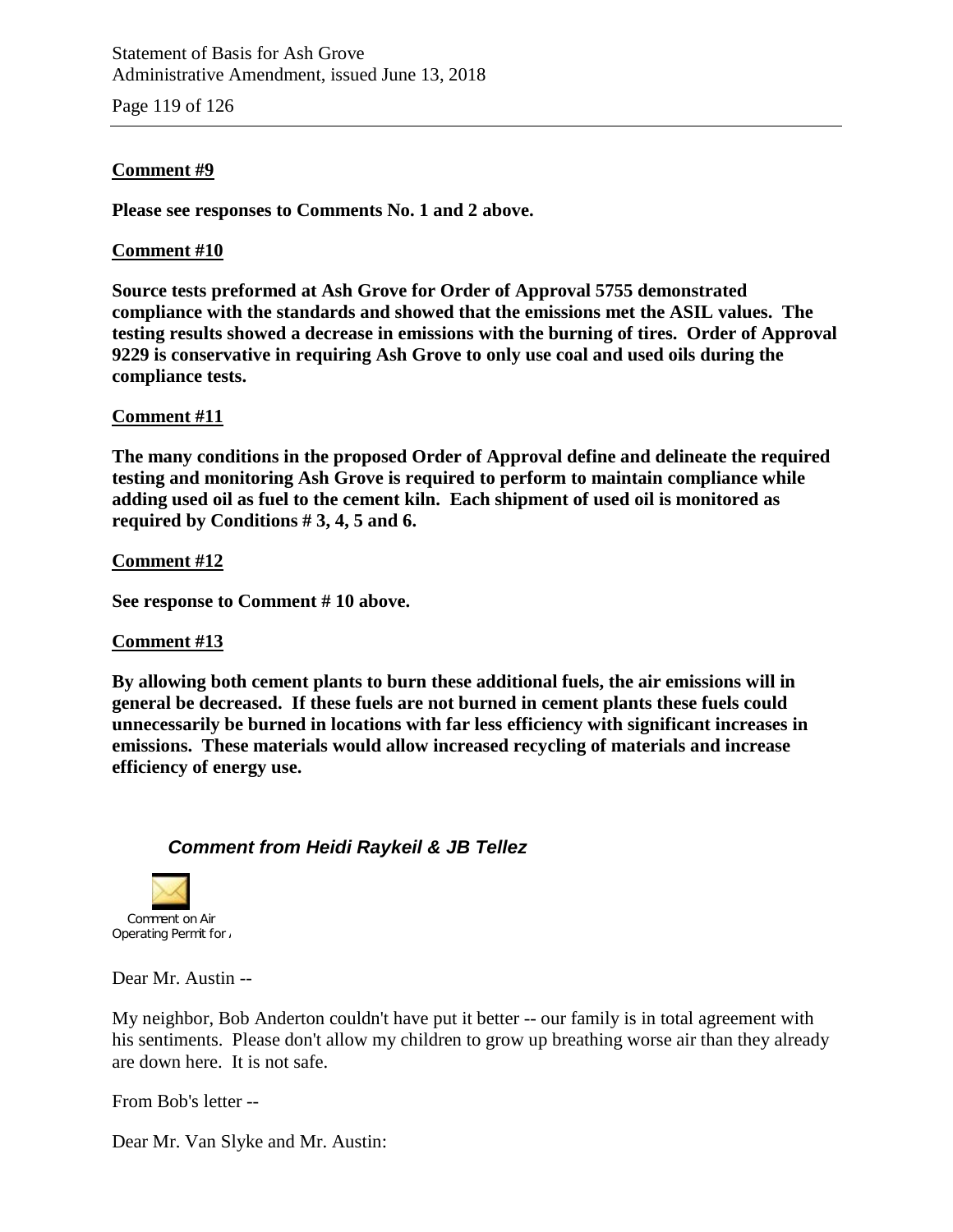Page 120 of 126

I am not a scientist or an environmental lawyer, but I am a resident of Seattle's South Park neighborhood who is affected by poor air quality. I do not understand how burning "8640 gallons per day of used oils" is not significant. I do understand the significance of a finding of non-significance, however.

I am requesting that the determination of non-significance be reviewed and the application be scrutinized to allow for additional pollution controls. South Park is already burdened by poor air quality. If the Environmental Protection Agency under the Bush administration is unwilling or unable to do its job to protect people from pollution, then local agencies must rise to this challenge. Please protect us.

South Park residents understand that they live in an area mixed with industrial and residential uses and we value this. We do not wish to shut down industries. However, we want to breathe easy and, with the worst air quality in Seattle likely to get worse with unknown used oil contaminants, we cannot, at this time, do so.

Please let us know how the Puget Sound Clear Air Agency can help.

Thank you,

Bob Anderton

Sincerely,

Heidi Raykeil and JB Tellez

1010 S. Thistle St.

Seattle, WA

206-763-3866

## *Agency Response to Heidi Raykeil & JB Tellez*

**Please see the Agency response to Bob Anderton's comment.**

## *Comment from Bob Anderton*



Dear Mr. Van Slyke and Mr. Austin: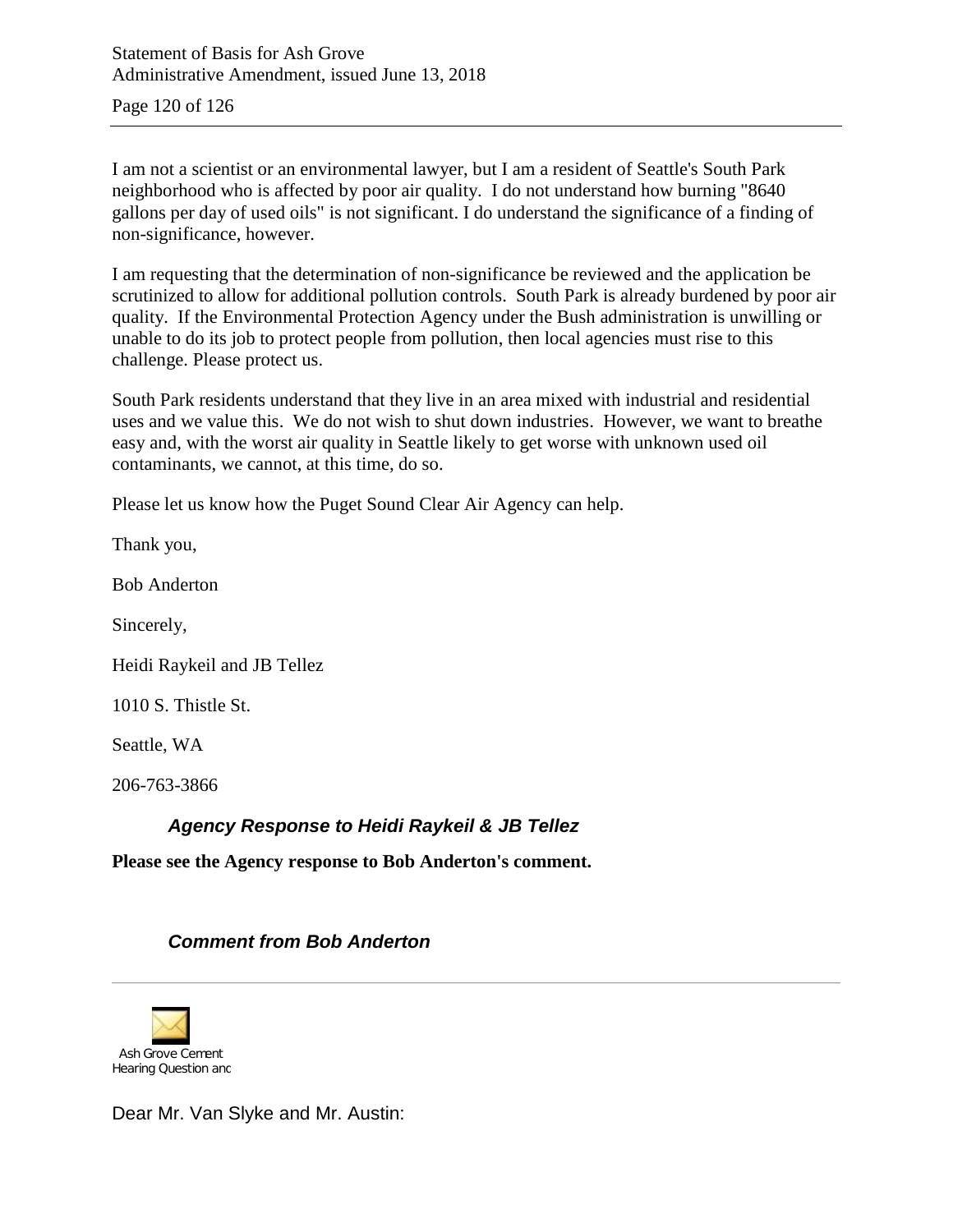Page 121 of 126

I am writing as to whether yesterday's public hearing was cancelled due to the snow and ice. If was, please inform me (and the community) of the next hearing date. If it was not, please register this email as my comment and, if possible, respond to it.

I am not a scientist or an environmental lawyer, but I am a resident of Seattle's South Park neighborhood who is affected by poor air quality.

**I do not understand how burning "8640 gallons per day of used oils" is not significant.** I do understand the significance of a finding of non-significance, however.

I am requesting that the determination of non-significance be reviewed and the application be scrutinized to allow for additional pollution controls.

South Park is already burdened by poor air quality. If the Environmental Protection Agency under the Bush administration is unwilling or unable to do its job to protect people from pollution, then local agencies must rise to this challenge. Please protect us.

South Park residents understand that they live in an area mixed with industrial and residential uses and we value this. We do not wish to shut down industries. However, we want to breathe easy and, with the worst air quality in Seattle likely to get worse with unknown used oil contaminants, we cannot, at this time, do so.

Please let us know how the Puget Sound Clear Air Agency can help.

Thank you,

Bob Anderton

Bob Anderton Bike Lawyer and More Representing People, Not Corporations

ANDERTON LAW OFFICE

710 Second Avenue, Suite 700 Seattle, Washington 98104

Phone: 206-262-9290 Fax: 206-223-0884 E-mail: bob@andertonlaw.com

[http://www.andertonlaw.com](http://www.andertonlaw.com/) [http://www.washingtonbikelaw.com](http://www.washingtonbikelaw.com/)

**This message may contain privileged or confidential information. If you are not the intended recipient, please reply to sender only and delete the message. Thank you.**

## *Agency Response to Bob Anderton*

**The burning of used oils as a fuel in the cement kiln means there is less coal burned as fuel.**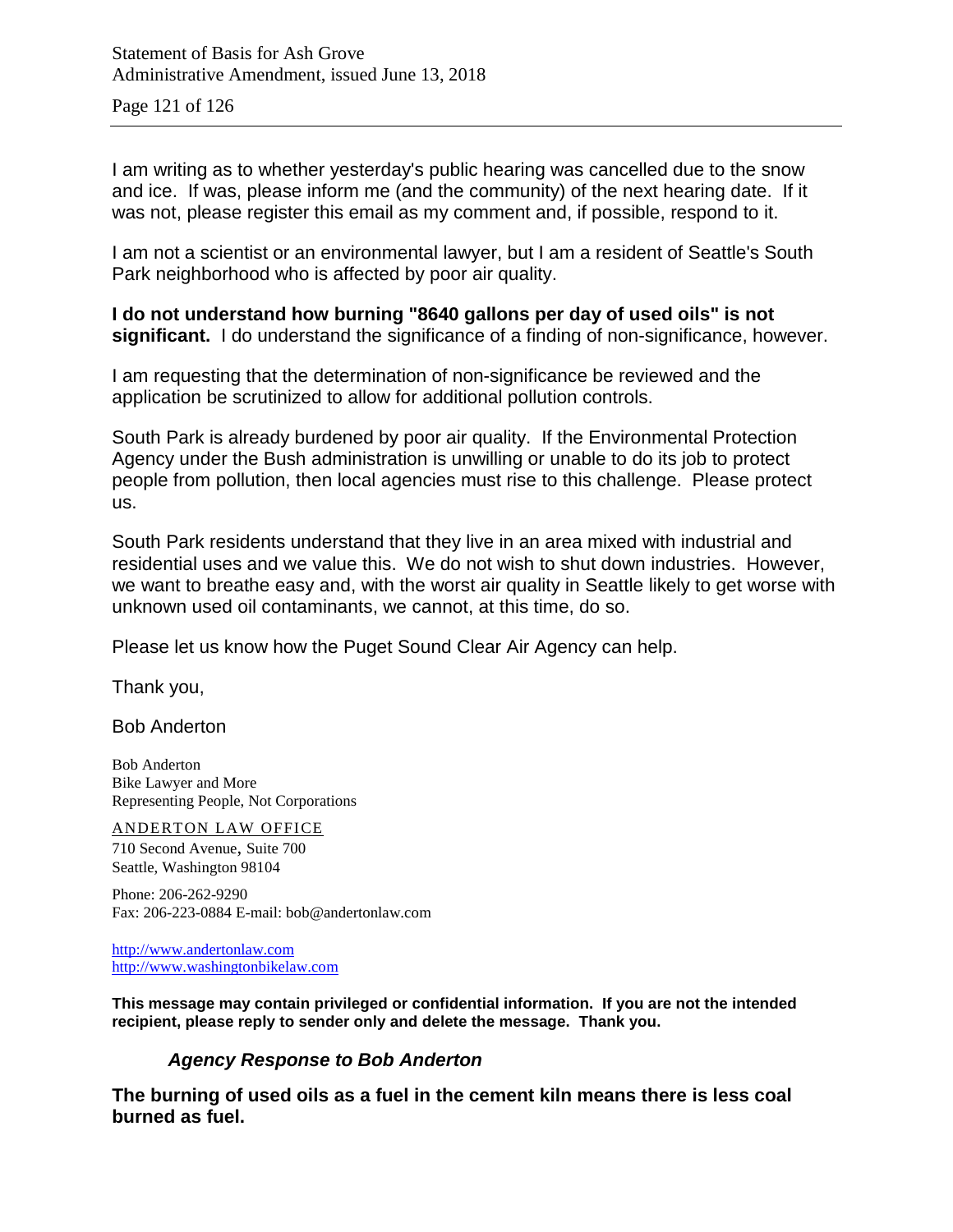Statement of Basis for Ash Grove Administrative Amendment, issued June 13, 2018

Page 122 of 126

**This kiln has been permitted to burn coal. This application would allow burning used oils as a substitute for some coal in the kiln. The emissions from burning used oils are less than that from burning coal. Please see the Agency response above to Heather Trim especially the Agency response to comment No. 3.**

## *Comment from M.C. Halvorsen*



**From:** m.c. halvorsen [mailto:teddy2halle@yahoo.com] **Sent:** Thursday, January 11, 2007 12:41 PM **To:** Steve Van Slyke **Subject:** Meeting Regarding Ash Grove Proposal

Dear Steve:

Although I had planned to attend the meeting tonight, January 11, 2007 at the South Park Center, I find that the road are too icy for me to be out driving.

I do have a question and wanted to bring it to the attention of the people in charge of this proposal. Why isn't the Company interested in installing scrubbers which would prevent particles from entering the air? Is it cost? If so, couldn't a tax credit of some kind be given because it would improve the overall quality of the air in the area?

I don't know what the objection to scrubbers is. In europe, they are required on all incinerators. Back east, the incinerators are proud of thier scrubbers. WhI was in the Mid-West, people were bragging how improved their air quality was by installing scrubbers. Seattle likes to brag that it leads the nation in environmental issues, but it is certainly lagging behind on this one.

M. C. Halvorsen

10002 Aurora Ave. N., 35546

Seattle, Wa 98133

206-766-9416

#### *Agency Response to M.C. Halvorsen*

**Ash Grove Cement operates a baghouse to control particulate with a dry scrubber to control acid gases. There are many different technologies used to control air pollution emissions. The operation of a baghouse at a cement plant is recognized as having the best efficiency at capturing particulate.**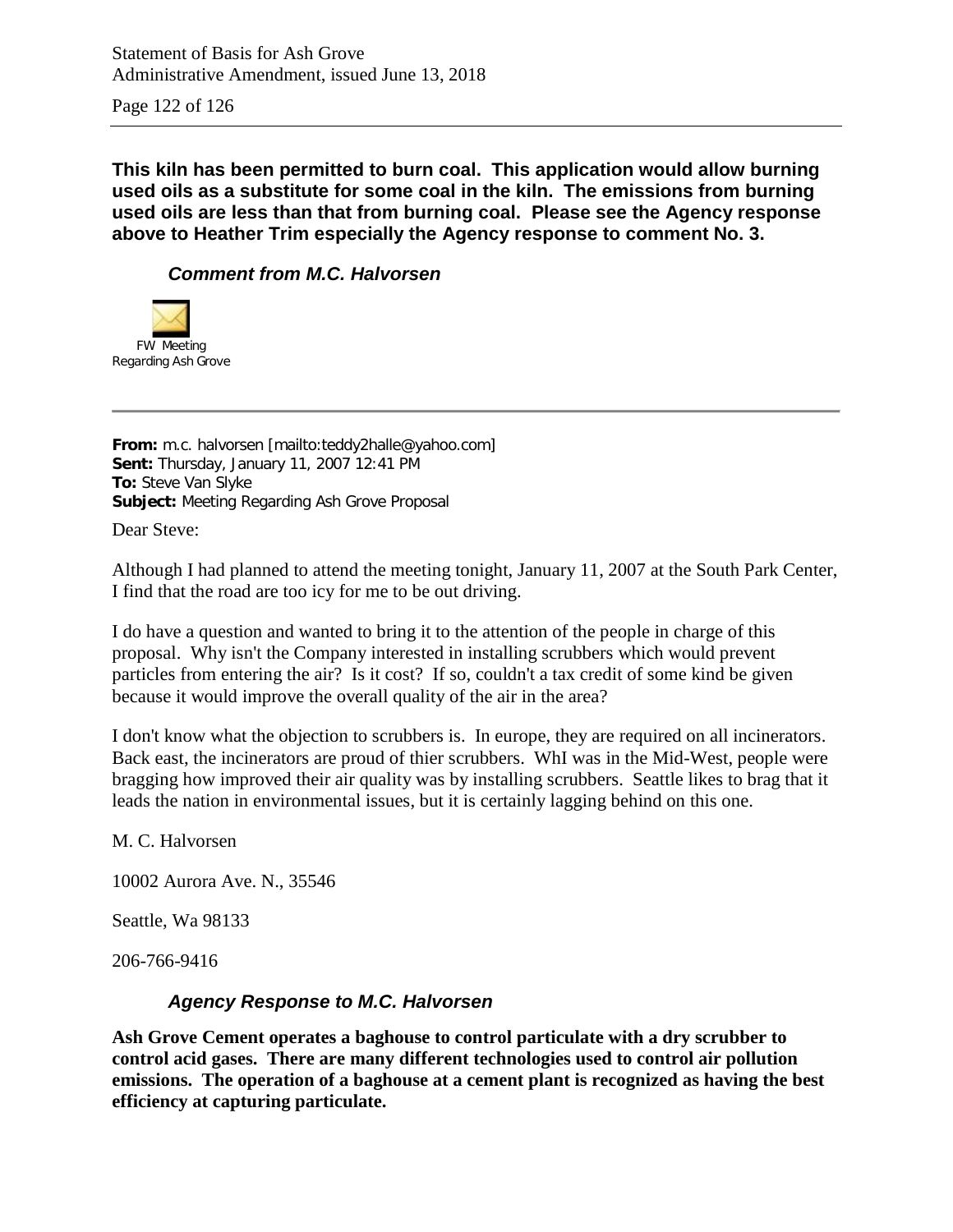Page 123 of 126

## *Comment from Ash Grove Cement*

January 15, 2007

Mr. Fred Austin

Puget Sound Clean Air Agency

110 Union Street, Suite 500

Seattle, WA. 98101-2038

Re: Comments on Notice of Construction # 9229 and Draft Modification of Air Operating Permit # 11339

Dear Mr. Austin:

Ash Grove Cement Company submit the following comments regarding Notice of Construction # 9229 and Draft Modification of Air Operating Permit # 11339.

The header on the Statement of Basis document should be changed from Saint-Gobain to Ash Grove Cement.

- 1. Section I.B.6 of the Statement of Basis document incorrectly specifies the emission standard for dioxins and furans. The standard should state that the dioxin limit of 0.4 ng/dscm (TEQ) at 7% O2 when the average of the Kiln baghouse temperatures **are equal to or less** than 400 F during the performance test (40 CFR 63.1343(d)(2)) and 0.2 ng/dscm (TEQ) at 7% O2 when the average of the Kiln baghouse inlet temperatures are **greater** than 400 F during the performance test (40 CFR 63.1343(d)(1)).
- 2. Section EU 1.26 of the draft Title V permit. The applicable emission standards for dioxins and furans apply to air pollution control device inlet temperatures, not the mill mode of operation. Ash Grove requests this requirement paraphrase be modified to reflect the standard as written.
- 3. Section EU 1.36 of the draft Title V permit. The referenced EU 1.50 in the requirement paraphrase section does not exist. The reference should be corrected to read EU 1.38.
- 4. Section II.B.5 (a) of the draft Title V permit and item #4 of NOC 9229 requires that kiln operating hours are to be reported on a daily basis. This additional requirement to that is unnecessary. Section C.4(c) currently requires in kiln operating hours are to be reported on a monthly basis. Ash Grove requests that this additional reporting requirement is deleted from Section II.B.5(a) and Section C.4(c) the draft AOP and item #4 NOC 9229.
- 5. Section II.B.12 (b) of the draft Title V permit and item #9(e) of NOC 9229. Rather than specify a source test method for Formaldehyde, HCl, and Metals, Ash Grove requests that it retain the flexibility to propose any air test method with written prior approval from the agency.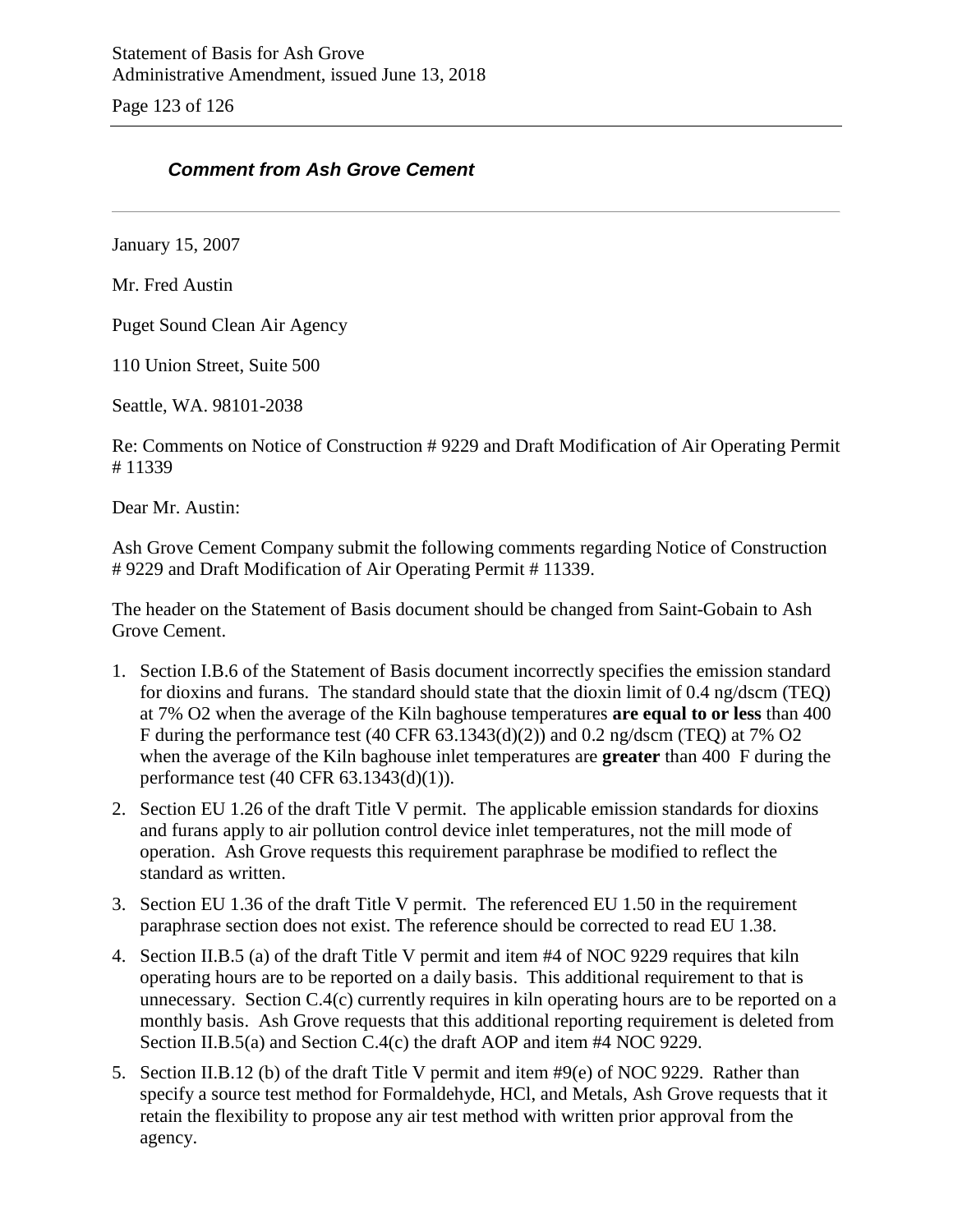- 6. Section II.B.12 (b) of the draft Title V permit and item #9. Ash Grove questions the requirement to conduct performance tests both with and without used oil. The performance test should only require testing while using used oil to determine if the facility maintains its status as an area source and demonstrate compliance with other applicable emission limits.
- 7. Section II.B.12 (b) of the draft Title V permit and item #10 (e) and 10(f) of NOC 9229. The requirement to record the Burnability Index and Variability of the raw mix during the performance test has no relevance on whether the facility can demonstrate compliance with emission limits and should be deleted as a requirement.
- 8. Please note that the expected NOx, SOx, and CO data to be reported when the performance test demonstration is performed should not be used to project any longer-term emission increases for PSD analysis or anything else. If this is the case, a longer averaging time should be used and a pre-test baseline establish for comparisons to be made against.

Yours truly,

Gerald J. Brown

Manager Safety and Environmental

## *Agency Response to Ash Grove Cement*

1. Section I.B.6 of the Statement of Basis document incorrectly specifies the emission standard for dioxins and furans. The standard should state that the dioxin limit of 0.4 ng/dscm (TEQ) at 7% O2 when the average of the Kiln baghouse temperatures **are equal to or less** than 400 F during the performance test (40 CFR 63.1343(d)(2)) and 0.2 ng/dscm (TEQ) at 7% O2 when the average of the Kiln baghouse inlet temperatures are **greater** than 400 F during the performance test (40 CFR 63.1343(d)(1)).

#### **Correction noted.**

2. Section EU 1.26 of the draft Title V permit. The applicable emission standards for dioxins and furans apply to air pollution control device inlet temperatures, not the mill mode of operation. Ash Grove requests this requirement paraphrase be modified to reflect the standard as written.

#### **Correction noted.**

3. Section EU 1.36 of the draft Title V permit. The referenced EU 1.50 in the requirement paraphrase section does not exist. The reference should be corrected to read EU 1.38.

## **Correction noted.**

4. Section II.B.5 (a) of the draft Title V permit and item #4 of NOC 9229 requires that kiln operating hours are to be reported on a daily basis. This additional requirement to that is unnecessary. Section C.4(c) currently requires in kiln operating hours are to be reported on a monthly basis. Ash Grove requests that this additional reporting requirement is deleted from Section II.B.5(a) and Section C.4(c) the draft AOP and item #4 NOC 9229.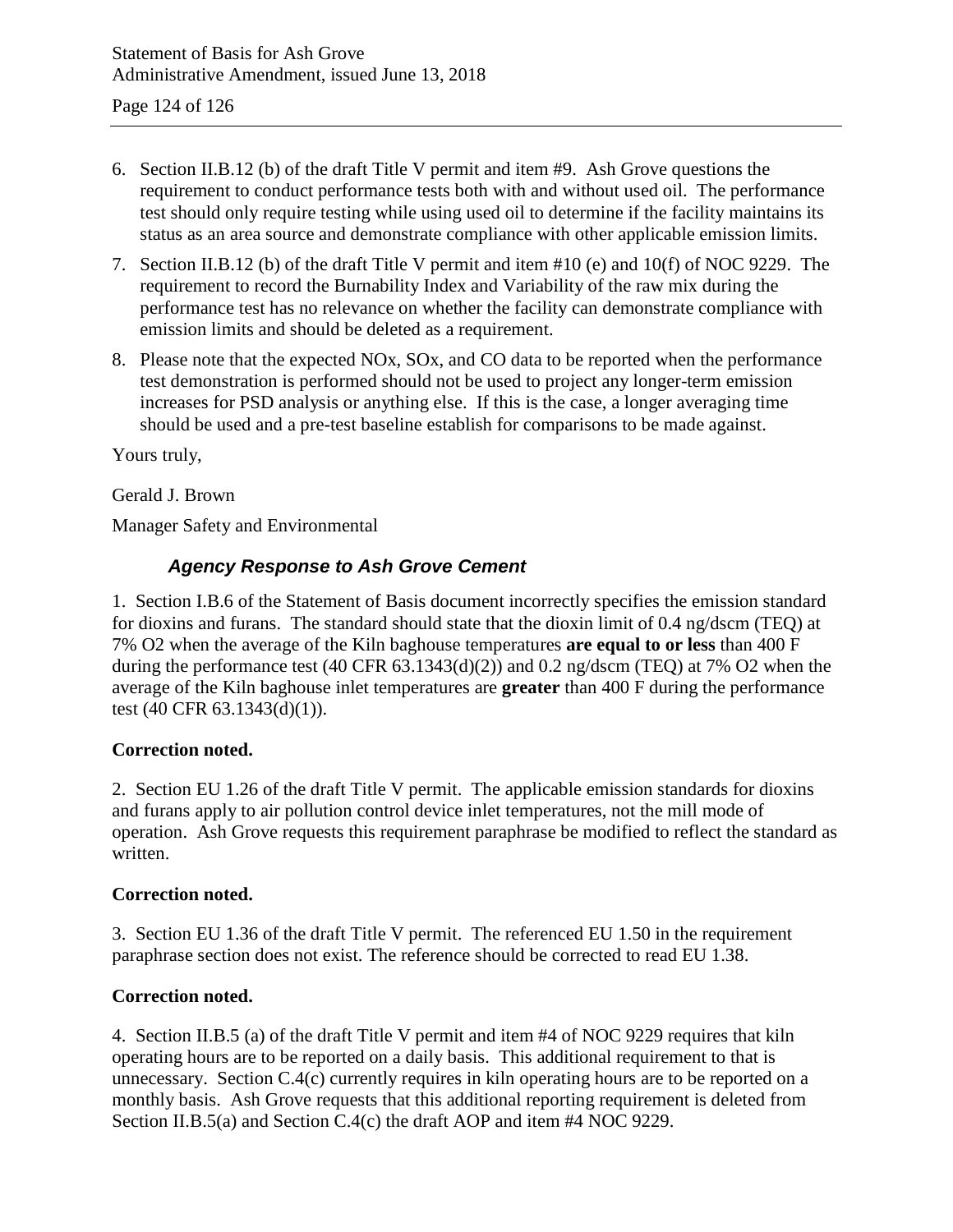Page 125 of 126

### **The requested change has been made to both the Order of Approval conditions and the operating permit document. The requirement for daily recording of used oil volume fired is directly related to the allowable volume, but a daily kiln operational hours record does not relate to this specific requirement.**

5. Section II.B.12 (b) of the draft Title V permit and item #9(e) of NOC 9229. Rather than specify a source test method for Formaldehyde, HCl, and Metals, Ash Grove requests that it retain the flexibility to propose any air test method with written prior approval from the agency.

## **A provision has been added to allow for alternative methods to be used only after review and approval by the Agency.**

6. Section II.B.12 (b) of the draft Title V permit and item #9. Ash Grove questions the requirement to conduct performance tests both with and without used oil. The performance test should only require testing while using used oil to determine if the facility maintains its status as an area source and demonstrate compliance with other applicable emission limits.

## **Previous tests have shown significant differences in emissions between the Raw Mill both "On" and "Off". These tests will verify the correct emissions for these two scenarios and also establish the correct emission factors for calculating annual emissions.**

7. Section II.B.12 (b) of the draft Title V permit and item #10(e) and 10(f) of NOC 9229. The requirement to record the Burnability Index and Variability of the raw mix during the performance test has no relevance on whether the facility can demonstrate compliance with emission limits and should be deleted as a requirement.

**In order to establish a base line and document differences between burning 100% coal versus burning a coal and used oils blend, the values for the Burnability Index and the variability of the raw materials need to be established to show that differences in emissions are caused by differences in fuels rather than any differences in raw materials or patterns caused by combustion parameters. Also, when Ash Grove requested the ability to increase the emission limit of NOx, part of the background of information included the changes that had occurred in the Burnability Index.**

8. Please note that the expected NOx, SOx, and CO data to be reported when the performance test demonstration is performed should not be used to project any longer-term emission increases for PSD analysis or anything else. If this is the case, a longer averaging time should be used and a pre-test baseline establish for comparisons to be made against.

**The Agency recognizes that these tests are designed to be used to document changes in emissions as a function of fuel changes. The results of these tests would help Ash Grove in estimating annual emissions based on the annual ratio of fuel usages.**

## **Administrative Amendment 1 to Operating Permit (7/13/07)**

Ash Grove requested an Administrative Amendment (received June 18, 2007) to the operating permit to delete the monitoring requirement in Section II.A.5 of the permit. This request represents a request to correct a typographical error found in the modified permit that was issued